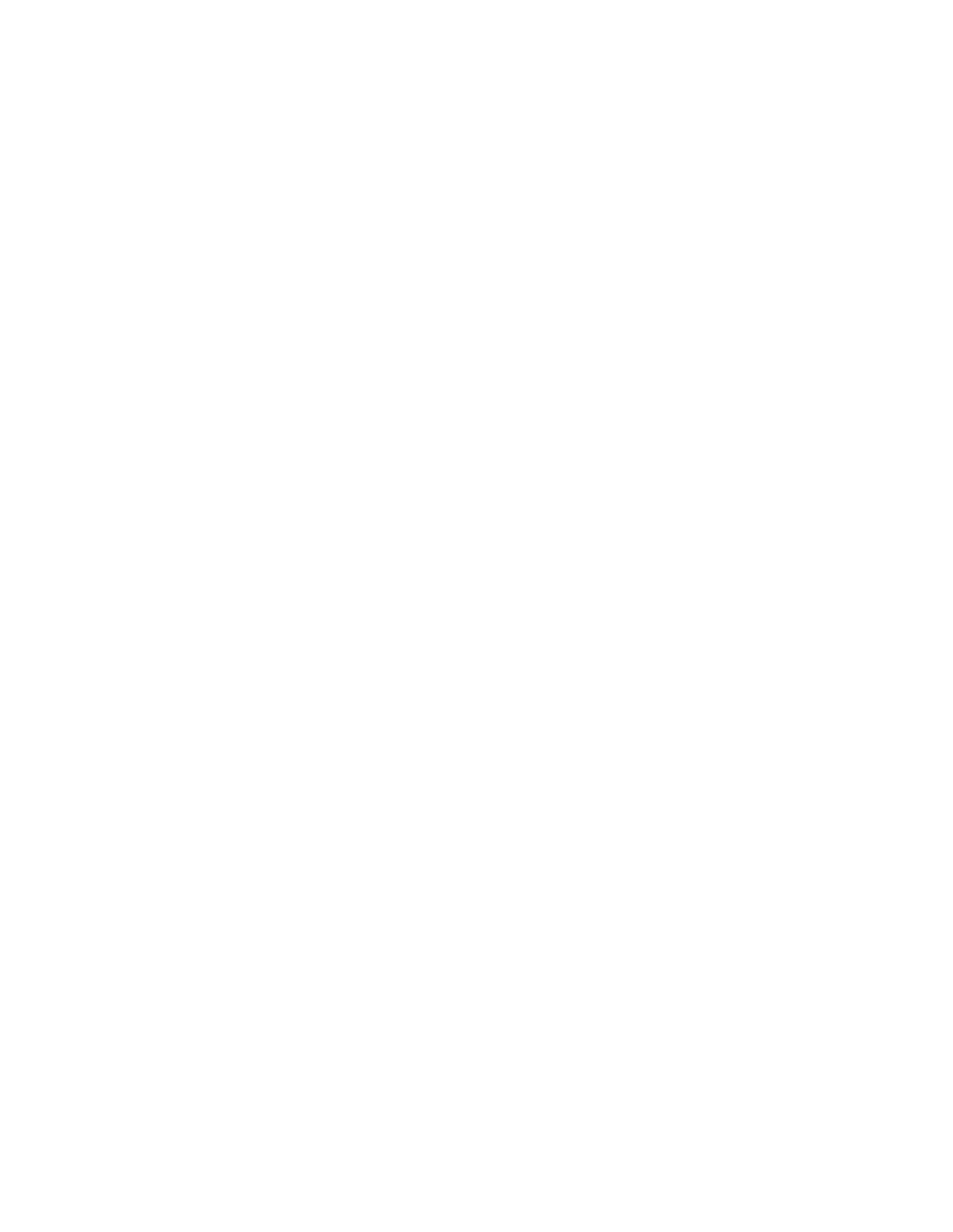

Justice Policy Center 2100 M Street NW Washington, DC 20037 www.urban.org

© 2004 Urban Institute

This report was prepared under Cooperative Agreement 2003-HS-WX-K044. Opinions expressed in this document are those of the authors, and do not necessarily represent the official position or policies of the U.S. Department of Justice, the Urban Institute, its trustees, or its funders.

JPC Publication: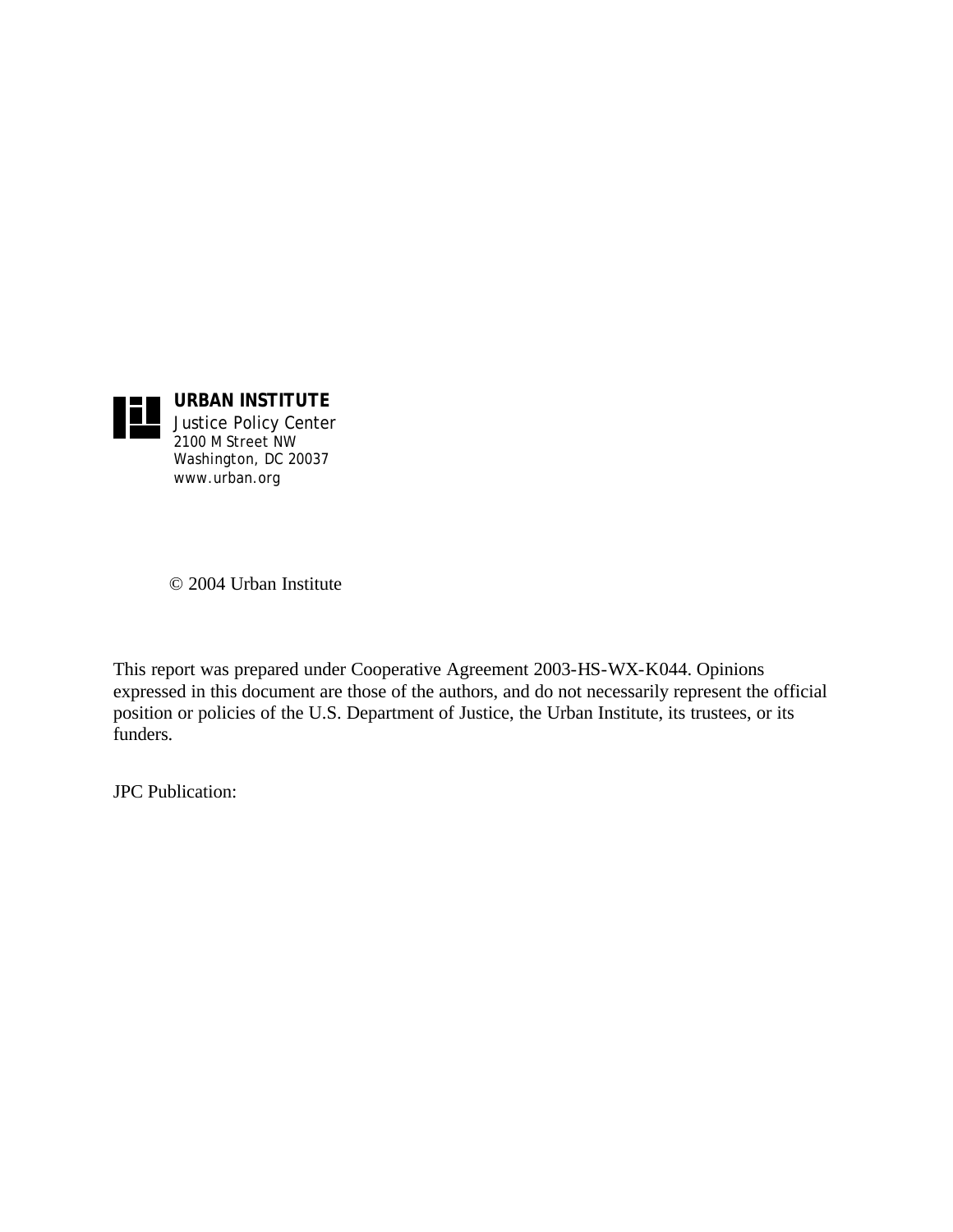# **Prisoner Reentry and Community Policing: Strategies for Enhancing Public Safety**

## **Working Papers**

**Reentry Roundtable Meeting The Urban Institute Washington, DC May 12–13, 2004**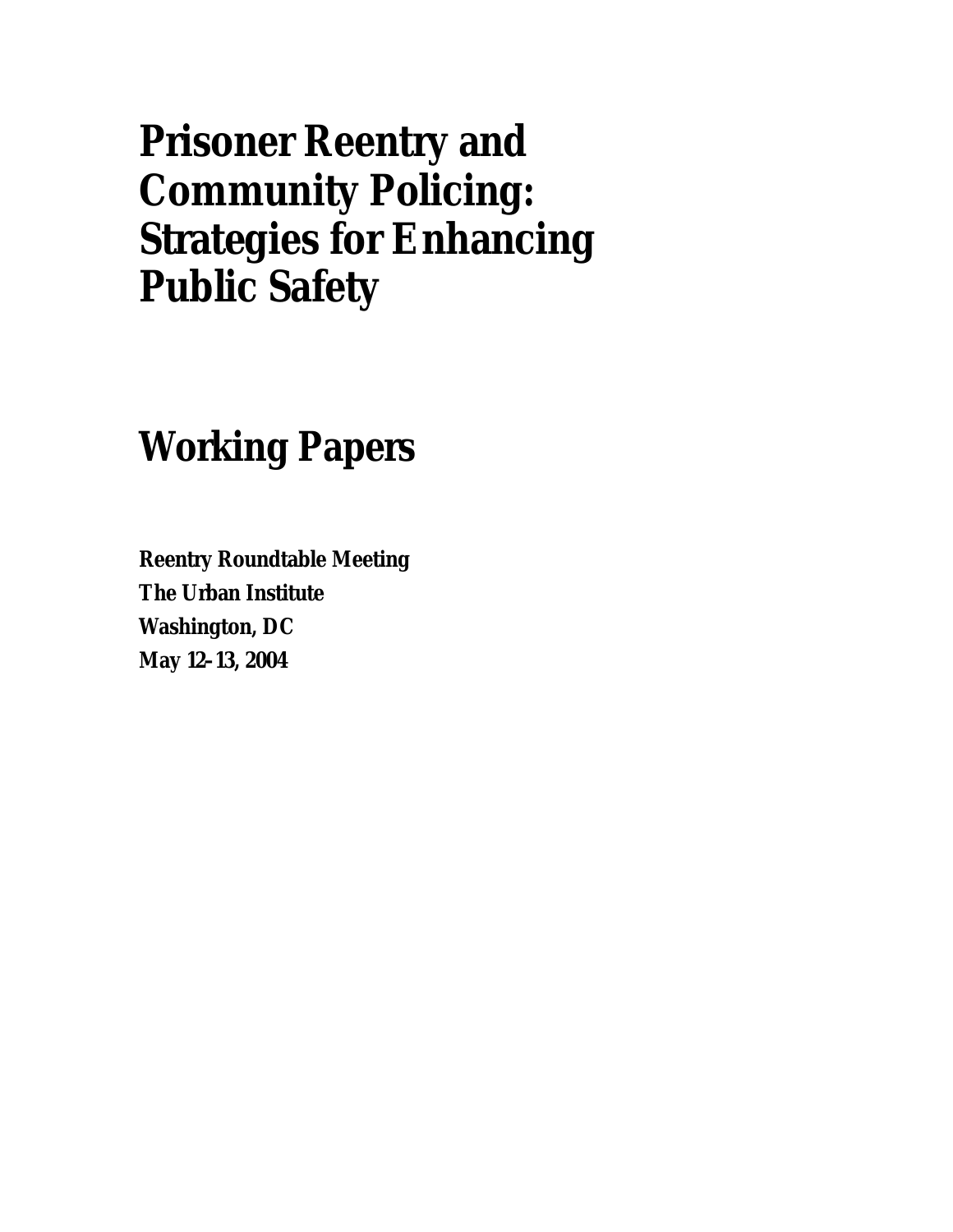### **History of the Reentry Roundtable**

Three years ago, the Urban Institute launched a major research and policy development initiative on the issue of prisoner reentry, with a broad substantive agenda that encompasses criminal justice policy as well as the impact of incarceration and reentry on children, families, former prisoners, communities, and civil society. (A prospectus of Urban Institute's reentry activities can be found at http://www.urban.org.) One of the key components of our initiative has been the creation of the Reentry Roundtable; —a group of prominent academics, practitioners, community leaders, policymakers, advocates, and former prisoners that convenes about twice a year to push the envelope of research and practice. We also invite about a hundred individuals (including practitioners, researchers, foundation officers, and community members) to observe meetings of the Roundtable, and have been impressed with the breadth and stature of people who have joined us to become part of a larger national network. The mission of the Roundtable is to develop new thinking about the issue of prisoner reentry, broadly defined.

The first meeting of the Roundtable was held in the fall of 2000, with the purpose of exploring the many dimensions of the reentry issue. We commissioned discussion papers by leading academics examining the state of knowledge on this topic from a variety of perspectives health, substance abuse, family, gender, race, employment, community capacity, and state criminal justice policies. Those papers (and two others on mental health and victims' perspectives) were published in a special issue of *Crime and Delinquency* (volume 47, issue 3, 2001). They also provided the basis for the Urban Institute monograph entitled "From Prison to Home: The Dimensions and Consequences of Prisoner Reentry."

Following that meeting, the Urban Institute designed a multistate longitudinal study on prisoner reentry, entitled *Returning Home*. At the second meeting of the Roundtable in March 2001, we focused attention on that design, with special attention to understanding the impact of reentry on family and community. We have completed the pilot study of Returning Home in Maryland and are implementing the full study in Illinois, Ohio, and Texas.

The third session of the Roundtable, held in March 2002, focused on the role of the institutions of civil society in creating barriers and bridges to the successful reintegration of record numbers of former prisoners. The papers from that meeting have been published on the Urban Institute's website. The fourth meeting, held in December 2002, examined the nexus between prisoner reentry and health. Those papers were published in a special issue of the *Journal of Correctional Health Care* (volume 10, issue 3, Fall 2003). The fifth meeting examined the employment dimension of prisoner reentry. A monograph report based on the findings of that Roundtable to be published in the Summer of 2004. The sixth meeting of the Reentry Roundtable, entitled "The Youth Dimensions of Prisoner Reentry: Youth Development and the Impacts of Incarceration and Reentry," was held in San Francisco at the end of May 2003. The papers from this session were published in a special issue of *Youth Violence and Juvenile Justice* (volume 2, issue 1, 2004). The seventh meeting of the Reentry Roundtable, entitled "Housing, Homelessness, and Prisoner Reentry," was held in October 2003. A monograph report based on the findings of that Roundtable will be available in Fall 2004.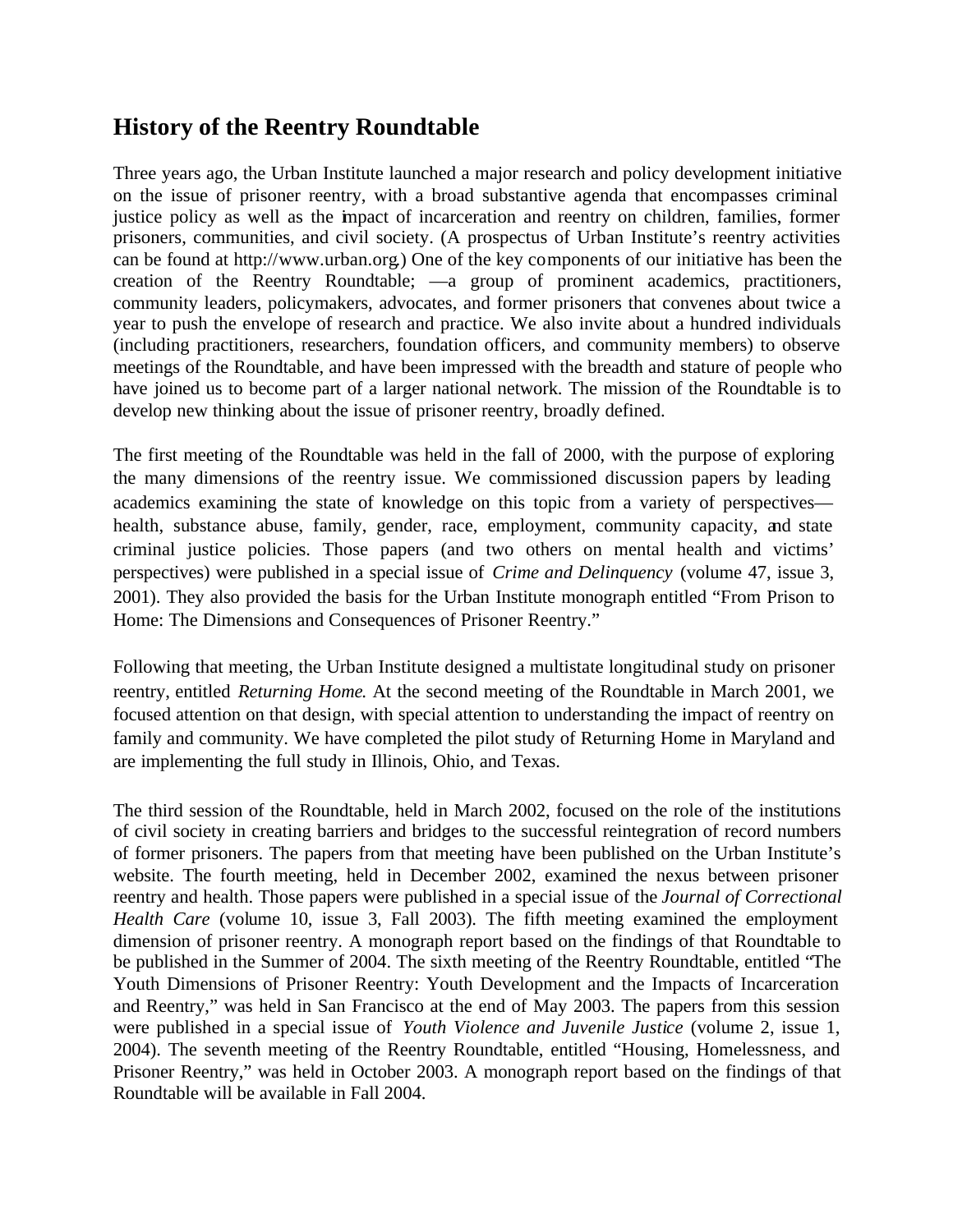#### **Reentry Roundtable: Prisoner Reentry and Community Policing**

The eighth meeting of the Reentry Roundtable, held in May 2004, addressed the nexus between reentry and public safety. Meeting participants, including academics, practitioners, service providers, and community leaders, were brought together to share their perspectives on the role of law enforcement and community policing in tackling the public safety consequences of the four-fold increase in the number of individuals entering and leaving the nation's prisons each year. To facilitate discussion, the Urban Institute commissioned four discussion papers exploring how community policing can respond to the challenges of prisoner reentry and public safety within the context of community concerns, sentencing policy, and corrections.

This document provides the full-text working papers commissioned for the Roundtable. Additionally, a report of a pilot study surveying public attitudes on reentry and public safety is provided. These working papers will be also published in a special edition on reentry in *The International Journal of Comparative and Applied Criminal Justice*.

A summary of the Roundtable meeting, including highlights of presentations by the authors of commissioned papers and the discussions that flowed from them, is available at http://www.urban.org. We are in the process of producing a monograph report of this meeting that will be available in Winter 2004.

| Reentry Roundtable May 2004 Meeting Participants                    |                                                                |
|---------------------------------------------------------------------|----------------------------------------------------------------|
| Jeremy Travis (Cochair), Urban Institute                            | Jean Johnson, Public Agenda                                    |
| Jim Bueermann (Cochair), Redlands,                                  | Robert Johnson, Anoka County                                   |
| California Police Department                                        | Minnesota, County Attorney's Office                            |
| Alfred Blumstein, Carnegie Mellon University                        | Paul Joyce, Massachusetts Executive<br>Office of Public Safety |
| Patrick Bradley, Massachusetts Executive<br>Office of Public Safety | George Kelling, Rutgers University                             |
| Edward Davis III, Lowell,                                           | David Kennedy, Kennedy School of                               |
| Massachusetts Police Department                                     | Government, Harvard University                                 |
| Walter Dickey, University of Wisconsin                              | Edmund McGarrell, Michigan State                               |
| School of Law                                                       | University                                                     |
| John Fitzgerald, Hampden County                                     | Alan Mobley, University of California-                         |
| Massachusetts Jail and House of Correction                          | Irvine                                                         |
| Ellen Halbert, Travis County Texas                                  | Brenda Palms-Barber, North Lawndale                            |
| Office of the District Attorney                                     | (Chicago) Employment Network                                   |
| Susan Herman, National Center for                                   | Carl Peed, Office of Community Oriented                        |
| Victims of Crime                                                    | <b>Policing Services</b>                                       |
| Gary Hinzman, Sixth Judicial District                               | Charles See, Lutheran Metropolitan                             |
| Department of Correctional Services                                 | <b>Ministry Association</b>                                    |
| Martin Horn, New York Department of                                 | Michael Smith, University of Wisconsin                         |
| Correction and Probation                                            | School of Law                                                  |
| icobson, John Jay College of                                        | Faye Taxman, Bureau of Governmental                            |
| <b>Criminal Justice</b>                                             | Research, University of Maryland                               |
| Gary Johnson, Texas Department of Correction                        | Reverend Steven Tucker, New<br>Commandment Baptist Church      |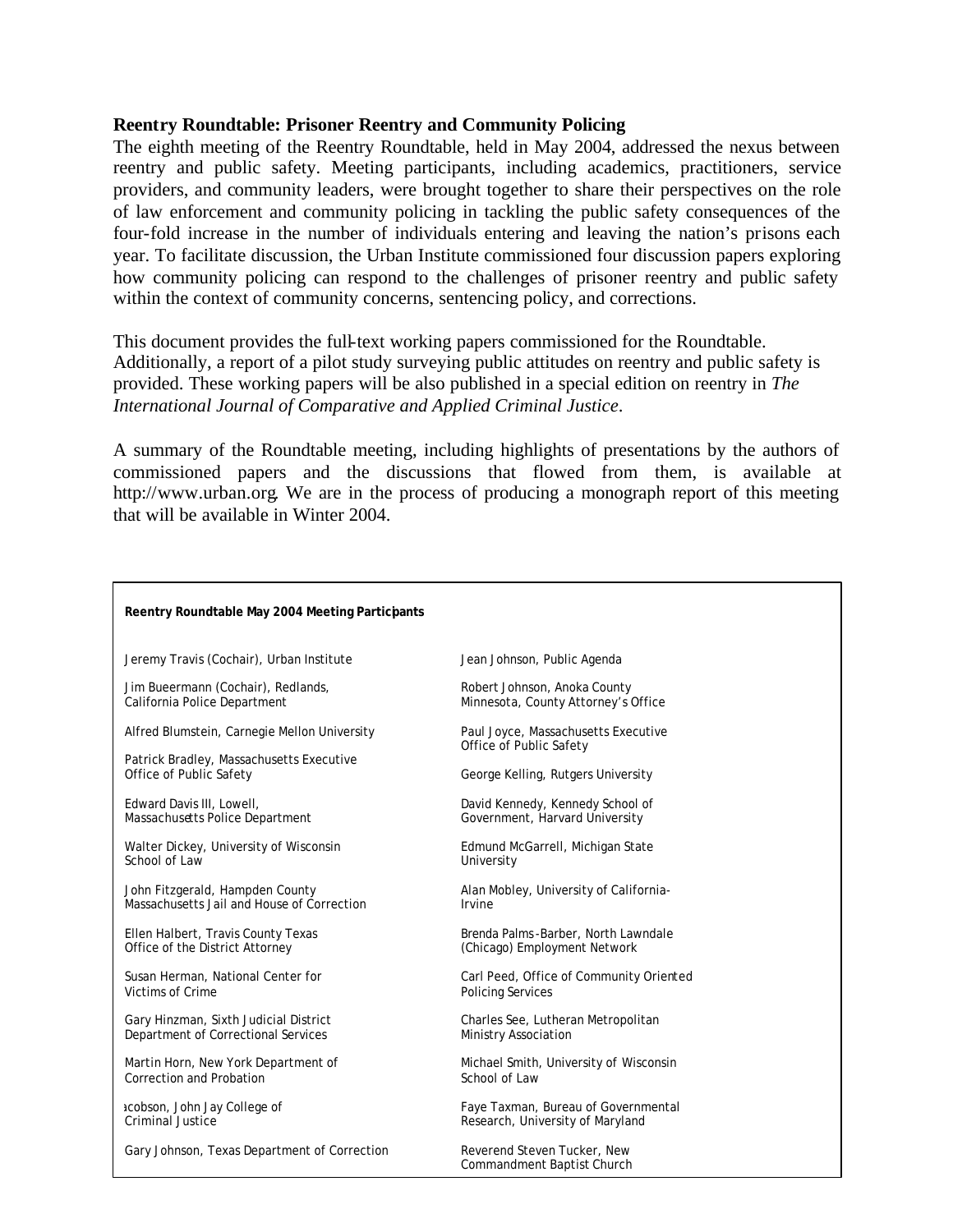## **CONTENTS**

| <b>Brick Walls Facing Reentering Offenders</b>                                      |
|-------------------------------------------------------------------------------------|
|                                                                                     |
| The Roles of the Police in the Offender Reentry Process                             |
| Edmund F, McGarrell, Carol Rapp Zimmerman, Natalie K. Hipple, Nicholas Corsaro, and |
| <b>Promoting Public Safety: A Problem-Oriented Approach to</b>                      |
| <b>Prisoner Reentry</b>                                                             |
| Walter J. Dickey and Cecelia M. Klingele, University of Wisconsin School of Law54   |
| Turning "Weeds" into "Seeds"                                                        |
|                                                                                     |
| The Revolving Door: Exploring Public Attitudes Toward Prisoner                      |
| <b>Reentry</b>                                                                      |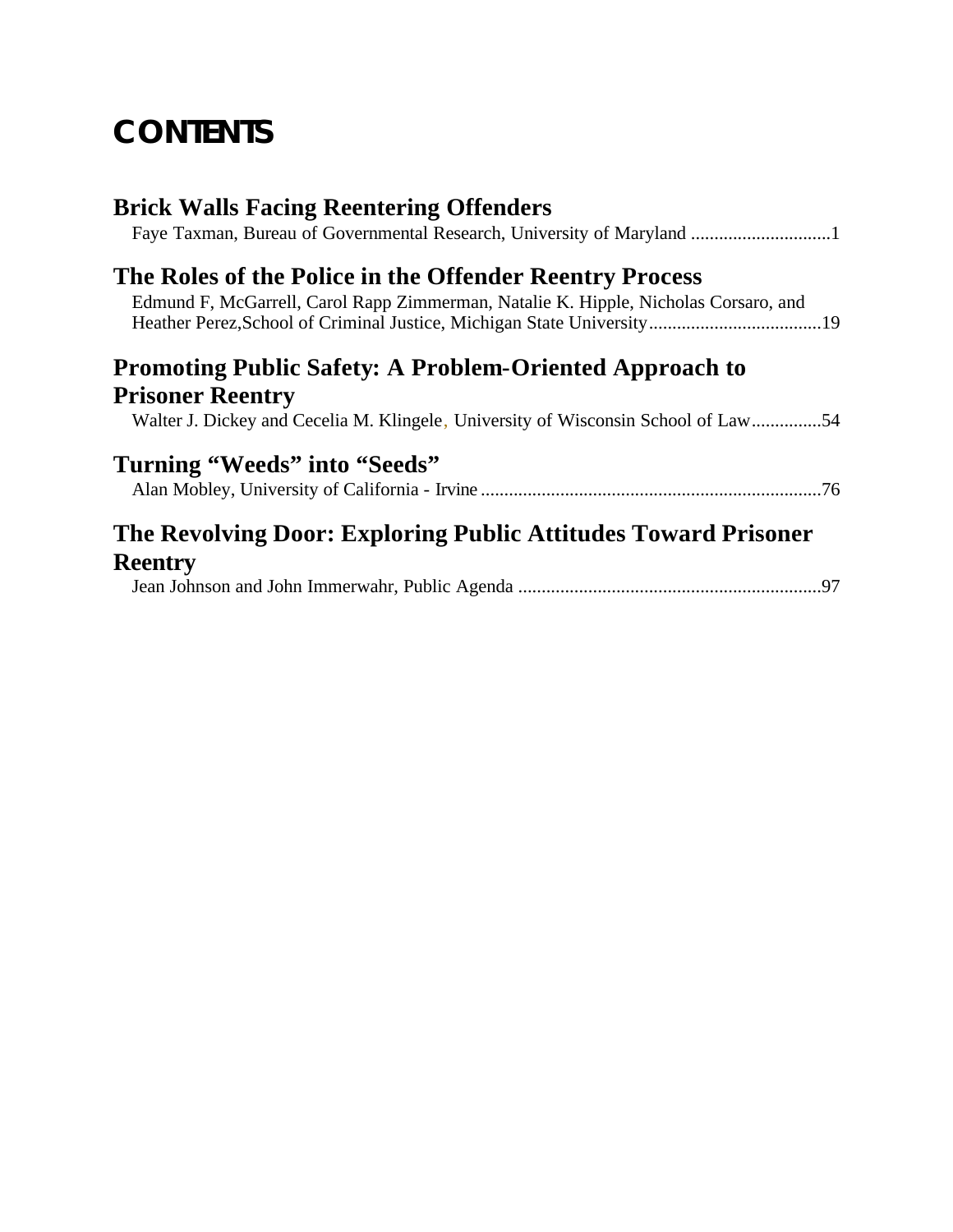#### Reentry Roundtable • Working Paper

### **BRICK WALLS FACING REENTERING OFFENDERS<sup>1</sup>**

#### **Faye Taxman Bureau of Governmental Research, University of Maryland**

*Abstract: Offenders returning from prison and jail often experience psychological and social anxiety about their standing in the community. The returning offender arrives in the community with grand expectations about their prospects and their revived role as a citizen in the community. A citizenship identity is one where the offender becomes an active member of civil society by assuming a constructive role as a breadwinner, parent, sibling, and so on. Offenders are often positioned to discard their prior roles (e.g., as the outcast, the deviant, etc.). While the offender may desire to be a citizen, the society has institutionalized strategies and practices that continue to reaffirm the outcast persona. The offender is then placed in the position of trying to manage a citizen role while being "less than" and often lacks the competency in core social and psychological skills to navigate through the maze of issues involved in reaffirming the citizenship role. The pathway to an outcast is far easier for many offenders than trying to overcome the obstacles to being a citizen.*

Offenders returning from prison and jail often experience psychological and social anxiety about their standing in the community. The returning offender arrives in the community with grand expectations about their prospects, and their revived role as a citizen in the community. A citizenship identity is one where the offender is an active member of the civil society; this identity includes assuming a constructive role as a breadwinner, parent, sibling, and so on. The offender is often positioned to discard their prior roles (e.g., the outcast or the deviant). While the offender may desire to be a citizen, society has institutionalized strategies and practices that continue to reaffirm the outcast persona. The offender must then try to manage a citizenship role while being "less of a citizen" (Uggen, Manza, and Behrens 2003). In addition, the offender often lacks the competency in core social and psychological skills to navigate through the maze of issues involved in reaffirming the citizenship role. As described by Irwin

 $\overline{a}$ 

 $<sup>1</sup>$  This paper is partially sponsored by the Urban Institute and the University of Maryland. All opinions are those of</sup> the author and do not reflect the opinion of the sponsoring agency. All questions should be directed to the author at 301-403-8335 or at http://www.bgr.umd.edu.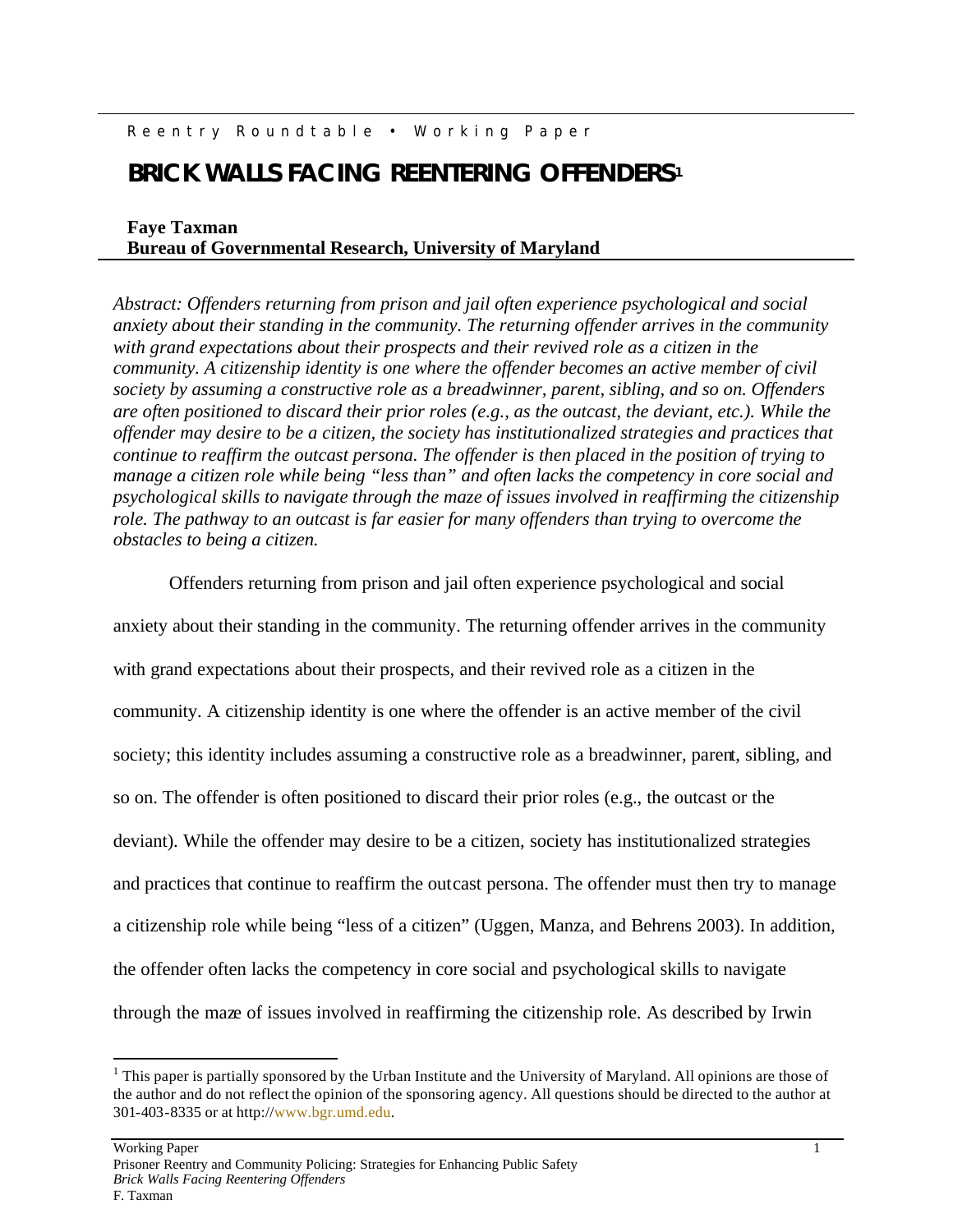(1970) and furthered by Maruna (2001), the pathway to an outcast is far easier for many offenders than trying to overcome the obstacles to being a citizen.

The question confronting us today is the formula for assisting offenders to identify with the citizen role as a means to minimize the identification and subscription to the outcast persona and to fulfil the goals of reintegration. Assuming that there is agreement that the offender should adopt the role of a citizen, then societal institutions are challenged to consider how to break down the walls that account for offender's identification with an outcast role. Key institutions such as law enforcement, parole, and the community must consider how they interact with the offender, and how these interactions influence the decisions that offenders make regarding the citizen versus outcast identity.

In this paper, we will begin with a review of some of the factors aiding and abetting the role of an outcast. We will focus the review on specific institutions that have a direct relationship to the offender and to the community after years of incarceration. Specifically, we will examine the law enforcement agents, parole authorities, and community members. Then we will outline how the social institutions can foster the acquisition of a citizenship role in society and can assist the offender in discarding the outcast persona.

#### **Constraints of the Past, Present, and Future**

Reintegration—the concept of rejoining and becoming a productive member of society has not been in vogue for nearly 30 years. In the past, strides were taken to ease the transition back into society through a series of halfway houses (transitional living), employment, and counseling (Taxman, Young, and Byrne 2003a). For the most part, this limited infrastructure has dissolved during the last 30 years, as a move toward just deserts and more punitive approaches dominated the sentencing landscape. A collateral consequence that similarly crept into the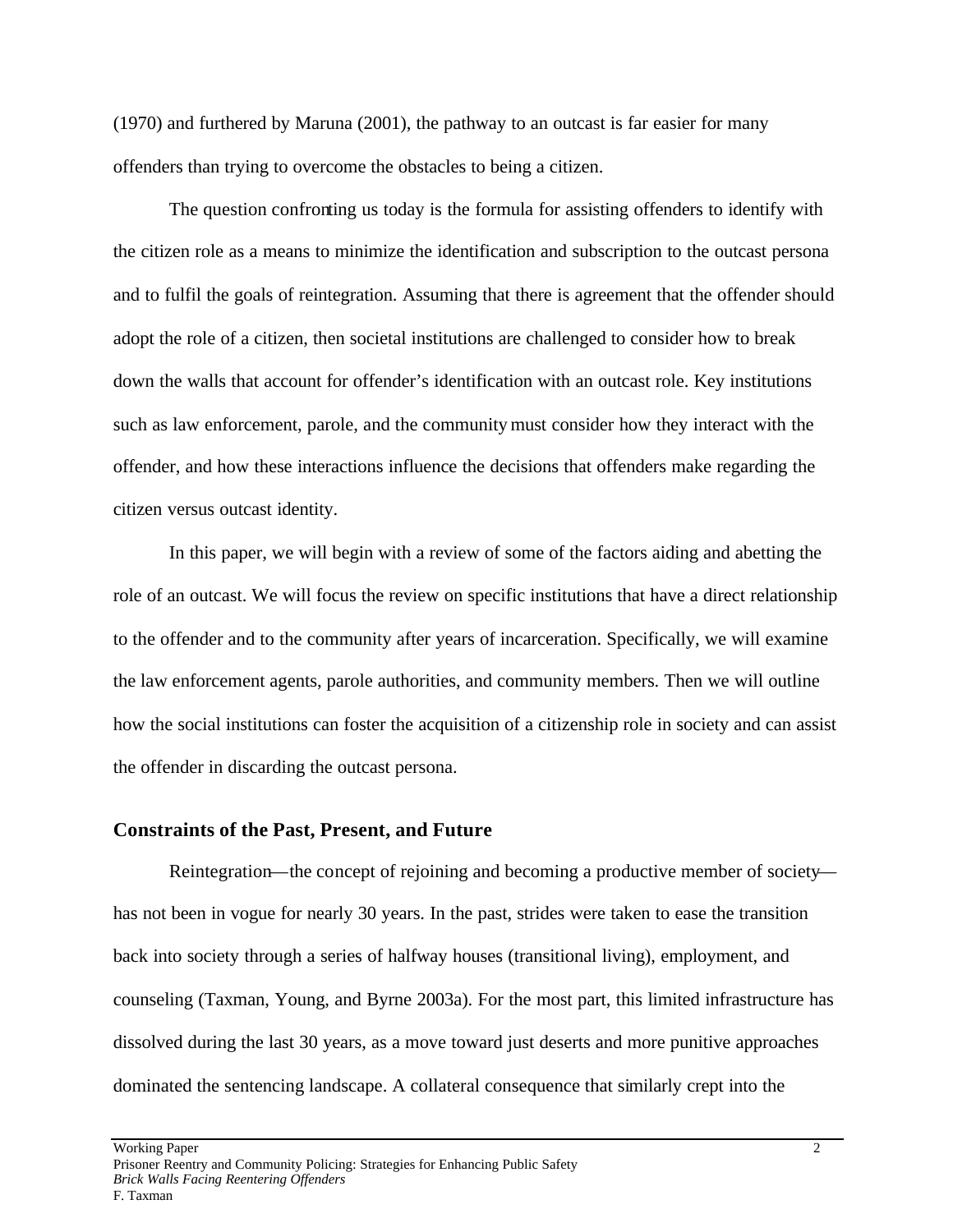landscape continued the punishment in the community after release from prison and reinforced the offender's role as a wrongdoer. These restrictions affect some of the basic needs identified by Maslow as those affecting a person's social and psychological security, such as shelter and employment. Both of these ultimately affect the ability to thrive and participate in society. (See Petersilia [2003] for a discussion of specific areas where restrictions have intensified in civil society, such as type of employment, access to educational loans, and access to housing.)

Exacerbating the problem is the altering supervision context where "accountability" is the name of the game. Under the accountability model, the offender is held to a standard of behavior that even law-abiding citizens may experience difficulties achieving such a high standard. These accountability standards increase the conditions of release as part of a strategy to restrict liberties and freedoms while simultaneously raising the bar about normal societal behaviors. Ultimately, this process has yielded a greater likelihood that the offender will be violated for failing to abide by the "rules." Not surprising, technical violations are an increasing problem that contributes to new prison intakes (BJS 2002). The stiffening punitive nature of supervision sends a message to the offender about the limitations on their likely success as a citizen. In addition, it serves to reinforce the offender's tendency to identify themselves as an outcast and seek continuous psychological and social support from others in a like situation. The escalating community-based collateral consequences have distanced the offender from the community by stiffening the hardships associated with tearing down the walls that prevent an offender from becoming a citizen. In a quest to deter others from engaging in criminal conduct, the increasingly harsh sociopolitical climate has reinforced the offender's role as an offender (the outcast persona). It has not met one of the tenets of a retributionist policy that focus on "cleaning the slate" for the offender. Restricting housing options, limiting employment choices, identifying the offender as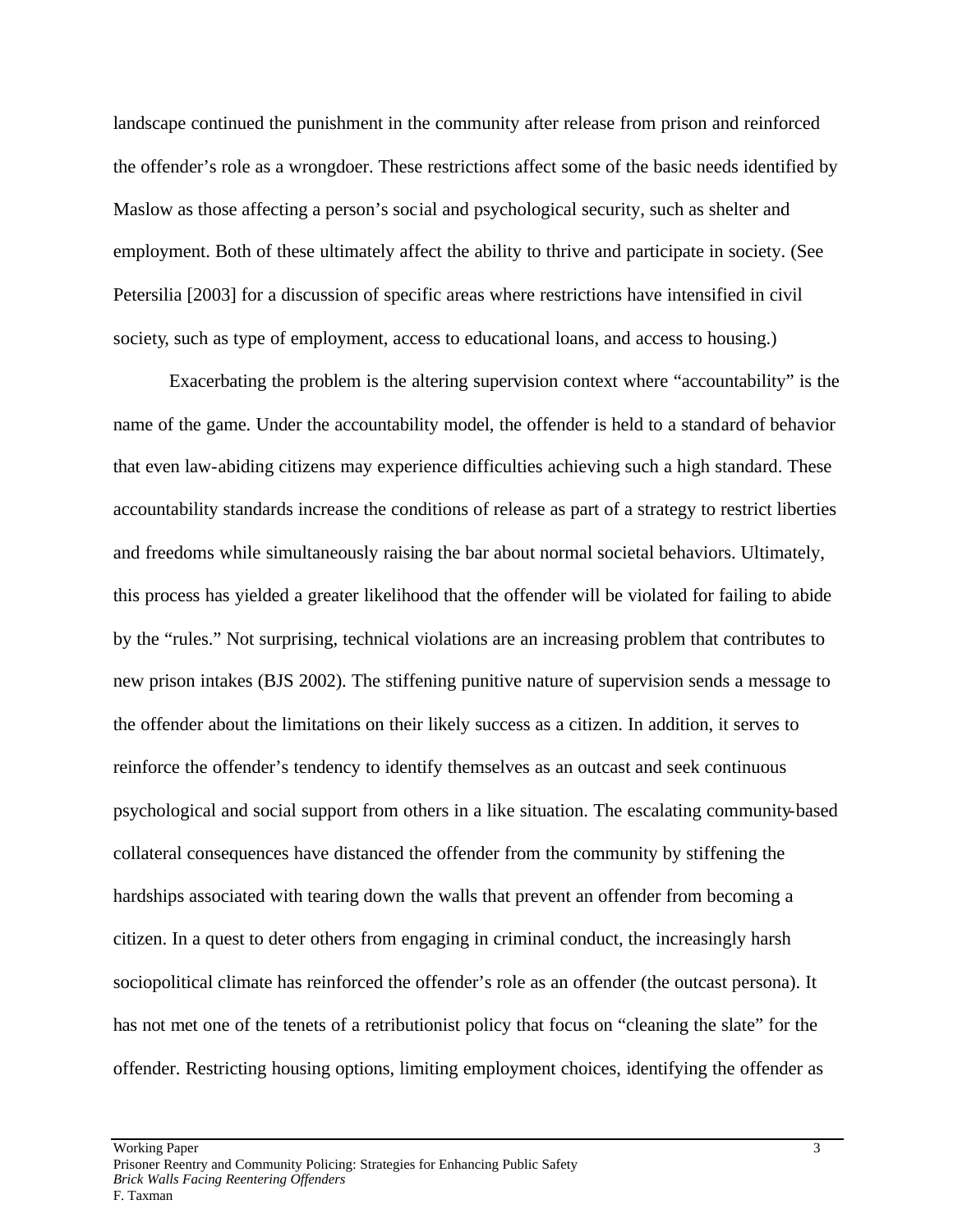an *offender*, and other factors have constrained the offender from integrating into society; essentially these strategies have placed a scarlet letter on the offender that is visible to the offender and others. More important, these factors reinforce the offender's self-concept as an offender with all of the trappings of a deprived status.

#### **Law Enforcement**

A closer look at the sociopolitical environment details the challenges confronting the criminal justice system, particularly for law enforcement agencies. The 1980s led to an explosion in arrests for drug crimes and a search for effective police strategies to curb the violence and drugs invading the streets of America. Four different efforts emerged to cope with the escalating problems of drugs: the "broken windows" approach, community policing, placed-based policing, and COMSTAT and performance management (Weisburd 2002). Each had a different purpose, yet they continued the criminal career perspective proffered by Blumstein and Cohen (1986) that a small number of offenders account for most of the crime. In the broken windows approach, the focus was on public order and nuisance behaviors that degraded the community; often the targets were offenders who frequently committed low-level offenses. Community policing positioned police officers to focus on problem-solving community issues tied to the places or individuals that affected criminal behavior. Place-based policing focused attention on buildings, locations, or places where criminal conduct frequently occurred. COMSTAT provided a change to the culture of policing by providing a management strategy to increase performance of police units to address community-based problems. Together, these represent a new era in policing with innovations to alter policing from a reactive posture to proactive policing strategies. Albeit, each has had different impacts (some more effective and others more negligible) but together they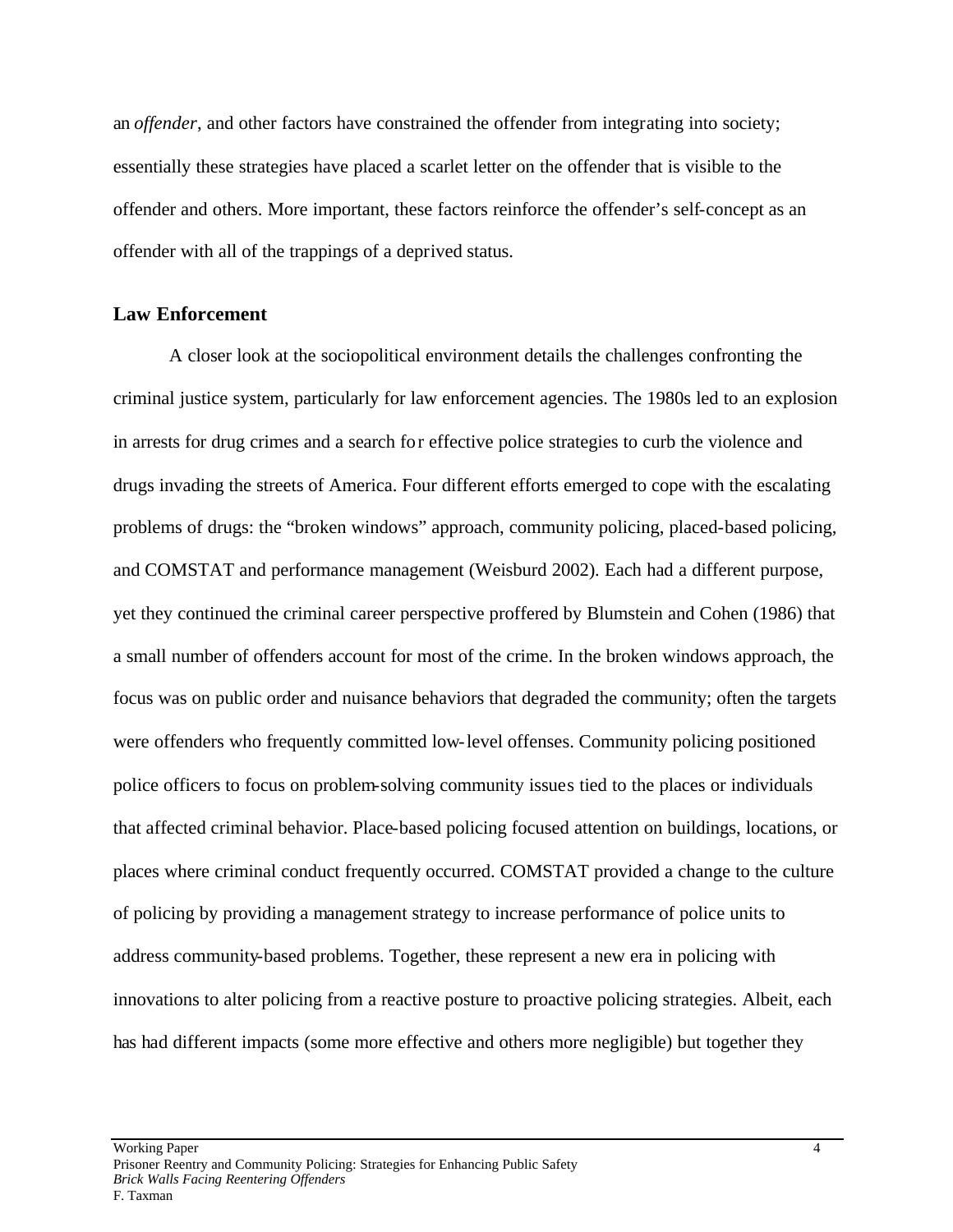increased law enforcement awareness of offenders (especially those who had been incarcerated) and the places that crimes occur, particularly the persistent ones.

Community policing was the only of these initiatives that was designed to change police officers' position in society from that of solely maintaining public order to addressing public order issues. This strategy was designed to transform police from enforcer to problem solver (Greene 2000). Community policing varies in its impact due to the multitude of ways that it has been implemented, defined, and so on. At its heart, community policing positions the police officer to address community problems in a new fashion—instead of focusing on the offender or the person committing crimes, the emphasis is on working with the community to prevent crime. In many ways the community policing efforts were designed to alleviate crime-producing conditions but also to advance community organizing efforts and the problem-solving skills of the officer. The experience with community policing is quite mixed, but overall, police departments that tried the new style of policing found that some police officers were more comfortable with their public order and enforcer roles, and less interested in the problem-solving roles.

The law enforcement efforts have yielded mixed results. Most salient is that crime decreased in the last part of the 1990s and citizens expressed feeling more comfortable in their own communities. The impact on the individual offender and their role in the community has not been explored.

A recent poll in California on the criminal justice system reveals that many of our efforts to reform police and sentencing may actually only serve to backfire; we should be concerned particularly about the likelihood that offenders reintegrating into the community will be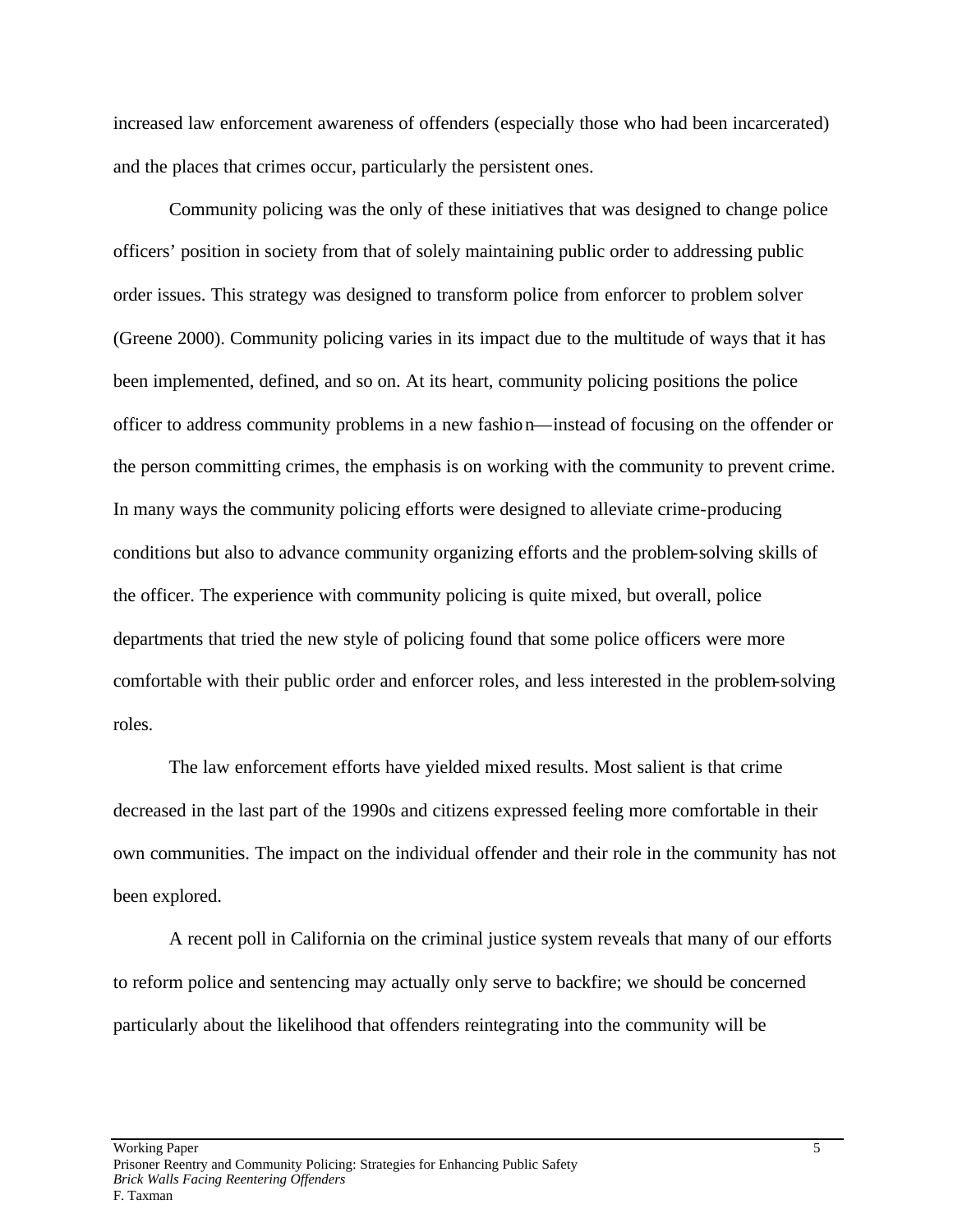successful since the offenders and their communities are skeptical about the intentions of the

criminal justice agencies.

Another important finding of this poll reveals that the image of California's criminal justice system is in trouble. Surprisingly, in a country where the criminal justice system is supposed to be the strongest and the most dependable, majorities of the poll's 12 racial and ethnic groups think California's system favors the rich and powerful. Eighty-eight percent of African Americans and 75 percent of American Indians agree with that concept. Moreover, the state's criminal justice system scored low on the most important criterion: its fairness. More than two out of three African Americans, Latinos, and American Indians indicated that they have only "some" or "very little" confidence in the fairness of the criminal justice system of California.

The results of the poll reveal good news and bad news for California's police departments. On the positive side, all of the groups are satisfied with the job that their local police departments are doing in protecting their neighborhoods. More than half of all the groups and four out of five Arabs and Armenians rate their job performance as "good" or "excellent." On the negative side, a majority of California's racial and ethnic groups believe that their local police tend to harass and detain people with darker skin or with foreign accents more than they harass and detain other Americans. Namely, threequarters of African Americans and nearly half of all Latinos believe that their local police officers often abuse their power (Bendixen and Associates 2004).

If this sense of unfairness and inequity holds true, it is likely that the returning offender

will be leery of the criminal justice system and its intent in all efforts—even efforts to reintegrate the offender back into the community. As noted in the procedural justice literature, citizens that perceive situations as being unfair or inequitable are more likely not to comply with the law (Tyler 1990; Tyler 1994; Taxman, Soule, and Gelb 1999). This situation may create ambivalence toward compliance with the law or program requirements. The advances in policing in the 1990s may have intensified offenders' perception of themselves as social outcasts and thus targets of unfair police efforts. The offender's perception may be that the hidden agenda is merely a camouflaged "lock 'em up" strategy that strives to catch the offender in even the most insignificant behavior instead of maintain order in the community.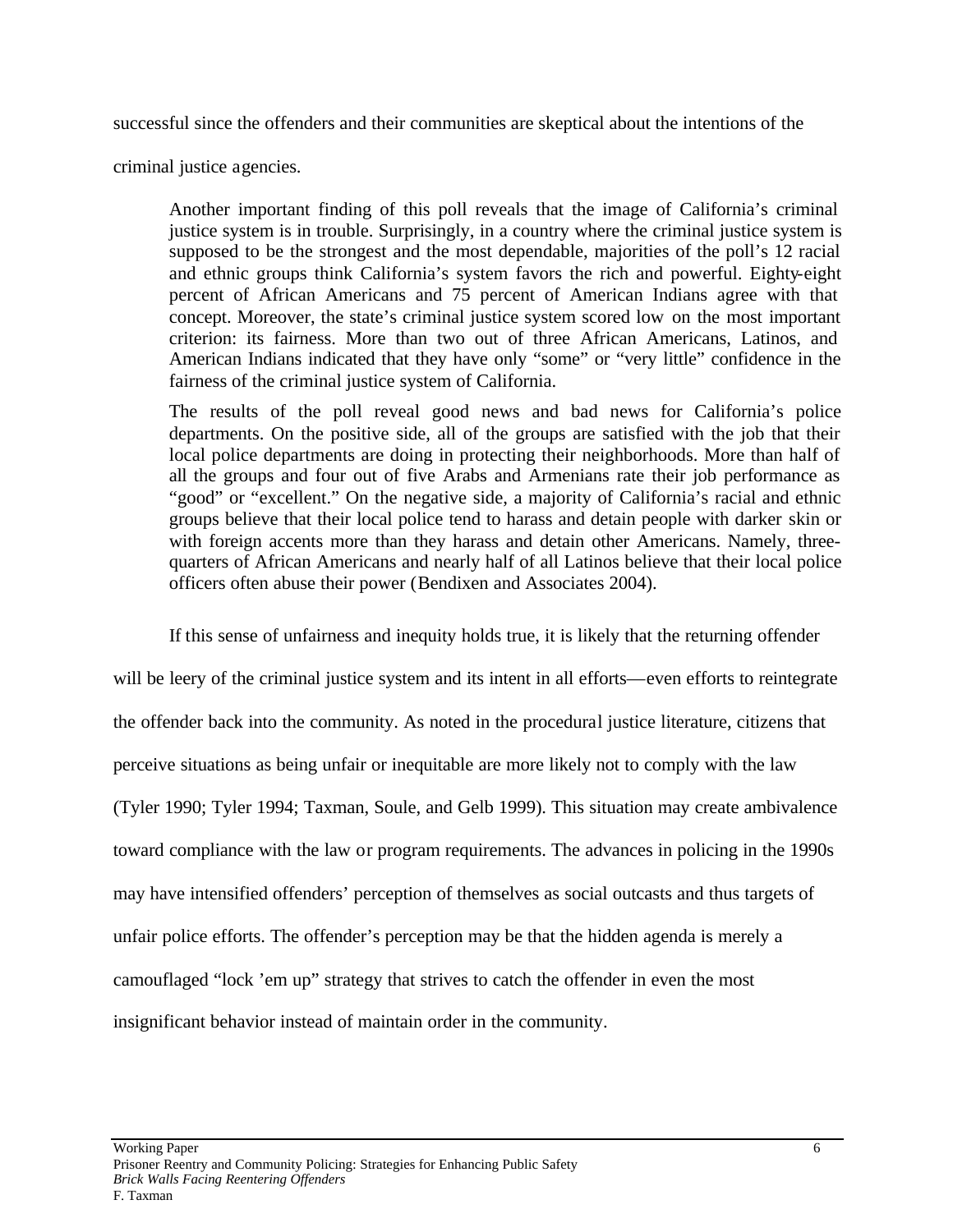#### **The Community**

The community became a central point in crime prevention efforts in the 1990s as more and more efforts were devoted to improving community capacity to address crime problems. Some of the escalating collateral consequences derived directly from communities being inundated with felons and fear that such offenders would prey on the community. For example, some of the prohibitions on offenders convicted of felonies in public housing areas (e.g., Section 8) derived from community concern about returning offenders residing in areas where they could easily resume their criminal behavior. At the same time, many communities realized that there was a need to take a different approach to welcoming the offender back into the community by creating guardians, angels, advocates, or others that could assist the offender in the transition back to the community (Taxman, Byrne, and Young 2003b). Scholars have learned that the problem of offenders returning home is not evenly distributed through all communities in the United States, but rather is concentrated in select neighborhoods (Clear 2004), and by and large these neighborhoods tend to be adversely affected by other social ills in employment prospects, housing problems, poor performing educational institutions, and so on. In these communities, it is unclear what role the offender assumes. What is clear is that the offender joins the neighborhood members in struggling to obtain the basics of shelter, food, and clothing.

In general, the question that plagues this discussion about the community is a simple one: Who is the community? The community ranges from family and friends to the neighborhood to the political district or jurisdictional area. At each level, the community plays a critical role in defining where the offender fits into the social arena. Each level has different expectations and demands on the offender, and the offender has reactions to these expectations and demands. What should be considered are how these demands and expectations affect the offender's sense of psychological and social safety. To coin John Irwin's discourse on the reintegration process,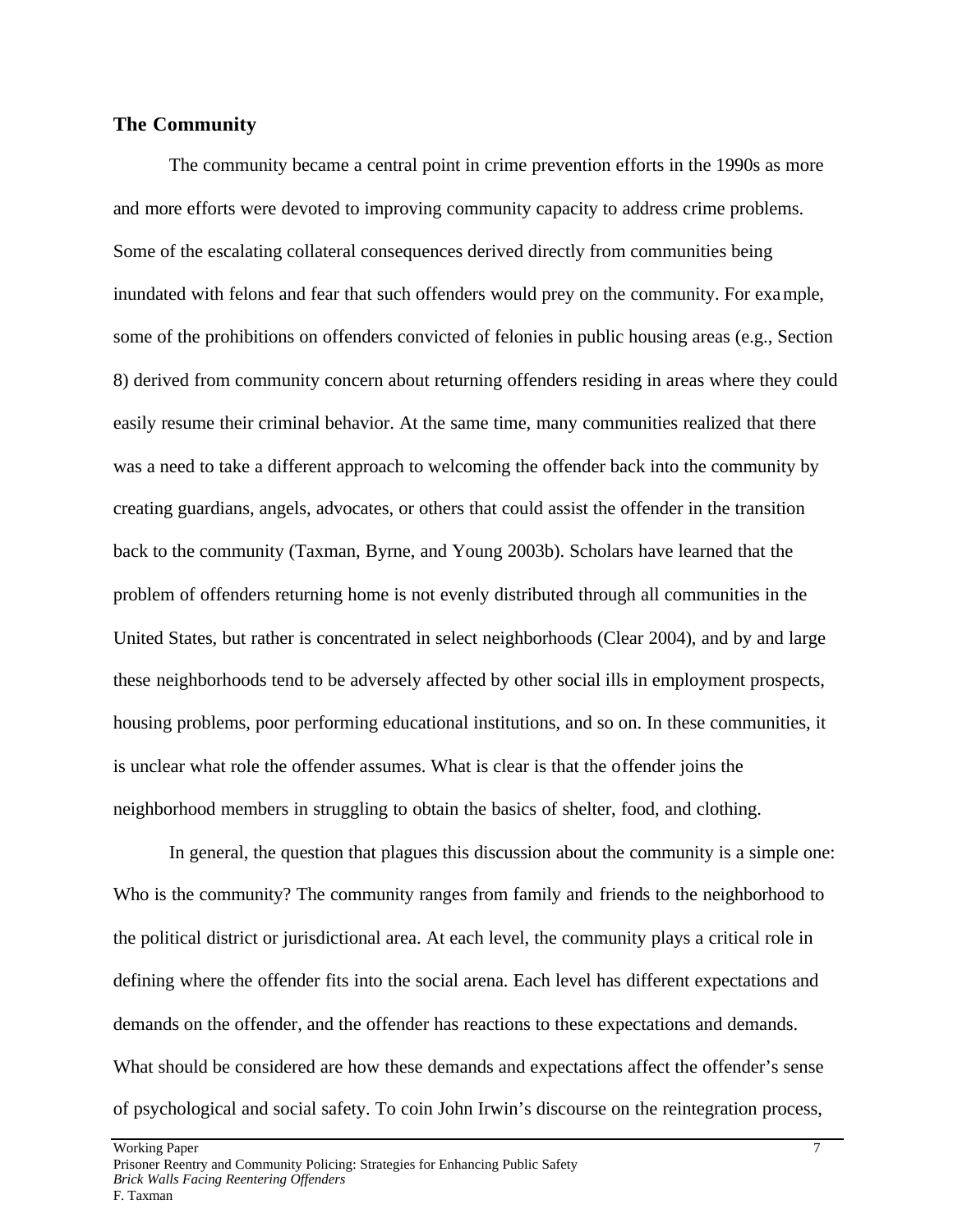the central focus is on how to assist the offender in "making good" (being a citizen in the community).

With La Bodega and other innovative family based programming, more attention has been placed on the relationship between the offender and the community. Jennifer Gonnerman's recent book (2004) focuses on life after prison and portrays some of the issues affecting the offender's reintegration into a family when the offender has been removed for an elongated period of time. Recent attention has been drawn to the family issues related to the offender both in and out of prison. In prison, the offender is removed from his or her family but the removal does not necessarily mean that the offender does not have obligations or a sense of responsibilities to blood relatives (or even others that are part of the offender's extended family). The removal often exacerbates the issue by placing new demands on the family, both emotionally and financially, including the need to maintain contact, to provide emotional support for the incarcerated loved one, and to provide the offender with needed goods. These needs drain the financial resources of the offender's loved one and often absorb resources that only serve to strap the family even more. Upon entrance back into the community, the family often expects the offender to repay the resources consumed while the offender was incarcerated, and to assume a pivotal role in the family. Some offenders prefer to delay reuniting with the family to ease the pressure (Young, Byrne, and Taxman 2003) while others merely reunite with the family while rejecting the demands to contribute to the family.

At the neighborhood level, the returning offender meets new challenges. The parole system (or some form of supervision) has certain restrictions on the offender that can range from restrictions on area (places), time (curfews and appointments), people (other offenders even if they are family members), and so on. These restrictions are not necessarily designed to affect the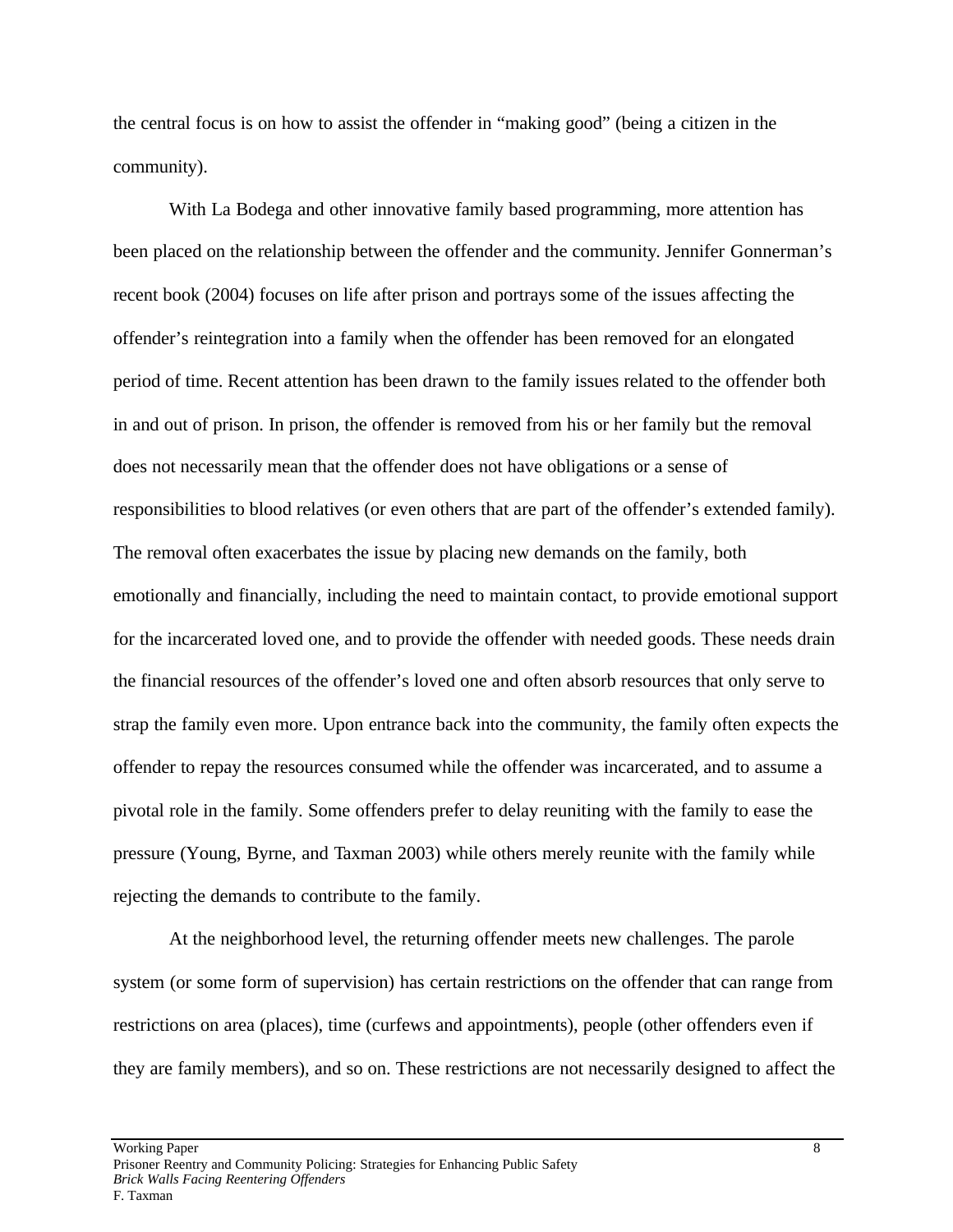offender's role as a citizen in typical areas of responsibilities (e.g., employment, parenting, and civic participation) but, like other scenarios, there are unintended collateral consequences. Much depends on the policies of the local parole office, and in many cases, the practices of individual parole officers. As a result, the offender has an increased sense of unfairness, and these restrictions may actually interfere with the offender's sense of obligation to the community. From the offender perspective, these restrictions may affect the reintegration into the community since it serves to belittle the offender in ways that challenges the offender's sense of self-efficacy and role identity.

In addition to the criminal justice authorities, the neighborhood community has certain role expectations for the offender as a provider for his or her loved ones, as a law-abiding citizen, and as a civic member of the community. The neighborhood organization is part of the natural support system that bonds the person to the community and is available to assist people in times of need. Whether the neighborhood community is the civic association, community organization, church, or some other organization that has a presence in the neighborhood depends on the community. Expectations will vary according to the organization and its position in the neighborhood, on the individual, and on what types of services the organization will provide to the community. Civic associations may be concerned about the organization's physical presence in the neighborhood, while the church or other icons may be focused on the needs of that organization; the organization may offer services to those in need, such as food for the homeless, used clothing, and assistance with housing or emotional support. Increasingly many of these efforts undertaken by the natural support systems have slowly evolved from volunteer (natural efforts) to contractual services. As natural efforts, these services are provided for the expressed goal of assisting those in need. A contractual basis for the services may affect both the type of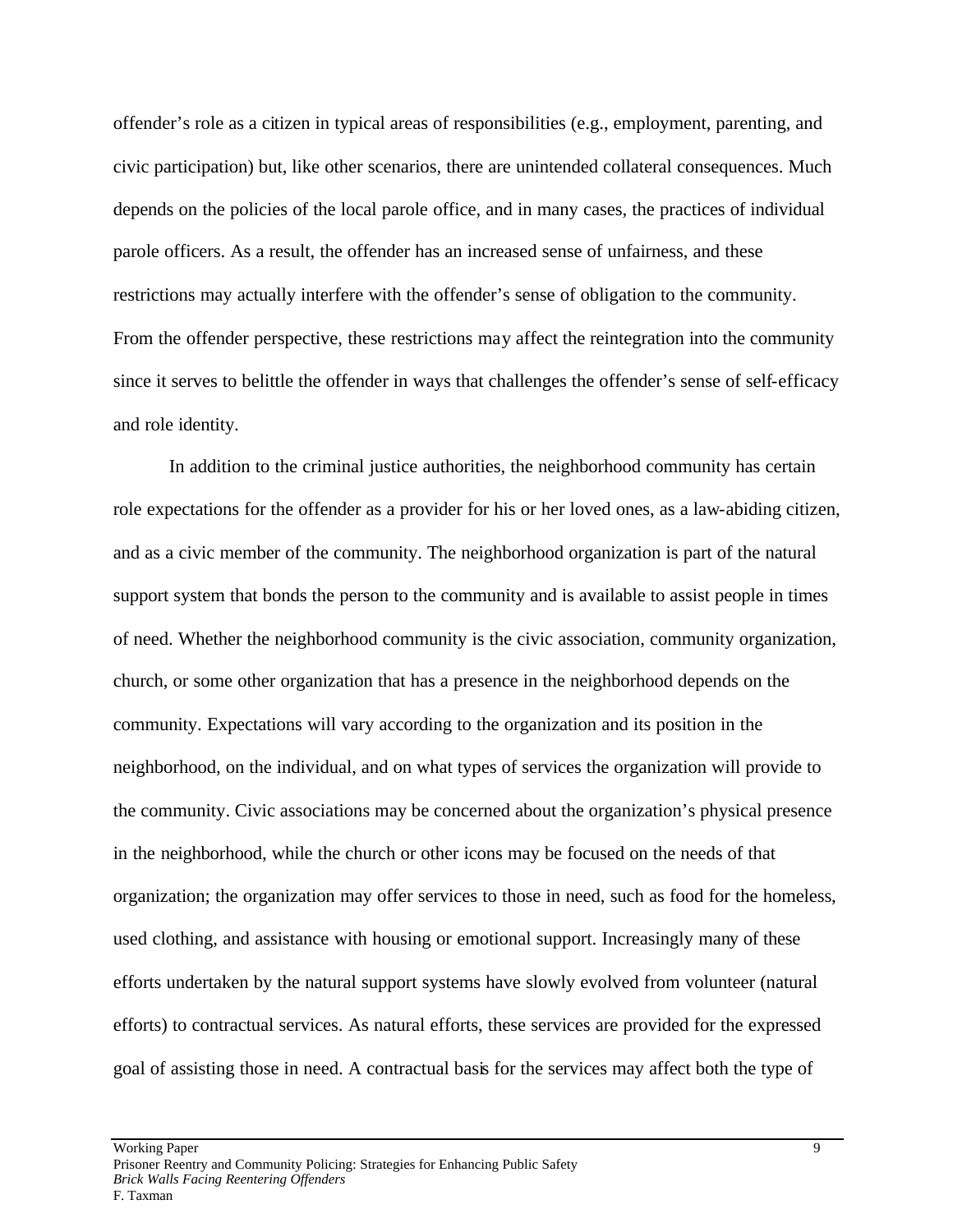services offered and how those services are delivered. For example, under a contract there may be limitations on the type of people that are eligible for services, amount of services available to an individual, duration of the services, and other constraints that often occur with providing services based on a contract. The contractual relationship changes the nature of the services and may involve modifying the services to fulfill the demands of a contract. The person in need must then modify their expectations of the services provider, and this can be accompanied by increasing resentment toward or ambivalence about the services. It can also create a sense of unfairness if these services were previously provided under a different context, and therefore create a sense of lost legitimacy for the services (LaFree 2001). The migration from a natural system to a contractual (or limited service) may have an impact on the community and how the offender perceives the social institutions in the community (e.g., as a caregiver, as a government entity, or as a form of social control).

With the increasing awareness that there are a limited number of neighborhoods that are likely to be affected by the migration of returning home offenders, more attention has been given to the capacity of these neighborhoods or communities to reintegrate the offender into a citizenship role. With several studies under way to examine the social capital in these neighborhoods, it is apparent that these neighborhoods suffer considerably from a lack of resources to assist the members of the community, regardless of whether they are offenders returning from prison or citizens that are not involved in the criminal justice system. These neighborhoods generally lack sufficient organizations or resources to fulfill the needs of the citizens. The existing organizations have demands that they expect for the offenders to meet upon returning home.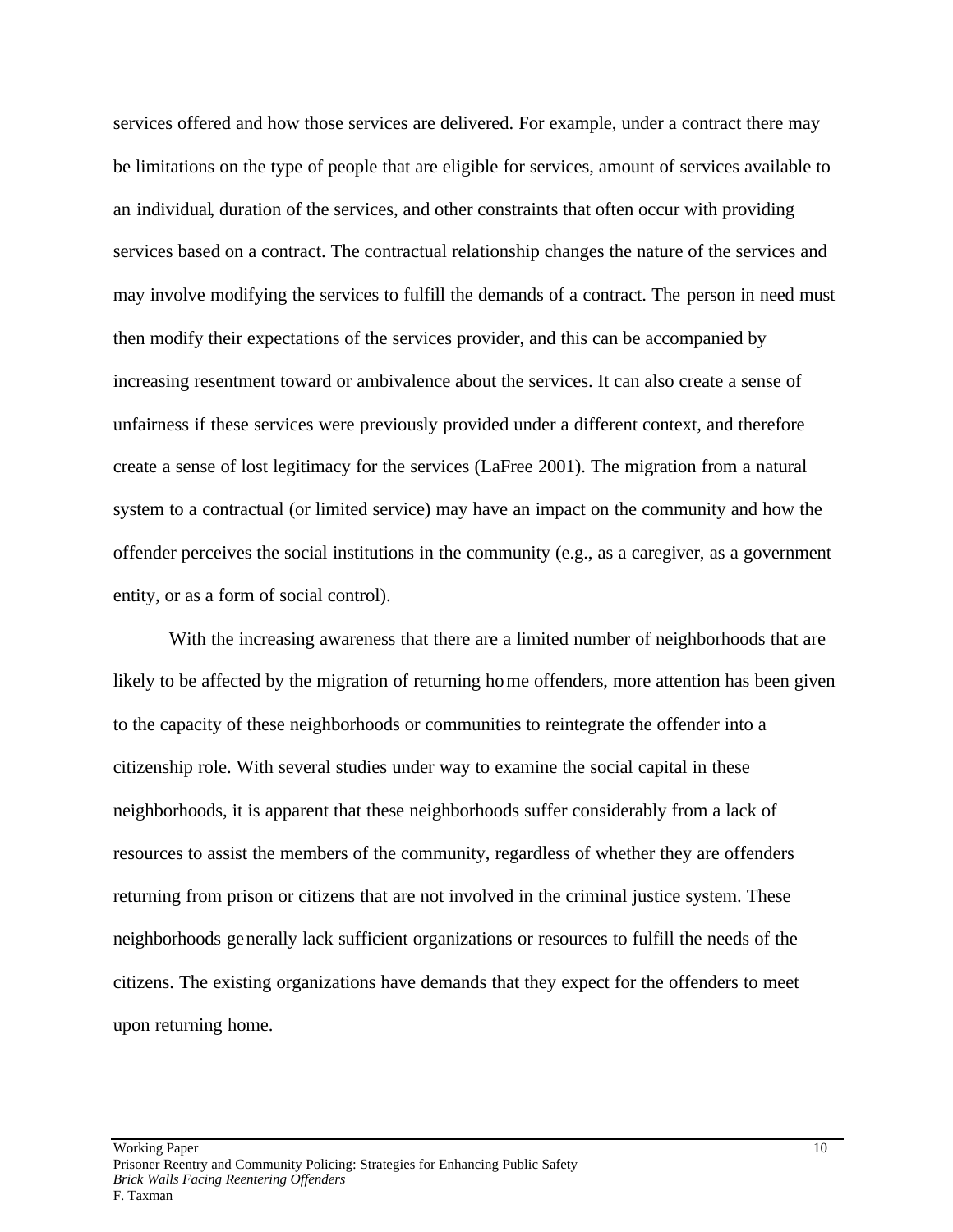#### **A Citizenship Role for Offenders**

The police, parole officers, and the community (at all levels) have expectations about the offender, and as currently presented in the sociopolitical environment, these expectations often reinforce the offender's outcast persona. The prior discussion has shown how the offender is confronted with the offender persona from society. The question that remains is what steps can society take to reinforce the offender's natural tendency upon release to identify with a citizenship role (Gonnerman 2004; Uggen, Manza, and Behrens 2003; Irwin 1970; Maruna 2001). This challenge occurs in a new era of reentry where social institutions, policymakers, and communities search for strategies to reduce the churning of offenders to and from incarceration. But this recycling of offenders occurs in a socialpolitical environment where the civil rights of the offender are constrained, and the balance between the rhetoric of "accountability" and "hug a thug" has yet to be resolved.

The returning offender encounters certain challenges upon entrance into society. Irwin (1970) and Maruna (2001) describe how the offender goes through different phases, beginning with high confidence and expectations about his or her citizen role, and then the offender quickly experiences the realities of reestablishing oneself in society and maintaining a prosocial role. These harsh realities serve as the dissuaders that result in the offender disengaging from society and reverting to old, more comfortable (criminal) ways. The ability to obtain work, and work that offers a living wage, along with finding appropriate shelter, are usually the two main distracters to being a citizen. The offender, in pursuit of shelter and work, consistently hits barriers that he or she had not anticipated. The offender usually does not have the social or coping skills to be able to successfully maintain desistance.

A strategy is needed to affirm the offender's citizenship role and address the fundamental needs that often get in the way of successful role identification with being a citizen (and thus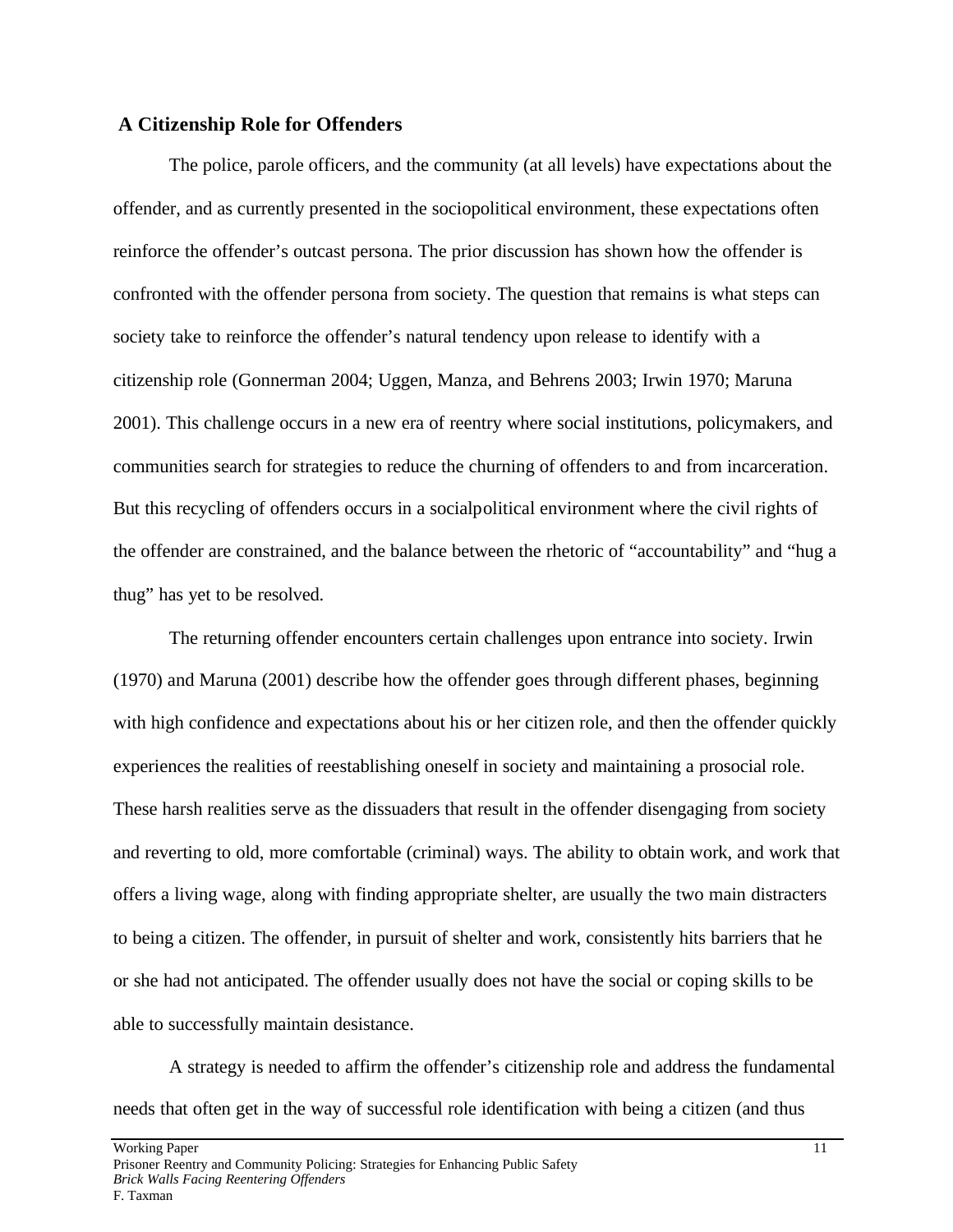shed the outcast persona). This strategy needs to attend to the psychological and social needs of the offender as a means to reaffirm their new role in society. Given that offenders tend to return to communities with significant social capital deficits, the strategy is to attend to both the societal need to refurbish the community and provide offenders with the means to "make good." The strategy derives from the restorative justice model where the focus is on accountability, restoration, and competency development. That is, the restorative justice model provides the framework for reintegration that works toward the offender becoming a member of the community and tearing down the walls that continue to refer to the individual as "ex-offender." Added to this model is the need to focus on the self-efficacy of the offender in order to build the capacity to desist from criminal conduct and build a prosocial lifestyle.

1. **Deportment/Rapport Building**. Humanitarian-based interactions are the cornerstone to the offender retaining the high expectations that they have upon leaving prison. The first strategy begins at the time of departure from prison, where the community and/or police agencies should use this opportunity to reinforce the offender's role as a citizen. That is, the emphasis should be less on the "we know who you are" (and "we are watching") to more about the breadwinner and citizen role that the offender will have after release. The current stance is that the offender is made aware of his or her limits and restrictions. Building on motivational enhancement approaches, a strategy focused on deportment is designed to reinforce the offender's commitment to him/herself as a member of the community that has value. It serves to reinforce the offender's sense of self-efficacy and place in the community. Part of the strategy is to ensure that the offender views him/herself as having the potential to meet the challenges of reintegration. By having the two agencies less likely to treat offenders as citizens—police and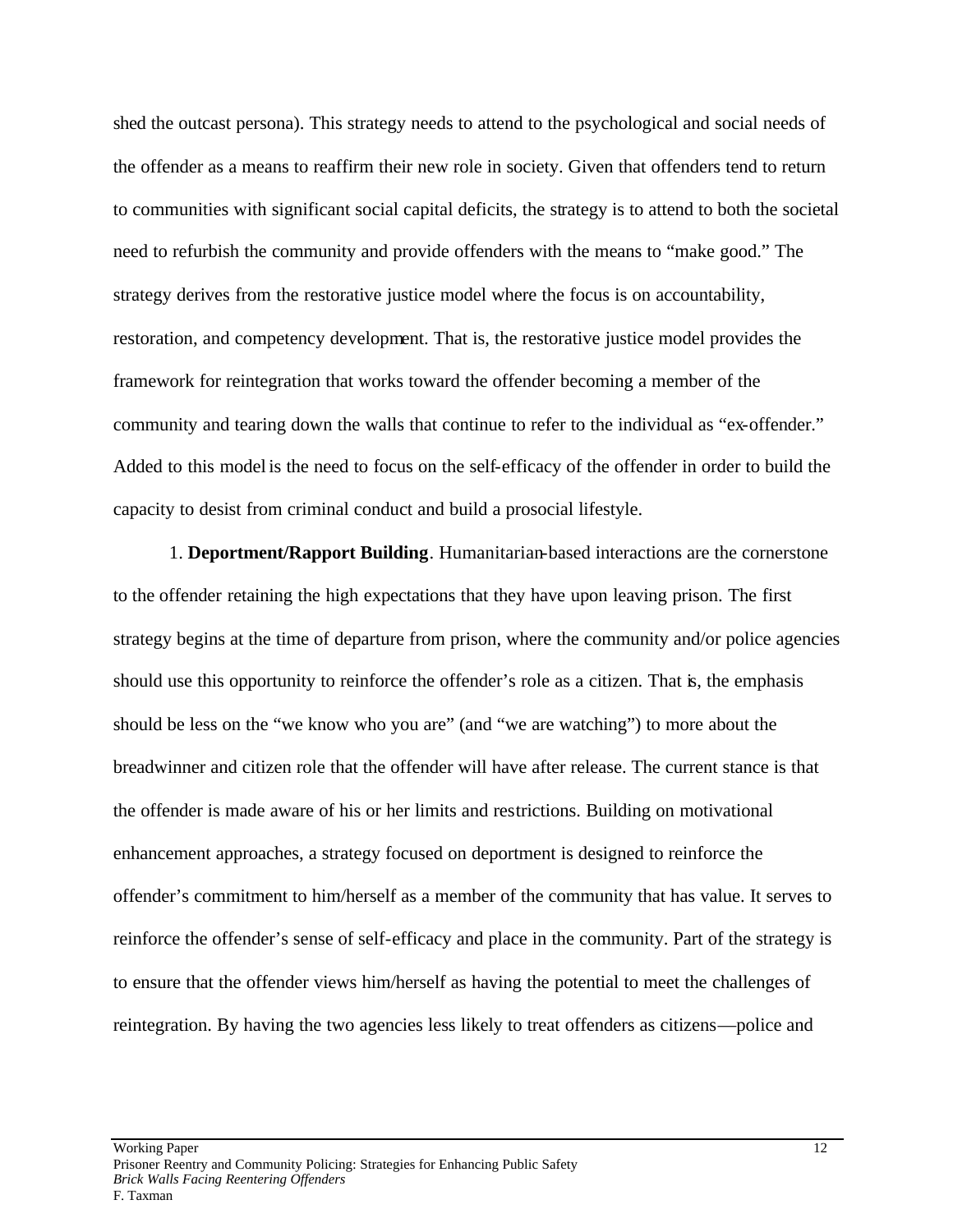parole—then it provides a framework for the offender to understand that he or she is a member of the community.

2. **Employment to rebuild the community and provide employment.** Few transitional employment programs exist like those in New York City that provide offenders with ready employment. Employment is one of the key constructive factors that assist the offender in establishing him/herself as the breadwinner, a key citizenship role. It is also an area where increasing collateral consequences have occurred over the last decade. Employment is a key area that serves both societal and individual needs—it provides the means for an individual to earn funds to be independent and not depend upon criminal conduct to survive. Since many offenders have limited work experience, they lack the skills to function in the workplace. However, employment could ease the transition from prison to successful reintegration. Having a ready employment after release from prison is one of the critical challenges confronting many offenders.

A transitional employment program provides the offender with ready employment that both allows the offender to be supervised and also develops a career path. The employment program typically has three features: 1) administrative support with a full array of jobs, including sales, marketing, advertising, and administrative work; 2) reconstruction business that is modeled after Habitat for Humanity, which rebuilds housing for low income individuals; and 3) career tracks to help offenders learn management and supervisory skills. The program can be used to boost redevelopment in the community through providing employment for the offender and for those in the community. The duration of the program, up to five years, allows the offender to learn a number of skills and establishes an employment record. The focus on the community then serves the purpose of the reparation as well as the competency development of the offenders.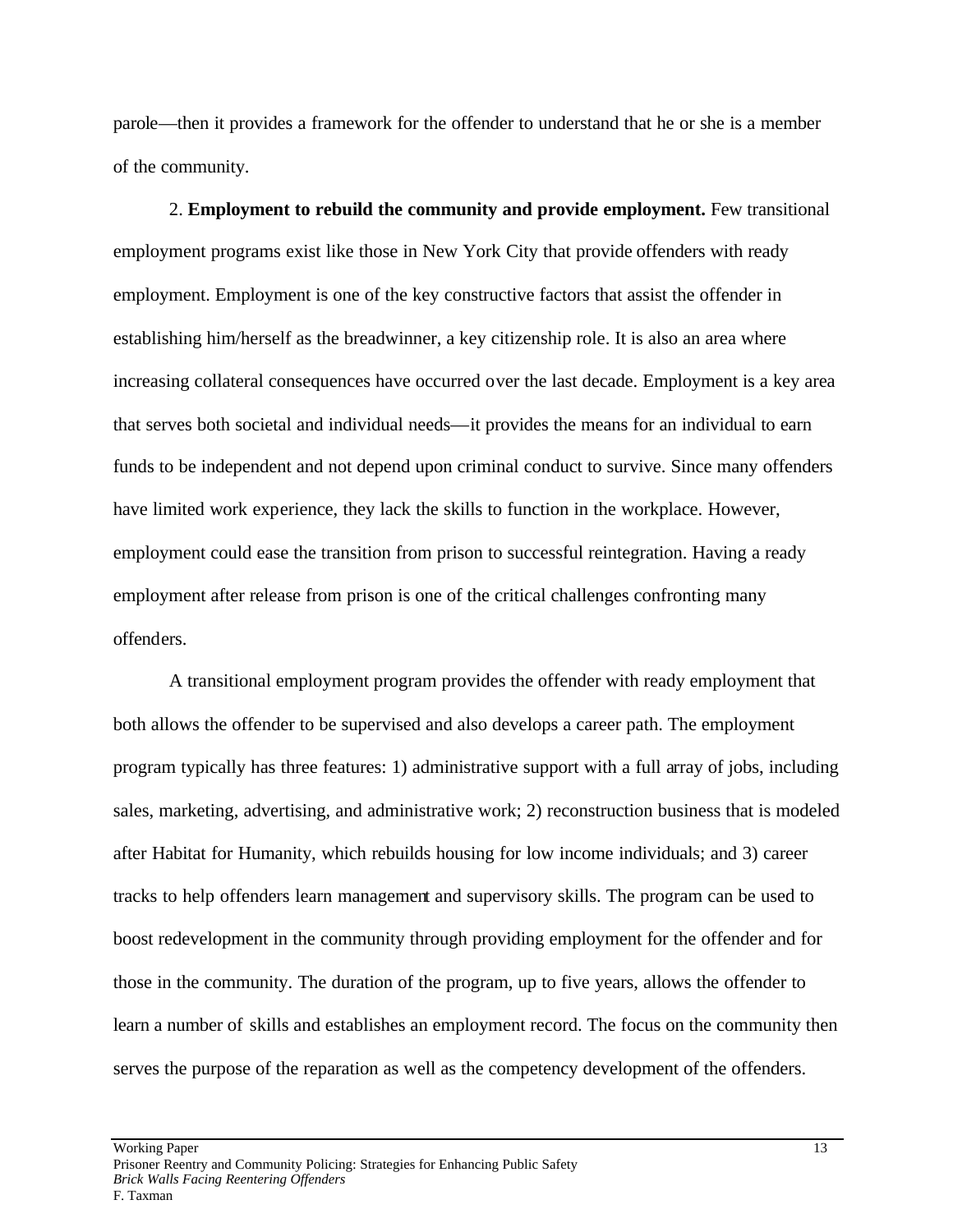The transitional employment benefits the community as well as enhances public safety. By involving offenders and others in the community, transitional employment programs achieve some of the place-based policing strategies to address locations where criminal behavior tends to occur. The community identifies the areas and types of dwellings that are needed to rebuild the community and neighborhoods.

A total integration of the transitional employment center as part of the community is achieved by different members of law enforcement, parole, and other authorities working with offenders in the community. When authorities work with offenders, offenders can become acquainted with authorities to ensure that there is mutual respect. It is difficult to develop respect if the individuals have not had any opportunities to become acquainted in a different setting than the police station, parole office, or other places where the offender is likely to meet with such officials. These officials could also be a role model for the offenders and assist the offender in learning new citizen roles in a nonthreatening manner.

3. **Create fair and equitable processes**. Part of the defiance and adherence to the outcast persona of offenders derives from offenders' persistence in their belief that they are being treated unfairly. The offender examines the societal processes, including some of the collateral consequences, and uses these processes to justify that they are being wronged by society. More importantly, these situations solidify the perception that the offender is not welcome by the mainstream and therefore has no choice but to assume an outcast persona. Stated simply, since offenders tend to perceive the world around them as unfair, their perception of society serves to undermine their desires and expectations about the likelihood of becoming a part of society.

One strategy to address this problem is to create more equitable decisionmaking processes that are regimented and apply these processes to all offenders in like situations. Using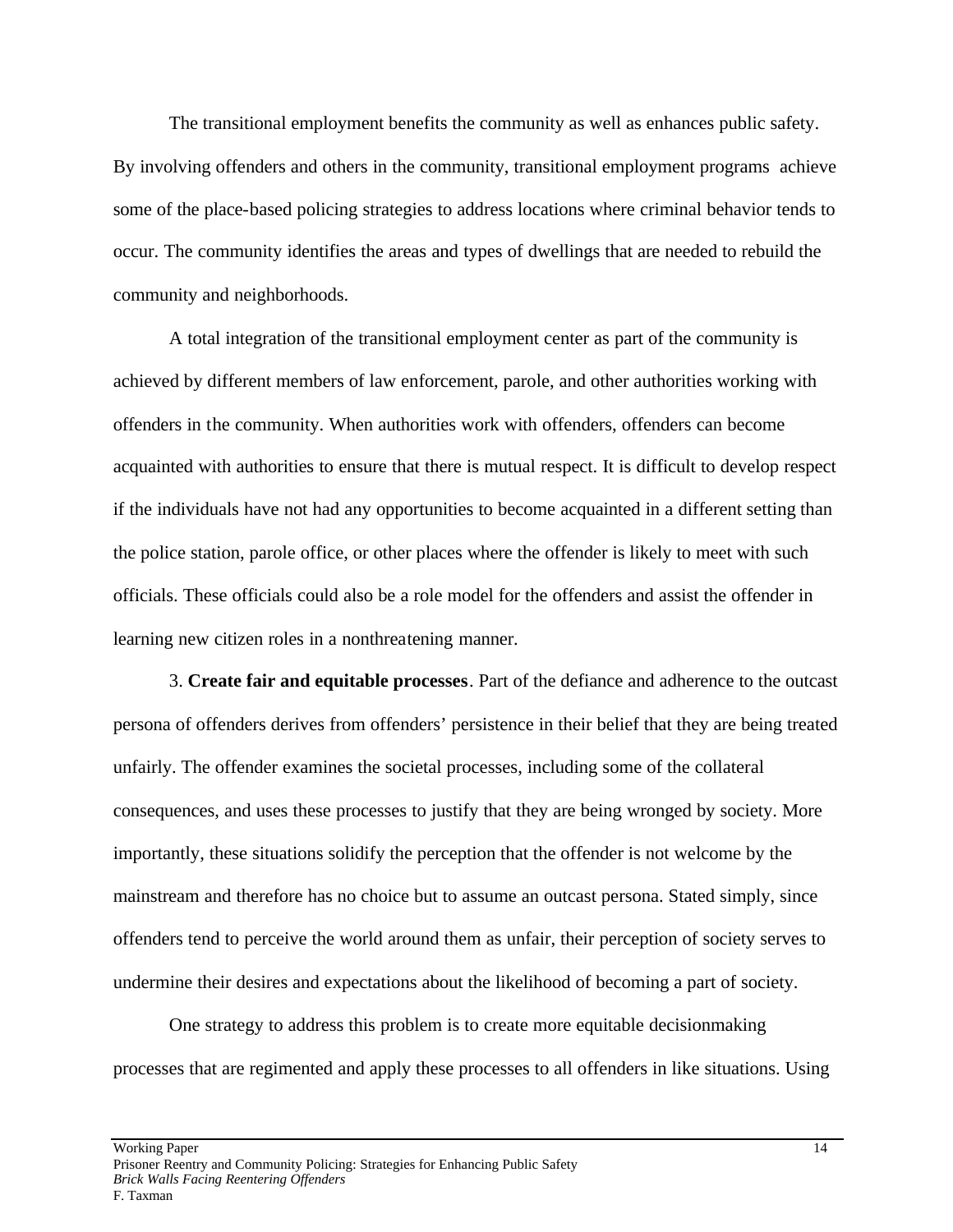the tenets of procedural justice, the goal is to define undesirable behaviors in such a manner that the definitions are agreed upon and then to define the appropriate response categories. This approach creates a level playing field that the offender can abide and it reduces the perception that one offender is treated differently than another offender. This strategy should be used with different decisions: rules such as reentry processes, job opportunities at the transitional center (see above), noncompliance behavior, compliance behavior, and other issues that affect the offender's interaction with the authorities. The procedural justice model has been tried in several areas (e.g., arrests for domestic violence, probation and parole, and drug courts) where the results continue to suggest that offenders tend to accept negative consequences when they believe that they are being treated fairly (Paternoster et al. 1997; Tyler 1994; Taxman and Thanner forthcoming).

Fair and equitable processes also provide a framework for law enforcement, parole, and community representatives to understand what are the target behaviors and responses. Currently, authorities can use their own discretion as to the expectations for the offender behavior—and the offenders tend to find this inconsistency to be a vote of no confidence. The procedural justice model addresses this issue by reigning in the authorities and communities along certain tenets, and it provides a framework for how these individuals interact with the offender.

#### **Conclusion**

The sociopolitical climate is one that reinforces the offender as an outcast that is unlikely to be integrated into mainstream society. The collateral consequences remind the offender that he or she is not entitled to the same privileges as others in society, and that some core benefits (e.g., employment based on interests or housing with loved ones) are threatened because of the offender's legal status. The challenge is to assist the offender in assuming role identification as a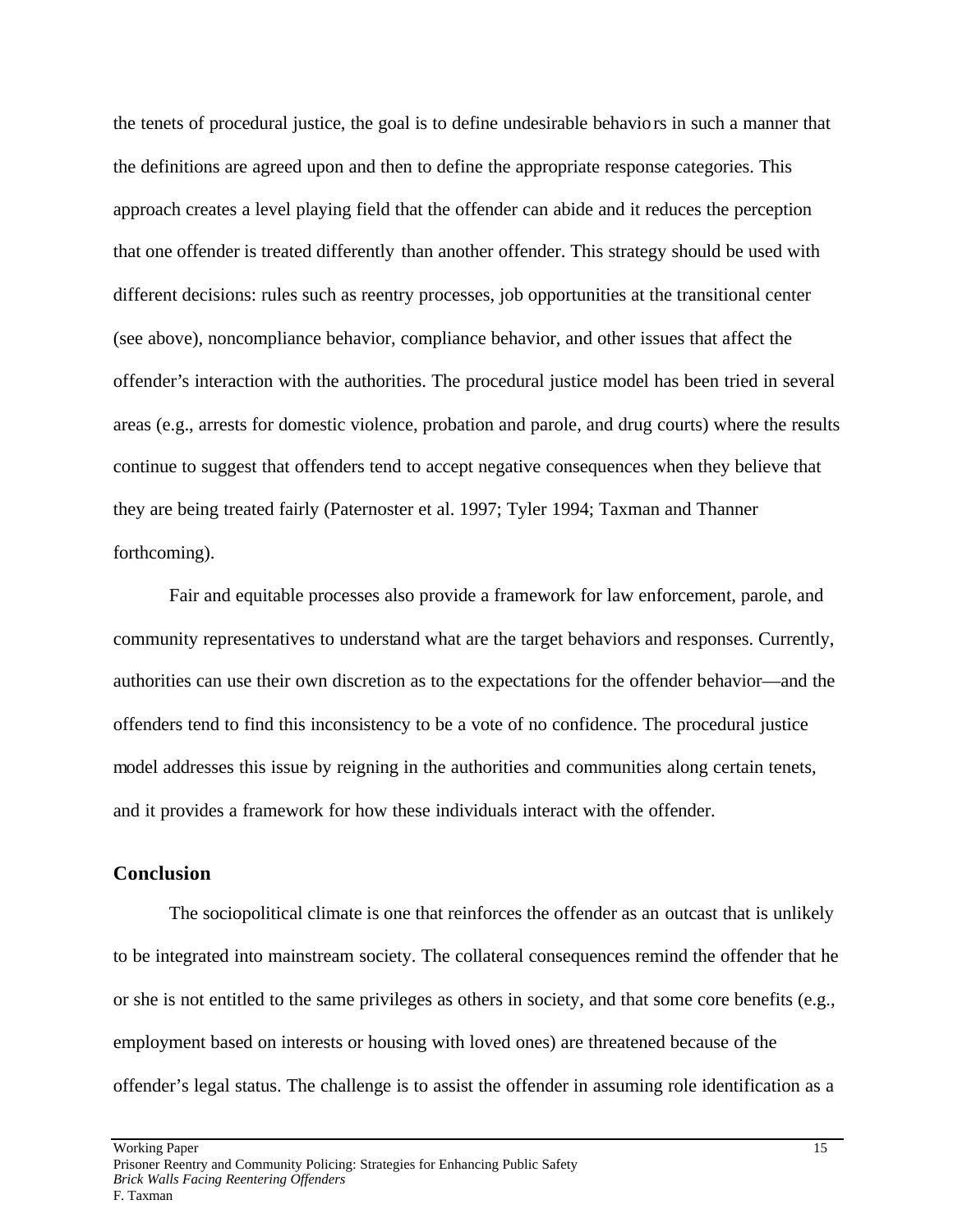citizen. To do so requires eradicating some of these collateral consequences and improving the rapport and respect shared between an offender and authority figures. The community must be a place where the offender can be successful instead of a place fraught with chains to keep his or her head above water.

Breaking down the wall will involve the need to affirm that the offender is a viable member of the community. We should capitalize on the offender's natural tendency to identify with a citizen role upon release and work to disentangle the obstacles that offenders face to maintain their optimism. These struggles are documented by several scholars, including Maruna (2001) in his most recent book, *Making Good,* or the journalist account of Elaine Barlett's journey to be a citizen (Gonnerman 2004). This paper presents the strides to achieve some balance by reframing how the police and community may reconnect with the offender by focusing on a restorative justice model that emphasizes employment and respect for the offender. The goal is to reduce the disparity that offenders confront in the most critical area of being a citizen—making a living wage and establishing an employment record. Breaking through the walls will need to be based on changing the the interaction between the offender and society.

#### **References**

Bendixen and Associates. 2004. Multilingual Poll of California Ethnic Groups on Criminal Justice Issues. http://news.ncmonline.com/news/view\_article.html?article\_id=54499e258d6fcf1e5e

- Blumstein, Alfred, Jacqueline Cohen, Jeffrey A. Roth, and Christy A. Visher, eds. *Criminal Careers and "Career Criminals.* 1986. Report of the National Academy of Sciences Panel on Research on Criminal Careers. Washington, D.C.: National Academy Press.
- Byrne, James M., Faye Taxman, and Douglas Young. 2003. *Emerging Roles and Responsibilities in the Reentry Partnership Initiative: New Ways of Doing Business*. Washington, DC: National Institute of Justice.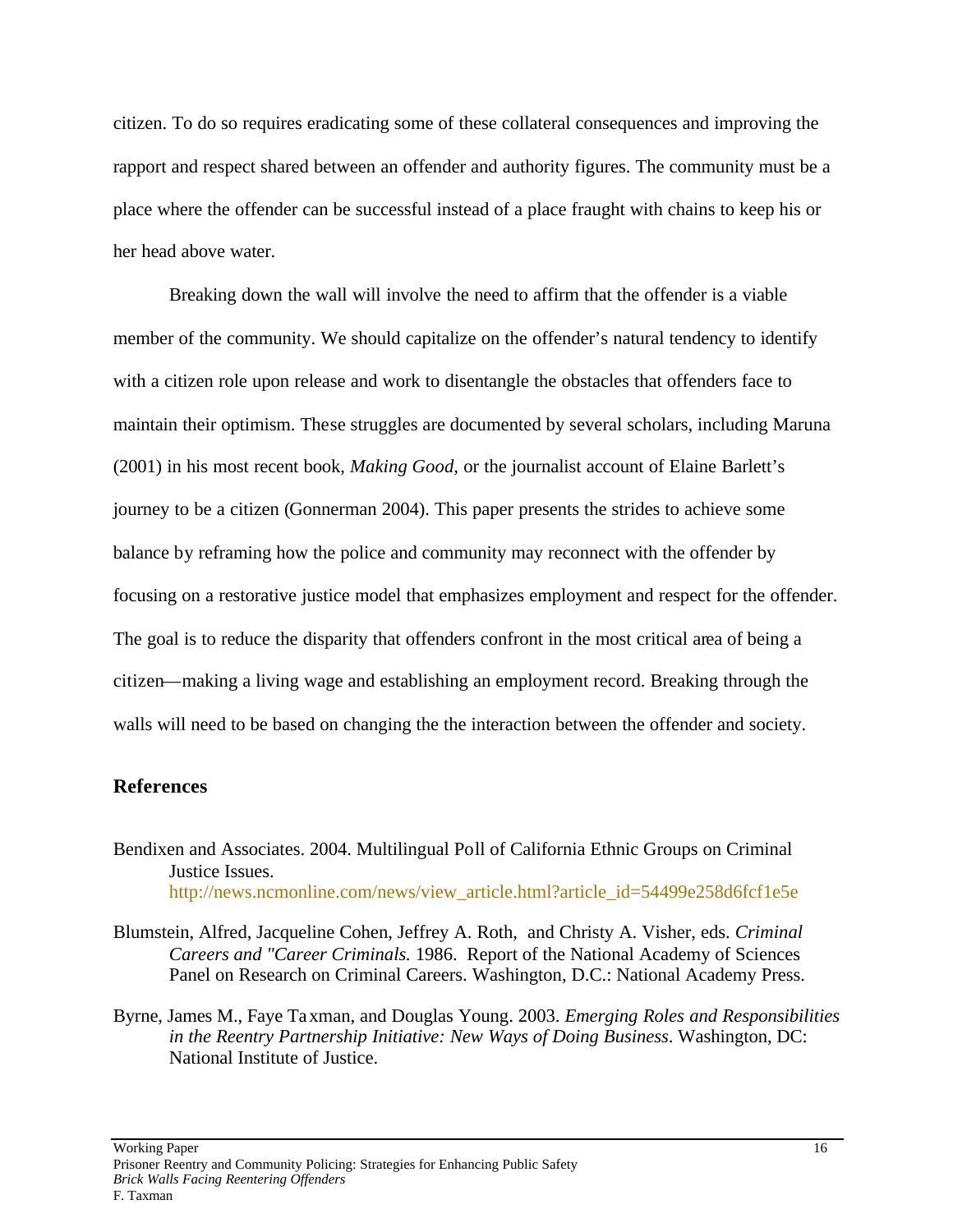- Clear, Todd. 2004. The Problem of Removal*. First Biennial Conference on Reentry to Recovery*, Philadelphia, PA, April 15, 2004.
- Gonnerman, Jennifer. 2004. *Life on the Outside: The Prison Odyssey of Elaine Bartlett*. New York: Farar, Straus and Giroux.
- Greene, Jack R. 2000. Community Policing in America: Changing the Nature, Structure, and Function of the Police. In *Policies, Processes, and the Decisions of the Criminal Justice System,* vol. 3, edited by Julie Horney (556). Washington, DC: National Institute of Justice.
- Harrison, Pagie, and Allen J. Beck. 2002. *Prisoners in 2001* (Bulletin). Washington, DC: U.S. Department of Justice.
- Hughes, Timothy A. 2001. *Trends in State Parole, 1990–2000* (Special Report). Washington, DC: U.S. Department of Justice.
- Irwin, John. 1970. *The Felon*. Englewood Cliffs, NJ: Prentice Hall.
- LaFree, Gary. 2003. *Losing Legitimacy*. Boulder, CO: Westview Press
- Maruna, Shadd. and Russ Immarigeon. 2003. *After Crime and Punishment: Pathways to Offender Reintegration*. United Kingdom: William Publishing.
- Maruna, Shadd. 2001. *Making Good: How Ex-convicts Reform and Rebuild their Lives*. Washington, DC: American Psychological Association.
- Paternoster, Raymond., Robert Brame, Ronet. Bachman, and Lawrence. W. Sherman (1997). "Do Fair Procedures Matter? The Effect of Procedural Justice on Spouse Assault." *Law and Society Review*, 31: 163–204.
- Petersilia, Joan. 2003. W*hen Prisoners Come Home: Parole and Prisoner Reentry*. Cambridge: Oxford Press.
- ———. 2000. "When Prisoners Return to the Community: Political, Economic and Social Consequences." *Sentencing and Corrections* 9:1–7.
- Taxman, Faye S., and Meridith Thanner. Forthcoming. "Probation from a Therapeutic Perspective: Results from the Field." *Contemporary Issues in Law*.
- Taxman, Faye S., Douglas Young, James M. Byrne, Alexander Holsinger, and Donald Anspach. 2003. *From Prison Safety to Public Safety: Innovations in Offender Reentry*. Washington, DC: National Institute of Justice.
- Taxman, Faye S., Douglas Young, and James. M. Byrne. 2003a. "With Eyes Wide Open: Formalizing Community and Social Control Intervention in Offender Reintegration Programmes." In *After Crime and Punishment: Pathways to Offender Reintegration,*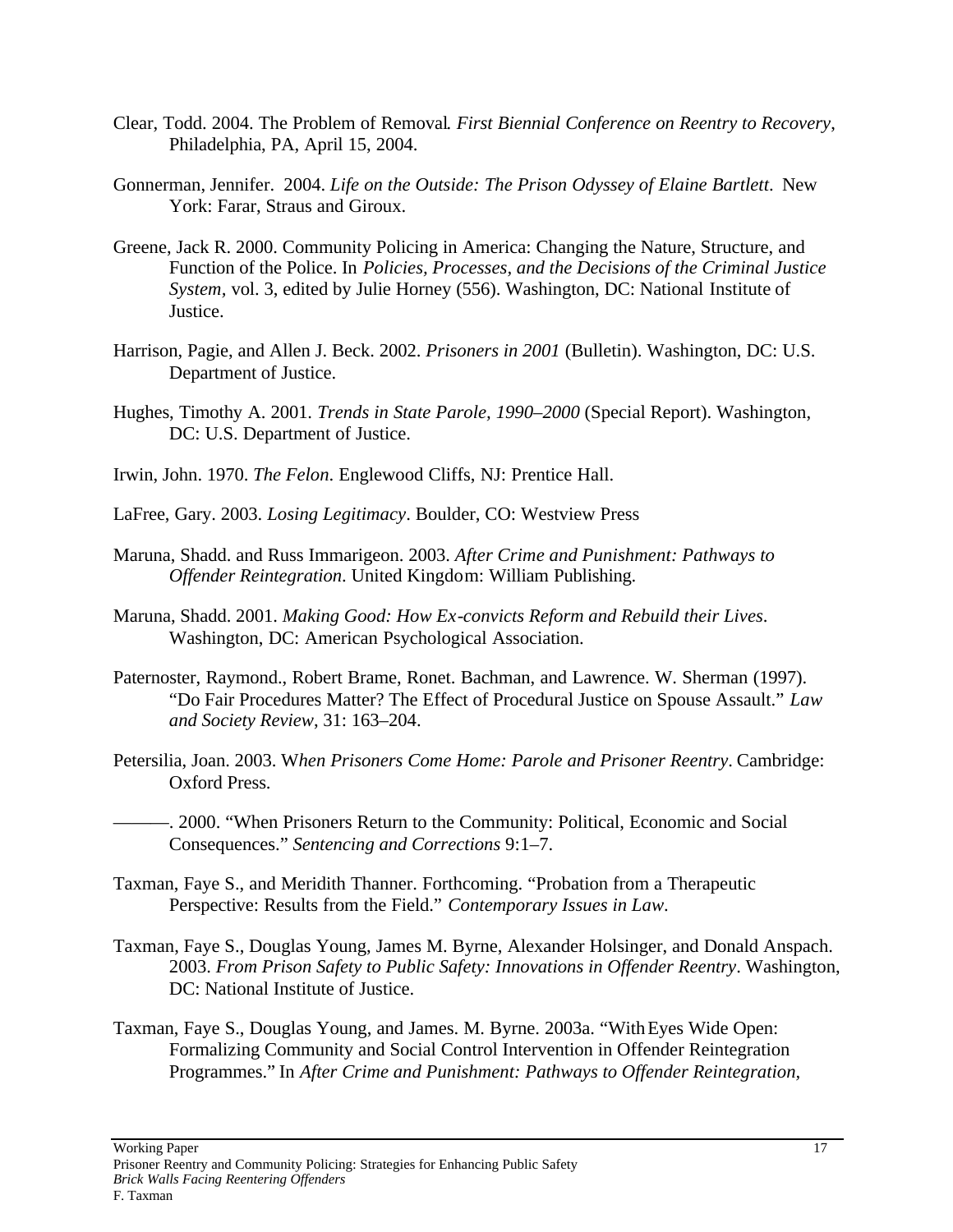edited by Shadd Maruna and Russ Immarigeon (233–60). United Kingdom: William Publishing.

———. 2003b. *Offender's Views of Reentry: Implications for Processes, Programs, and Services*. Washington, DC: National Institute of Justice.

———. 2003c. *Targeting for Reentry: Matching Needs and Services to Maximize Public Safety*. Washington, DC: National Institute of Justice.

- Taxman, F., David Soule, and Adam Gelb. 1999. "Graduated Sanctions: Stepping into Accountable Systems and Offenders." *Prison Journal* 79(2): 182–204.
- Tyler, Tom R. 2004. "Enhancing Police Legitimacy." *Annuals of the American Academy of Political and Social Science* 593: 84–100.
- ———. 1990. *Why People Obey the Law*. New Haven, CT: Yale University Press.
- Uggen, Christopher., Jeff Manza and Angela Behrens. 2003. "'Less Than Average Citizen': Stigma, Role Transition, and Civic Reintegration of Convicted Felons." In *After Crime and Punishment: Pathways to Offender Reintegration*, edited by Shadd Maruna and Russ Immarigeon (261–90). United Kingdom: William Publishing.
- Uggen, Christopher and Jeff Manza. 2002. "Democratic Contraction? The Political Consequences of Felon Disenfranchisement in the United States." *American Sociological Review* 67:777–802.
- Young, Douglas, Faye S. Taxman, and James. M. Byrne. 2003. *Engaging the Community in Offender Reentry*. Washington, DC: National Institute of Justice.
- Weisburd, David. 2002. "From Criminals to Criminal Contexts: Reorienting Crime Prevention Research and Policy." *Advances in Criminological Theory* 10:197–216.
- Weisburd, David, Stephen D. Mastrofski, Ann Marie McNally, Rosann Greenspan, and James J. Willis. 2003. "Reforming to Preserve: Compstat and Strategic Problem Solving in American Policing." Criminology and Public Policy 2(3): 421–56.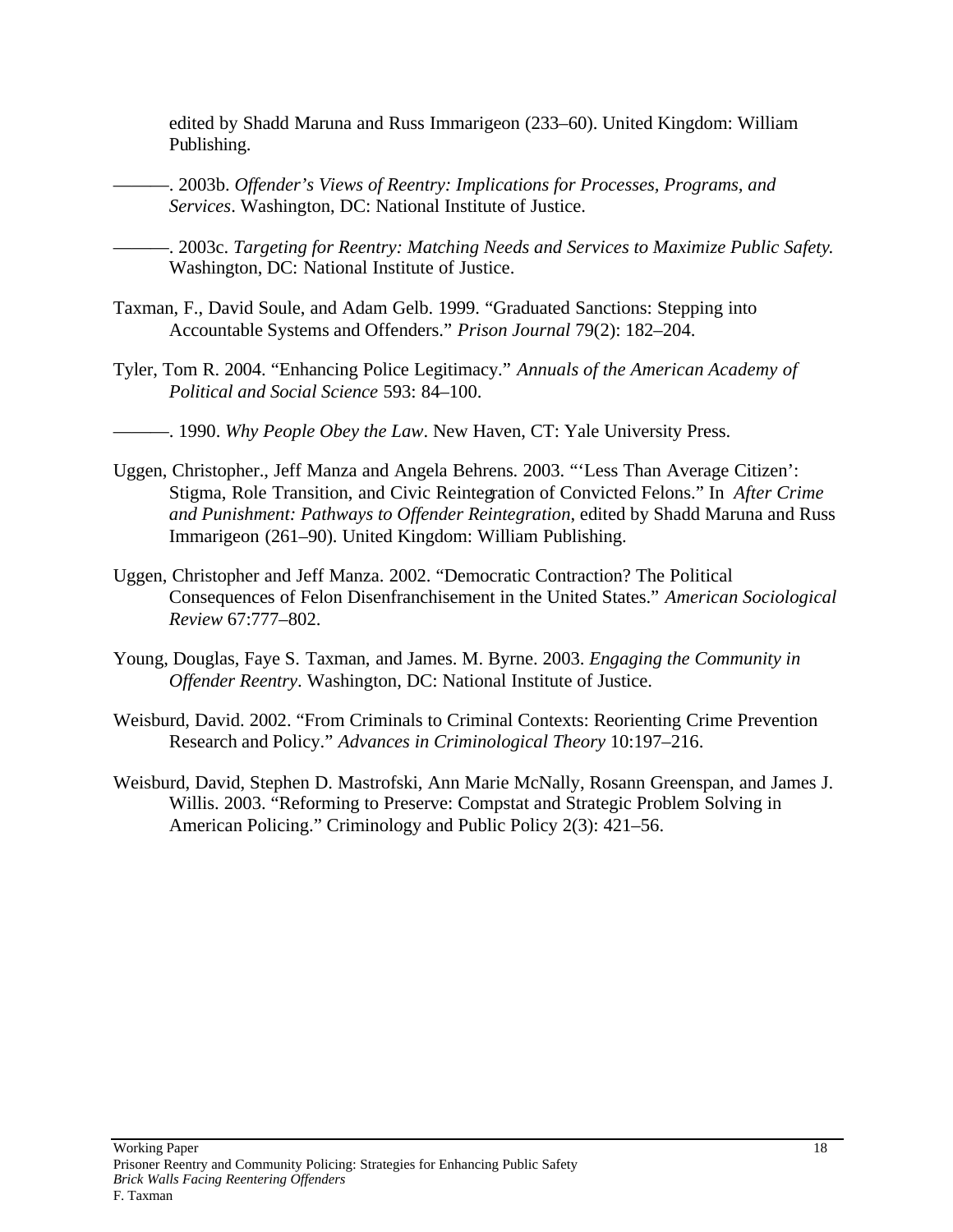## **THE ROLES OF THE POLICE IN THE OFFENDER REENTRY PROCESS**

**Edmund F, McGarrell, Carol Rapp Zimmerman, Natalie K. Hipple, Nicholas Corsaro, and Heather Perez, School of Criminal Justice, Michigan State University**

*Abstract: The increasing number of former inmates returning from prison to the community, coupled with the high level of reoffending among former inmates, raises public safety issues for society generally as well as for particular communities where significant numbers of former inmates reside. Given these public safety concerns, inmate reentry emerges, or at least potentially emerges, as an issue of concern for the police. From a problem solving perspective, crime generated by the persistent high rates of offending by recently released inmates is one of those chronic crime problems calling for proactive, strategic problem solving. This paper includes a discussion of some of the ways that the police have become involved in reentry efforts in some communities. Here we draw upon descriptions of reentry programs that have been developed in the states through DOJ's offender reentry program as well as reentry programs that have been developed as part of DOJ's Project Safe Neighborhoods, an initiative intended to reduce gun crime. Additionally, we consider the potential roles that the police might play in reentry programs. We begin with the premise that most reentry programs are based on a relative emphasis on either social support or surveillance/deterrence/incapacitation, or some combination of support and surveillance. Correspondingly, police involvement in reentry may emphasize social support through community building and/or deterrence through heightened surveillance. Interesting theoretical and policy issues arise as to the efficacy of social support and surveillance/deterrence and whether programs combining support and deterrence are more or less effective in fostering reentry. Further, questions arise as to the consistency between individual-level effects (successful reintegration versus recidivism of individuals) and community-level effects (community safety).* 

#### **Introduction**

Offender reentry has reemerged as a topic on the criminal justice agenda for debate,

program development, research, and funding. While scarcely a new issue, there is currently a

renewed focus on the need to address the high recidivism rate of those offenders returning from

secure confinement to the community.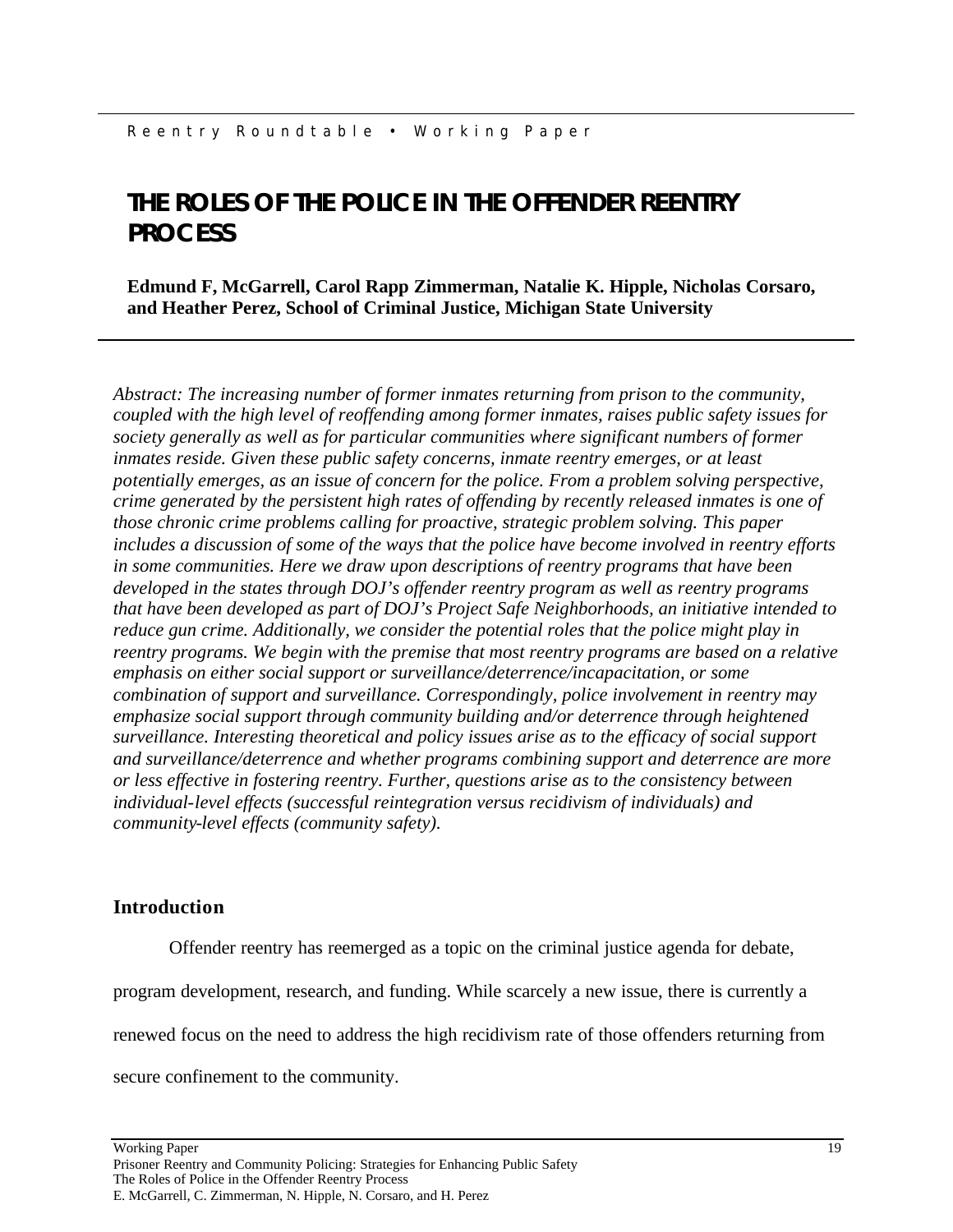Roughly 650,000 adults are released from state and federal confinement facilities each year (Beck 2002; Hughes et al. 2002; Glaze 2003). Approximately 100,000 of those are youthful "adult" offenders, sentenced to adult confinement, but paroled or released while still under the age of 25. Another 100,000 are juvenile delinquents, released each year from youth facilities. In total, local communities must face the return of approximately three-quarters of a million offenders. Complicating the reentry process is that not all of these returnees will be on the same type of legal status. By the beginning of 2001, 16 states had abolished parole and 4 more abolished it for some types of offenses (Beck 2002; Hughes et al. 2002; Bureau of Justice Statistics 2003).

The United States Department of Justice, Office of Justice Programs, estimates that only one-third of those offenders returning from secure confinement will remain crime free after three years in the community (Langan and Levin 2002; Beck 2002; Hughes et al. 2002; Bureau of Justice Statistics 2003). Research indicates that almost a third of ex-offenders (30 percent) reoffend within six months of release (Petersilia 2003). That means that roughly a quarter of a million ex-offenders will commit new crimes within six months of their reentry date.

For some municipalities this creates large financial and human costs. For example, officials in Philadelphia estimate that two-thirds of the ex-offenders returning to that city recidivate within three years. If they could reduce recidivism by 10 percent, they estimate that the city would save \$6.8 million in jail costs alone (Philadelphia Consensus Group on Reentry and Reintegration of Adjudicated Offenders 2003).

For police departments, similar savings in time and resources could be accrued if a larger percentage of ex-offenders could be reintegrated successfully. However, the role law enforcement can and should play in preventing or limiting reoffending has not been well defined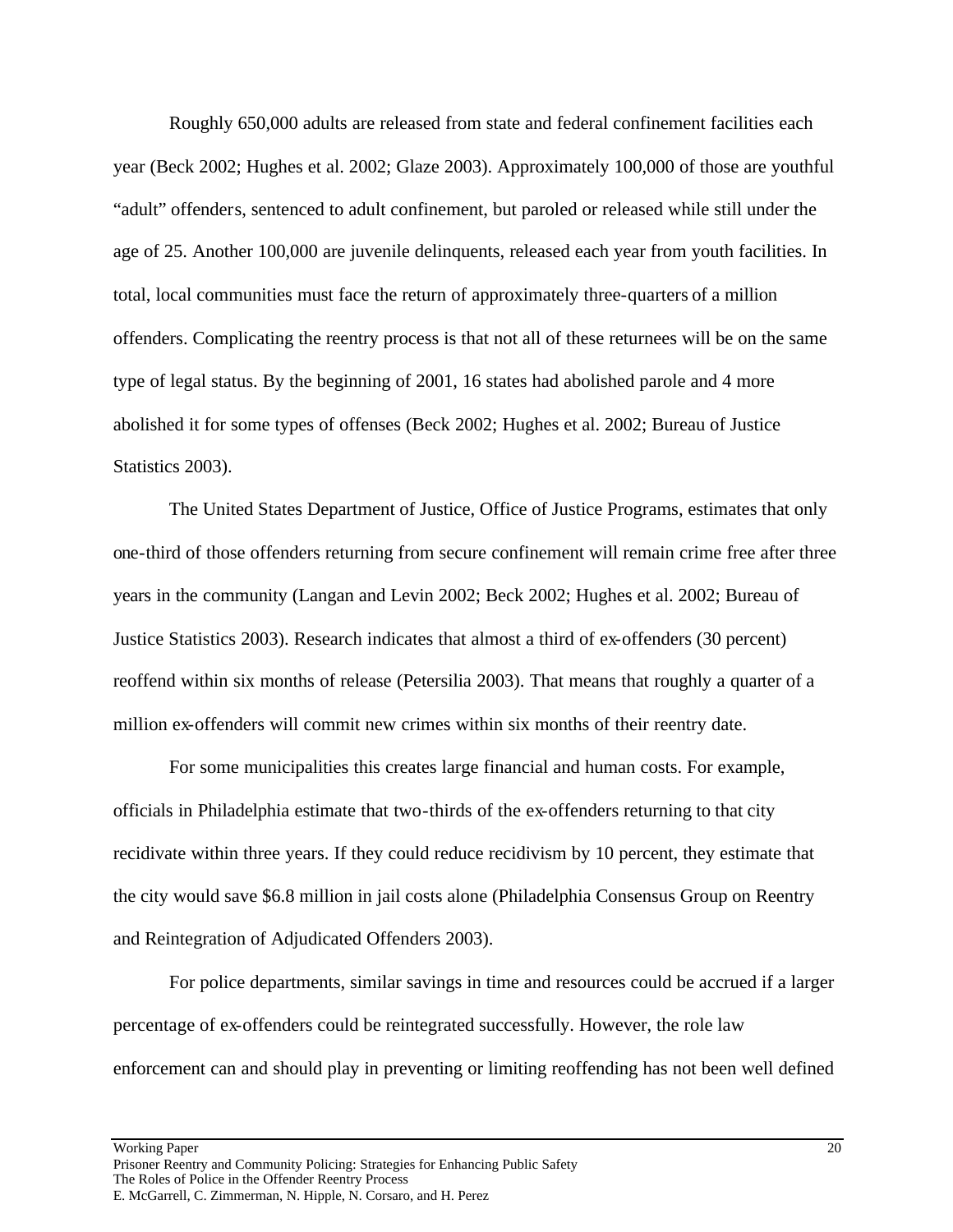or intensively and widely researched. Indeed, during the professional era of policing, involvement of the police in reentry was likely to occur only as the police responded to a crime involving a former inmate. As police departments adopt a problem-solving framework, however, the high rate of offending and victimization involving former inmates becomes the type of recurring problem that calls for proactive interventions. Further, these interventions may be enhanced through multiagency, multisector, problem-solving partnerships consistent with the community-building philosophy of community policing.

In this paper, we begin by reviewing several theoretical models of inmate reentry as a means of providing context for discussion of the potential roles of the police in reentry. We then present a conceptual model of that role. We next review a number of contemporary reentry initiatives with particular attention to the roles of the police. We conclude with a discussion of issues related to police involvement in reentry efforts as well as preliminary recommendations.

#### **Theoretical Approaches Informing Reentry Practice**

Theories attempting to explain why an ex-offender might successfully reenter society and live crime free or return to criminal activity tend to center on the possible deterrent effect of surveillance or the potential life-course changes associated with the provision of social support. These two dimensions (surveillance and support) form the basis of Studt's  $(1972)^2$  classic model of probation and parole supervision and offer a tool for conceptualizing the potential roles the police could play in reentry processes. Additionally, we extend the surveillance/support model by drawing upon concepts from structural exchange theory.

 $\overline{a}$ 

 $2^{2}$  Studt used the term service to include functions described here as support.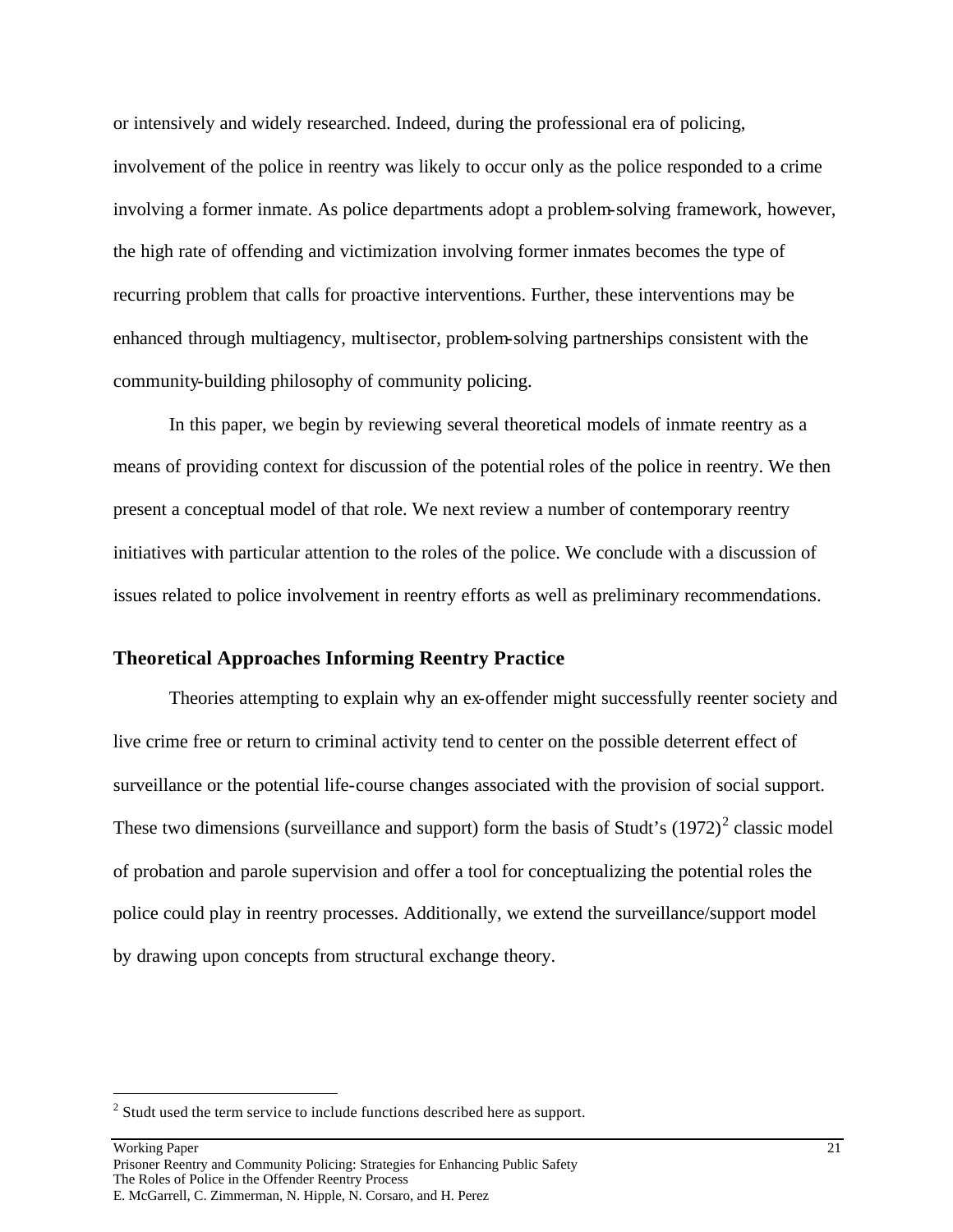#### *Surveillance and Sanctions*

 *Fair sanctions increase compliance with the law by affirming the legitimacy of law enforcement, but unfair sanctions reduce compliance by reducing legitimacy*  (Sherman 1995, 212)

Perhaps the most congruent role for the police in inmate reentry efforts involves the surveillance of former inmates, likely in concert with probation and parole authorities, to deter criminal behavior or increase the likelihood of incapacitation once an offense has occurred. Such approaches draw upon traditional police roles involving the surveillance of high-risk groups (e.g., gangs, drug distribution networks), as well as promising efforts involving deterrence (Nagin 1998), career criminal initiatives (Martin and Sherman 1986), coerced drug treatment (Harrell, Cavanagh, and Roman 1999; Harrell et al. 2002; Kleinman 1997; Satel 1999) and gang interventions (Kennedy et al. 2001; Decker 2003).

Deterrence is based on the premise that the person considering a criminal act will modify his or her calculation of the potential costs versus the benefits of committing the crime if commensurate sanctions for the crime are known to be applied with certainty and celerity—or swiftness. This is an effort to coerce compliance with legal and social norms through external, formal agents of control. Yet the deterrent effect of increased surveillance of probationers and parolees has produced mixed results (Bryne et al. 1992; Petersilia and Turner 1990).

Applying this principle to ex-offenders returning from confinement has proven problematic on two fronts. First, intensive supervision programs, in which officers from parole, probation, police, or a combination of those agents have attempted to monitor offenders closely have not been shown to be effective (Petersilia and Turner 1990; Petersilia and Turner 1991; Petersilia and Turner 1993; Lurigio and Petersilia 1992). These programs tend to increase the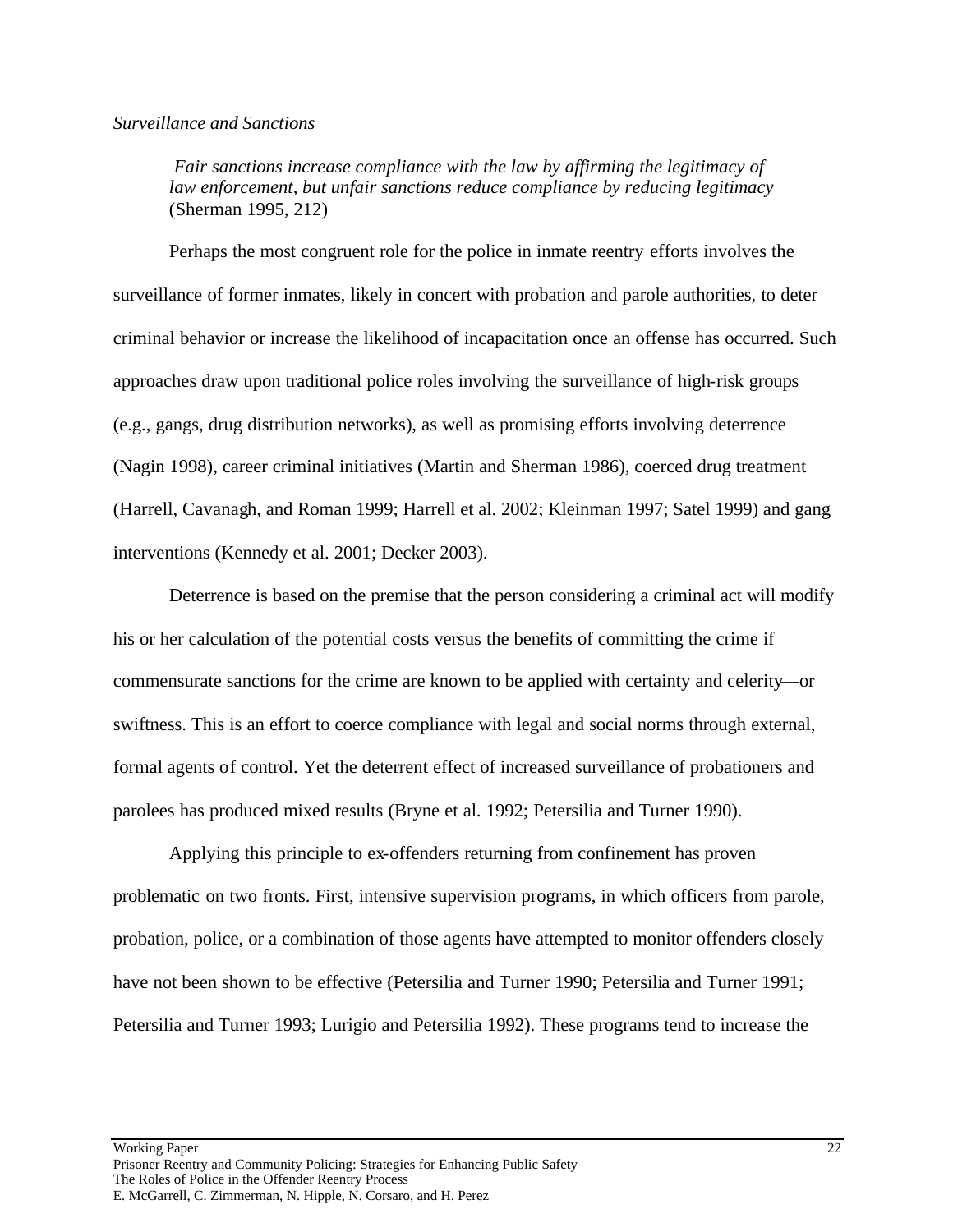detection of technical violations, but such technical violations have not proven to be a good indicator of the ex-offender's risk of committing further crimes.

The second problem encountered with fully implementing a deterrence strategy is that, even with specially targeted monitoring or supervision programs, it is virtually impossible to detect and sanction every misdeed. Consistency or inconsistency of surveillance and sanctions appears to affect the value of the intervention. Colvin et al. (2002) theorize that consistent efforts to coerce lawful behavior may result in low levels of antisocial behavior, but that inconsistent coercion leads to anger and an increased risk of criminal activity (Sherman 1993; Cullen 1994).

A model for such external action by formal agents of control could be borrowed from life course models to explain the onset of delinquency. Erratic and abusive discipline increases the risk of delinquency (Loeber and Stouthamer-Loeber 1986; McCord 1991; Smith and Thornberry 1995). This lack of consistent external coercion creates alienation, rather than pro-social bonding between parent and child (Hirschi 1969). The coercive bond is then theorized to be reproduced in other power relationships—between child and school, child and authority figures—like police (Colvin and Pauly 1983).

Gottfredson and Hirschi (1990) argue that such erratic coercion is one of the factors that lead to low self-control (Gottfredson and Hirschi 1990). Colvin and colleagues note a similar result for adults in that "an erratic schedule of coercion teaches individuals that they cannot control consequences because negative stimuli appear to occur randomly, not as predictable outcomes of behavior" (Colvin et al. 2002, 22).

In addition to consistency, the legitimacy of the supervision or sanctions may also lead to increased prosocial behavior, while the perception that such measures are not legitimate may lead to anger, strain, and a return to criminal behavior (Agnew 1985). As Sherman (1993) noted,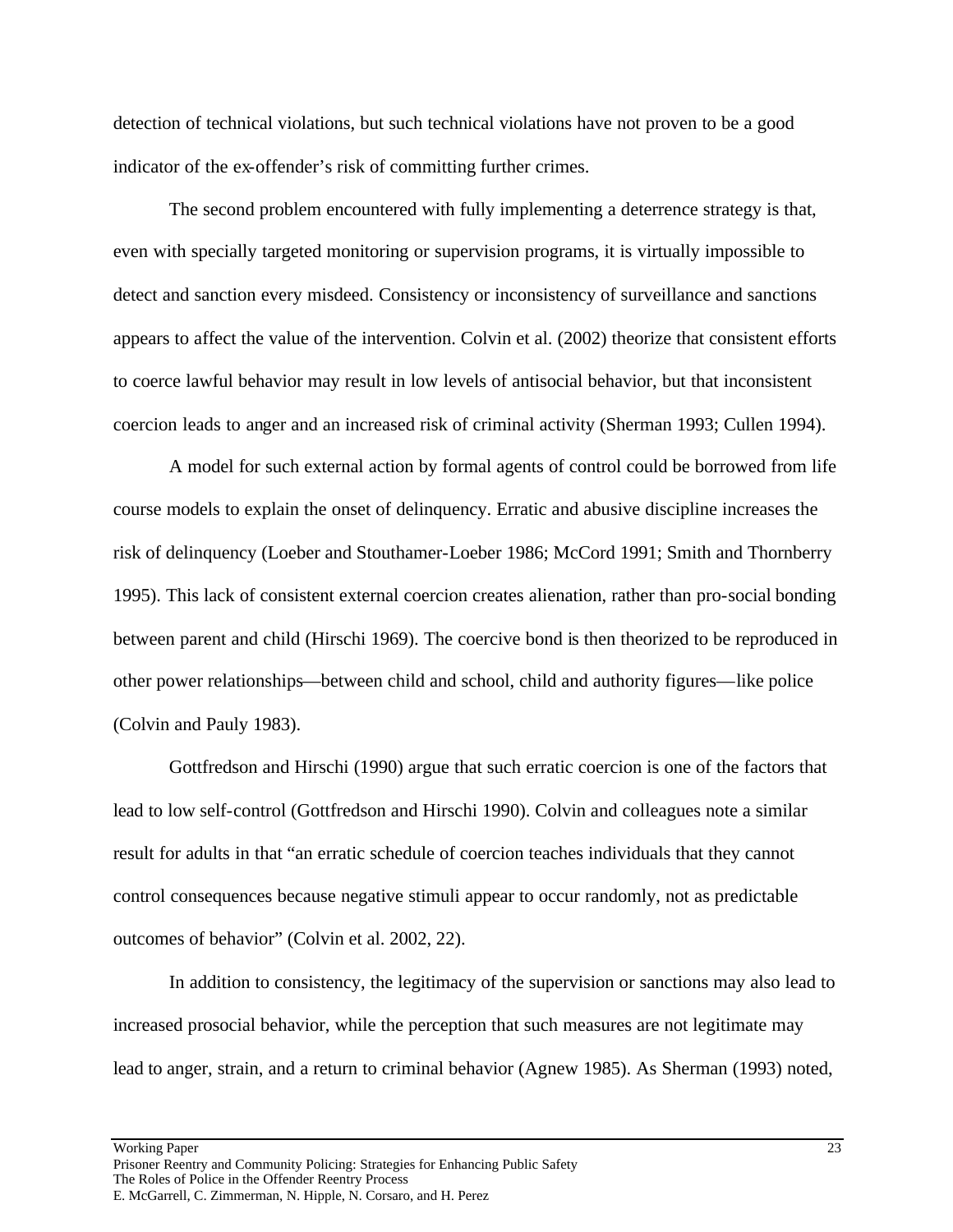if an intervention is perceived to be arbitrary or unjust, defiance rather than conformity to social norms may result. Just as with the impact of social supports, inconsistent support degrades trust and the likelihood of prosocial bonds and inconsistent coercion may similarly degrade trust in the formal agents of society and in the norms that are sworn to uphold (Cullen 1994; Sherman 1993).

To better explain the conditions under which deterrence appears to have less effect, Sherman (1995) identifies four conditions in which defiance, rather than deterrence, may result from police sanctioning: the offender believes the sanction is unfair, the offender is poorly bonded to the agent (the police) and the community that agent represents, the offender perceives the sanction as a personal rejection, and the offender denies or redirects the shame to defiance.

Thus, while there appears to be evidence that increased surveillance can result in reduced criminal activity, the impact appears to be conditional, and the possibility exists that inconsistent and perceived unfair surveillance and coercion may generate criminality.<sup>3</sup> The relationship between the social supports offered by the community and the coercive supervision imposed by that community might help explain the effectiveness or ineffectiveness of various reentry intervention strategies.

#### *Social Support*

*A warm, caring, romantic relationship was associated with decreased involvement with deviant friends and this change in friendship network, in turn, was linked to less criminal behavior* (Simons et al. 2002, 427).

Social support can be conceptualized at both the individual level and at the broader level of community or society. At the individual level, Sampson and Laub (1990, 1993, 1997) point to specific transitions that appear to set successful (or unsuccessful) trajectories for the returning

Working Paper 24

 $\overline{a}$ 

 $3$  Laub and Sampson (2003) warn of the potential of "cumulative disadvantage" as arrest and incarceration disrupts employment, school, family, and community bonds.

Prisoner Reentry and Community Policing: Strategies for Enhancing Public Safety The Roles of Police in the Offender Reentry Process E. McGarrell, C. Zimmerman, N. Hipple, N. Corsaro, and H. Perez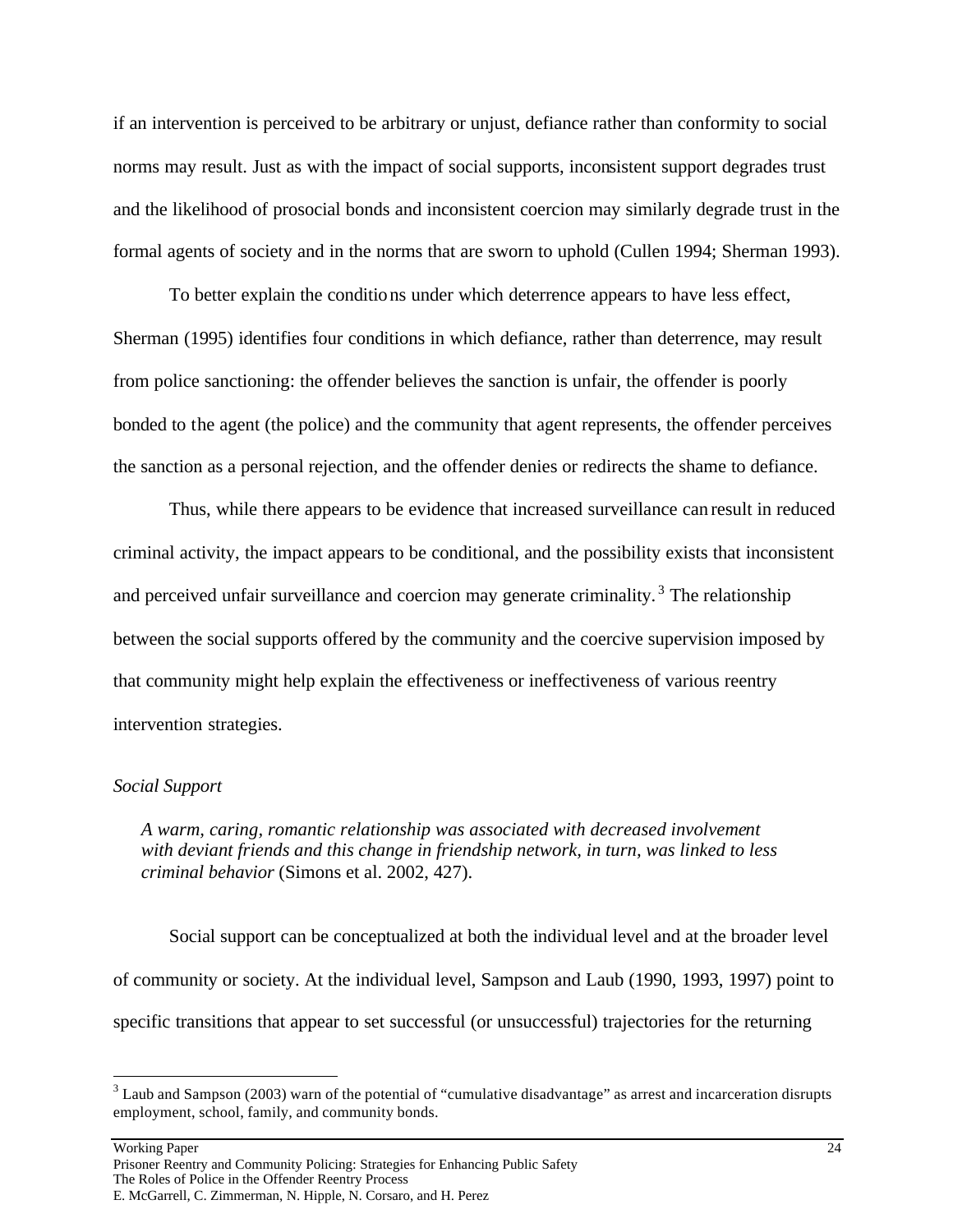offender. A caring relationship with a prosocial (conventional) spouse and a commitment to a job are predicted, by this age-graded theory of informal social control, to lower criminal activity.

Social learning theory predicts a similar outcome for those ex-offenders who are involved in a prosocial marriage or relationship. Warr (1998) found that those delinquent adolescents who were later married to a conventional spouse were more likely to terminate their relationships with criminal peers. Warr argues that it is the change in the social learning environment that led these prior offenders to desist from engaging in further criminal activity (Akers 1985; Warr 1998). Simons et al. (2002) also found that a caring, prosocial partner led to less involvement with deviant peers and to higher work commitment.

Similarly, differential association theory would support the premise of a strong association with a conventional, prosocial spouse fosters a difference in friendship networks and it is that association that enhances the ex-offender's ability and willingness to interact with those conforming to society's norms (Sutherland et al. 1992). This begins to reflect social support at a more macro-level. The more the offender is able to move into conventional society, the less his or her opportunities will be blocked (Cloward and Ohlin 1960).

However, more intimate prosocial groups are not sufficient to create important opportunities (Cullen 1994). To be meaningful, social supports at the community level provide resources that allow people to provide for themselves and their intimates without resorting to criminal behavior. One important aspect of such supports is the consistency with which they are delivered (Cullen 1994; Colvin et al. 2002). If such supports are episodic and unpredictable, the person attempting to rely on them may experience frustration, anger, and strain (Agnew 1985, 1992). However, an ex-offender who perceives social supports as consistent and dependable begins to rebuild (or build) a stronger sense of self and self control as the offender's actions and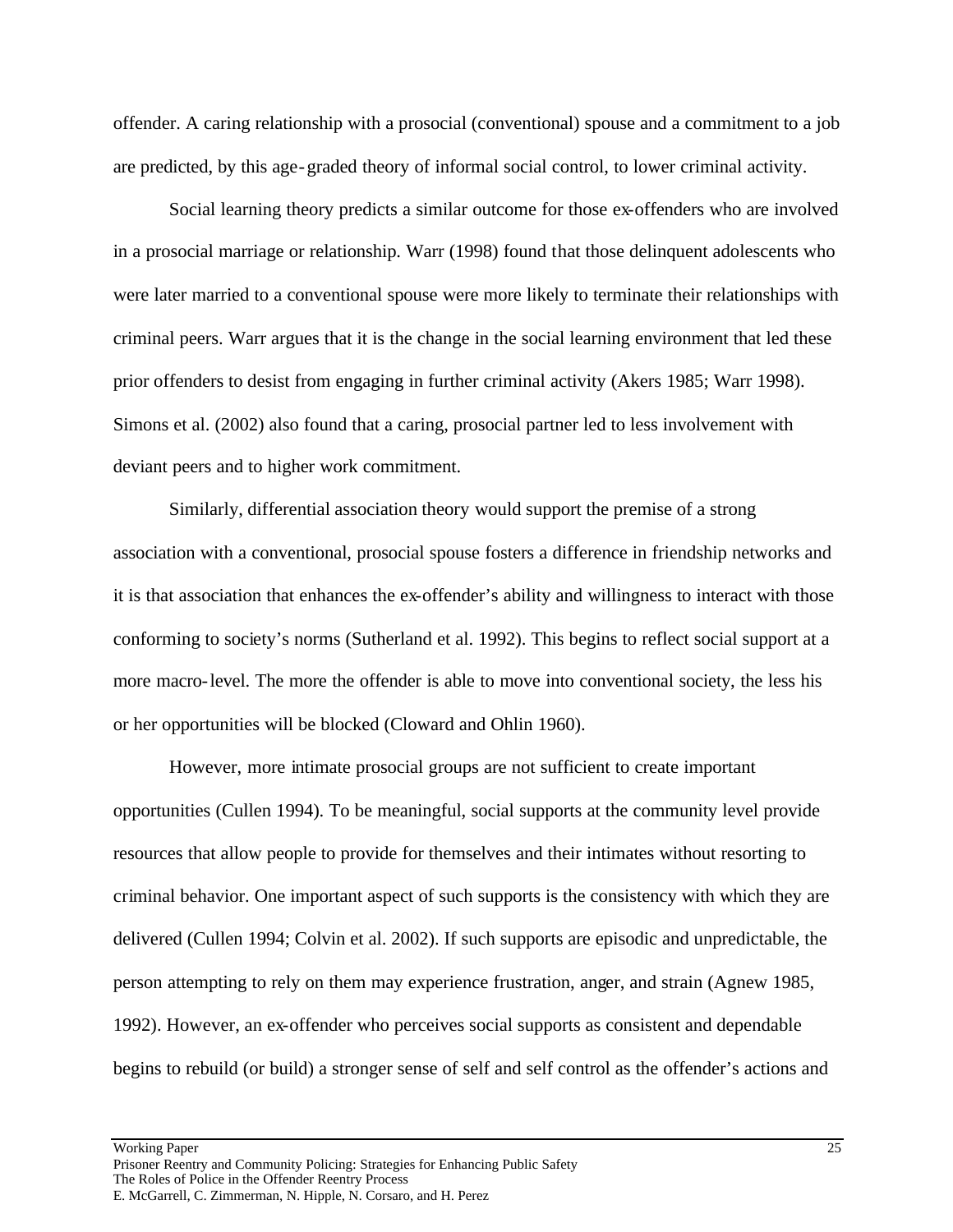interactions lead to understandable, consistent, and positive results (Cullen 1994; Colvin et al. 2002). Consistent social support appears to engender trust, thus opening up the possibility of creating or increasing attachment to prosocial norms, the community, and to conventional society (Cullen 1994).

Just as deterrence through heightened surveillance is complex, so too is social support. The experiment in providing employment and income support conducted by Rossi et al. (1980) demonstrated that mere provision of support was not associated with decreased offending. Rather, it appears that it is the increase in social capital through social ties such as marriage, employment, and parenthood that is most to lead to desistance from crime (Decker and Lauritsen 2002).

#### *The role of law enforcement in resocialization*

*Thus, although an "exchange" may appear to be instigated by the actors themselves, it often derives from the performance of social norms or interlocking role obligations* (Burns, 1973).

A law enforcement officer is, by definition of the job, a protector and defender of social values and norms. For a person who abides by those norms, the relationship between officer and citizen is typically one-sided and positive. The officer provides a service and is seen as giving more to the relationship that the citizen who has merely to continue to uphold the norms and





agent to this valued public good. The implicit understanding of the officer's role reinforces the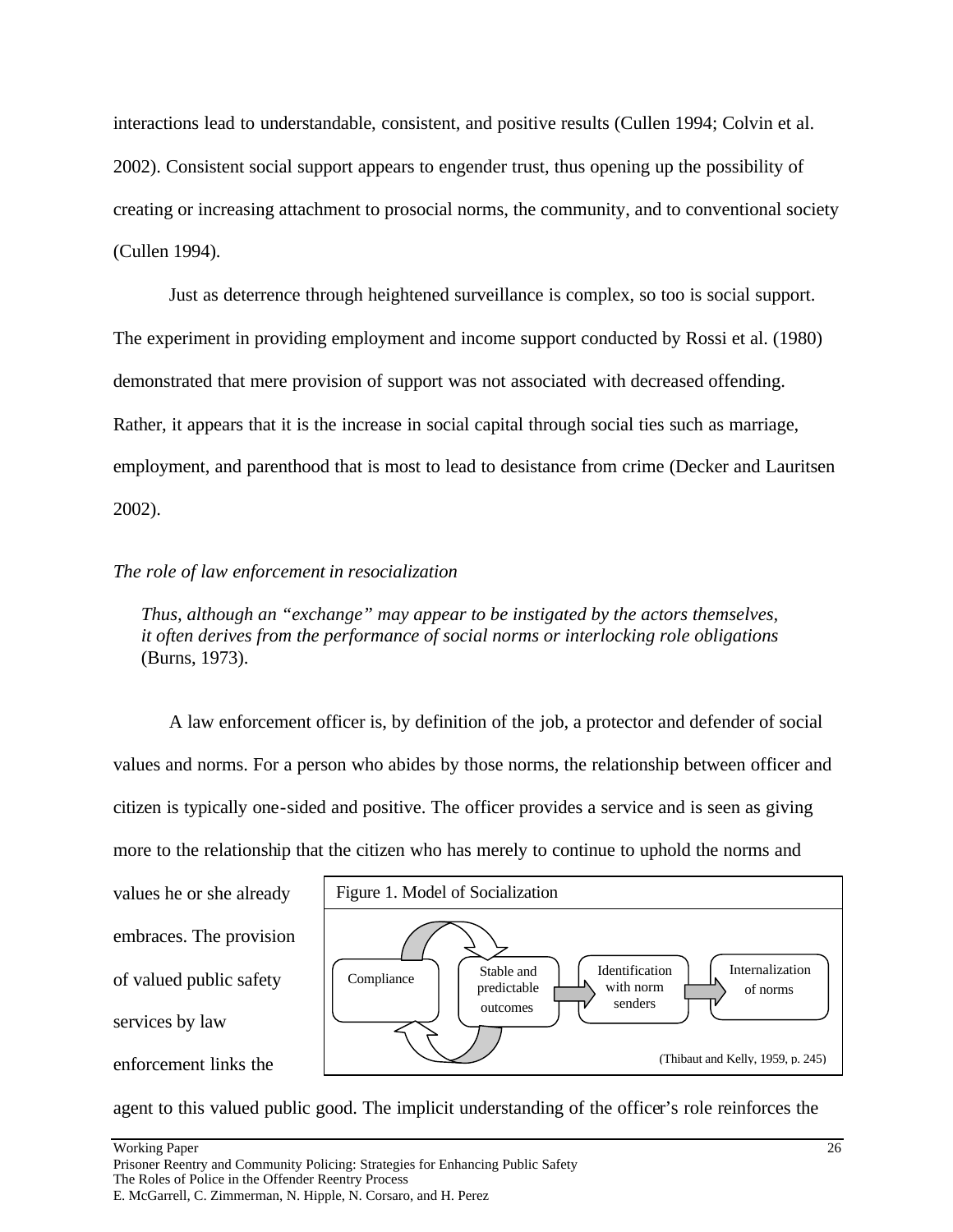benefits of the norms while recognizing an unrealized threat of sanction for violation of those norms. Thus, for the generally norm-following person, law enforcement activity is perceived as positive for the community and the individual. Cooperating with someone who represents the norms of the society is seen as an exchange that provides the benefit of social approval (Blau 1964).

Similarly, socialization (or resocialization) to the community's norms is theorized to occur when the actions of the person are met with stable and predictable outcomes depending on the level of compliance with social norms. Through rewards and sanctions, compliance increases and positive interactions increase, thus leading to identification with the norm senders and finally to internalization of norms (Thibaut and Kelly 1959).

Burns notes that compliance with norms and positive interactions with the agents of those norms are associated with four factors: the degree to which the society satisfies needs, the more the person lacks an alternative means to satisfy those needs, the degree and length of this prosocial bonding, and the more the person depends on the group for guidance in time of uncertainty (Burns 1973, 195). So for the ex-offender who must made choices between a return to criminal associates and enterprises or an attempt to find employment and seek life's satisfactions through socially approved means, law enforcement becomes both the reflection of current attitudes and a possible source of attitudinal change. The more positive the relationship between the officer (as the tangible symbol of law) and the ex-offender, the more viable lawabiding behavior becomes (Thibaut and Kelly 1959).

However, the interaction between ex-offenders and those attempting to preserve the public peace are not simple, product-based, reciprocal exchanges. While it may appear that the officer and the ex-offender are communicating on a person-to-person basis, structural exchange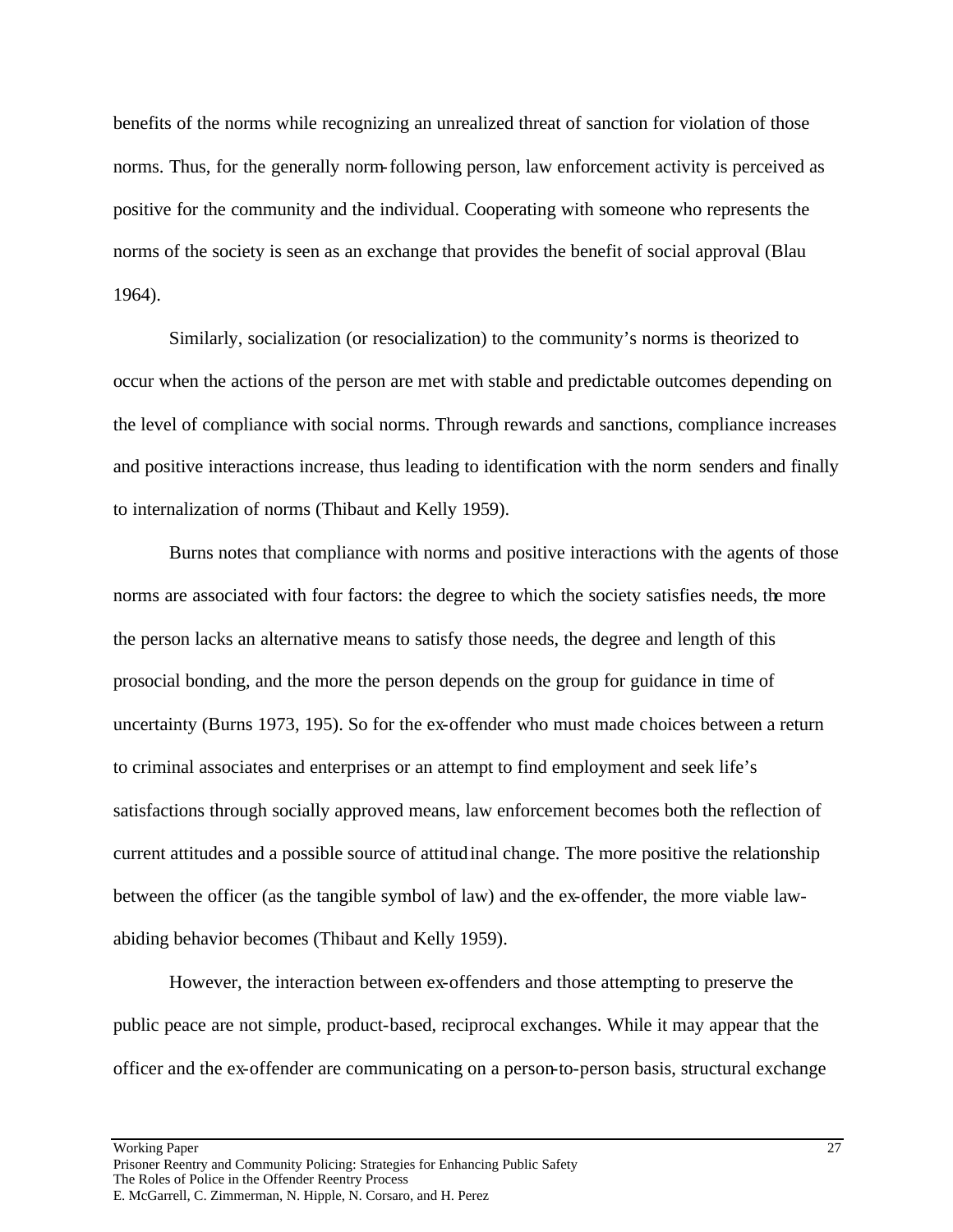theory proposes that the communication is heavily influenced by the societal role that the officer is commissioned to play, the context of the interaction, and the social orientation of the exoffender to the offender and vice versa (Burns 1973). If either party in the exchange perceives that the other will be inclined to create problems or work against his interest, the incentive to behave in a positive manner will be greatly reduced, as no positive return on that investment is expected (Burns 1973). Mistrust breeds mistrust (Scanzoni 1979).

By definition, the ex-offender has violated societal norms, and past experience with law enforcement has led to negative personal consequences. Thus, the offender may choose a negative orientation or a hostile orientation toward any interaction with law enforcement, inhibiting communication, cooperation, and feelings of reciprocity (Burns 1973). This inhibits a productive, positively oriented exchange, as that sort of exchange requires some level of trust between the participants (Blau 1964). Therefore, this theory predicts that threats of sanctions will be most effective with those that are least at risk to commit crime; this theory too predicts that such messages will be met with most hostility and defiance by those with the fewest and weakest bonds to society's norms (Blau 1964; Burns 1973). If sufficient negative sanctions are applied, compliance can be coerced. However, without some internalization of norms, surveillance and sanctions must be ubiquitous to be effective (Thibaut and Kelly 1959; Blau 1964).

#### **The Relationship of Informal Social Bonds and the Use of Formal Social Control**

*…individuals who report higher stakes in conventionality are more deterred by the perceived risk of exposure to law-breaking* (Nagin 1998, 20).

In their study of arrests for domestic violence offenders, Sherman and Berk raise the possibility that failure to find robust, replicable results for general deterrence effects for arrests of domestic violence perpetrators might be due to the fact that "there is a good chance that arrest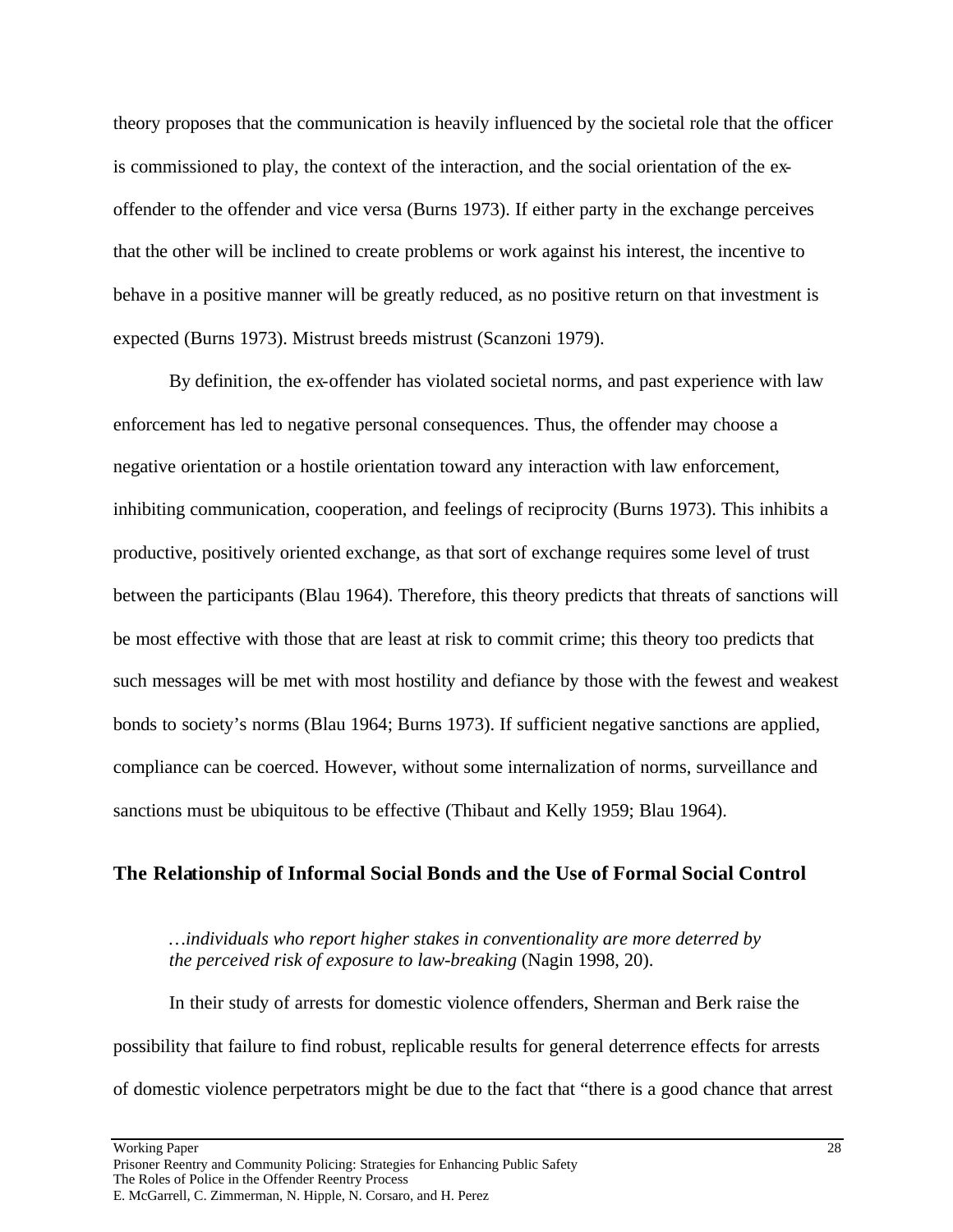works far better for some kinds of offenders than for others" (Sherman and Berk 1984, 270). Although arrest produced deterrent effects for offenders with greater stakes in conformity, they found that that the external application of control by officers for those people who had a low stake in conformity produced more violence, rather than less (Sherman and Berk 1984).

As control theory would suggest, the greater the prosocial bond, the greater the effect of deterrence (Hirschi 1969; Sherman and Berk 1984). Those individuals who exhibit such bonds to conventional others and commitment to conventional activities appear to have internalized or accepted social norms and, therefore, to be more likely to experience and fear shame if such norms are broached (Hechter and Opp 2001; Wolfgang and Ferracuti 1967; Braithwaite 1989).

#### *Intimate Handling: Natural and Agency Handlers*

*Those who are bonded to peers (or for children, their handlers) who disapprove of crime would seem to be shielded from defiance* (Sherman 1995, 216).

Byrne et al. (2000) make the distinction between natural guardians and agency guardians, a distinction between those intimates who may affect the behavior and external agents (such as police or parole officers) who are formally tasked with enforcing legal norms. The concept of persons who hold such sway has also been termed handling (Felson 1986; Cohen and Felson 1979; Sherman 1995). However, for the purposes of exploring the possible role of police within a community reentry process, the idea of expanding handlers to include both intimates and external agents of control may be useful.

Handlers are seen as offering both support and coercing obedience to norms. Handlers, at both the community and individual level, can provide instrumental support and steady encouragement (Colvin et al. 2002). In addition, for adults as well as children, such handlers can serve in a "tracker" role as envisioned by Atshchuler and Armstrong (1994) in their model for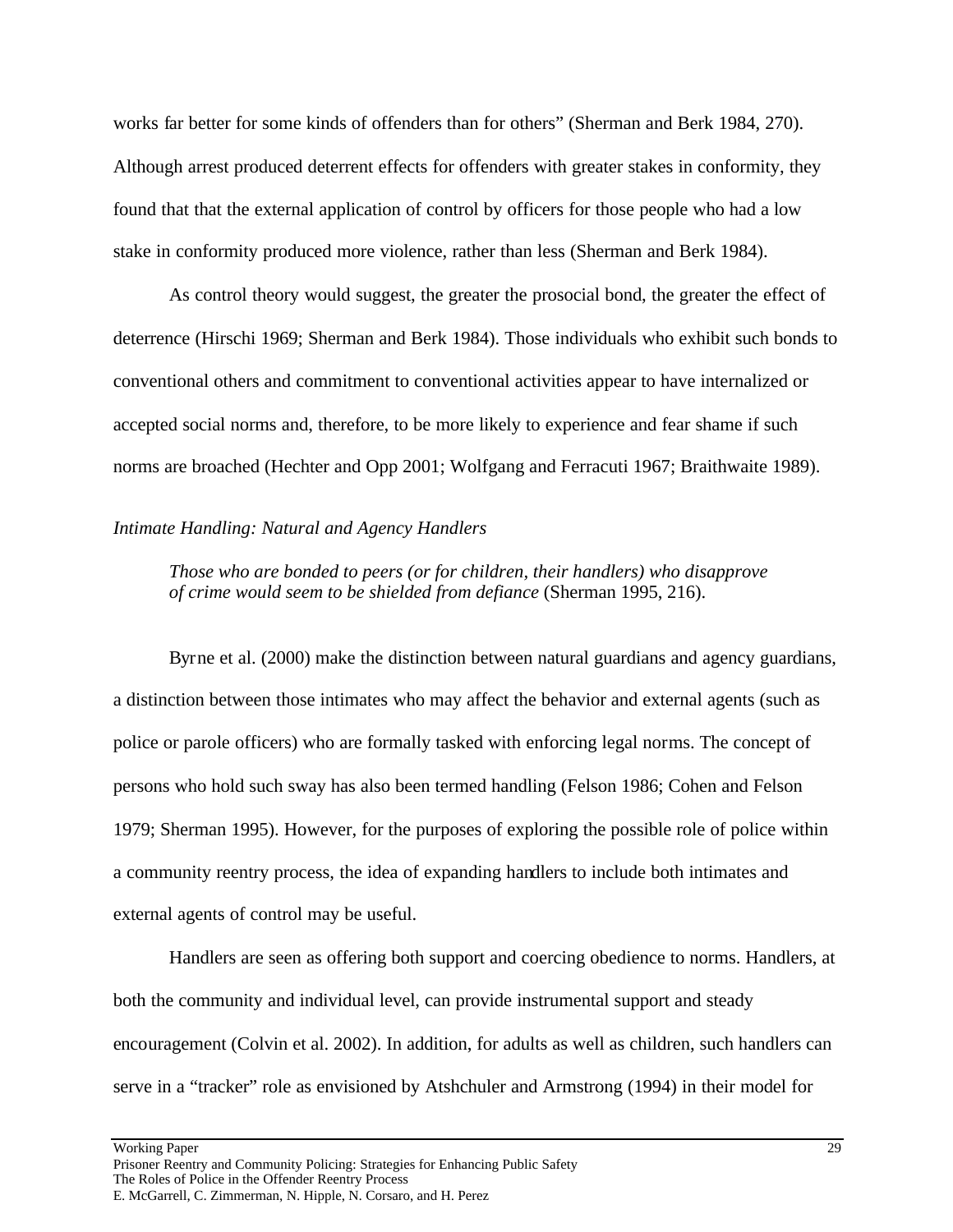intensive aftercare supervision for delinquents, which envisions a program for effective transition to the community as an amalgam of intensive surveillance and delivery of social supports and services.

#### *The Joining of Informal and Formal Agents of Social Control*

The ability of law enforcement to detect warning signs of renewed criminal activity and use their discretion not only to sanction but to use problem solving strategies to intervene holds some promise for officers in terms of prevention and intervention, especially in terms of the imposition of graduated sanctions (Uchida and Forst 1994; Greene and McLaughlin 1993).

#### *Commensurate Interventions*

*Erratic coercion produces an extreme other-directed anger, because, following Agnew's (1992) insight, the perception of unjust and arbitrary treatment is heightened in an erratic schedule of coercion* (Colvin et al. 2002, 22).

Rather than view any violation, even a technical violation, as a reason to remove the offender from the community (to jail or prison), graduated responses to antisocial behavior can reinforce the proposition from deterrence theory that sanctions must be certain, swift, yet commensurate in order to be effective and viewed as legitimate (Sherman 1995). Research indicates that if members of any group, such as ex-offenders, feel that arrest is overly aggressive, that group will not only develop defiance attitudes toward the agents imposing that coercion, but also for the society those agents represent (Greene 2000; Rosenbaum et al. 1998; Walsh 2001).

## **Social Supports, Surveillance and Sanctions**

*The community organization model presupposes that various community problems…can be prevented through the collaborative efforts of various social control agencies, including the police, schools, and grass-root organizations* (Thurman and Mueller 2003, 168).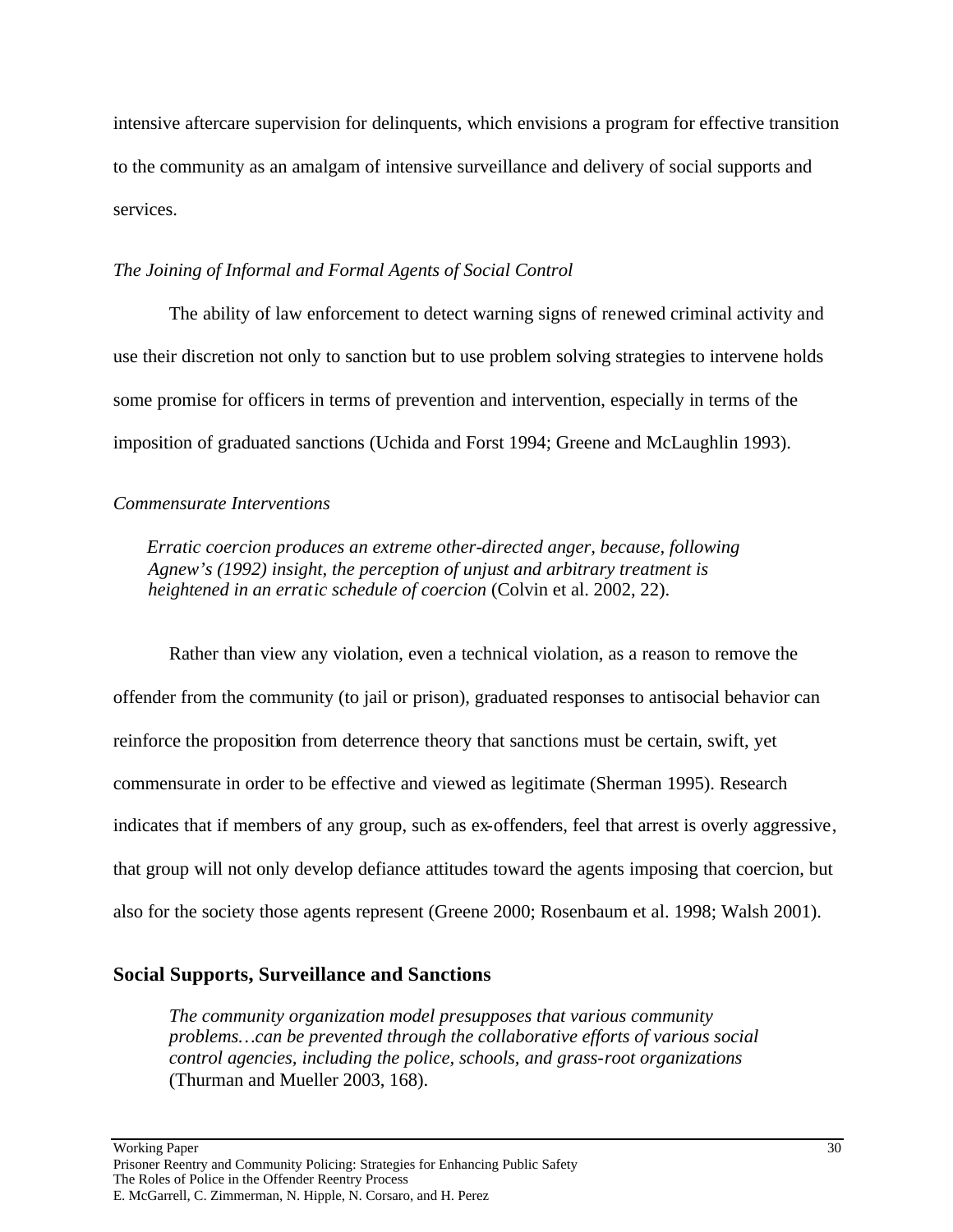The potential to reduce relapses into reoffending by combining social support and surveillance can be informed from research in related fields. Hanlon et al. (1999) found that for drug addicts a combination of surveillance (in this case, urine testing) and treatment resulted in the greatest success in maintaining drug-free lifestyles. While treatment alone was better than no treatment, the combination of treatment with coercive efforts to force compliance provided the most success and the least risk of continued drug abuse (see also Kleinman 1997; Harrell, Cavanagh, and Roman 1999; Harrell et al. 2002; Satel 1999).

Similarly, an evaluation of the Massachusetts Intensive Probation Supervision Program (Byrne and Kelly 1989) indicated that while employment was the factor most associated with criminal desistance, there was an interaction between surveillance and employment. This led Byrne and Parravina (1992) to posit a model of surveillance indirectly affecting change in the offender's behavior.

Given that the consistent provision of social supports appears to improve reentry success and that external controls, including surveillance and sanctions, appear to be most effective with those who have the largest stake in conformity, then programs increasing stakes in conformity through support seem warranted. Linking surveillance with support should increase the positive impact of deterrence threats for those with stakes in conformity while potentially increasing the detection of criminal behavior for those undeterred.

#### *A Model for Police and Community Collaboration for Offender Reentry Success*

This model could be expanded to suggest that such behavioral change could lead to cognitive changes and to a heightening valuation of prosocial norms (figure 2).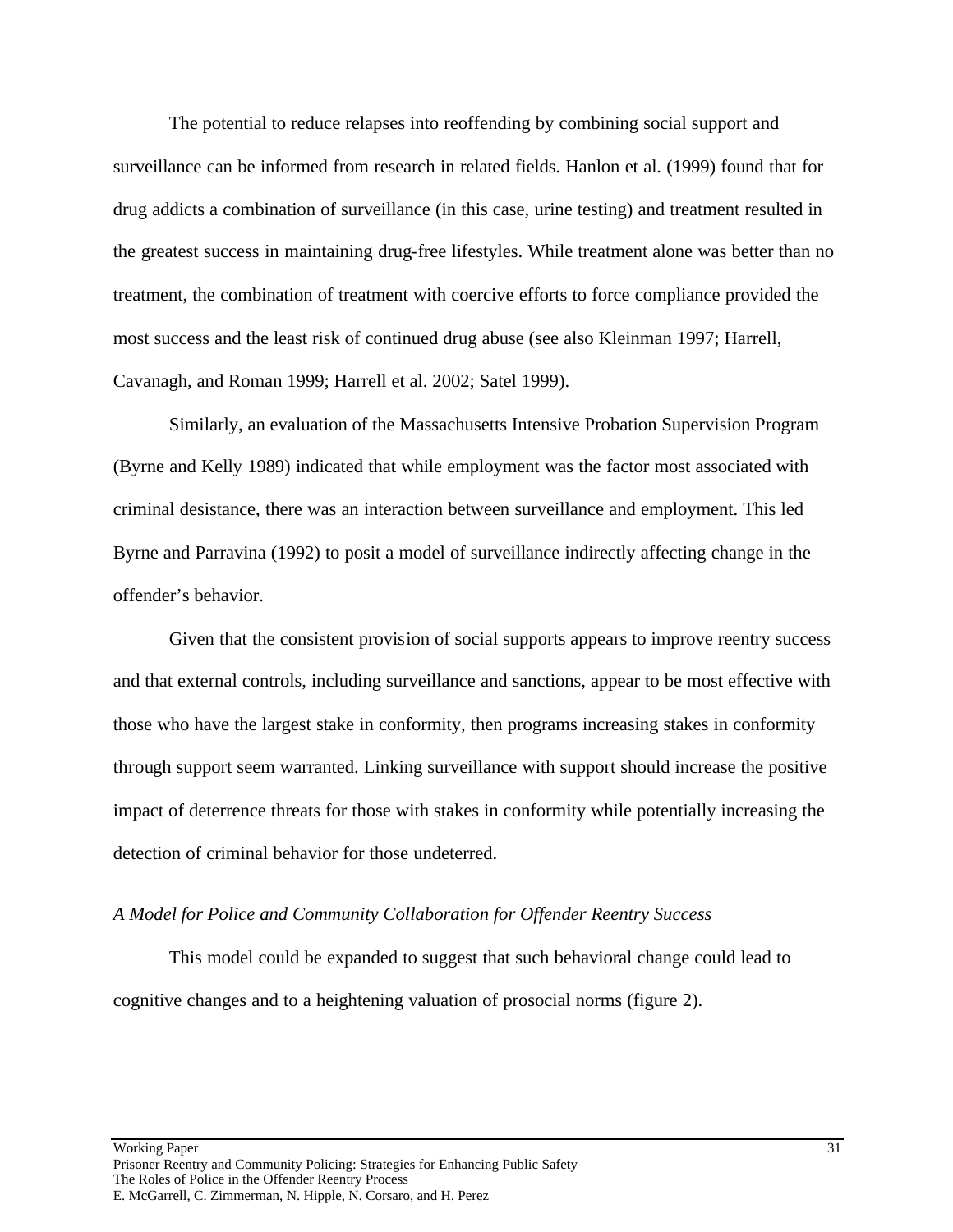

Community supports can lead to both perceived and actual opportunity leading to a greater chance of behaviors reflecting conventional societal norms. Likewise, surveillance and sanctions can, if perceived to be legitimate, coerce adherence to norms. The more practiced and successful the ex-offender in exercising prosocial behaviors the more invested the ex-offender will be in conventional societal norms and institutions. This investment is also proposed to change the decision processes of the ex-offender, giving the threat of sanction greater weight and, hence, making the choice of criminal activity less attractive (Nagin and Paternoster 1994).

In addition, the greater the collaboration and information sharing between police and other members of the community, the greater the possibility that police can detect criminal relapse and intervene with community-based sanctions and support to increase the probability of maintaining the offender's trajectory toward reentry success. Alternatively, the increased information sharing may result in removal of the offender from the community where warranted for public safety.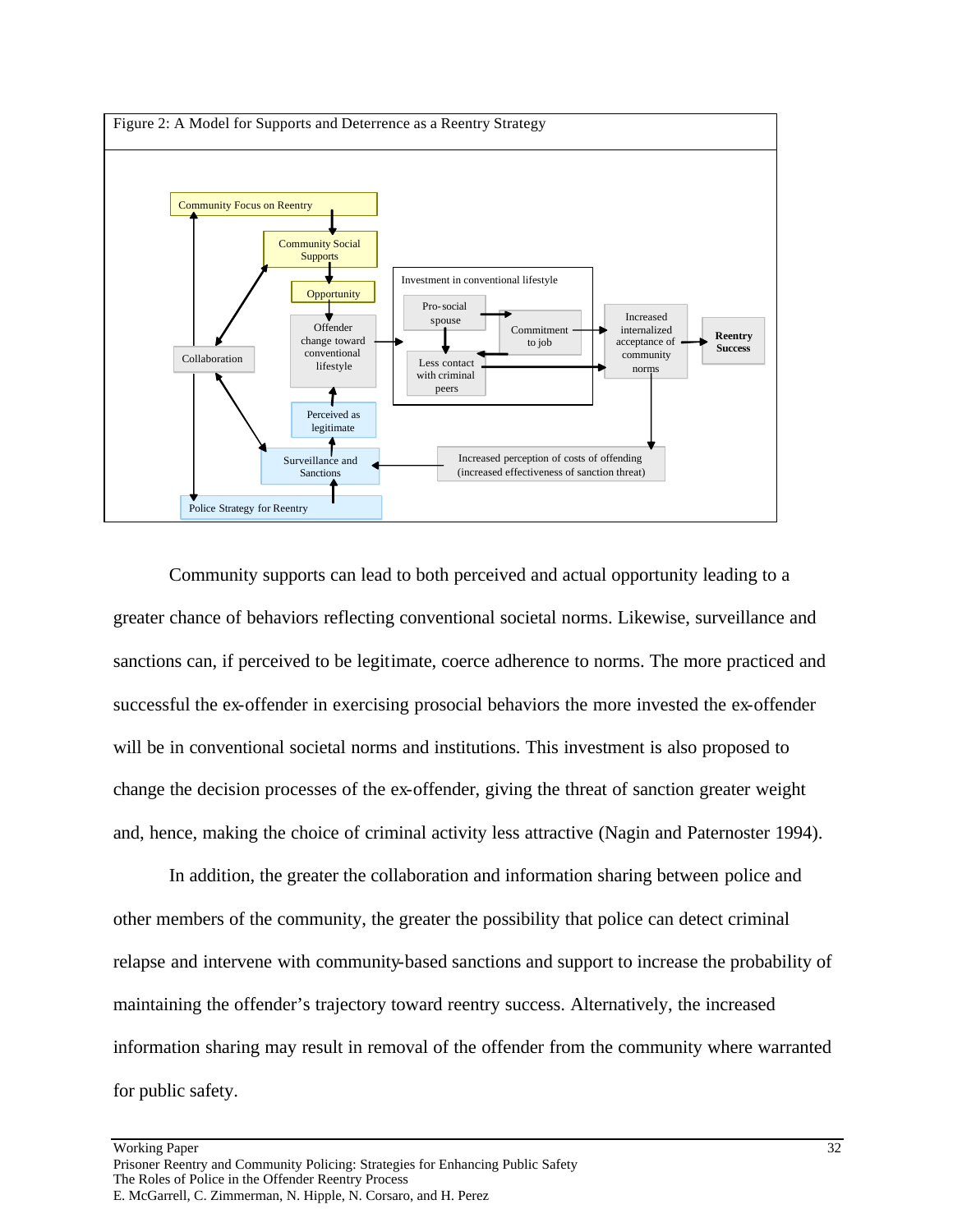## *Offender Contracting*

As a means to both operationalize this model and overcome the barriers to meaningful and productive exchange, it may be useful to employ the concept of contracting. The idea of binding the offender and those providing services and sanctions with an explicit statement of obligations and consequences is borrowed from fields of mental health, health, education, and substance abuse (Taxman 1998; Solanto et al. 1994; Zemke 1979; Corbett 1990; Kersten 1990). For example, Kersten (1990) focuses on the need to make obligations and promises explicit and understandable. Since all parties in a reentry effort may come to the exchange with negative and even hostile prior orientations, moving beyond those unstated orientations to clearly stated and mutually understood roles, expectations and consequences can be a first step in creating at least a minimal, working level of trust (McDonald 1981).



## **Police and Reentry Efforts in Practice**

In recent years some attempts have been made to reintegrate police officers and activities into a broader, collaborative effort to help ensure that ex-offenders returning to the community did not also return to criminal activities.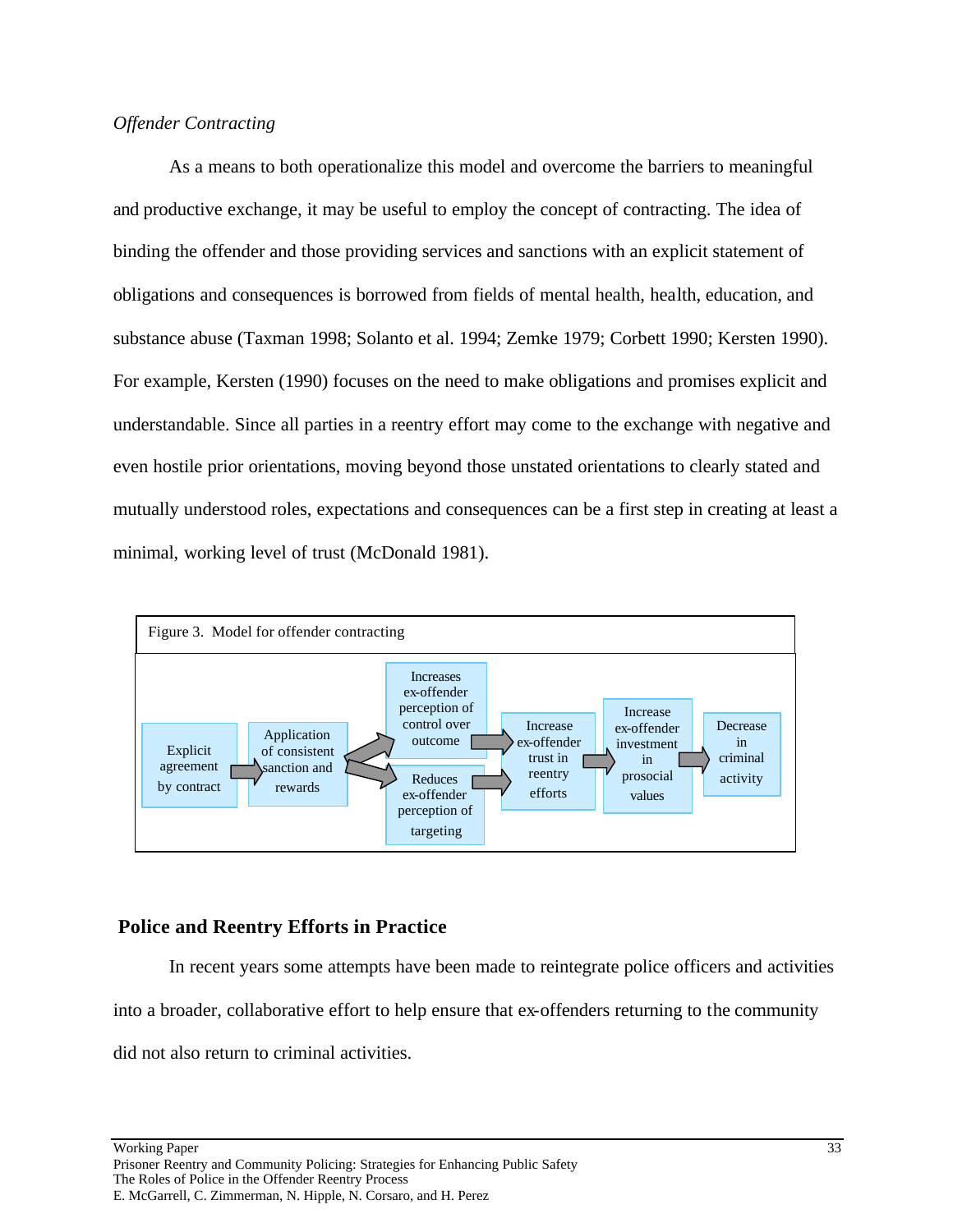Some of those efforts have involved maintaining the police officer in the more traditional aspects of detection and intervention with criminal activity, or coercion of law-abiding behavior through surveillance and the potential threat arrest and sanctions. Others efforts have attempted to team police with community service providers in attempts to educate offenders about the resources available to support conventional lifestyles and the potential risks of violating the law. Some efforts have attempted to combine surveillance and support.

#### *Reentry Meetings: Getting a Message to Reentering Ex-Offenders*

Several programs have drawn upon direct communication with offenders—a strategy that was successful in addressing gang and group violence in Boston, Minneapolis, and Indianapolis (Kennedy, Braga, and Piehl 2001; Kennedy and Braga 1998; McGarrell and Chermak 2003). In these communities, the police partnered with federal and local prosecutors, probation and parole officials, service providers, and community members to deliver a deterrence-based message to probationers and parolees believed to be at high risk for involvement in gun crime. The meetings, known as offender notification or lever pulling meetings, delivered a deterrence message that sought to break down the anonymity of the potential offenders, increase the credibility of sanctions for illegal carrying and use of firearms, and provide a direct connection to community services and legitimate opportunities. Significant declines in homicide and gun assaults were associated with these efforts.

McGarrell et al. (2003) report on the results of a program in Marion County, Indiana, that utilized a one-time community meeting with returning ex-offenders to both inform returning offenders that the police were aware of their presence and their statistical risk of reoffending, while also offering and explaining various community-based support services. Some limited positive results were shown for the groups receiving the intervention, though these were not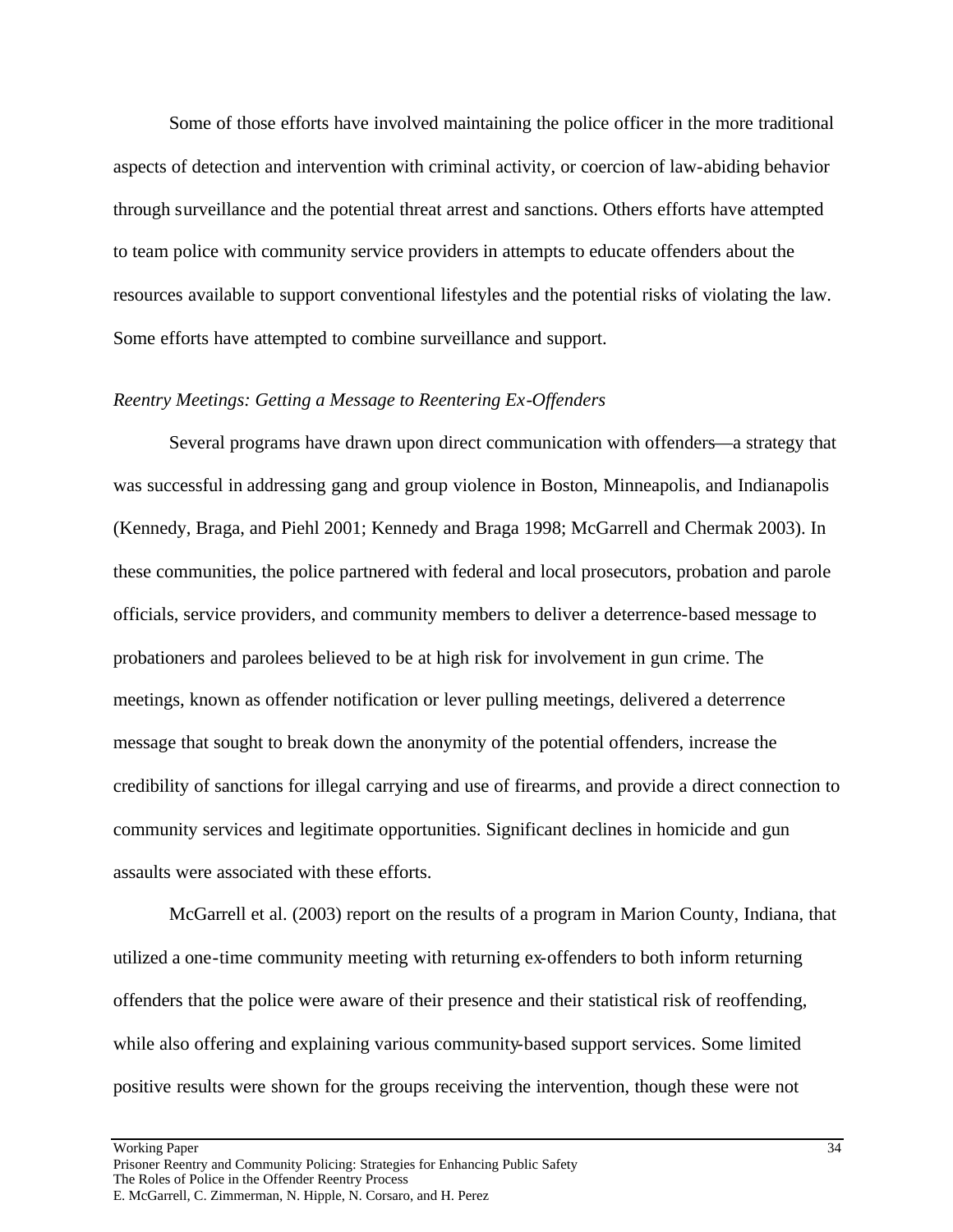statistically significant findings. The limited nature of the intervention (one meeting) would seem to limit the perceived consistency of both sanctioning and support that may be critical for robust results.

A similar program has been implemented in Massachusetts for those ex-inmates reentering the community after confinement in a state facility. The meeting structure is much the same as that of the Indiana project, although the meeting with the offender takes pla ce in the prison facility before the offender is released (Taxman et al. 2000; Office of Justice Programs 2000).

The City of Lowell, in Massachusetts, focuses on support, community surveillance, and control. The police are part of a team that seeks to link former inmates with community services. Additionally, the police meet with the offender prior to release (as noted above) and develop a profile of each offender returning to their community and display those profiles at roll-call meetings in order to decrease the anonymity of returning inmates (Bryne et al. 2000).

#### *Partnerships for Reentry: Police, Corrections, and Community*

Operation Night Light has become another model for collaboration. Begun in 1992 as a probation and police partnership, this program has involved lever-pulling meetings, combined parole and police enforcement of curfews and parole conditions, as well as shared intelligence between probation agents and law enforcement. This model was associated with a drop in youth crime, especially gang-related violence (Jordan 1998; Kennedy, Braga, and Piehl 2001)

The offender reentry program in Washington State uses community-based storefront locations, staffed by community volunteers and providing office space for police and parole officers. A beat officer is partnered with a parole officer in an effort to better understand the community context facing ex-offenders and facilitating more timely and effective intervention if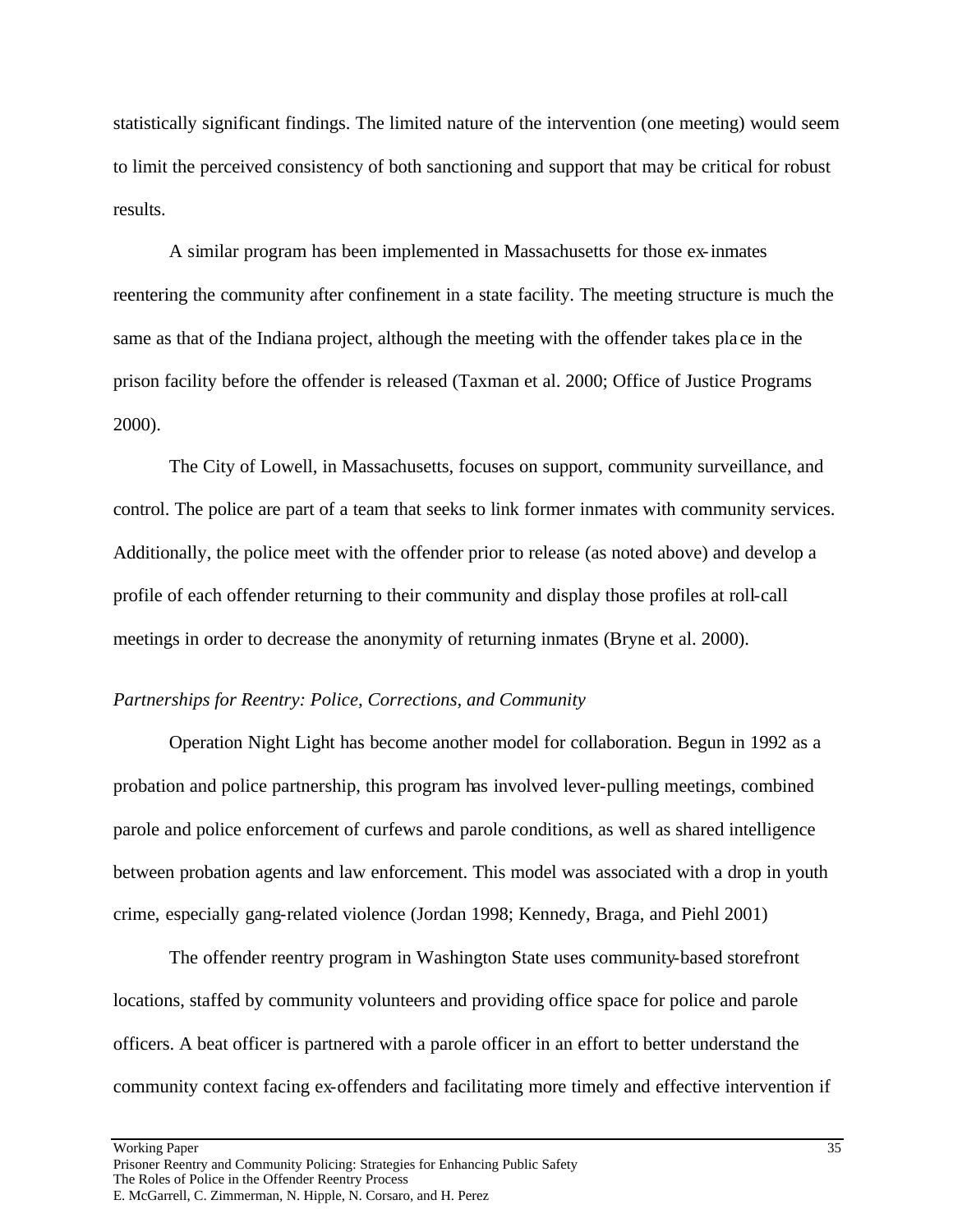problems arise (Byrne et al. 2000). In Spokane, Washington, police officers work with corrections agents to enforce curfews and with volunteer "guardians" who help ex-offenders access services and attempt to intercede to ensure lapses can be addressed with more preventative measures.

In Vermont, police officers from the locality to which the inmate will return are members of a community review board. Within 45 days of the offender entering the prison, the review board reviews treatment plan options and then continues to monitor the inmate throughout the incarceration process and make recommendations for release (Bryne et al. 2000). In addition, once the offender has returned to the community, police officers are members of community boards that oversee the progress of the parolee in the community. Police officers sit on similar boards in Missouri (Bryne et al. 2000).

## **Project Safe Neighborhoods and the Link to Reentry**<sup>4</sup>

Project Safe Neighborhoods (PSN) is a Department of Justice program that seeks to reduce the level of gun crime in communities across the country. PSN is intended to follow a strategic problem-solving model whereby law enforcement and community resources are focused on the factors driving gun crime. Given the high rate of involvement in former inmates in crime and the high rates of ex-offenders as both offenders and victims in gun crime, some PSN efforts are attempting to specifically address the issue of inmate reentry in their strategic action plans.

Generally those plans attempt to address reoffending through the use of strategies that are in concert with aspects of theory and the practices already discussed. Some plans tend to focus squarely on deterrence, some target high-risk offenders for increased surveillance, some attempt to link social support with policing efforts, and all capitalize on the tremendous value-added by

 $\overline{a}$ 

<sup>&</sup>lt;sup>4</sup> The information on PSN reentry efforts was gathered in phone interviews with PSN project coordinators who had reported to the Department of Justice that their PSN task force was involved in reentry efforts.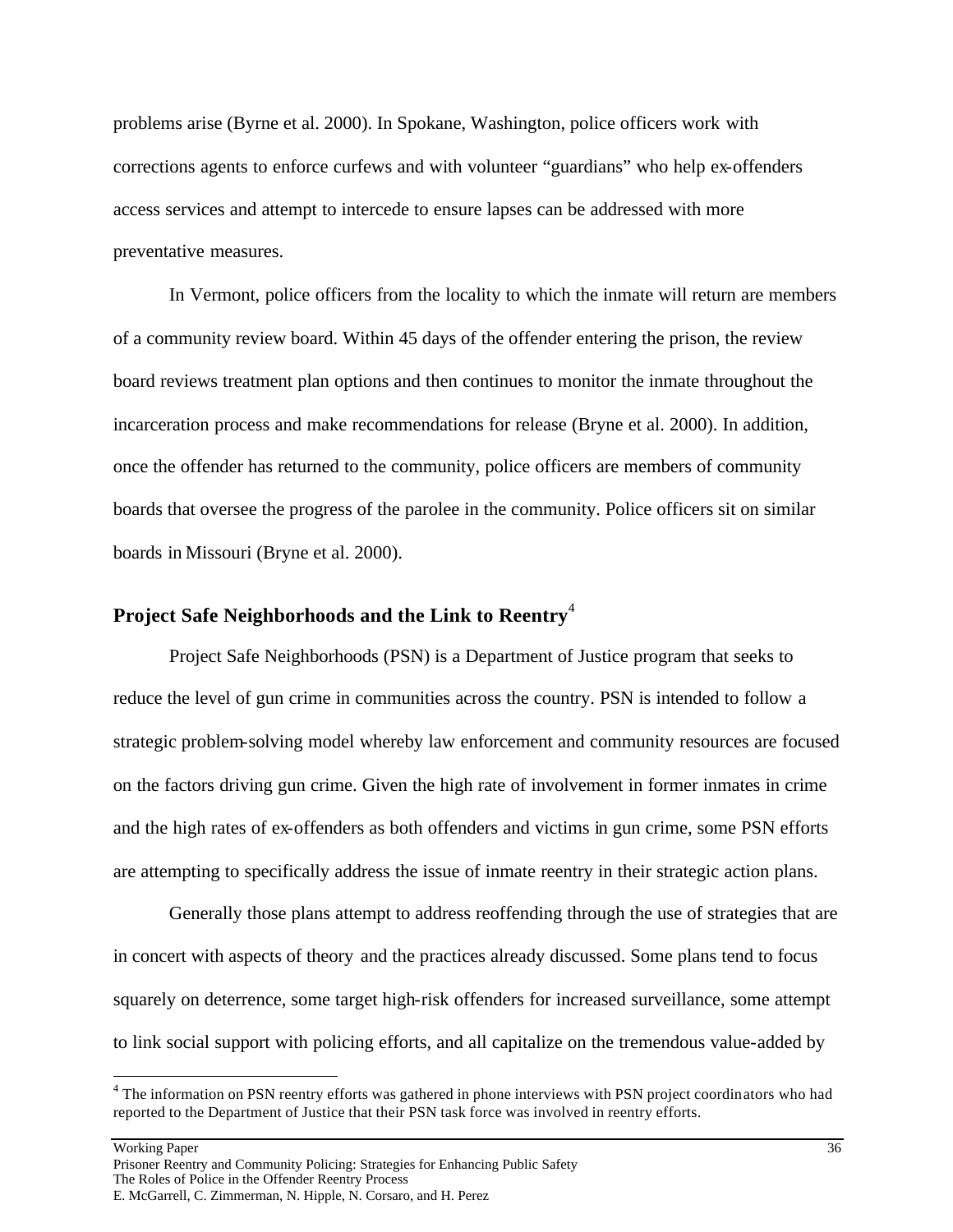aggregating intelligence through increased communication and collaboration among criminal justice system agencies and personnel.

In general, those strategies fall into three broad categories of police involvement: police integrated into a collaborative decision making process, police integrated into an implementation process, or police acting within their conventional role but with a direct link to reentering offenders and cooperation with other agencies.

## *Strategies to enhance the conventional role of law enforcement*

While still maintaining separation among agencies and mission, law enforcement agencies are enhancing their role in reentry by receiving and transmitting intelligence about reentering offenders. In addition, law enforcement personnel may meet with offenders before or after prison release to deliver a strong deterrence message. In states including Alabama and Iowa, videotapes have been developed by police,



prosecutors, and corrections officials to deliver deterrence messages focused particularly on the sanctions available for felons caught in possession of or using a gun. This is a particular focus of PSN due to the considerable federal penalties for offenses involving felons and firearms.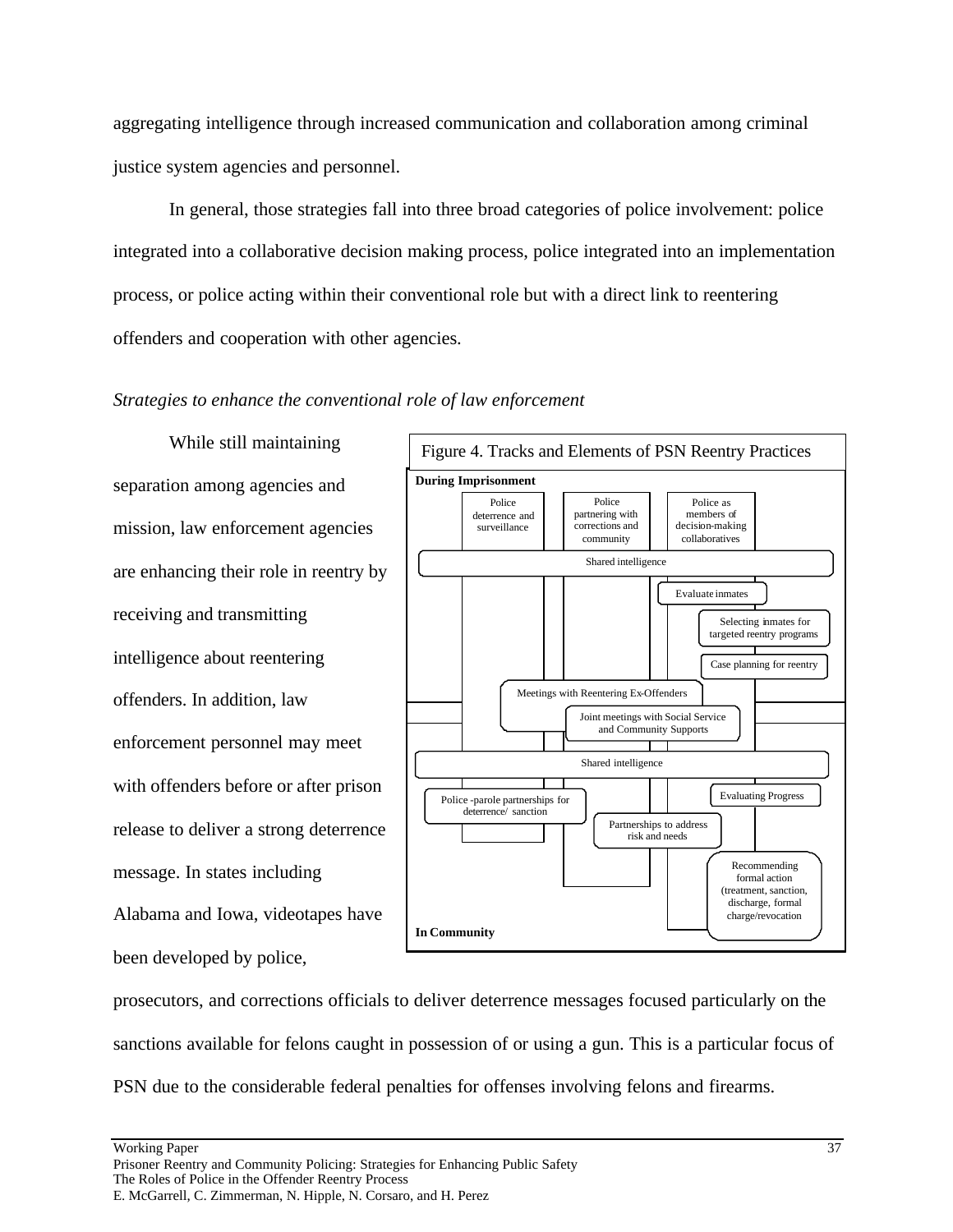#### *Strategies to partner with others to implement reentry strategies*

Other jurisdictions, such as Missouri's Jefferson County, have used monthly Ceasefire meetings to establish strong communication networks among reentry partners.<sup>5</sup> Similar to the Indianapolis and Massachusetts meetings described earlier, these meetings with reentering offenders include a deterrence message from law enforcement coupled with social service and faith-based presentations offering support and links to community resources.

In Providence, Rhode Island, similar meeting are held within the prison to prepare offenders for release. In addition, the Providence Police team with parole officers from the Department of Corrections who bring the reentering offender to the police substation to receive messages about the consequences of reoffending—especially as it relates to firearm violence.

#### *Strategies to harness law enforcement knowledge for strategic decision making*

As noted earlier Boston, Massachusetts also holds reentry meetings. However, law enforcement officers are also used as strategic resources prior to the inmate's release. Police enforcement personnel may also serve on reentry committee panels that select inmates for the reentry program. Targeting reentering offenders appears to be a theoretically—and practically promising practice. Scarce resources can be assigned strategically using the combined knowledge of members representing the spectrum of reentry committee members.

Panel members then meet with the offender prior to release, delivering a message that balances social support and deterrence. Community mentors, generally members of the faith community, work with the offender as he or she returns to the community.

Durham, North Carolina, is also implementing a strategic, collaborative effort. An aspect of the Durham approach that seems particularly promising is hubbing both physical and human

Working Paper 38

 $\overline{a}$ 

 $<sup>5</sup>$  The term ceasefire draws on the Boston program that reduced youth gun crime violence through the use of lever</sup> pulling or ceasefire meetings with groups of chronic offenders (Kennedy, Braga, and Piehl 2001).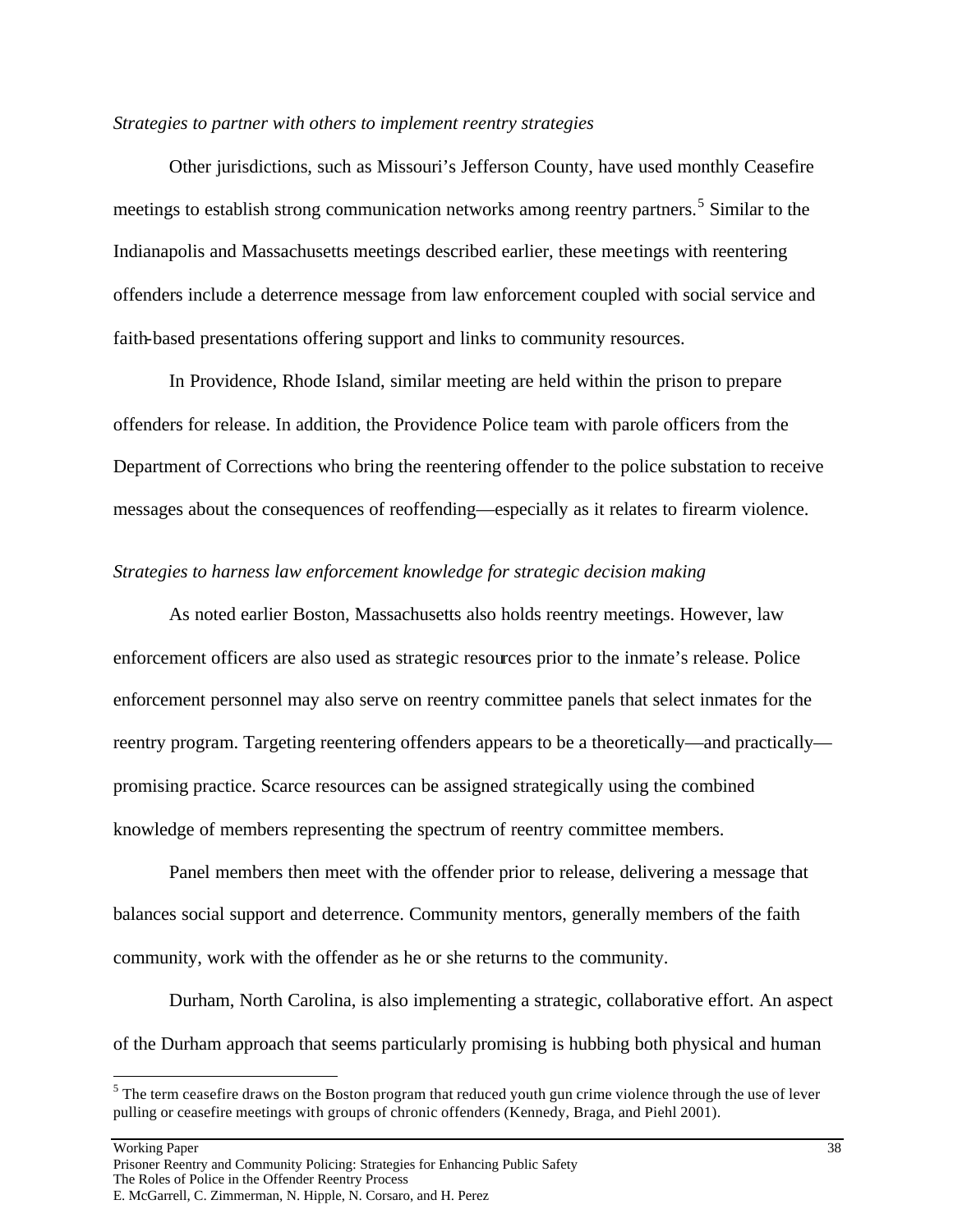resources. Members of the PSN effort work and often travel together as a team. This fosters both formal and informal communication and collaboration. In terms of physical aggregation of resources, having a centralized Criminal Justice Resource Center facilitates the communication among law enforcement, other governmental agencies, and social support services; it also provides centralized resources for returning ex-offenders.

This project also involves law enforcement as decisionmakers. As members of reentry teams, law enforcement personnel participate in interviews with inmates prior to release and in crafting recommendations to the parole commission on parole conditions. The reentry team also assesses inmates nearing release to help target higher-risk or higher-need inmates for the reentry program. Once the ex-offender is released, the reentry team continues to meet and review the progress of the parolee.

#### *Shared resources for a higher value added*

Some PSN projects are beginning to capitalize on the power of sharing human and physical resources in implementing reentry efforts. From fairly straightforward communication and intelligence sharing to more complex networking for strategic efforts in decision making, planning, and deployment of assets, these efforts are pioneering new roles for law enforcement. Some programs reflect just one aspect of these possible protocols; others attempt a wide spectrum of collaborative elements.

Unfortunately, information on the success of program elements and overall program outcomes of law-enforcement inclusive reentry efforts is still sorely limited. Clearly defining the elements in each particular protocol, looking for common measure of implementation and outcome success, and evaluating the program in the context of the community—its norms,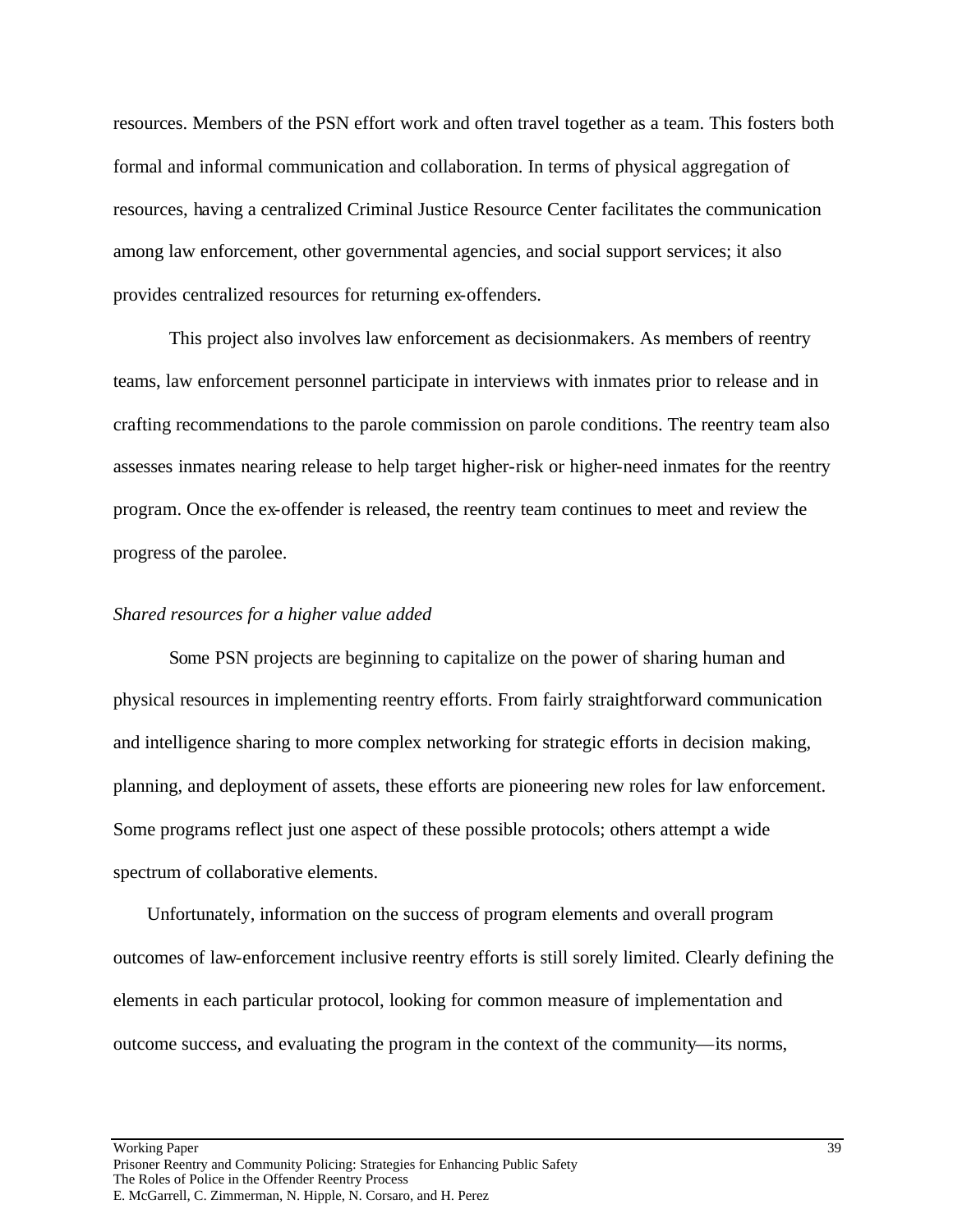politics, and constraints—are critical steps in building a knowledge base of promising (and then proven) practices.

## **Policy Recommendations**

As the above review of reentry practices involving the police suggests, the police have increasingly become more involved in reentry initiatives. Yet, as just noted, very little is known about the scope (numbers of jurisdictions, numbers of returning inmates affected) or effectiveness of these efforts. For many law enforcement agencies, focusing on inmate reentry likely remains a biproduct of responding to crimes committed by ex-offenders. Dealing with prevention programs or crafting and participating in efforts to stem criminal activity before it occurs—while attractive—must generally be prioritized against the need to expend resources to respond to current criminal activity that threatens public peace. For other police agencies, however, reentry programs may increasingly be seen as part of their community- and problemsolving policing mission. The high rates of offending among ex-offenders and the concentration of ex-offenders in particular neighborhoods creates recurring problems at both the individual and neighborhood levels. Addressing these recurring problems in ways that increase community safety certainly falls within a community and problem-solving framework.

The increased attention by law enforcement to inmate reentry will be shaped by a variety of constraints. These include the traditional reactive focus of many police agencies, public and political expectations, and strained human and fiscal resources. These very real and practical constraints on the role law enforcement plays in ex-offender reentry efforts will affect how any policy recommendations are viewed and considered. An additional constraint is the lack of knowledge about successful reentry practices and about the police role in particular. It is with these very real constraints in mind that these policy recommendations are offered. These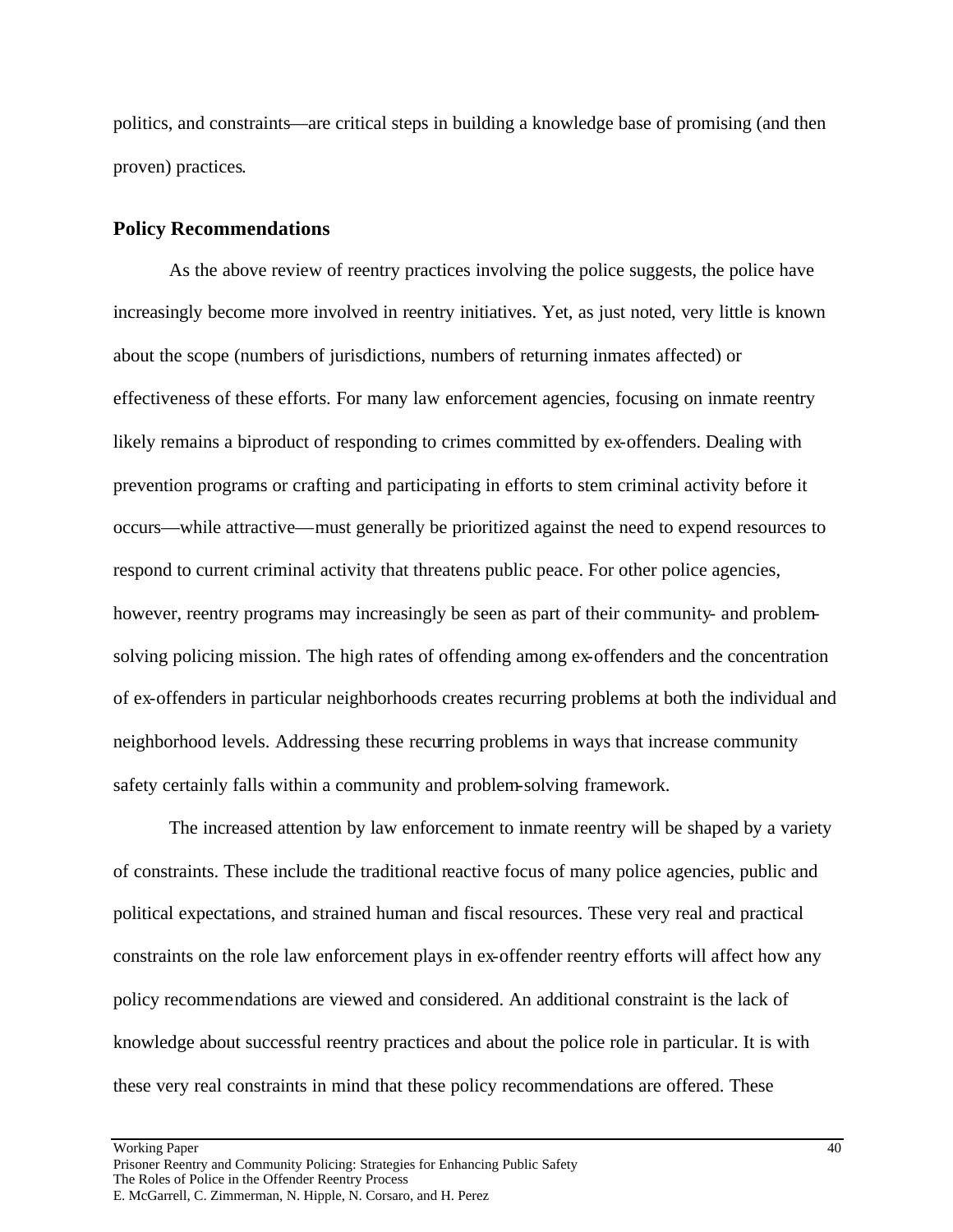recommendations are proposed to highlight general areas for consideration and evaluation by those responsible for the strategic leadership of these critical agencies.

# **Recommendations**

## 1. *Successful reentry is most likely to be the product of multiagency, multisector collaborative problem-solving coalitions.*

No single entity ultimately "owns" the reentry problem, nor can any single entity successfully respond to the problem. This is certainly true for law enforcement agencies. Given the variety of challenges posed by ex-offenders—chronic patterns of offending, housing, transportation, substance abuse, employment, etc.—a wide variety of responses are needed. The police bring the potential for targeted deterrence through increased surveillance as well as the ability to mobilize community resources to increase social support.

# *2. Law enforcement personnel should be viewed as planning resources and should actively participate in preplanning for reentry success.*

If law enforcement from the inmate's community can be involved in prerelease planning, as is the case in Vermont, that officer can provide localized information—if not about the offender—then about the various opportunities or risks specific to that community setting.

# *3. Law enforcement should be viewed as adjudicators of reentry success and should actively participate in the oversight of reentry compliance and gauge when legal disability should be discontinued.*

Community panels are being used to review the success and preparedness of offenders to be taken off legal disability (e.g., Ohio and Vermont.) In Vermont, those panels include members of local law enforcement. This not only provides the panel with intelligence about the exoffender and his or her community context, it also provides the officer with the opportunity to frame positive incentives for good behavior and provide a positive outcome (discharge) when and if the panel's expectations are met. The inclusion of the police (and prosecution) coupled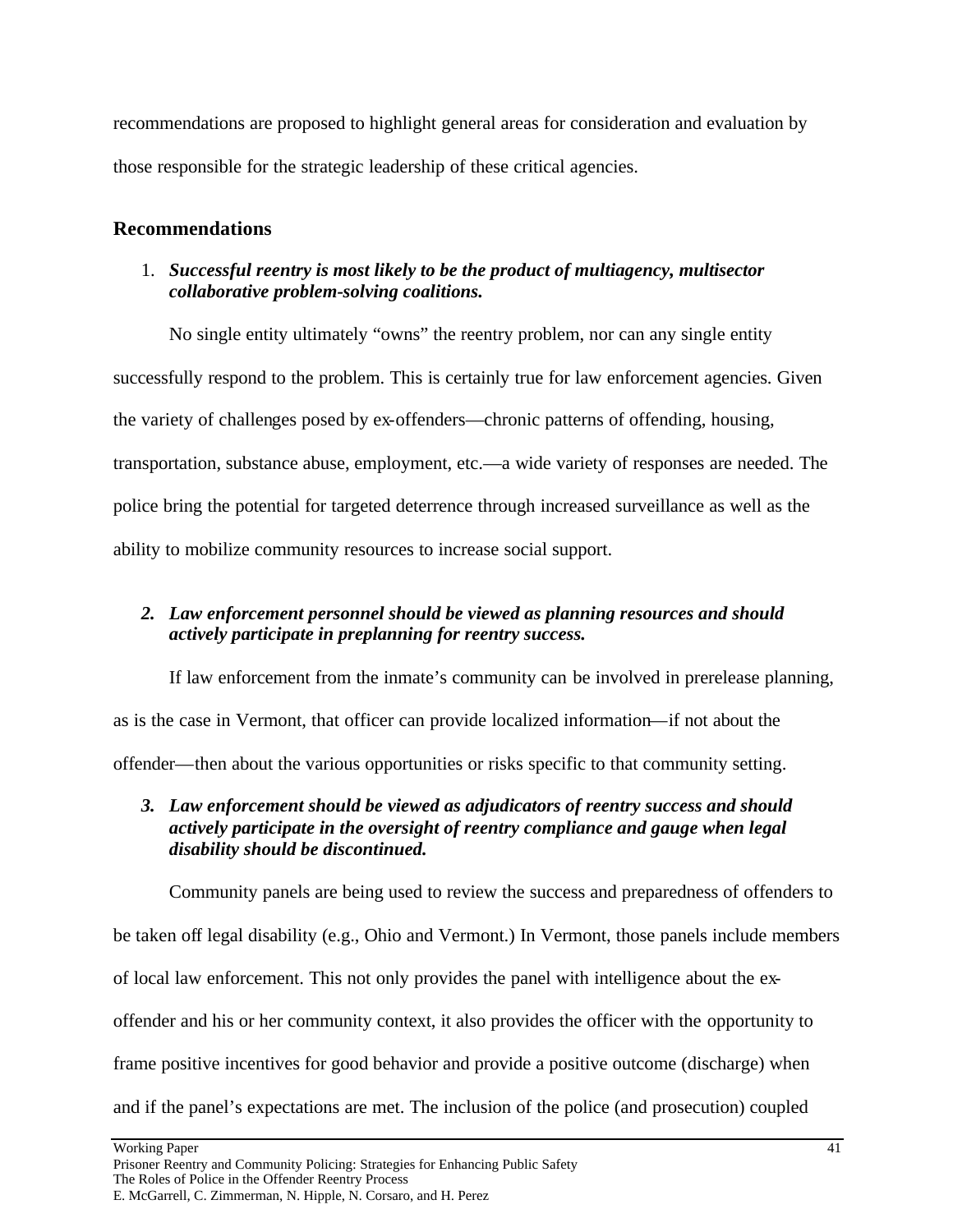with victims or victim advocates is also likely to increase the legitimacy of such panels with political leaders and community members.

# *4. Law enforcement should be viewed as a source of intelligence to aid in social service provision. Peace officers can flag needs that should be addressed lest they lead to criminogenic risk.*

A community-based coalition of volunteers, parole officers, and police officers working

out of storefront locations (Washington and Oregon) provide neighborhood-level intervention

and links to services that can quickly respond to situations that might otherwise develop into

risks for criminal behavior.

# *5. Law enforcement should view corrections and social service providers as sources of intelligence so that police are able to intervene when criminogenic risk rises to the level that requires increased surveillance, police intervention, or re-arrest.*

The same programs that link parole and service providers in a community setting provide

law enforcement with intelligence about areas or people that may warrant increased surveillance

or even more direct law enforcement intervention.

# *6. To the extent possible, law enforcement—and all members of the coalition—should attempt to inform and be informed by community members as to expectations, fears, and opportunities surrounding ex-offenders reentering the community.*

If the community feels that actions by the police or other members of the coalition are

understandable, consistent, and fair, community acceptance and support for actions taken to

assure community safety increases.

# *7. Any policy, practice, or intervention should be realistic and not reach beyond the agency's capacity to provide a service, surveillance, or sanction fully or consistently.*

Reentering offenders may become frustrated or defiant if actions that are perceived to be

punitive or negative are administered in inconsistent or seemingly capricious ways. If positive

supports or services are inconsistent or not forthcoming as promised, ex-offenders may be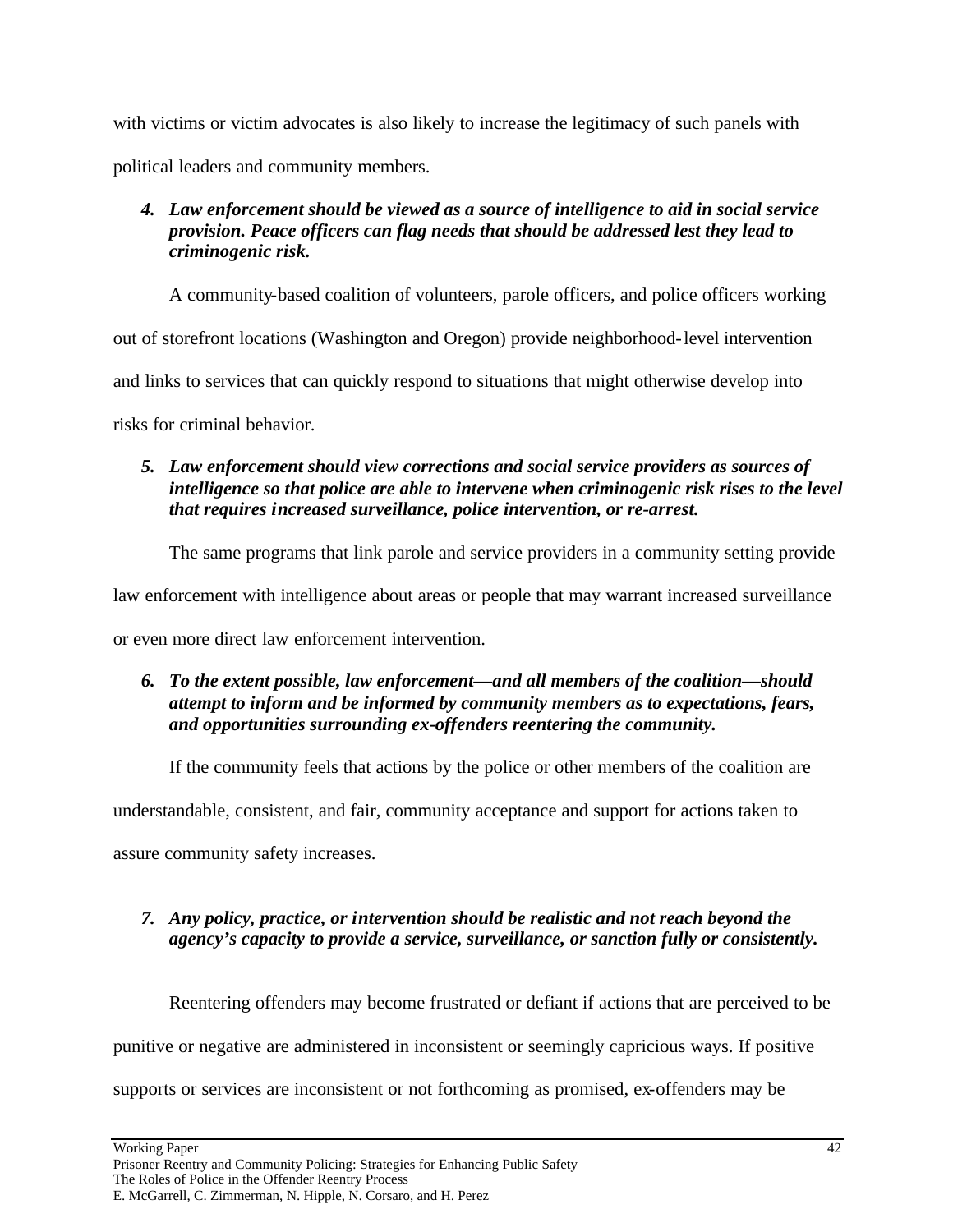tempted to return to criminal peers and activities that promise needed resources or desired rewards.

## *8. Roles, expectations, and outcomes (positive or negative) should be explicitly stated and clearly communicated (to all members of the coalition and to the ex-offender.)*

Ex-offenders often have negative and stereotypical views about law enforcement, as do law enforcement officers of ex-offenders. If actual positive and negative consequences for behavior are to be effectively communicated, these attitudinal barriers need to be broached. Explicitly and clearly stating roles, expectations, and outcomes is a step in overcoming the perceptual barriers that could limit even well intentioned efforts to provide fair treatment. The idea of using a contract may be helpful.

# *9. Direct contact interventions should be made as routine as possible.*

Research suggests that one-time interventions have limited effectiveness. Similarly, research suggests that inconsistent application of negative interventions may actually increase the risk of offending.

## *10. Direct contact interventions that provide the opportunity for some positive contact or link to other coalition members that provide positive contact (service) have a better chance to add to offender reentry success than intervention that can result only in negative (punitive) outcomes.*

Although limited, research and theory suggests that balanced positive and negative

(support and sanction) interventions have a greater chance of success.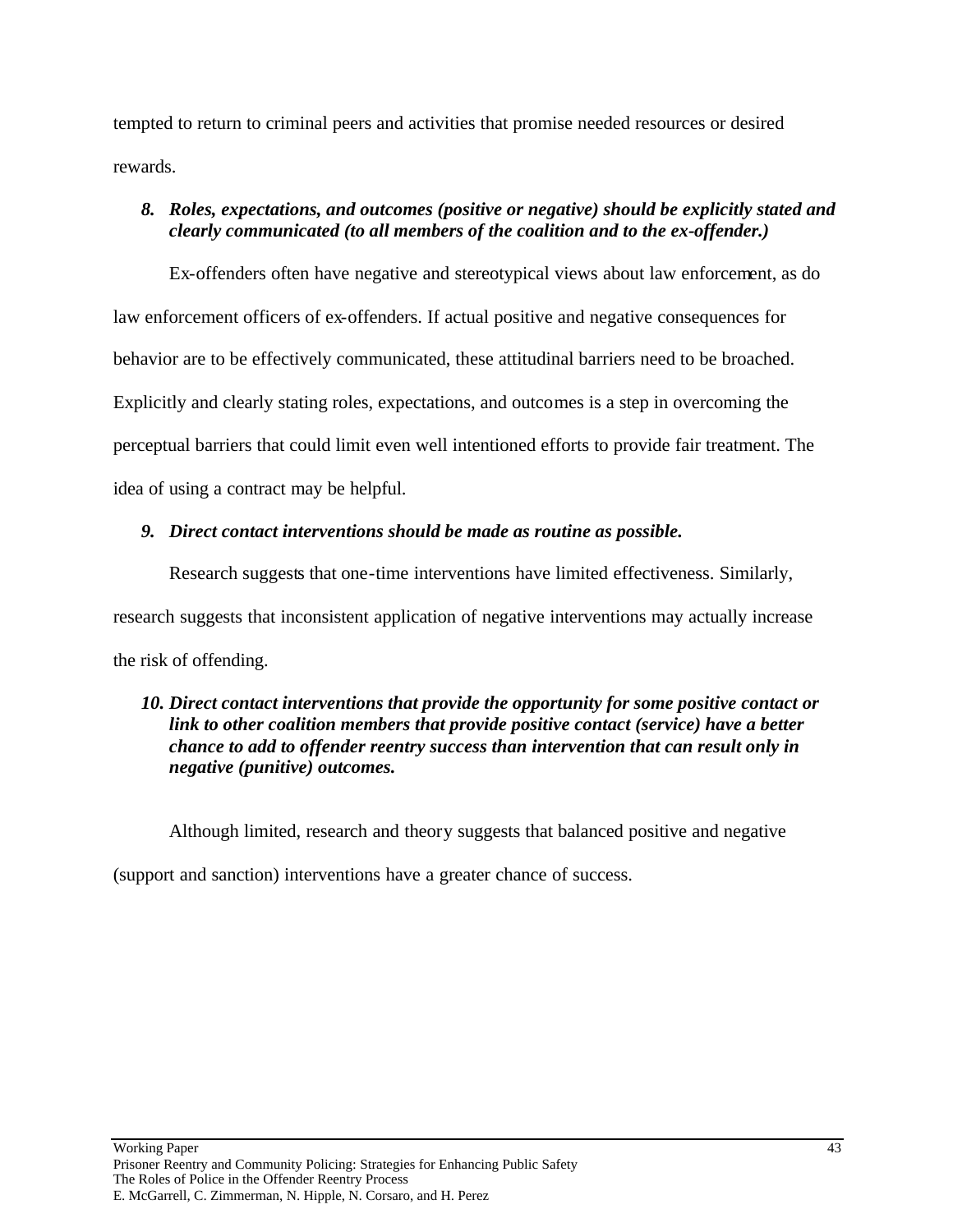## *11. Law enforcement should have access to and employ dynamic risk assessments (conducted by correctional officials on incarcerated offenders) in order to strategically target reentry interventions. If some risk assessments are not in force, law enforcement should advocate for the employment of such assessments.*

The raw number of returning ex-offenders can overwhelm available resources for intervention. Dynamic risk assessment could help strategically target resources.

## *12. Interventions, especially those employing surveillance or focusing on negative sanctions, should be targeted at offenders at highest risk for reoffending.*

Focused surveillance/deterrence allows scarce resources to be allotted to the greatest risks

to public safety while recognizing that targeting lower-risk offenders could actually increase

criminogenic risk. Realizing that it is rare (or unheard of) for any law enforcement agency to

have sufficient resources to address all public safety needs of the community, and that some

interventions may be appropriate for some types of ex-offenders, but unproductive—or

counterproductive—with others, a risk assessment allows law enforcement to make truly

strategic and defensive choices as stewards of public resources for the public good.

## *13. Information collected on arrest should be coded to indicate if the arrestee were on parole or probation, an ex-offender (not presently on legal disability), and if the offender were in contact with any reentry interventions.*

Without information that allows ex-offenders to be analyzed as a group, the need to specifically address ex-offender reentry cannot be prioritized, and the effectiveness of programs targeted at ex-offender reentry cannot be assessed.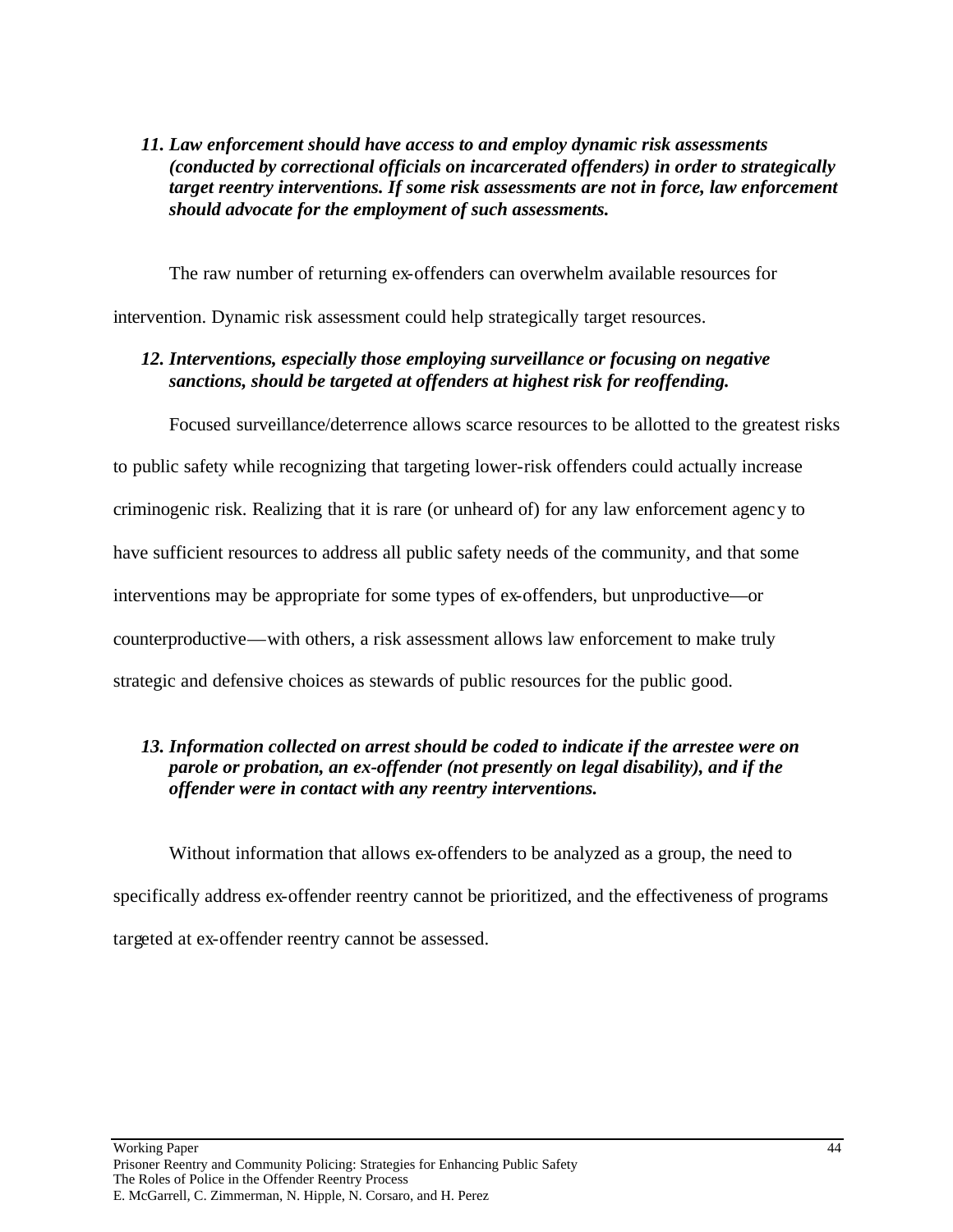## *14. Information on the precise nature of any program aimed at ex-offender reentry should be richly described.*

The actual interventions undertaken should be clearly documented. Since jurisdictions may vary in what they consider standard practices and definitions, making explicit the protocols used will make the program understandable and replicable in other areas.

## *15. Information on the outcome of processes should be collected and analyzed to determine if the program is working as planned.*

Information on the immediate outputs of the intervention or program should be documented. It is be critical to know if the elements of the program are working and are implemented as planned if an evaluation of the ultimate outcome is to be meaningful.

## *16. Information on outcomes should be collected, analyzed, and reported.*

Outcomes of the program (e.g., lowered reoffending by returning inmates or reduced crime rates) should be carefully defined, measured, and reported to increase our understanding of the effectiveness of varied approaches to inmate reentry.

## **Conclusion**

A confluence of factors has emerged to increase the level of attention given the issue of inmate reentry and of the role of police in reentry. These factors include the increasing numbers of ex-offenders returning to the community, high rates of reoffending by former inmates, patterns of inmates returning in concentrated numbers to disadvantaged neighborhoods, and police agencies moving to more proactive, problem-solving orientations. The review of emerging programs involving the police in reentry efforts suggests that a number of communities are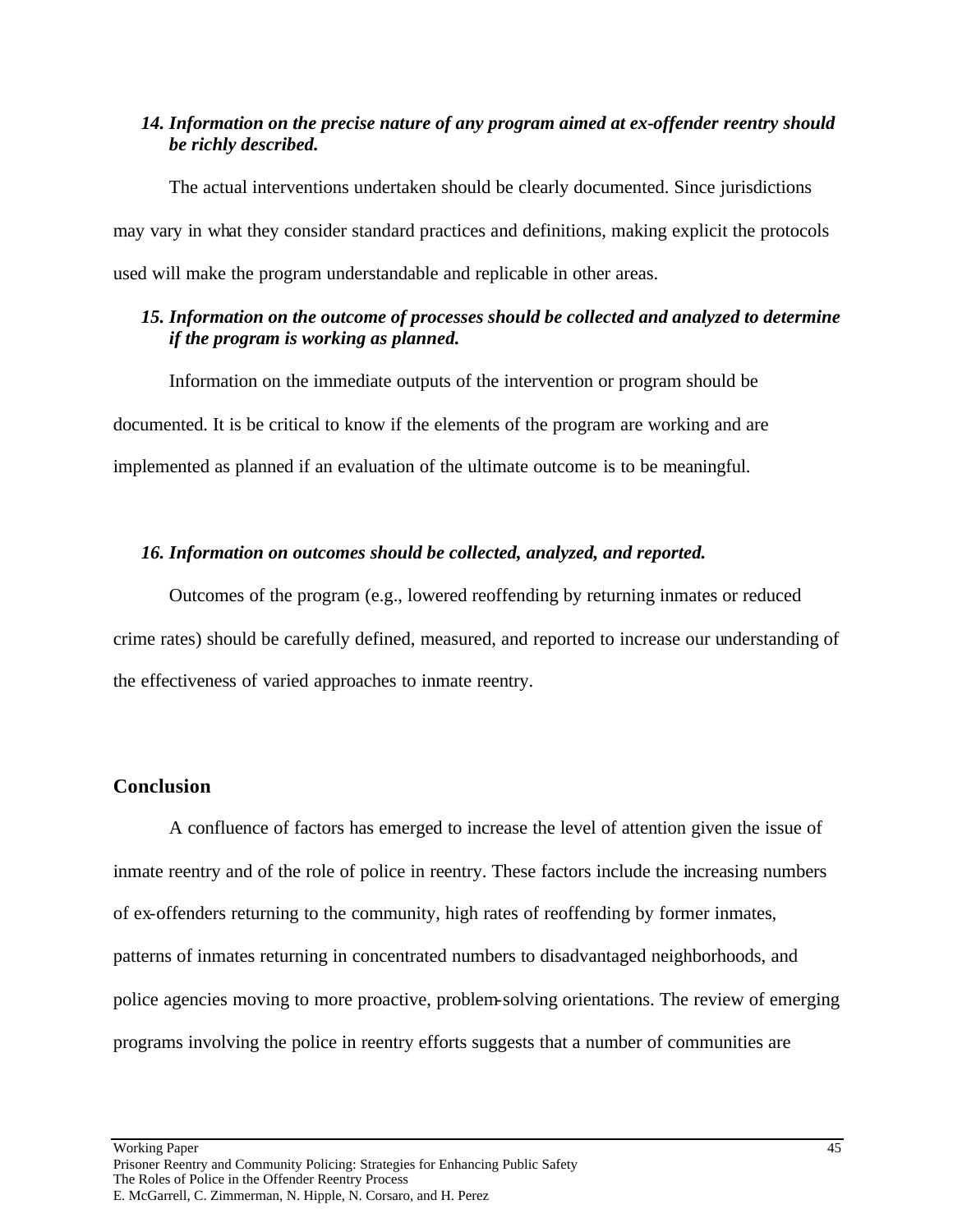experimenting with reentry programming. Yet, we have very limited information about the scope, intensity, service variety, and effects of such programs.

The theories reviewed at the outset of this paper indicate that some mix of focused deterrence and social support may hold promise for increasing the success of returning inmates and increasing public safety. Consistent with these theories is limited evidence drawn from congruent programs such as drug courts (when implemented in meaningful fashion) and socalled lever-pulling approaches to reducing gang- and group-involved gun crime. Beyond these general directions, however, a variety of questions remain. Can deterrence through surveillance reduce reoffending? Can social support without heightened surveillance reduce reoffending? Does the combination of surveillance and social support, as suggested herein, reduce reoffending more significantly than either effort in isolation? Do these approaches work better with some exoffenders as opposed to others? What are the necessary dosage levels to have impact? Given limited resources, can we effectively triage resources to those ex-offenders at greatest risk?

Similarly, issues arise as to the congruence, or lack thereof, between individual-level and community-level effects. One might hypothesize, for example, that increased surveillance and consequent incapacitation of high rate offenders might increase the reported offending levels of individual offenders but ultimately reduce community-level crime rates. In contrast, some have theorized that the high rate of incarceration of young men from disadvantaged neighborhoods may have short-term crime reduction effects but ultimately generate increased crime due to the disruption and loss of human capital (Rose and Clear 1998).

This list of theoretical and policy questions only begins to highlight the set of relevant issues. The critical need is for increased information and understanding about the reentry process and about the nature and efficacy of these reentry initiatives. Consequently, the most significant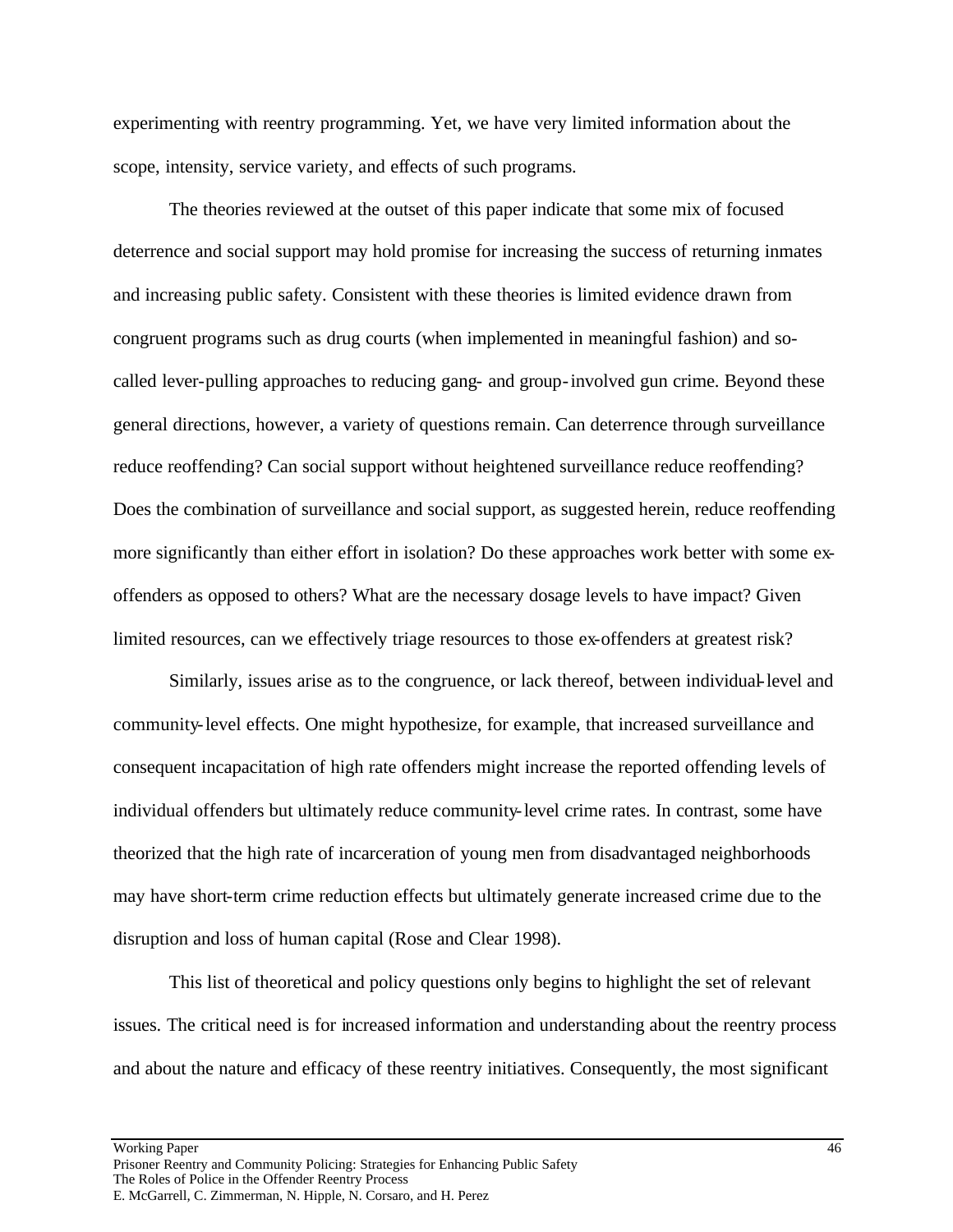recommendation we offer is that these programs be implemented with a research and evaluation component so that we can pool the lessons learned from the variety of efforts being implemented at the local and state levels. Only with a significant increase in our information base and understanding of reentry, can we make appropriate judgments about the role of the police in reentry decision making and processes.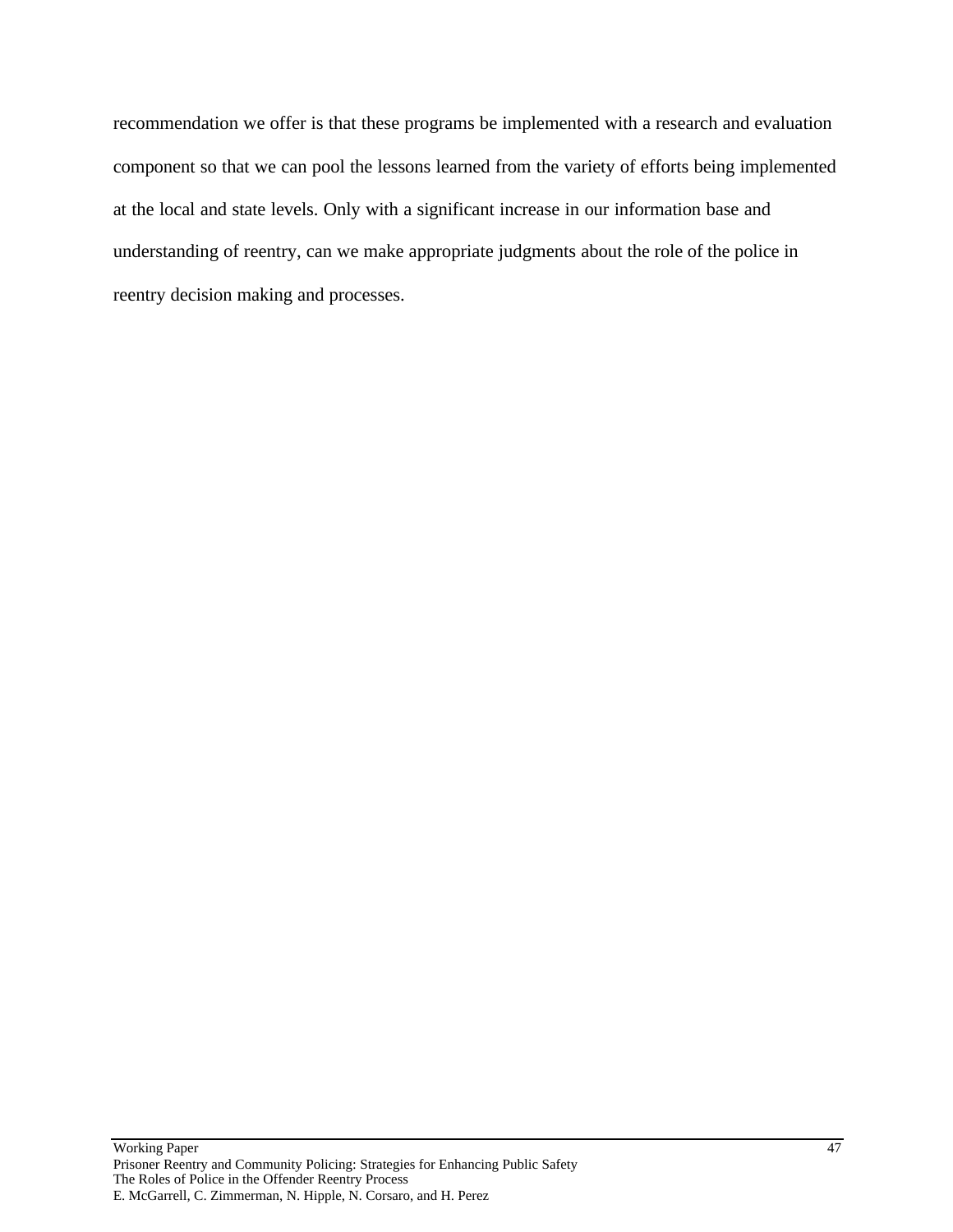## **References**

- Agnew, Robert. 1985. "A Revised Strain Theory of Delinquency." *Social Forces* 64:151–164.
	- ———. 1992. "Foundation for a General Strain Theory of Crime and Delinquency." *Criminology* 30:47–87.
- Akers, Ronald L. 1998. *Social Learning and Social Structure: A General Theory of Crime and Deviance.* Boston, Mass.: Northeastern University.
- Altschuler, David, and Troy Armstrong. 1998. "Intensive Juvenile Aftercare as a Public Safety Approach."*Corrections Today* 60(4): 118–122.
	- ———. 2001. "Reintegrating High-Risk Juvenile Offenders into Communities: Experience and Prospects." *Corrections Management Quarterly* 5(3): 72–88.
- Beck, Allen J. 2002. "State and Federal Prisoners Returning to the Community: Findings from the Bureau of Justice Statistics." Presentation to The First Reentry Courts Initiative Cluster Meeting*,* Washington, D.C., April 13, 2000.
- Blau, Peter. 1964. *Exchange and Power in Social Life.* New York: Wiley.
- Braithwaite, John. 1989. *Crime, Shame, and Reintegration*. Cambridge: Cambridge University Press.
- Byrne, James M., and L. Kelly. 1989. "Restructuring Probation as an Intermediate Sanction: An Evaluation of the Massachusetts Intensive Probation Supervision Program." Final report to the National Institute of Justice, Research Program on the Punishment and Control of Offenders.
- Byrne, James M., Arthur J. Lurigio, and Joan Petersilia. 1992. *Smart Sentencing*. Newbury Park, CA.: Sage Publications.
- Byrne, James., and April Pattavina. 1992. "The Effectiveness Issue: Assessing What Works in the Community Corrections System." In *Smart Sentencing*, edited by James M. Byne, Arthur J. Lurigio, and Joan Petersilia. Newbury Park, CA.: Sage Publications.
- Byrne, James M., Faye S. Taxman, and Douglas Young. 2000. *Emerging Roles and Responsibilities in the Reentry Partnership Initiative: New Ways of Doing Business.* Washington DC: National Institute of Justice.
- Bureau of Justice Statistics. 2003. "Probation and Parole Statistics." Washington DC: Department of Justice, Bureau of Justice Statistics, www.ojp.usdoj.gov/bjs.

Burns, Tom. 1973. "A Cultural Theory of Social Exchange." *Acta Sociologica* 16(3): 188–209.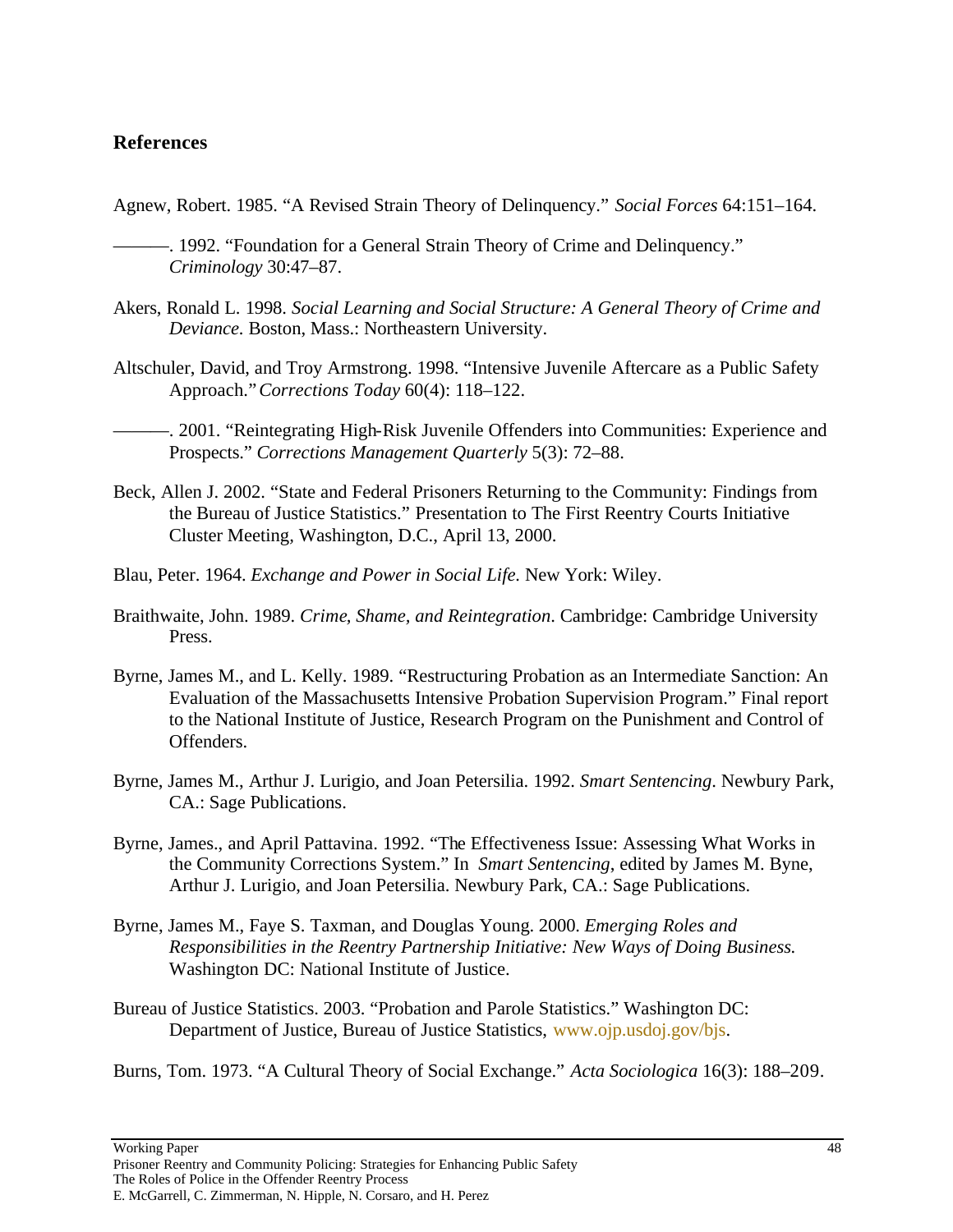- Cloward, Richard., and Lloyd. Ohlin. 1960*. Delinquency and Opportunity.* New York: Free Press.
- Cohen, Lawrence, and Marcus Felson. 1979. "Social Change and Crime Rate Trends: A Routine Activities Approach." *American Sociological Review* 44:588–608.
- Colvin, Mark, Francis T. Cullen, and Thomas Vander Ven. 2002. "Coercion, Social Support, and Crime: An Emerging Theoretical Consensus." *Criminology* 40 (1): 19–42.
- Corbett, W. T. 1990. "The Time-Out Room: A Key Component of a Total School Discipline Program." *The Clearing House* 63(6): 280.
- Cullen, Francis T. 1994. "Social Support as a Concept for Criminology: Presidential Address to the Academy of Criminal Justice Sciences." *Justice Quarterly* 11:527–59.
- Decker, Scott H. 2003. *Policing Gangs and Youth Violence.* Belmont, CA: Wadsworth.
- Felson, Marcus. 1986. "Linking Criminal Choices, Routine Activities, Informal Control, and Criminal Outcomes." In *The Reasoning Criminal*, edited by D. B. Cornish and R. Clarke. New York: Springer-Verlag.
- Glaze, Lauren. 2003. *"*Probation and Parole in the United States, 2002."Bureau of Justice Statistics Bulletin, NCJ 201135, August 2003*.* Washington, DC: U.S. Department of Justice, Office of Justice Programs.
- Fritsch, Eric J., Tory J. Caeti, and Robert W. Taylor. 1999. "Gang Suppression through Saturation Patrol, Aggressive Curfew, and Truancy Enforcement: A Quasi-Experimental Test of the Dallas Anti-Gang Initiative." *Crime and Delinquency* 45(1):122–39.
- Greene, Judith A. 1999. "Zero Tolerance: A Case Study of Police Policies and Practices in New York City." *Crime and Delinquency* 45(2): 171–82.
- Greene, Jack R. 2003. "Gangs, Community Policing, and Problem Solving." In *Policing Gangs and Youth Violence*, edited by S. Decker. Belmont, CA: Thomson-Wadsworth.
- Gottfredson, Michael R., and Travis Hirschi. 1990. *A General Theory of Crime*. Stanford, CA: Stanford University Press.
- Hanlon, Thomas E., David Nurco, Richard W. Bateman, and Kevin E. O'Grady. 1999. "The Relative Approaches to the Parole Supervision of Narcotic Addicts and Cocaine Abusers." *The Prison Journal* 79(2): 163–82.
- Harrell, Adele, Ojmarrh Mitchell, Alexa Hirst, Douglas Marlowe, and Jeffrey Merrill. 2002. "Breaking the Cycle of Drugs and Crime: Findings from the Birmingham BTC Demonstration." *Criminology and Public Policy* 1,2:189–216.

Prisoner Reentry and Community Policing: Strategies for Enhancing Public Safety The Roles of Police in the Offender Reentry Process E. McGarrell, C. Zimmerman, N. Hipple, N. Corsaro, and H. Perez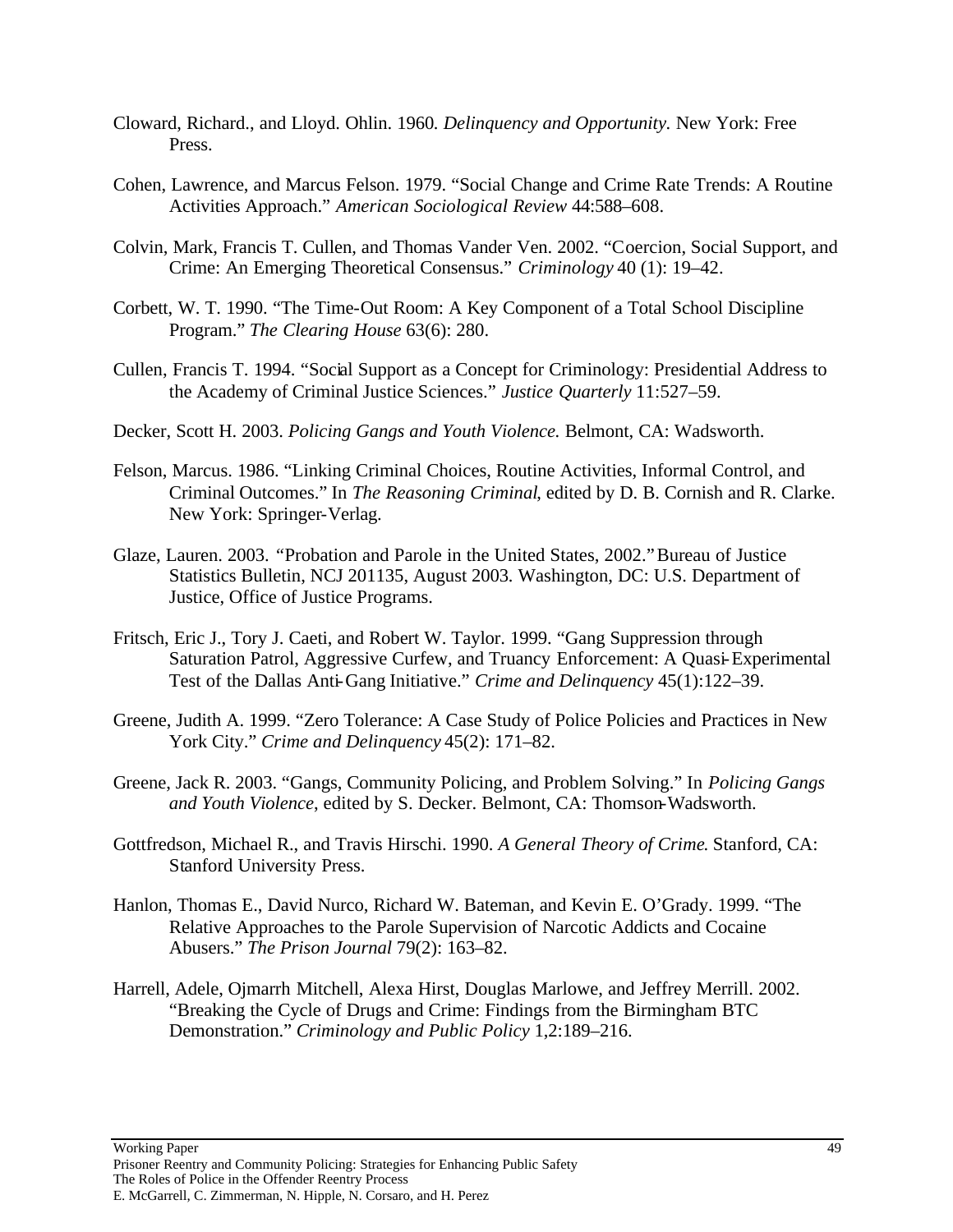Harrell, Adele, Shannon Cavanagh, and John Roman. 1999. *Findings from the Evaluation of the D.C. Superior Court Drug Intervention Program.* Final Report. Washington, DC: National Institute of Justice, U.S. Department of Justice.

Hechter, Michael, and Karl D. Opp, eds. 2001. *Social Norms*. New York: Russell Sage.

- Hirschi, Travis. 1969. *Causes of Delinquency.* Berkeley: University of California Press.
- Hughes, Timothy, Doris James-Wilson, and Allen J. Beck. 2002. "Trends in State Parole: The More Things Change, the More They Stay the Same." *Perspectives* 26(3): 28–33.
- Jordan, James T. 1998. "Boston's Operation Night Light: New Roles, New Rules." *FBI Law Enforcement Bulletin* (67)8: 1–6.
- Kennedy, David. M., and Anthony A. Braga. 1998. "Homicide in Minneapolis: Research for Problem Solving." *Homicide Studies* 2:263–90.
- Kennedy, David. M., Anthony A. Braga, and Anne. M. Piehl. 2001. "Developing and Implementing Operation Ceasefire." In *Reducing Gun Violence: The Boston Gun Project's Operation Ceasefire*. Washington, DC: National Institute of Justice.
- Kersen, Karen K. 1990. "The Process of Marital Disaffection: Interventions at Various Stages." *Family Relations* 39(3): 257–265.
- Kleinman, Mark. 1997. "Coerced Abstinence: A Neopaternalist Drug Policy Initiative." In *The New Paternalism*, edited by Lawrence M. Mead. Washington, DC: Brookings Institution Press.
- Langan, Patrick, and David Levin. 2002. "Recidivism of Prisoners Release in 1994." Bureau of Justice Statistics Bulletin. NCJ 193427. Washington, DC: U.S. Department of Justice, Bureau of Justice Statistics.
- Laub, John, and Robert Sampson. 2003*. Shared Beginnings, Divergent Lives: Delinquent Boys to Age 70.* Cambridge, MA: Harvard University Press.
- Lurigio, Arthur J., and S. Petersilia. 1992. "The Emergence of Intensive Probation Supervision Program in the United States." In *Smart Sentencing*, edited by James M. Bryne, Arthur J. Lurigio, and Joan Petersilia. Newbury Park, CA.: Sage Publications.
- Martin, Susan, and Lawrence W. Sherman. 1986. "Selective Apprehension: A Police Strategy for Repeat Offenders." *Criminology* 24:155–173.
- McDonald, Gerald W. 1981. "Structural Exchange and Marital Interaction." *Journal of Marriage and the Family* 43(4): 825–39.
- McGarrell, Ed, Duren Banks, and Natalie Hipple. 2003. "Community Meeting as a Tool in Inmate Reentry." *Justice Research and Policy* 5(2): 5–32.

Prisoner Reentry and Community Policing: Strategies for Enhancing Public Safety The Roles of Police in the Offender Reentry Process E. McGarrell, C. Zimmerman, N. Hipple, N. Corsaro, and H. Perez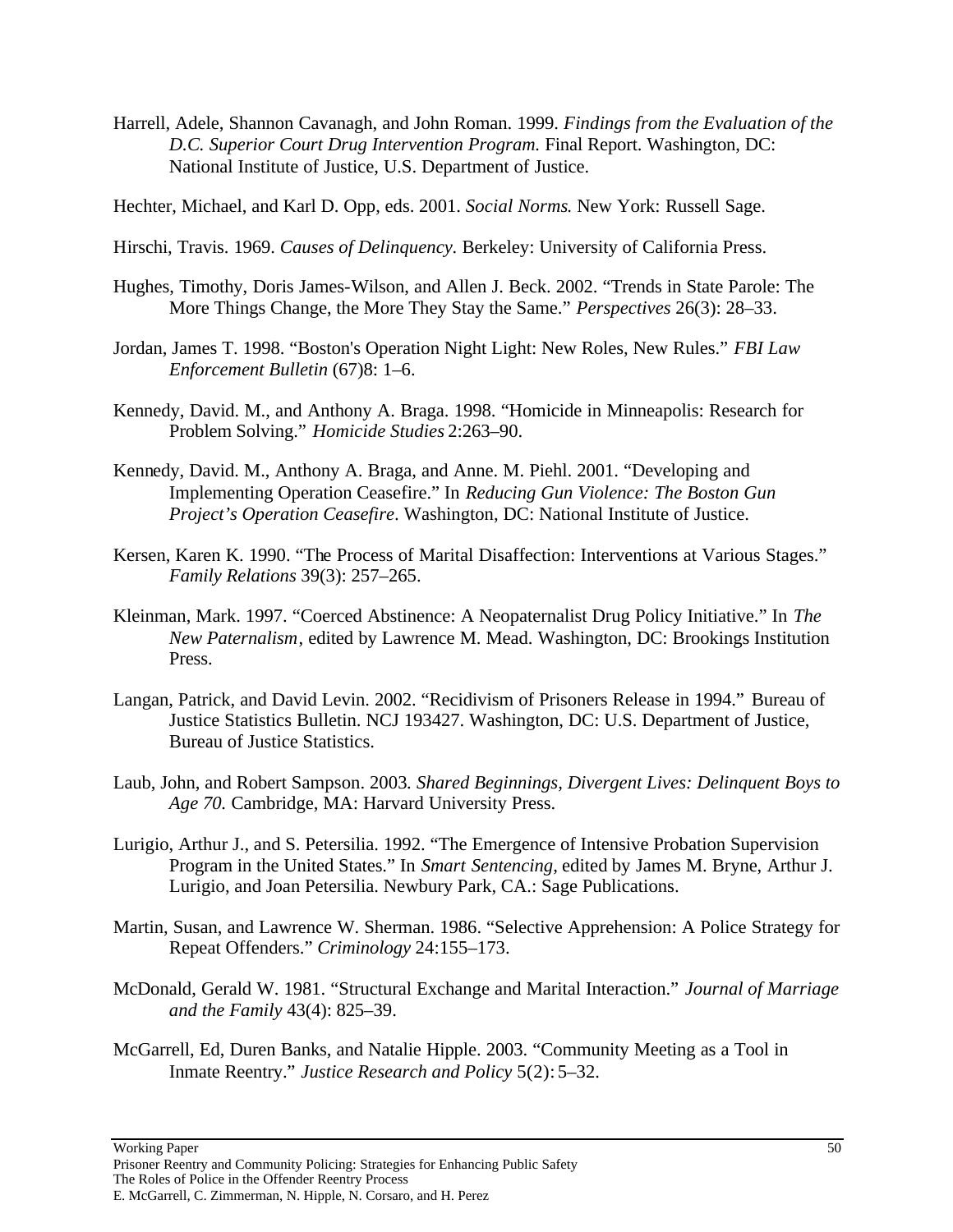- Nagin, Daniel S. 1998. "Criminal Deterrence Research at the Outset of the Twenty-First Century." In *Crime and Justice: A Review of Research,* volume 23*.* Chicago: University of Chicago Press.
- Nagin, Daniel S. and Greg Pogarsky, 2001. "Integrating Celerity, Impulsivity, and Extralegal Sanctions Threats into a Model of General Deterrence: Theory and Evidence." *Criminology* 39(4): 865–889.
- Novak, K. L., J. L. Hartman, Alexander. M. Holsinger, and M. G. Turner. 1999. "The Effects of Aggressive Policing of Disorder on Serious Crime." *Policing* 22(2): 171–90.
- Office of Justice Programs. 2004. *Project Safe Neighborhoods*. Washington, DC: Office of Justice Programs, U.S. Department of Justice. http://www.projectsafeneighborhoods.com.
- Petersilia, Joan. 2003. *When Prisoners Come Home: Parole and Prison Reentry.* New York: Oxford University Press.
- Petersilia, Joan, and Susan Turner. 1990. "Comparing Intensive and Regular Supervision for High-Risk Probationers: Early Results from an Experiment in California." *Crime and Delinquency* 36:87–111.
- ———. 1991. "An Evaluation of Intensive Probation in California." *The Journal of Criminal Law and Criminology* 82(3): 610–58.
- ———. 1993. "Evaluating Intensive Supervision Probation/Parole: Results of a Nationwide Experiment." *Research in Brief.* Washington, DC: U.S. Department of Justice, National Institute of Justice, Office of Justice Programs.
- Philadelphia Consensus Group on Reentry and Reintegration of Adjudicated Offenders. 2003. *They're Coming Back: An Action Plan for Successful Reintegration of Offenders that Works for Everyone*. Philadelphia, PA: City of Philadelphia.
- Rose, Dina, and Todd Clear. 1998. "Incarceration, Social Capital, and Crime: Implications for Social Disorganization Theory." *Criminology* 36:441–79.
- Rosenbaum, Dennis. P., Arthur J. Lurigio, and Robert. C. Davis. 1998. *The Prevention of Crime: Social and Situational Strategies.* Belmont, CA: West/Wadsworth Publishing.
- Rossi, Peter H., Richard A. Berk, and Kenneth Lenihan. 1980. *Money, Work, and Crime: Experimental Evidence.* New York: Academic Press.
- Sampson, Robert J., and John Laub. 1990. "Crime and Deviance over the Life Course: The Salience of Adult Social Bonds." *American Sociological Review* 55:609–27.
	- ———. 1993. *Crime in the Making: Pathways and Turning Points*. Cambridge, MA: Harvard University Press.

Prisoner Reentry and Community Policing: Strategies for Enhancing Public Safety The Roles of Police in the Offender Reentry Process E. McGarrell, C. Zimmerman, N. Hipple, N. Corsaro, and H. Perez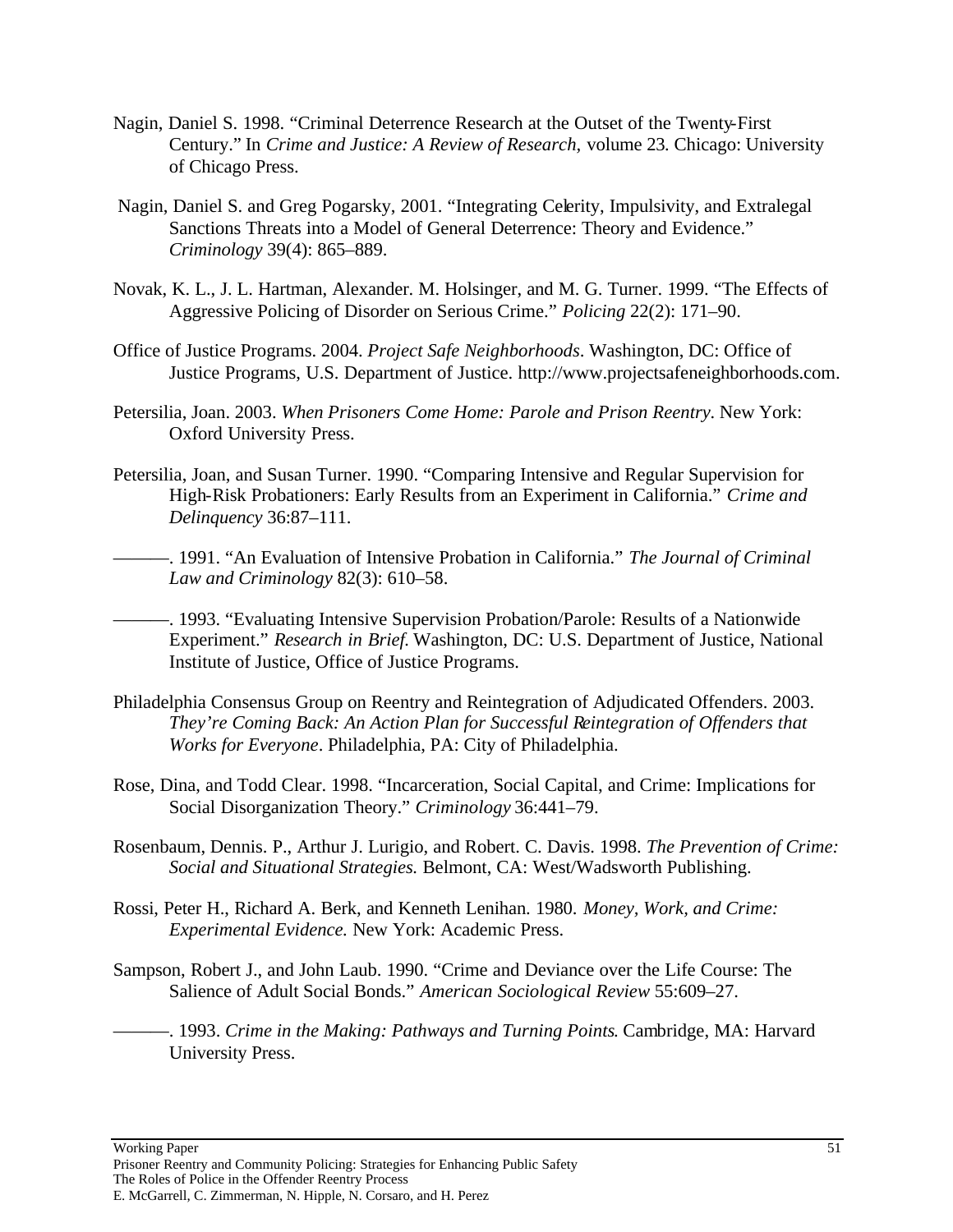-. 1994. "Urban Poverty and the Family Context of Delinquency: A New Look at Structure and Process in a Class Study." *Child Development* 65:523–40.

- ———. 1997. " Life-Course Theory of Cumulative Disadvantage and the Stability of Delinquency." In *Developmental Theories of Crime and Delinquency*, edited by T. P. Thornberry. New Brunswick, NJ: Transaction.
- Satel, Sally L. 1999. *Drug Treatment: The Case for Coercion.* Washington, DC: The AEI Press.
- Scanzoni, J. 1979. "Social Processes and Power in Families." In *Contemporary Theories about the Family*, edited by W. Burr, R. Hill, F. I. Nye, and I. L. Reiss. New York: The Free Press.
- Sherman, Lawrence. W. 1993. "Defiance, Deterrence, and Irrelevance: A Theory of the Criminal Sanction." *Journal of Research in Crime and Delinquency* 30:445–73.
- -. 1995. "Domestic Violence and Defiance Theory: Understanding Why Arrest Can Backfire." In *Australian Violence: Contemporary Perspectives II*, edited by D. Chappell and S. Egger*.* Canberra, Australia: Australian Institute of Criminology.
- Sherman, Lawrence. W., and Richard. A. Berk. 1984. "The Specific Deterrent Effects of Arrest for Domestic Assault." *American Sociological Review* 49(2): 261–71.
- Simons, Robert. L., E. Stewart, L. C. Gordon, R. D. Conger, and G. H. Elder. 2002. "A Test of Life-Course Explanations for Stability and Change in Adolescence to Youth Adulthood." *Criminology* 40(2): 401–34.
- Solanto, M. V., M. S. Jacobson, L. Heller, N. H. Golden, S. Hertz, and R. Stanley. 1994. "Rate of Weight Gain of Inpatients with Anorexia Nervosa under Two Behavioral Contracts." *Pediatrics* 93(6): 989.
- Solomon, Amy L., Michelle Waul, Asheley Van Ness, and Jeremy Travis. 2004*. Outside the Walls: A National Snapshot of Community-Based Prisoner Reentry Programs.* Washington, DC: The Urban Institute.
- Studt, E. 1972. *Surveillance and Service in Parole*. Los Angeles, CA: Institute of Government and Public Affairs, UCLA.
- Sutherland, Edwin, Donald Cressey, and David F. Luckenbill. 1992. *Principles of Criminology,* 11th ed. Dix Hills, NY: General Hall Publishers.
- Taxman, Faye S.1998. "12 Steps to Improved Offender Outcomes." *Corrections Today* 60(6): 114–19.
- Taxman, Faye S., James M. Byrne, and Douglas Young. 2000. "Targeting for Reentry: Matching Needs and Services to Maximize Public Safety." Washington, DC: Bureau of Government Research.

Prisoner Reentry and Community Policing: Strategies for Enhancing Public Safety The Roles of Police in the Offender Reentry Process E. McGarrell, C. Zimmerman, N. Hipple, N. Corsaro, and H. Perez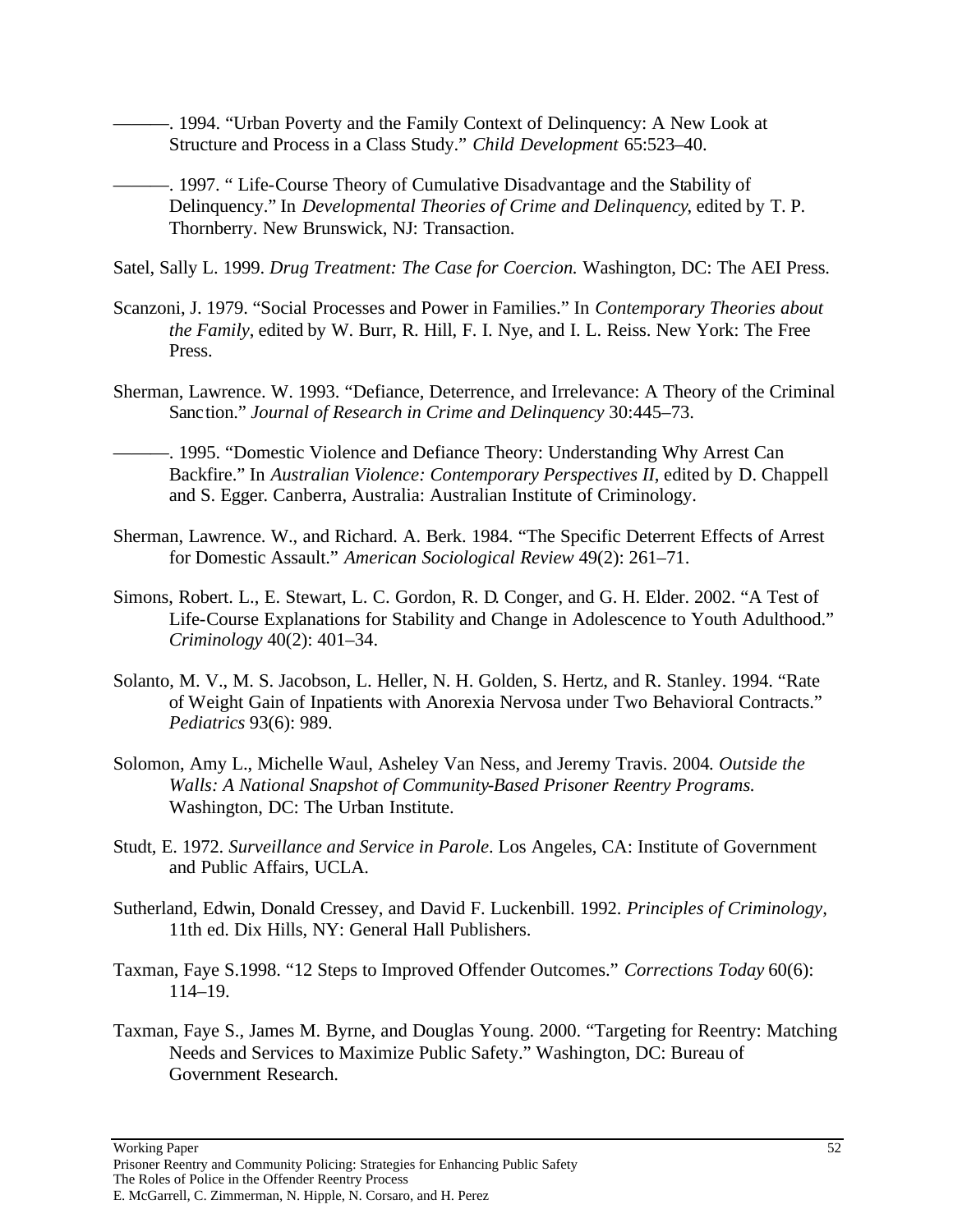- Thurman, Quint. C., and David G. Mueller. 2003. "Beyond Curfews and Crackdowns: An Overview of the Mountlake Terrace Neutral Zone—Americorp Program." In *Policing Gangs and Youth Violence*, edited by S. Decker. Belmont, CA: Thomson-Wadsworth.
- Thibaut, John W., and Harold H. Kelly. 1959. *The Social Psychology of Groups.* New York: John Wiley and Sons Inc.
- Warr, Mark. 1998. "Life-Course Transitions and Desistance from Crime." *Criminology* 36:183– 215.
- Wolfgang, Marvin E., and Franco Ferracuti. 1967. *The Subculture of Violence: Toward an Integrated Theory in Criminology.* London: Tavistock.

Zemke, R. 1979. "Try Behavioral Contracts and Feedback." *Training* 16(11): 32.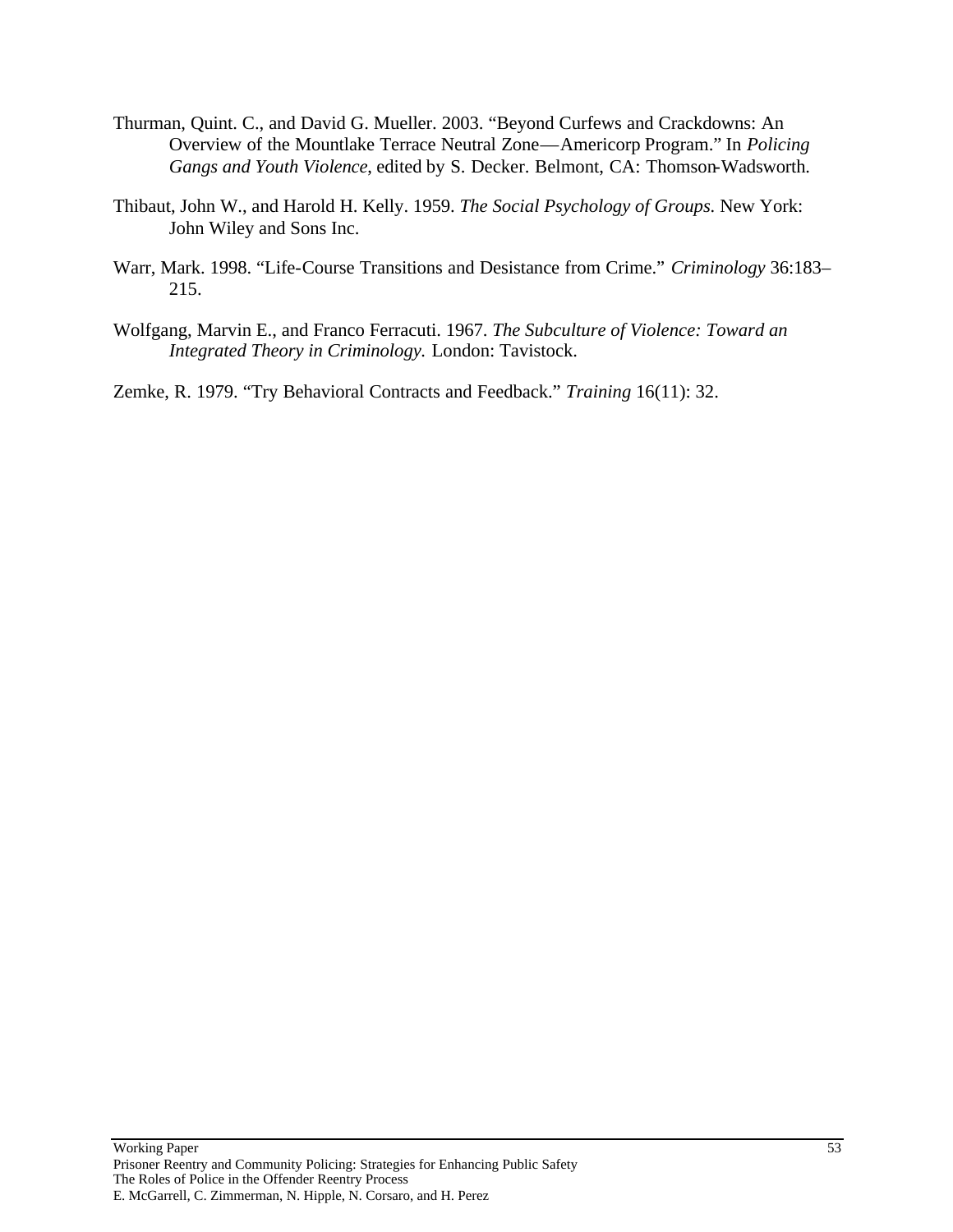# **PROMOTING PUBLIC SAFETY: A PROBLEM-ORIENTED APPROACH TO PRISONER REENTRY**

## **Walter J. Dickey and Cecelia M. Klingele University of Wisconsin School of Law**

*Abstract: Talk of opportunity and risk in the context of reentry usually stimulates a focus on offenders—their histories, characteristics, needs, and methods for reintegration, information directed at their treatment and control. Risk is the focus and is usually defined as a trait contained within the offender. Indeed, it may be a mistake to make the offender so much the focus of release planning, particularly if risk is narrowly understood as a mere quality of the offender, instead of a complex interaction between an offender's propensities and the environment in which those propensities may or may not give rise to criminal conduct. A robust definition of public safety would acknowledge the key role that an offender's circumstances play in the formation and control of the risks he represents. Rather than being an aggregate sum of measurable crime statistics, public safety is the absence of factors giving risk to apprehension and the risk of harm. This definition suggests that focusing only on an offender—and not also on the persons, property, and locations about which we are concerned—is insufficient.* 

Public safety: a popular goal for police and correctional agents, and one against which

few would argue. But what does it mean to promote public safety, particularly in the context of prisoner reentry? Is it simply a matter of arresting known offenders? Or does it require something more? As examples of the vastly different ways in which the problem of public safety is addressed, we begin with the stories of two cities and their approach to the not-uncommon problem of a troubled street corner.

## **Milwaukee, Wisconsin**

In 1996, Wisconsin convened the Governor's Task Force on Sentencing and Corrections to address issues of correctional resource allocation. <sup>6</sup> Task Force meetings were open to the public. One such meeting was attended by a number of Milwaukee citizens who complained that

Working Paper 54

 $\overline{a}$ 

 $6$  The Task Force's final report, which recommended adoption of many of the principles advanced in this work, has been reviewed elsewhere. See, for example, Morris (1996) and von Hirsch (1996).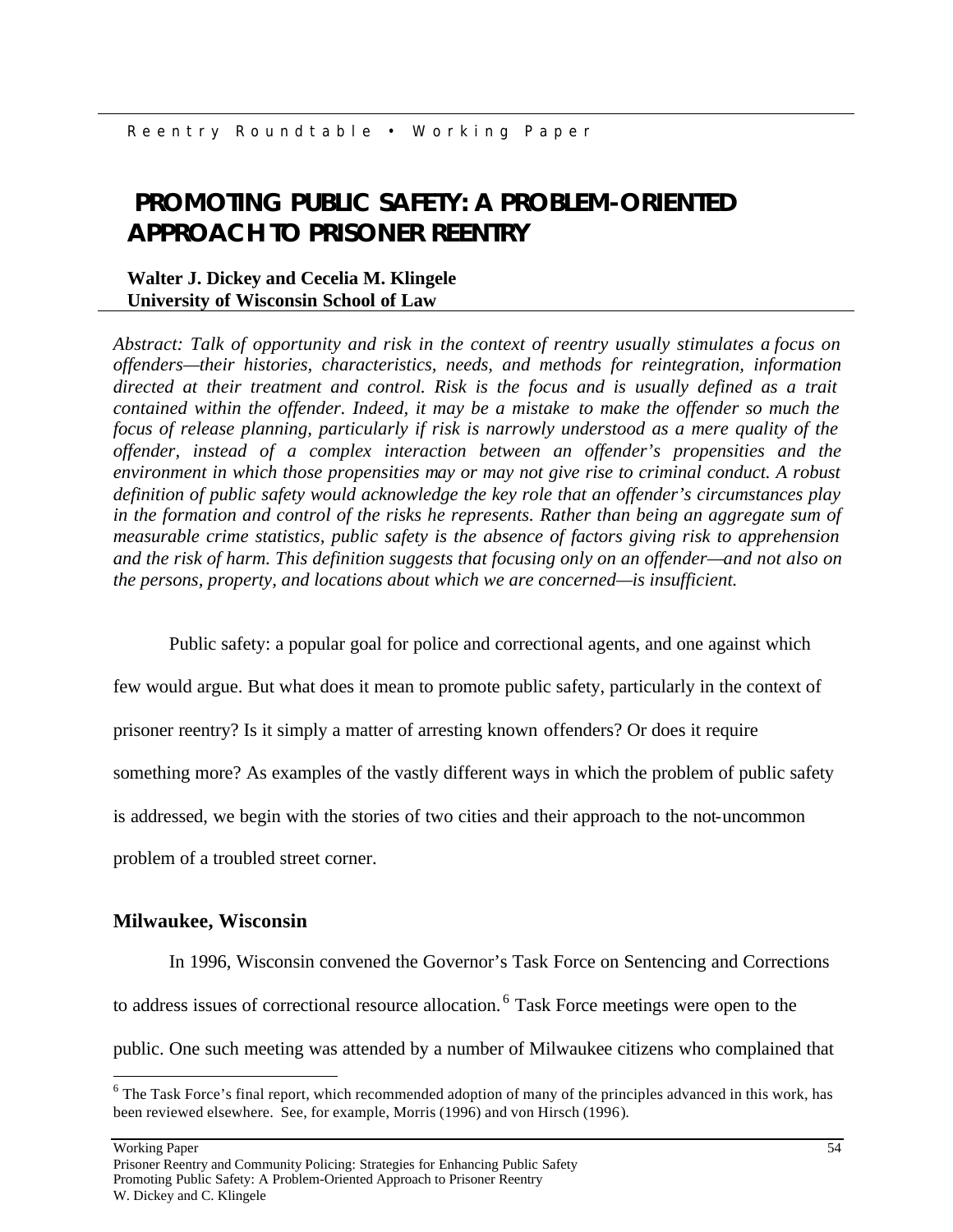the corner of 9th Street and Concordia, a place where they and their children passed daily, was frighteningly unsafe. A local police officer, also in attendance, reported that the corner had been the focus of intense police activity. The result? In the three months prior to the meeting, police had made 94 drug-related arrests at that location alone. When one Task Force member asked the officer what the corner was like in the wake of the 94 arrests, he answered that police tried to avoid the area because they considered it dangerous.

At the time, Milwaukee drug arrestees typically received two-year prison sentences.

These did little to deter new offenders, some of whom were in their early teens, from flowing to the street corner. Once released from prison (and while still on parole supervision), offenders resumed dealing drugs from the same corner at which they had originally been arrested.

The city mayor denied that the corner posed a problem, prompting a local journalist to investigate the claim, and ultimately report that the corner was unsafe, despite the mayor's claim to the contrary. When interviewed by the same journalist, area residents, including elementary school children, were able to easily identify multiple "drug houses" located at the intersection.<sup>7</sup>

The official promise was that a stronger police presence would be deployed to the corner—leading inevitably to more arrests and the recycling of offenders at the intersection. Public officials apparently did not notice that delivering more of what *wasn't* working was unlikely to yield satisfying results. Not lost on local residents was the fact that they and their children were still unable to pass the corner safely despite the repeated incarceration of local youth.

 $\overline{a}$ 

 $7$  The public debate between the Milwaukee Mayor and the Task Force over the safety of 9th and Concordia was well covered in the local media. See, for example, "Residents Near Drug Dealing Corner Say Situation Improving," Milwaukee Journal Sentinel, August 1, 1997, which describes the deplorable conditions at 9th and Concordia.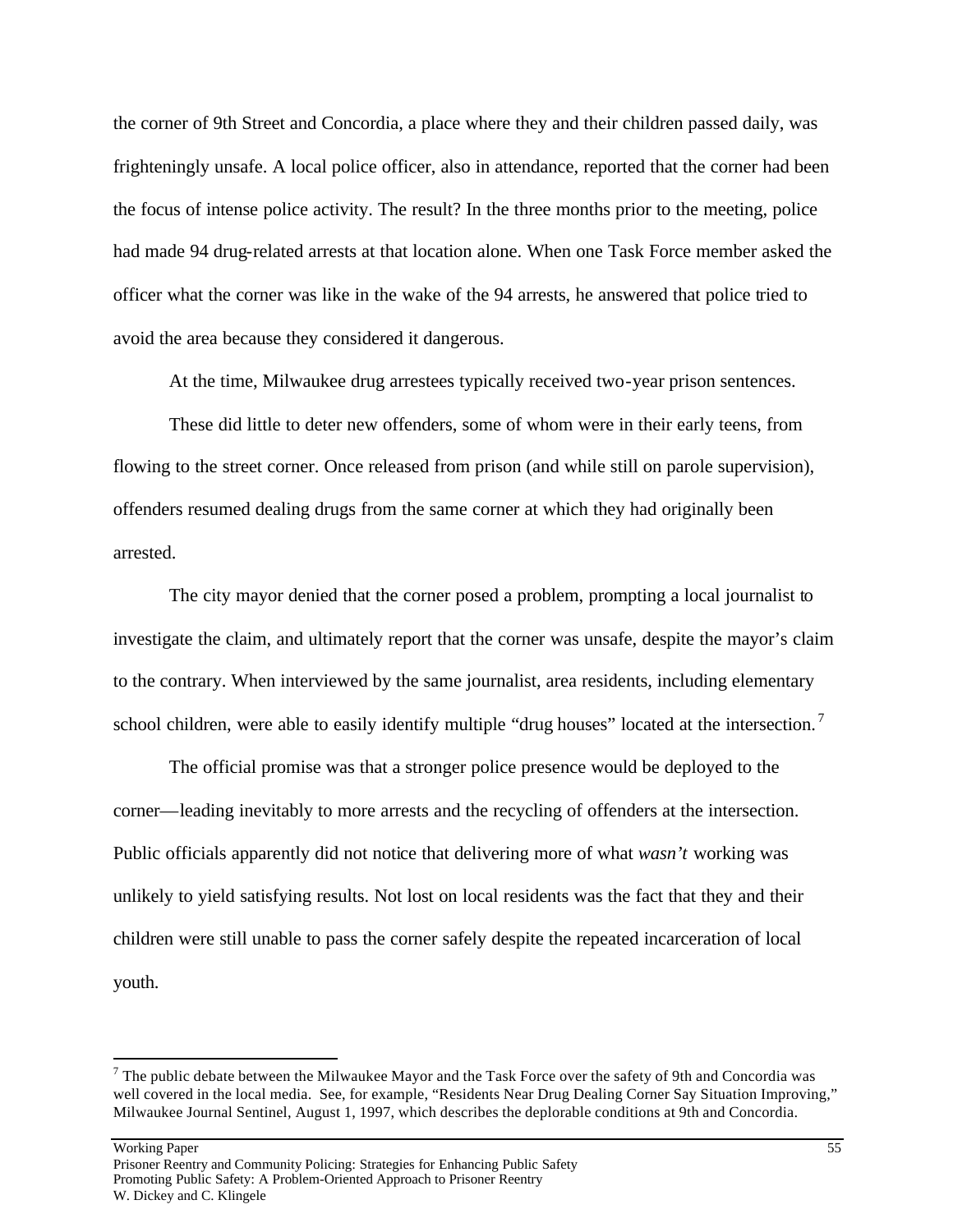#### **Minneapolis, Minnesota**

At roughly the same time, the City of Minneapolis was also confronted with the problem of a dangerous street corner. In the late 1990s, the intersection of Chicago and Lake was the main transfer point for all city buses running north-south and east-west, including buses of high school students traveling to and from school. The volume of traffic provided opportunity for anonymity and high levels of street crime: drug dealing, prostitution, and purse snatching. The area, once a thriving lower middle class business district, had experienced the loss of two of its major businesses, due in part to criminal activity in the neighborhood. These losses had left large areas of the neighborhood abandoned, including a warehouse once used as a Sears Roebuck catalogue distribution center, one of several locations where public safety had fallen into serious disrepair. One of the few remaining businesses was a large hospital complex, which employed a number of area residents. The hospital wanted to expand, and was even willing to contribute to the construction of affordable housing in the area, but was deterred from these plans by concerns over neighborhood safety.

A group of city business owners decided to try "rescuing" the area for themselves and other city residents. Realizing that public safety was the number one obstacle to economic revitalization, the group convinced police to gather and analyze information about problematic locations. When police mapped offenders, they discovered that over 50 percent of area crimes were being committed by individuals under correctional supervision.

Using the information gathered by police and drawing on the knowledge of correctional agents and others responsible for public safety in the area, a partnership formed which included the local business group, elected officials (including the prosecutor), police, and correctional agents. Together, they devised and implemented a new public safety strategy.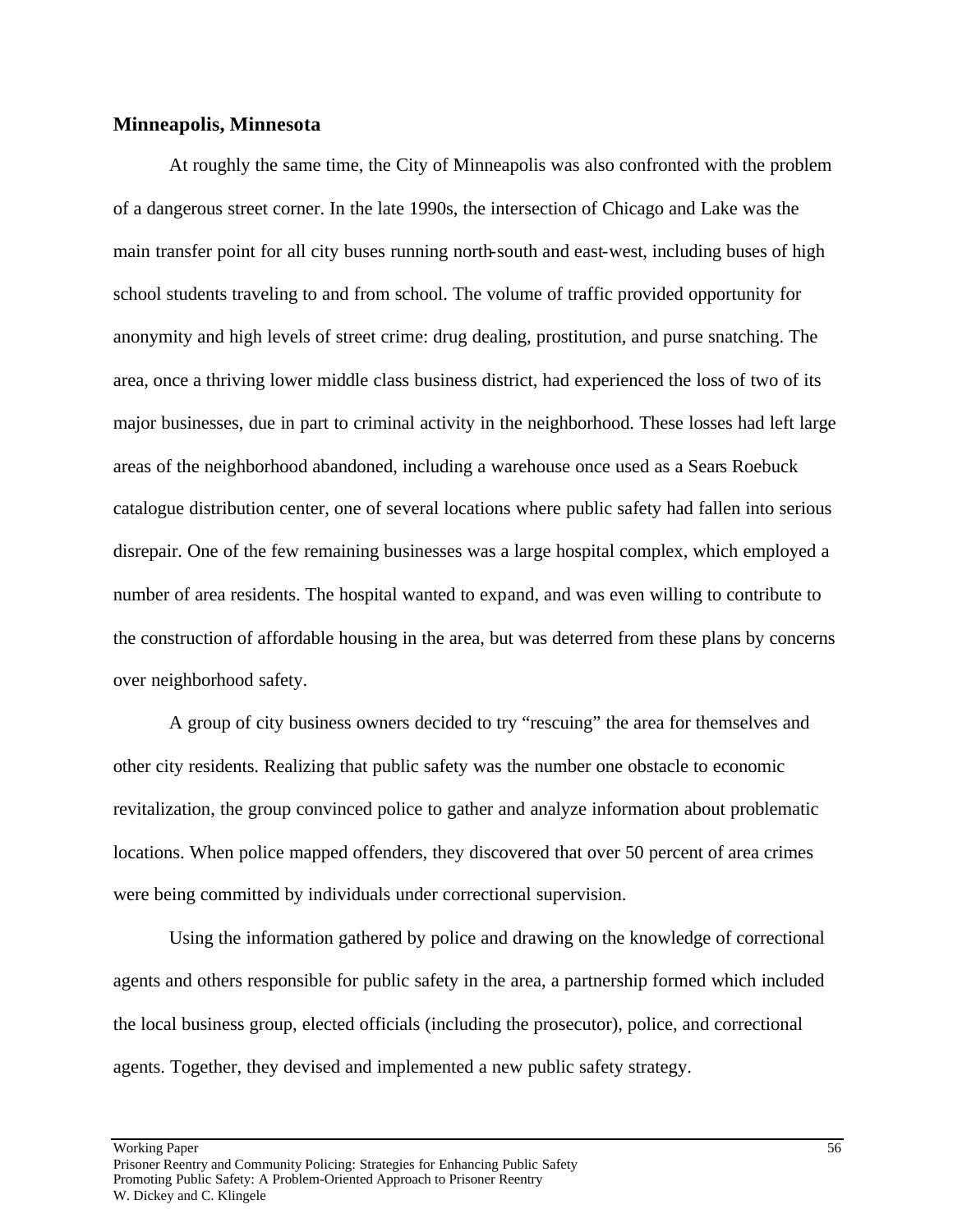The strategy had two emphases: one on places, the other on people. Places within the neighborhood were made safer in a variety of ways. The city built bus depots off the street in order to reduce traffic and pedestrian congestion, permit easier patrolling of waiting areas, and discourage street crime. The abandoned Sears warehouse was torn down. People of concern were also made subject to closer supervision through the assignment of a single parole agent to the area. The agent engaged in the active supervision of offenders located in the troubled neighborhood.

Encouraged by the plan and progress, the hospital undertook its plans for expansion in the space previously occupied by the Sears warehouse, and began construction of housing designed for its employees. The area is fast becoming a place where people want to live, shop, and work—a safe place.

## **Defining Public Safety**

The release of a prisoner is ordinarily thought to be a moment of risk for the community—and it is. It is also a moment of opportunity—for the offender and for other community members who want and deserve safety in their homes, neighborhoods, towns, and cities.

Talk of opportunity and risk in the context of prisoner reentry usually stimulates focus on offenders: their histories, characteristics, needs, and methods for reintegration. This information, while often important, is directed solely at the treatment and control of the offenders in question. (See, e.g., Petersilia 2003; Rodriguez and Brown 2003; Visher and Travis 2003.) Risk is the focus of such inquiry and is usually defined as a trait contained within the offender. The information routinely gathered about offenders, whether for management in prison or jail, or for

Working Paper 57 Prisoner Reentry and Community Policing: Strategies for Enhancing Public Safety Promoting Public Safety: A Problem-Oriented Approach to Prisoner Reentry W. Dickey and C. Klingele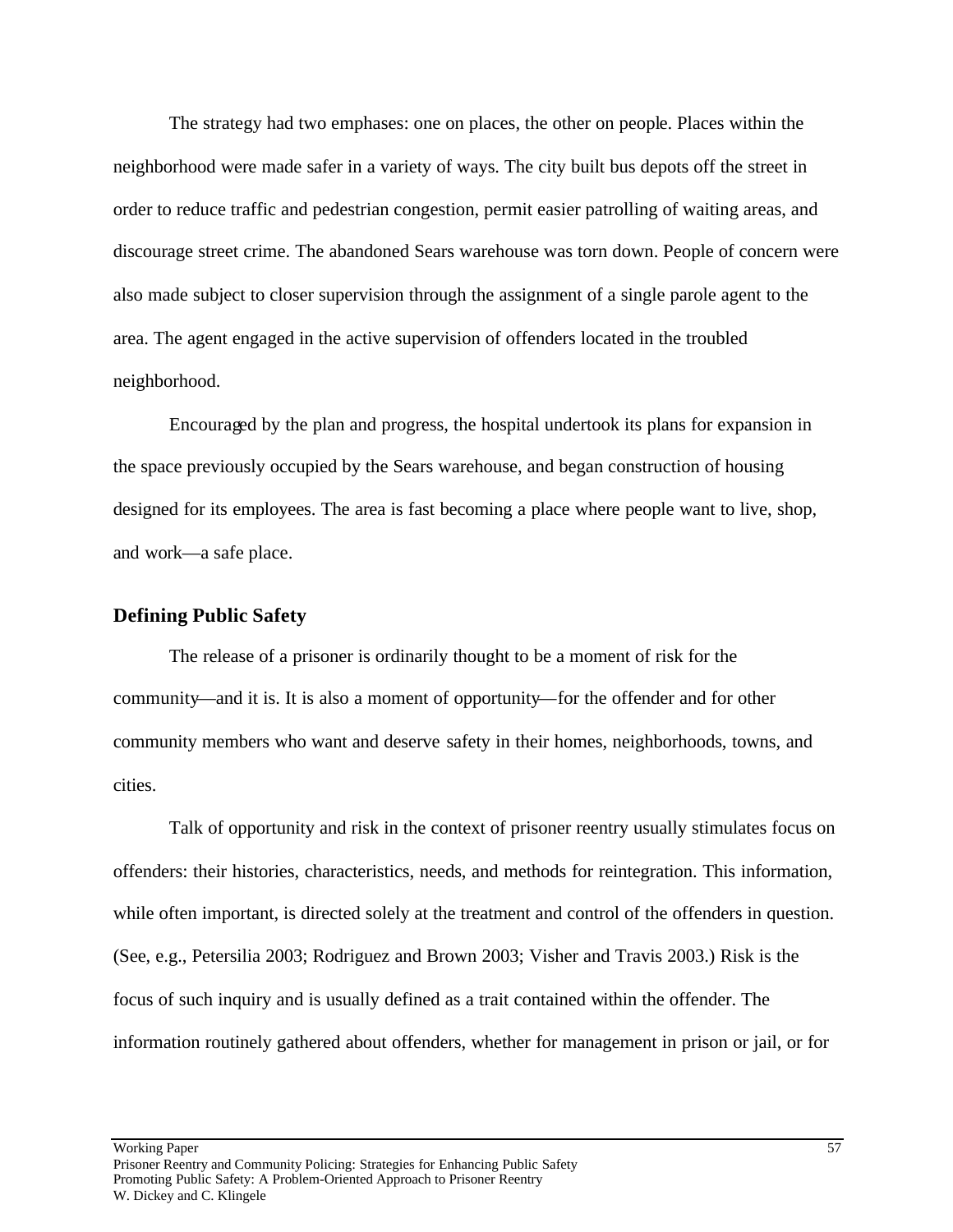release decisions and community supervision, usually focuses on "fixing" the "trait" which causes the "risk." Some of this information is necessary and useful. It may also be misleading.

Indeed, it may be a mistake to make the offender so much the focus of release planning, particularly if risk is narrowly understood as a mere quality of the offender, instead of a complex interaction between an offender's propensities and the environment in which those propensities may or may not give rise to criminal conduct. A narrow definition of risk suggests that safety in the places to which offenders return depends exclusively on the inherent "riskiness" of the offenders found there.

But what about "there"? Don't we need to know more about both the vulnerability to threats and the assets these places possess to mitigate those threats? After all, which is more subject to manipulation for public safety, the inner workings of offenders' hearts and minds or the external circumstances in which we find—and might control—them? To make this point more starkly, consider the risks posed by a recently released pedophile. His propensity toward sexual contact with children will pose a greater risk to public safety if he lives near an elementary school than if he lives and works on an ore boat in Lake Superior. A robust definition of public safety would acknowledge the key role that an offender's circumstances play in the formation and control of the risks he presents. Instead, public safety is too often defined and measured solely in terms of arrest, conviction, and recidivism rates—measures that demonstrate a limited understanding of the fluidity of risk and the methods by which it can be controlled.

We offer and prefer a different definition of public safety, one inspired by the work of Michael Smith, which arose out of conversations that took place in the Wisconsin Task Force. We argue that public safety cannot be adequately measured by arrests, prison populations, or crime rates—since it is often when public safety is in worst repair that arrests skyrocket, prison

Working Paper 58 Prisoner Reentry and Community Policing: Strategies for Enhancing Public Safety Promoting Public Safety: A Problem-Oriented Approach to Prisoner Reentry W. Dickey and C. Klingele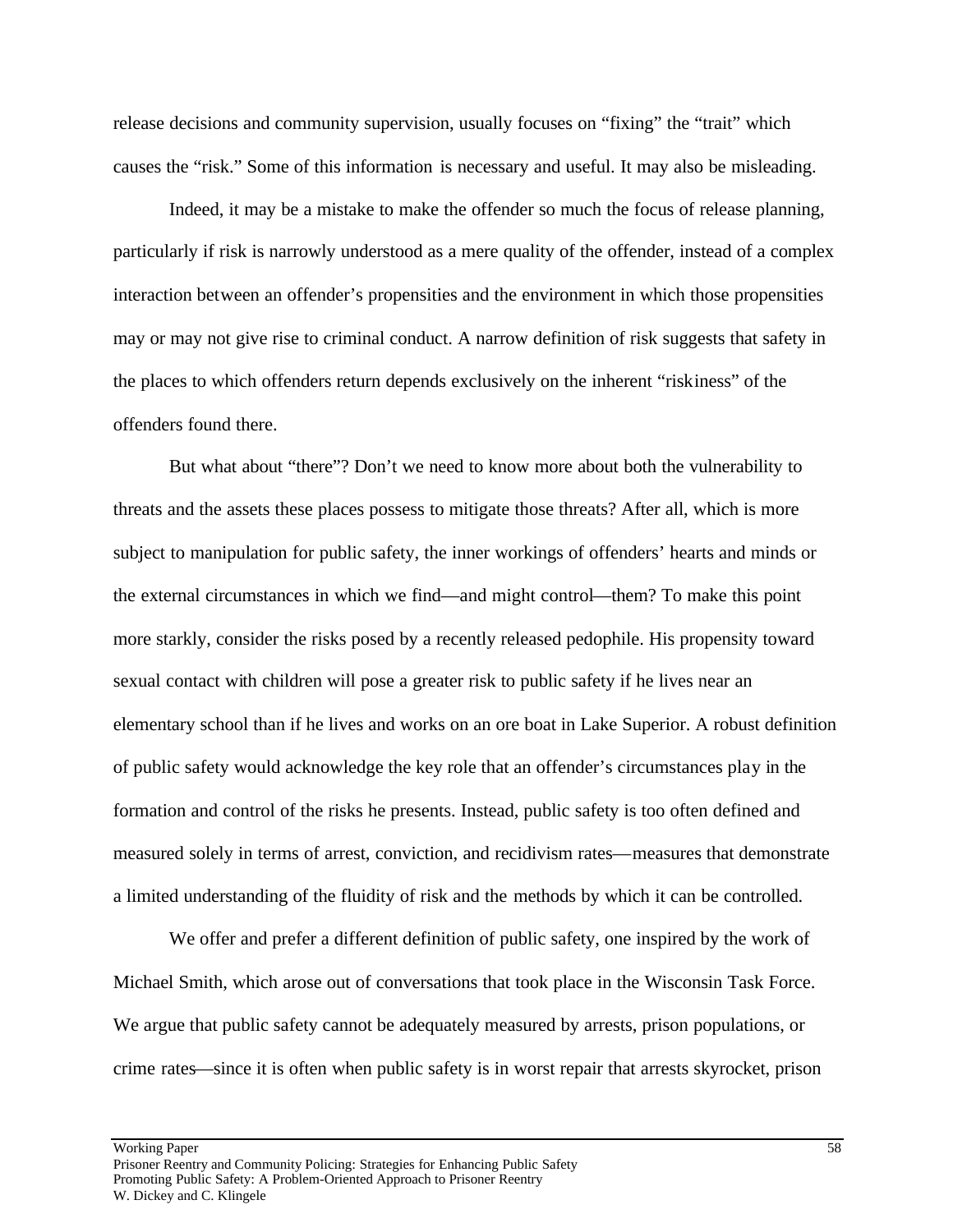populations explode, and crime rates (due either to fear of reporting or avoidance of those places in which the risk of victimization is highest) remain steady or even decline. Rather than being an aggregate sum of measurable statistics, public safety is an *absence* of factors giving rise to apprehension and risk of harm. In short, public safety is "a condition specific to places in which persons and property are not at risk of attack or threat and are not perceived to be at risk" (Smith and Dickey 1999, 2). This definition suggests that focusing only on an offender—and not also on the persons, property, and locations about which we are concerned—is insufficient. It is with this understanding of public safety that we wish to offer ideas for increasing public safety, with emphasis upon the circumstances surrounding offenders' return to the community from prison or jail.

#### **Problem-Oriented Approaches to Public Safety**

Why emphasize location? After all, it is offenders who commit crimes and who must ultimately be held accountable for them. Especially when former offenders remain under the supervision of correctional agents, legitimacy requires that there be accountability for their behavior, law-abiding or otherwise. Moreover, it is tempting to define public safety in terms of offenders in hand, rather than in terms which we may not have strategies for addressing.

It is true that accountability is an essential component of successful reentry supervision. It is not, however, the only component, nor should it be. To the extent that promoting public safety is the objective of correctional supervision, the best strategies will be those that consider the assets and liabilities of both the offender and the community to which he or she will return. These approaches promise greater public safety as well as the control of offenders under supervision.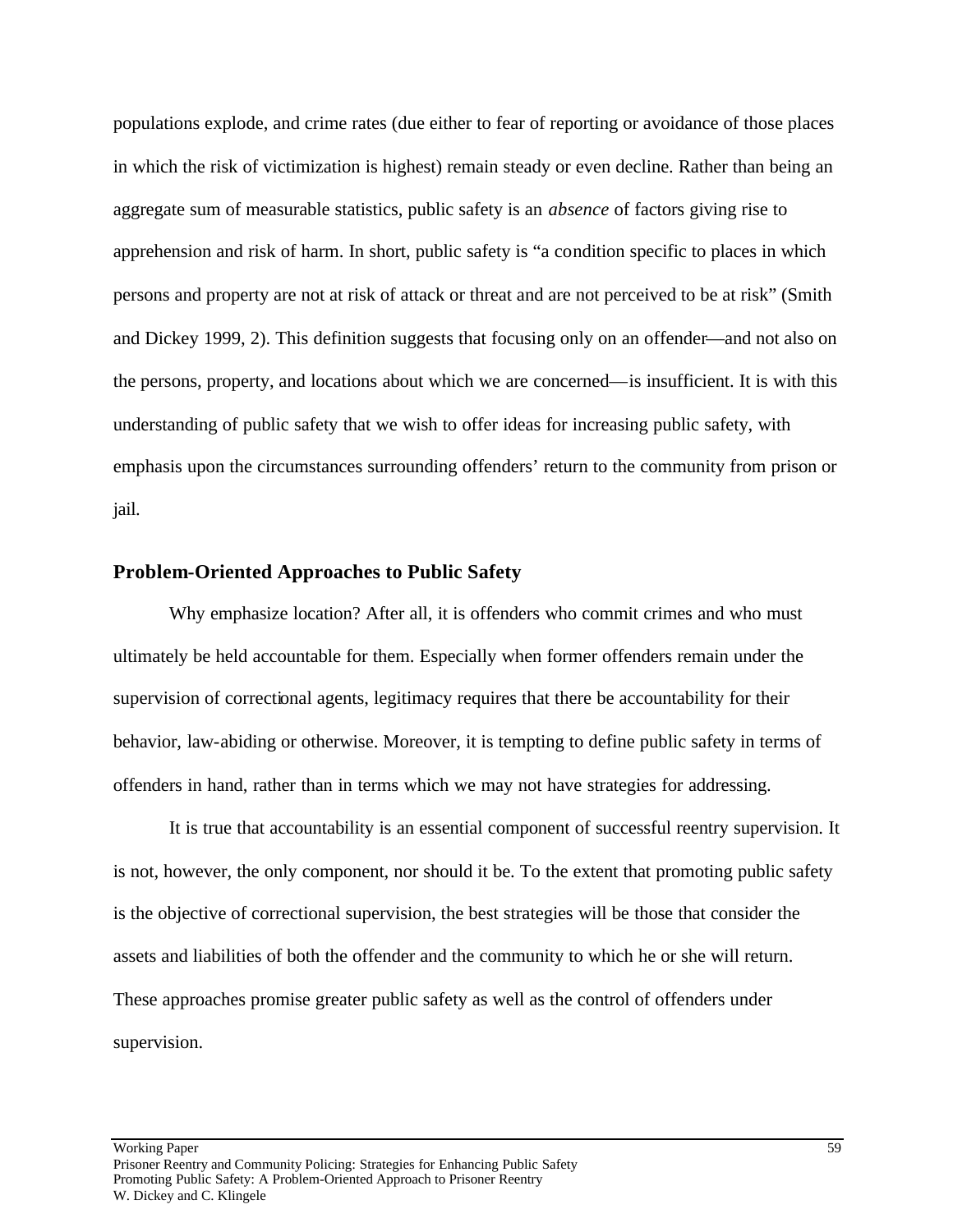Routine Activity Analysis and Crime Pattern Theory lie behind the approach we advocate

here. Both arose out of work in the field of situational crime prevention, and date back to the late

1980s.

The former explains crime as the confluence of a motivated offender and a desirable target at a place and time when "controllers" are absent or ineffective. Control might be exercised by persons in a protective relationship to a potential victim, by persons responsible for the place, or persons in intimate or supervising relationship with the potential offender (e.g., parents, wives, children, friends, employers, even security guards). These "guardians" of people and place are abundant in safe places. But they can also be found in dangerous places, and effective police, probation, and parole officers know how to find them and enlist their help. Crime pattern theory combines routine activity analysis with ideas about rational choice, to help explain the observed distribution of crime across places: rational offenders should be expected to routinely note places lacking effective guardians. Conventional correctional practices—aimed at incapacitating motivated offenders for periods of time or at improving their character or reducing their motivation—seem artificially constricted when the public safety problem is understood in this more complex way. This line of thought leads to more complex engagements by police or others who aim to help produce or maintain public safety. For more than a decade, police have been learning to combine with naturally occurring guardians to solve crime and disorder problems. Probation and parole officers—quite literally "official guardians"—have the same need to look beyond known and potential offenders, to find and invoke the authority of naturally occurring guardians of the offenders under their supervision, guardians of the persons made vulnerable by proximity to these offenders, and guardians of the places where the resulting risks arise.

(Smith and Dickey 1998, 16–17

For ease of reference, we refer to this approach to public safety as problem oriented.

Some police agencies have developed practices that focus on reducing opportunities for criminal

conduct and mobilizing the resources of local communities to provide guardianship for people

and places whose safety is threatened (Goldstein 1990; Scott 2003; Cullen et al. 2002; Felson

and Clarke 1998). Community mobilization of this sort can take many forms. It may involve the

use of "guardians" of people or places at risk (e.g., by increasing the visibility of parents,

storeowners, or other authority figures), as well as physical changes to high-risk locations (e.g.,

adding street lights to a dangerous corner or installing security cameras in stores to deter theft).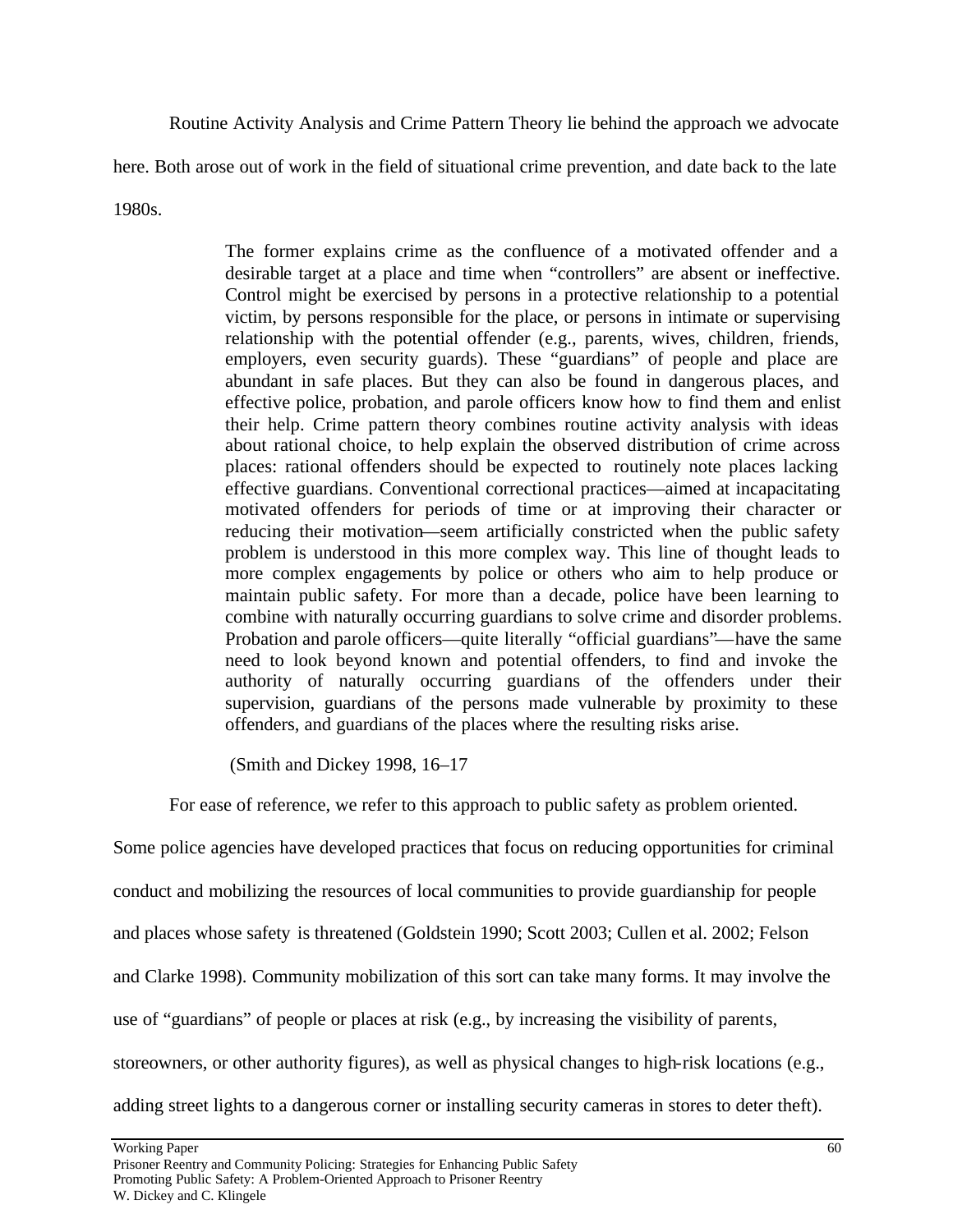An emphasis on location has been a shared feature of nearly all successful problem-oriented police initiatives (see Scott 2003). When obstacles impede an offender's ability to access a target of criminal activity—be it a victim, an item, or a location—crime is less likely to occur (Felson and Clarke 1998)

Although proponents of problem-oriented crime reduction theories have advocated its adoption by parole agents, correctional agencies have, for the most part, ignored the possibilities problem-oriented approaches offer for enhancing supervision and management of former offenders (Cullen et al. 2002).

A problem-oriented approach to prisoner reentry has a number of unique advantages. Unlike other approaches to reentry, success does not depend solely on the offender's degree of rehabilitation or his connection to the workforce and other socializing influences. It is true that rehabilitation, employment, and socialization are desirable and may increase the presence of guardians in the lives of offenders. But success also depends also on whether, in a given location at a particular time, the opportunity for criminal activity presents itself to a person who is predisposed to seize such opportunities. This does not mean, of course, that police and correctional agents should ignore means of reducing the criminal tendencies of offenders, whether through effective treatment programs, employment opportunities, or family support. In fact, those supportive, guardianship-based strategies are vital to any successful reentry plan. What it does suggest is that manipulating the offender directly is not the only way to combat the risks he poses. It also suggests that responsibility—and opportunity—for public safety can be found in the places people inhabit.

Lest we think this approach too complex, consider that most parents have considerable experience with it. Responsible parents realize that it is unrealistic to expect a toddler to navigate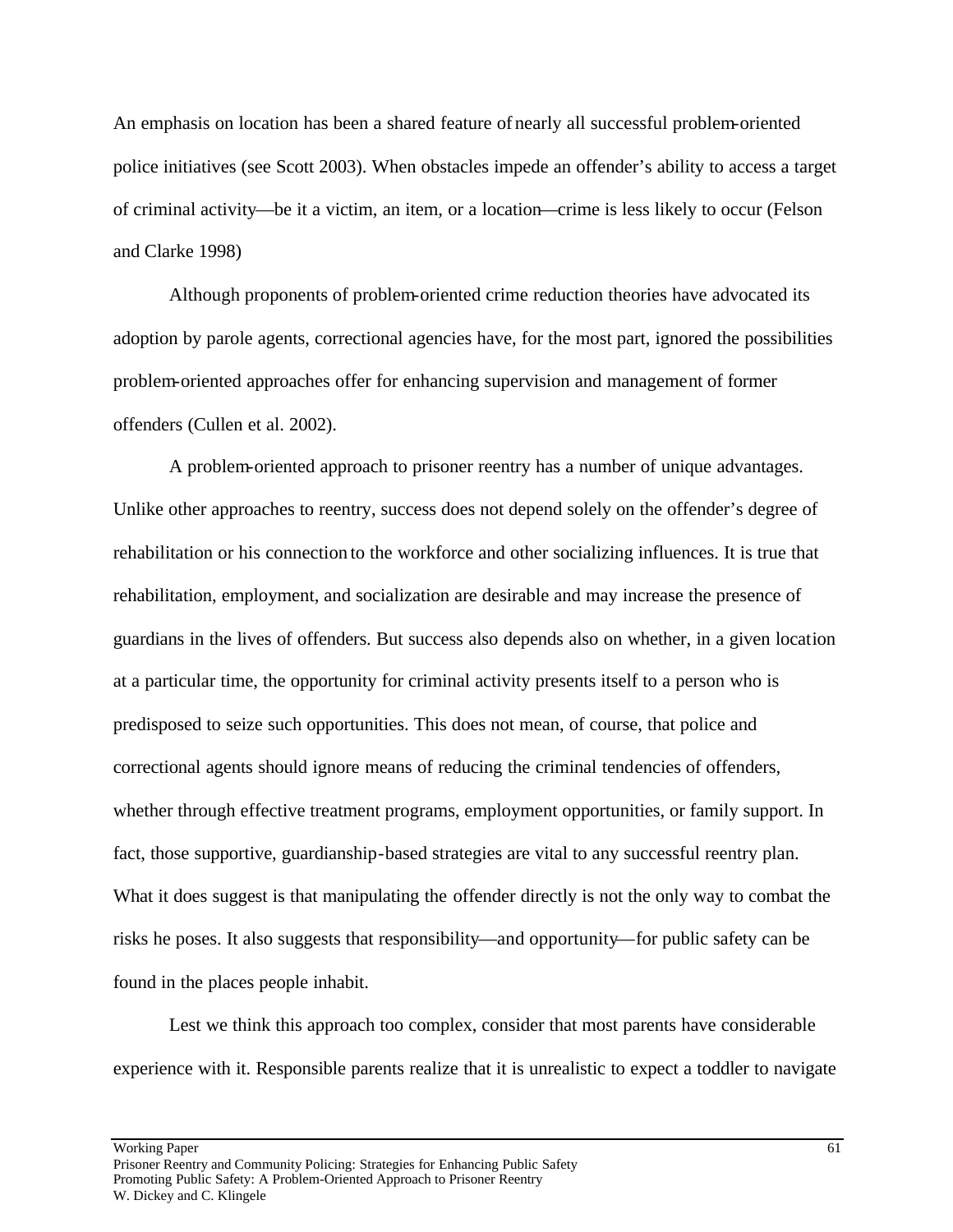a world in which locations haven't been prepared for the child's presence and objects of curiosity haven't been protected from the child's interest. Instead of sending a child into rooms filled with open electrical outlets or breakable pottery, parents alter locations and remove fragile or dangerous items from their child's reach. Gradually, as the child grows, these safeguards become unnecessary and are removed, since they are no longer required for the child's safety or the safety of the items once endangered by the child's presence.

Similarly, when offenders first reenter communities, they themselves are vulnerable, for all of the reasons that have been suggested in literature on reentry: mental health problems, lack of family connections, drug and alcohol addictions, lack of education and employment… The list goes on and on (Petersilia 2003). They lack skills and experience in managing the ordinary risks and temptations we all face daily. "Fixing" these problems is often implausible, as is the inference that in so doing, public safety will result. Instead, we can alter environments, remove temptations, mobilize guardianships, and ideally, as supervision ends, remove formal safeguards hoping that by then former offenders will have become habituated into behavior that satisfies them and does not threaten us.

Simple though the concept may be, fear of "owning" the problem of public safety has dissuaded more than one agency from making the institutional and philosophical changes necessary for advancing public safety as we define it. It is easier to "own" more modest goals: the payment of restitution, adherence to conditions of release, and compliance with court orders (Dickey and Smith 1999). Of course, a commitment to public safety carries with it the risk of accountability for any failure to achieve it. To be fair, there are serious obstacles to the creation of public safety by police, prisons, and parole agents. Foremost are issues of organizational structure, legal authority and the availability of useful and useable information—matters that can

Working Paper 62 Prisoner Reentry and Community Policing: Strategies for Enhancing Public Safety Promoting Public Safety: A Problem-Oriented Approach to Prisoner Reentry W. Dickey and C. Klingele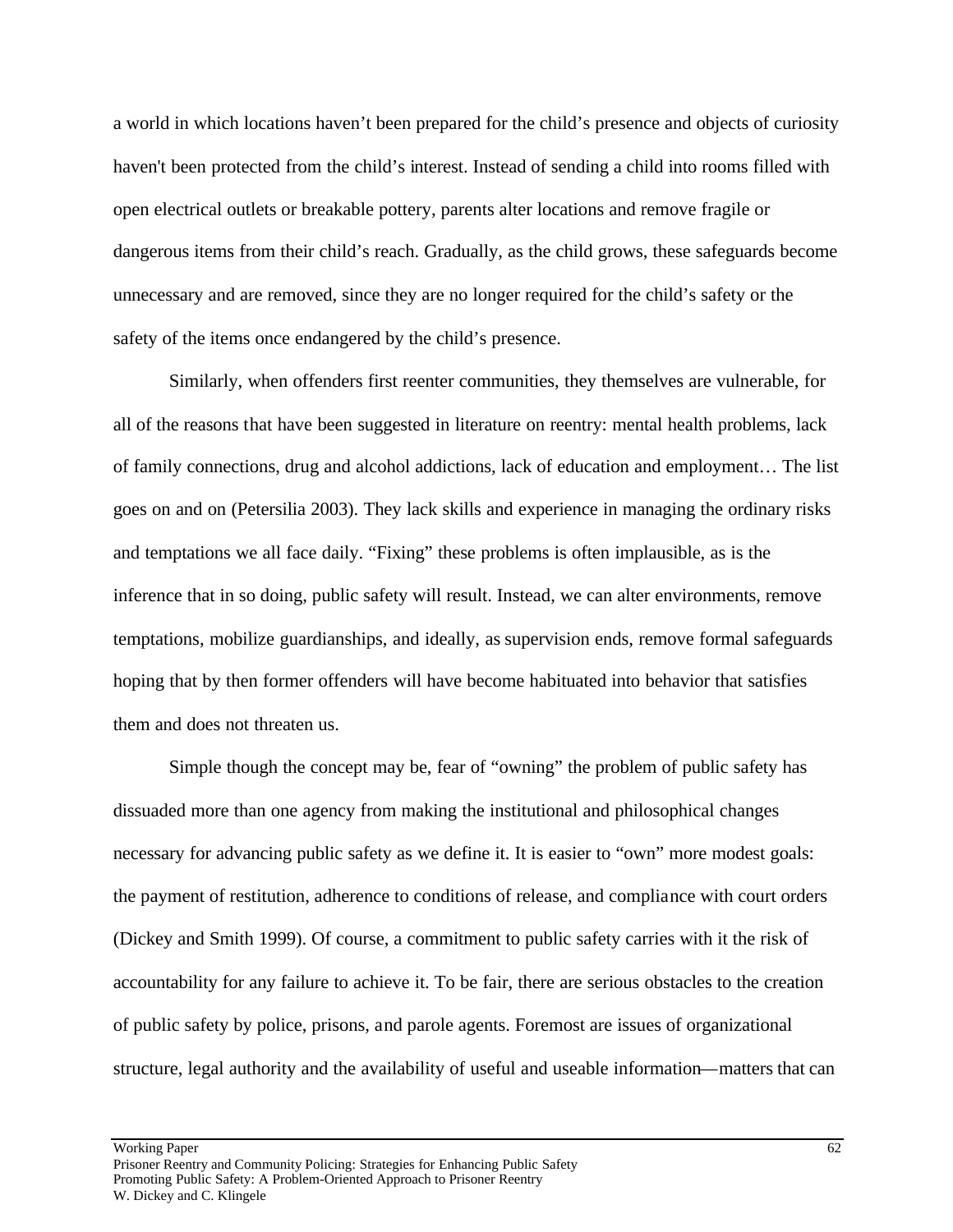have a profound effect on purpose, strategies, and success. We will elaborate on these obstacles and how they can be overcome, exploring how the capacity to advance public safety around known offenders can be developed.

#### **Organizational Obstacles to Advancing Public Safety**

Organizational structure is one of the most pervasive obstacles to the implementation of problem-oriented approaches to public safety. While place-based organizational models can enhance efforts to reduce the risks presented by returning offenders, all too often agency structures limit the strategies, information, and resources available to jails, prisons, police departments, and correctional agencies.

Ideally, reentry planning should begin in jail or prison. In reality, the organization and orientation of prisons and jails severely limit their capacity to advance public safety. As a result, such institutions admittedly play a limited role in our model because they have little to offer. Cut off as they are from the circumstances and communities to which offenders will return, prisons do best to recognize their limitations.

Many of these limitations are tied directly to purpose. Prisons punish and incapacitate. They do not problem solve, restore, or strategically mobilize community forces to surround those in need of structure and support. Often overburdened, prisons are frequently unable to meet even the most serious medical, psychological, and addiction-related needs of those under their control. It is unrealistic to expect that they can or will make the community safer by connecting offenders to necessary community resources well beyond the prison's reach.

Prisons can best contribute to public safety by minimizing the obstacles they present to its advancement. This can be accomplished in two key ways: by strategically assigning prisoners to local institutions and by facilitating contact between prisoners and their parole agents. Of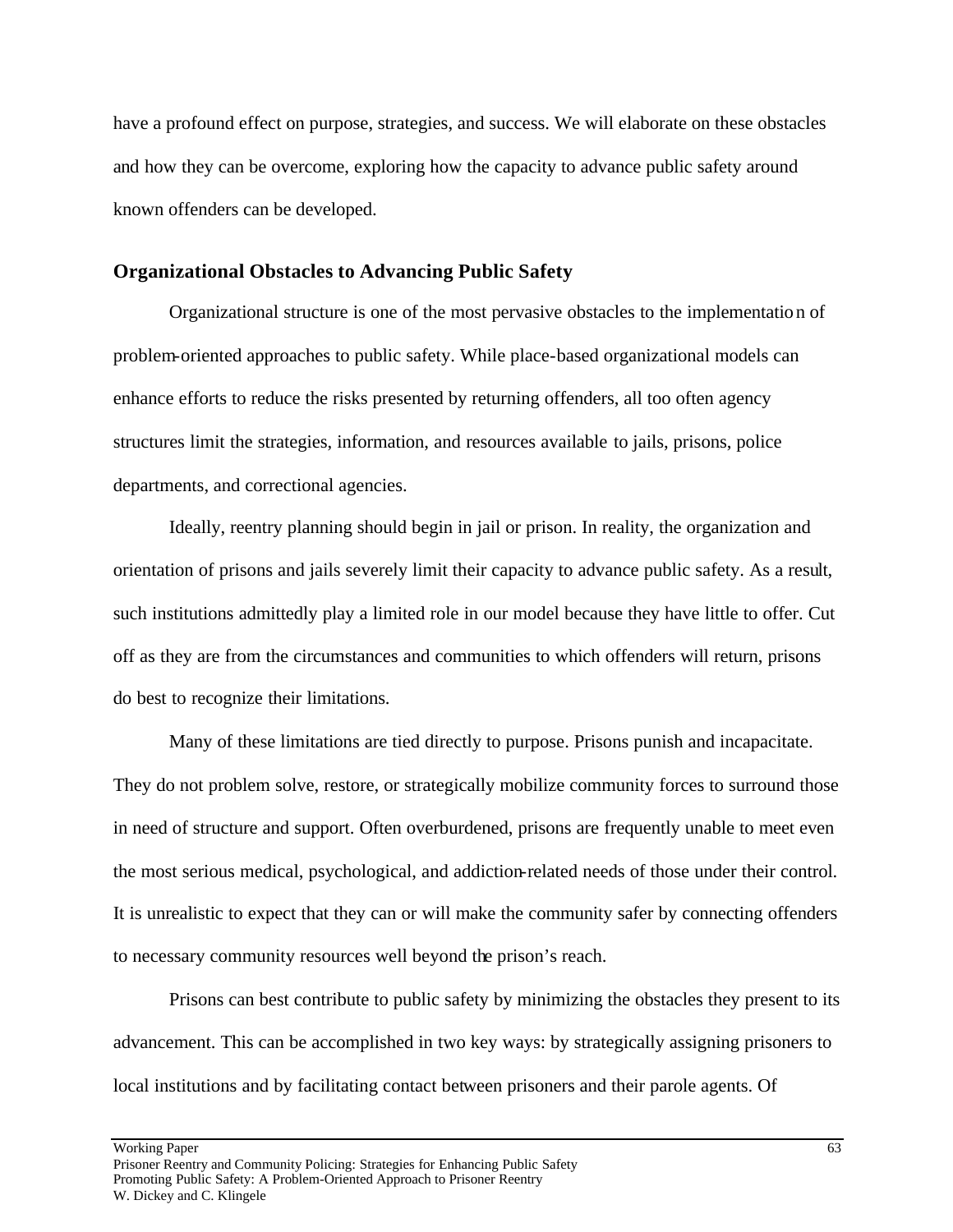primary importance is the connection between reentering prisoners and the communities to which they will return. It is impossible to create appropriately detailed supervision plans for prisoners located hundreds of miles away from their communities, and since it is the interaction of offenders in the community with which we are particularly concerned, proximity is a critical ingredient to successful reentry. Second, prisons should facilitate communication between parole supervision agencies, offenders, and possible guardians of reentering offenders. Prisons and jails can provide a vital service by assisting agents in gathering information about the offender's needs, the risks he poses to the community, and the identities of family or other support people with whom the agent can consult. Police and parole agencies can use this information to further public safety by adding to it the information they gather about the places in which the offender will find himself upon release.

Some will argue that this information is readily available from prison records. After all, correctional institutions are forever conducting risk assessments and prisoner evaluations. The problem with relying on information from institutional records is that such information is oriented to a unique environment: the institution. An offender who poses significant safety risks in prison may present different or lesser risks when located in a different place—in the community, for example. The opposite is equally true: offenders who make model prisoners often make risky and unsuccessful parolees. Despite rhetoric to the contrary, the information collected and used by correctional institutions usually serves one purpose: to control offenders in an institutional setting. While this type of information promotes institutional safety, it does not follow that it will also promote public safety. Unless the utility of additional information is made clear, it is unlikely that prisons will seek out information not of use to them, relevant to a moment and place in the future, and currently unknown and inaccessible.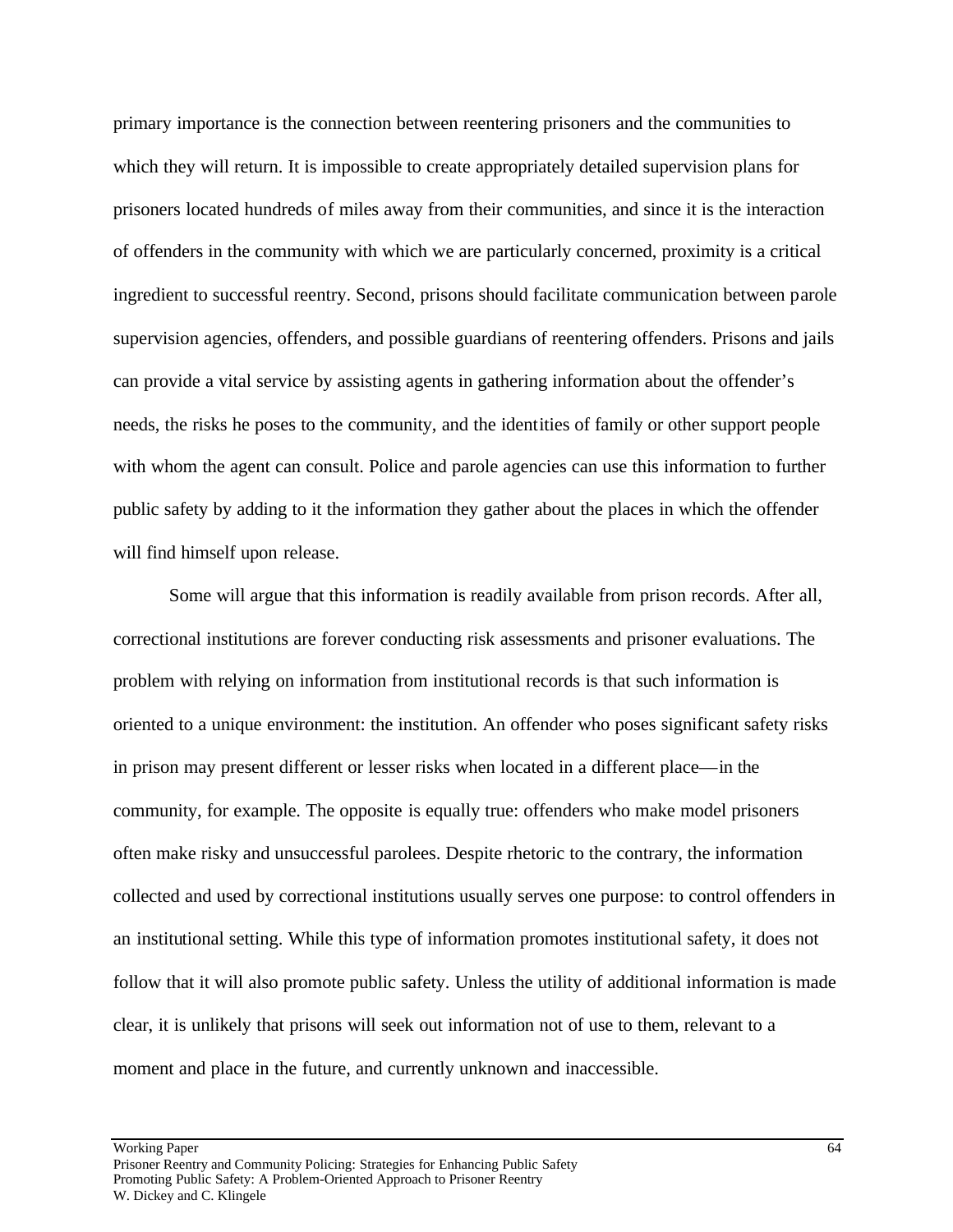If, however, correctional institutions provide parole agents with access to prisoners under their supervision, agents themselves can gather the types of community-specific data that will aid in release planning. This type of planning, when it occurs, typically focuses on identifying housing, determining eligibility for community programs (including medical assistance and drug and alcohol treatment programs), and locating potential sources of employment or vocational training (see Taxman et al. 2002). Ideally, correctional agents will also have access to analytic police intelligence about the possible locations to which an offender may pose risk upon his return. This information would permit agents to identify the environmental triggers most likely to increase the risks presented by the offender, as well as the sources of local guardianship available, his or her potential victims, and the places he or she will be found.

## *Confusion about Clients and Purposes*

For community corrections agencies, variations in organizational structure are often explained by an agency's unarticulated answer to the key question: who is the client? The answer matters profoundly, since it will often affect purpose, available strategies, and their public safety consequences. Answers to the question vary, but three are frequently cited: the court, the offender, or the community.

Some correctional agents report directly to the court and treat the judge as their client. Predictably, for those agents, the purpose of supervision is often the enforcement of court orders. This purpose is an even more likely choice if the parole agency is structured as a subdivision of a court (rather than as an autonomous executive agency).

Many parole agencies claim the offender as client. Such agencies often deploy agents to neighborhood centers or streets, where contact with those under their supervision is facilitated. While increased contact with offenders has many benefits, this offender-centered orientation may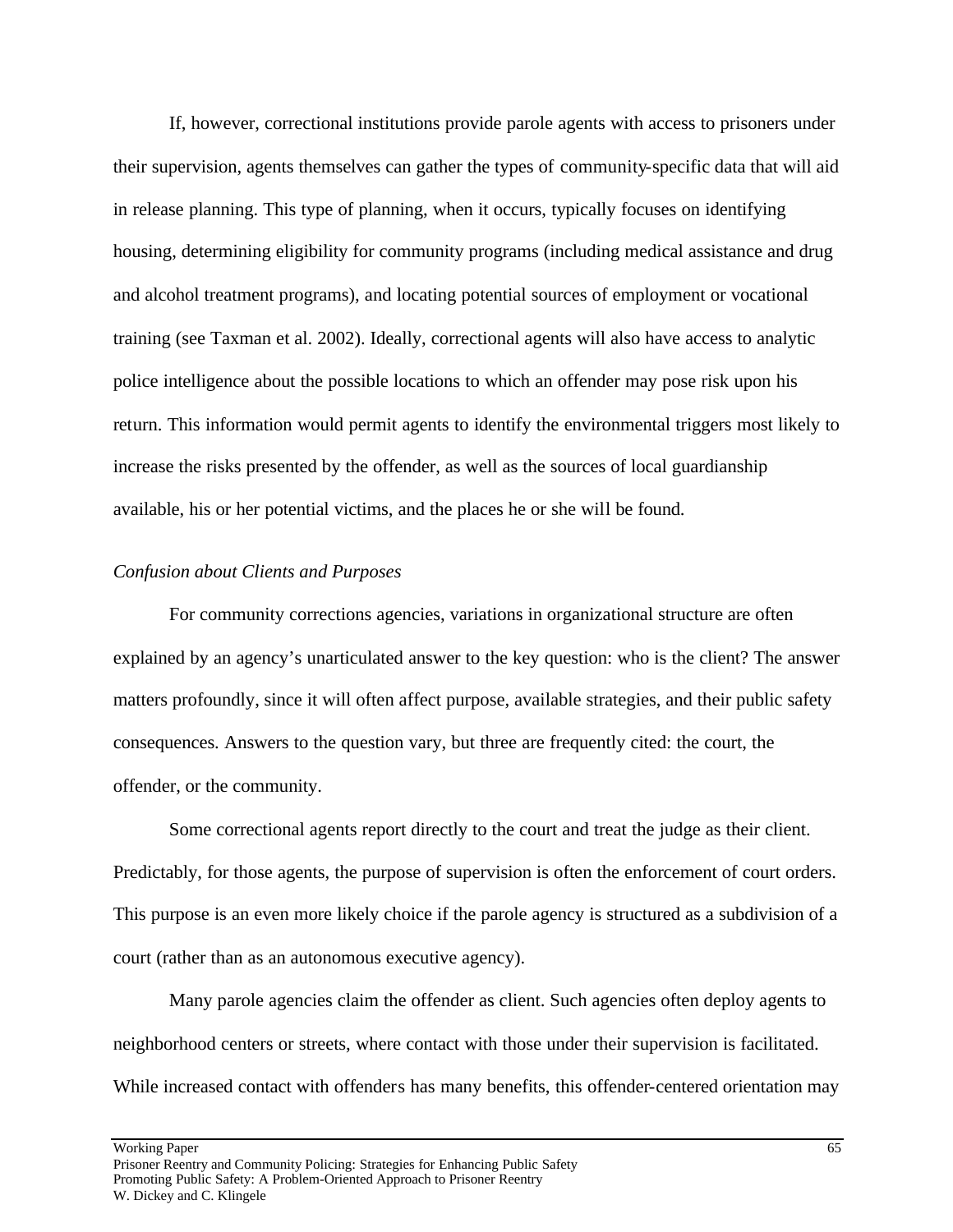encourage some agents to resist those problem-oriented efforts that emphasize place over offender. In a sense, such agents have selected a single strategy for achieving public safety and reject more complex combinations of strategies, even when these combinations promise greater safety.

Another choice of client, embraced with much less frequency, is that of the community. Under this model, the objective is the safety and security of all community members, including but not limited to the offender. Police and correctional staff who view the community as client are more likely to focus on specific neighborhoods. Within their neighborhoods, these officers and agents tend to solve public safety problems through partnerships with area residents, businesses, and service agencies. Working together, members of these partnerships identify and assist the places and people that, in combination, are responsible for local threats to public safety. By altering these troubled locations (shutting down houses of prostitution, installing better street lighting, etc.) and providing appropriate guardianship and services to troubled individuals, agencies are able to further their goal of providing their client with greater safety.

### *Case Assignment and Office Orientation*

The method for assigning cases is another variable with public safety consequences. In the most common structure, parole agents receive assignments based on the overall workload of each agent and the intensity of supervision required by the offender whose case is being assigned. This is not, however, the only model for allocating supervisory responsibility.

During a recent visit to Minnesota, we had the opportunity to interview a probation and parole agent who, as part of a pilot program in community corrections, is assigned to offenders based on the locations in which their crimes were committed. He has responsibility for a geographic section of the city (one which includes the intersection of Chicago and Lake), and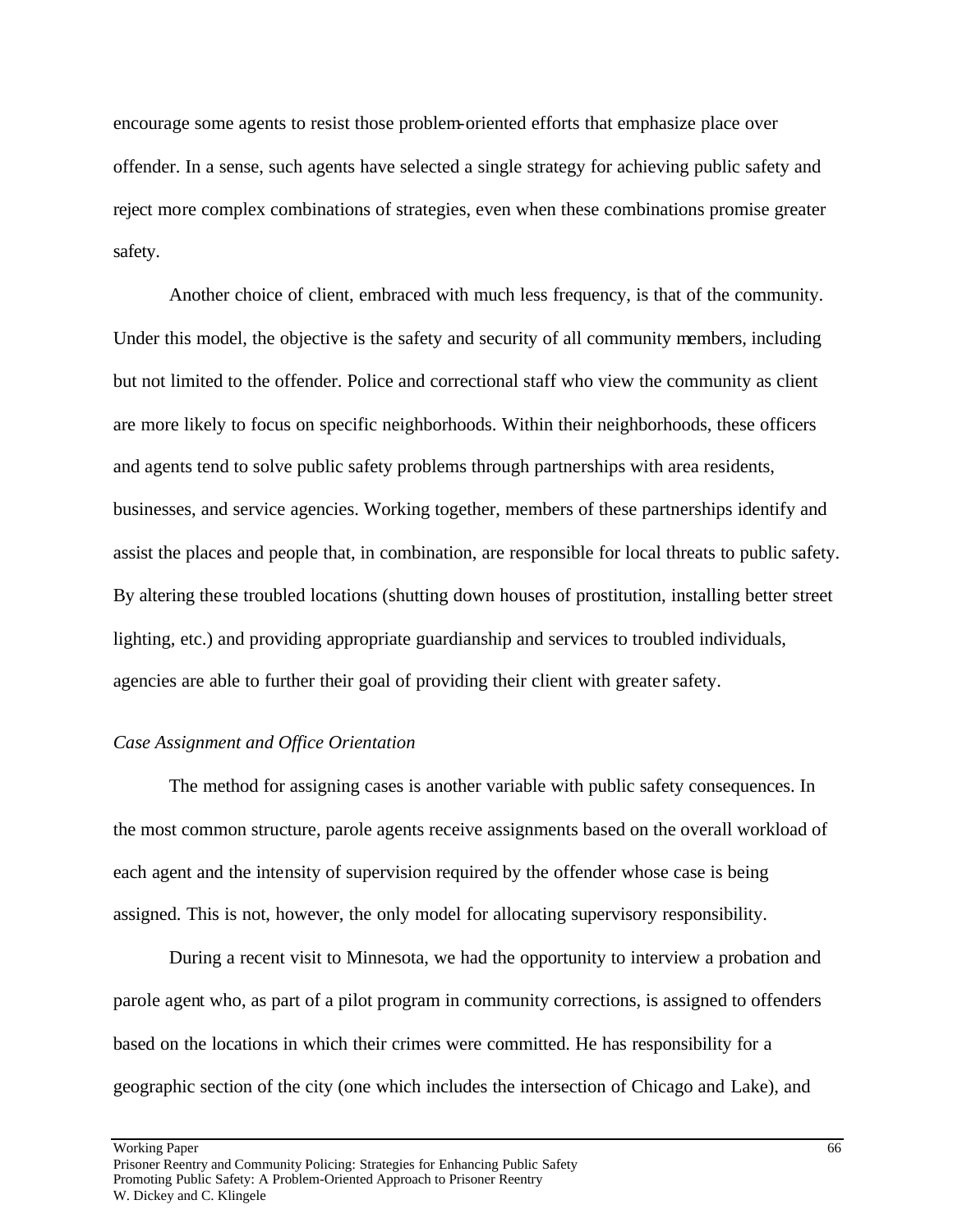supervises offenders with the goal of promoting public safety in those places. He engages in active supervision, having frequent contact with offenders in the places they live and work. The agent also communicates closely with local police to ensure that officers are aware of the risks offenders pose and that he is aware of places in which those risks are most likely to pose a threat to public safety. His proximity to people and places of concern facilitates his ability to develop and implement a public safety plan that addresses the unique needs of the Chicago and Lake Street area.

Police agencies face many of the same organizational hurdles as their correctional counterparts. Geographic distribution of officers, whether in centralized precincts or in neighborhood stations, affects the ability of police to see and understand the threats to public safety created by particular people, places, and circumstances within their communities.

Linked to an agency's choice of geographic distribution is the agency's organizational philosophy and orientation. Both vitally impact capacity. A police agency oriented around calls for service is likely to be more poorly situated for proactively addressing public safety concerns than a problem- or community-oriented agency—at least insofar as the community-oriented office is accustomed to approaching safety issues as problems instead of isolated events. As is the case with correctional agents, the more contact officers have with the locations and people whose safety they wish to ensure and the more information they have at their command, the more likely they will be to develop responses to local problems that will plausibly address the public safety risks presented in the areas for which they have responsibility. Clearly, an agency wishing to develop its capacity for delivering public safety needs to develop some level of organizational "localization."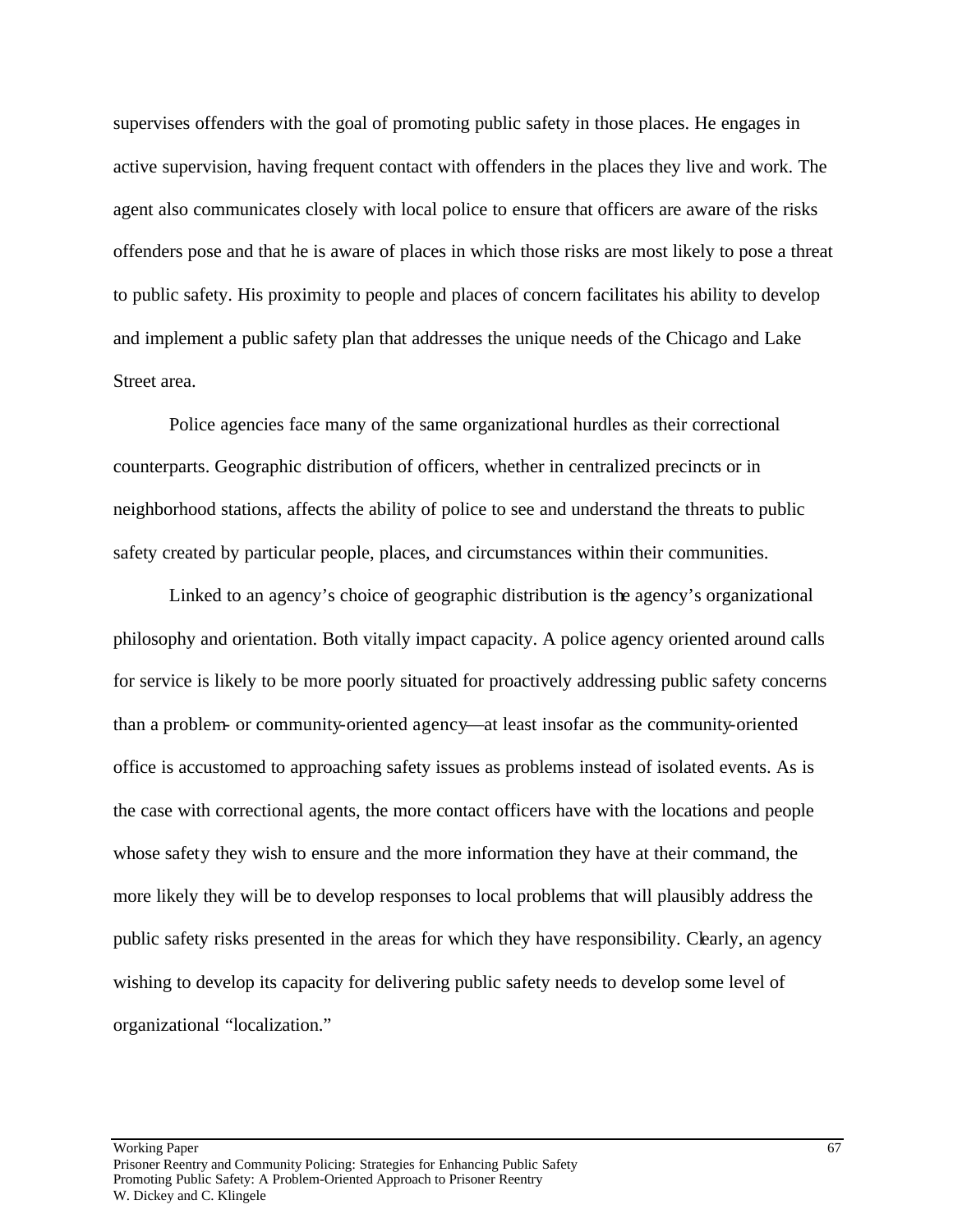### **Legal Authority**

The legal authority of correctional agents also affects purpose and strategy. Legal authority determines what access parole agents have to offenders and the amount of control and discretion they have in responding to the risks offenders pose in the community. For police, issues of legal authority affect the degree to which they can deal proactively with threats to public safety.

A primary area of concern for both corrections and police is the ability to place and enforce conditions on offenders following their release into the community. Although over 80 percent of prisoners are released conditionally, subject to compliance with various requirements and expectations, an increasing percentage of prisoners are being released without any legally binding conditions, either through unconditional discretionary release or, after having served the maximum sentence permissible under law, through a mandatory release process (Travis and Lawrence 2002). For those committed to public safety, this trend should be a cause of significant concern.

Admittedly, some ex-prisoners pose little risk to public safety and therefore are most appropriately discharged without condition. Many, however, are likely to pose significant risks at the time of reentry, both because institutional isolation has limited their experience of prosocial behaviors and because confinement alone is unlikely to have reduced the propensities for criminal harm that led to their initial incarceration. Often these propensities are compounded by the vulnerability of the locations to which offenders return, some of which are positioned not only to tempt, but to encourage any antisocial tendencies the offender may possess.

Police officers faced this problem while working to improve a troubled area in downtown Austin, Texas. Efforts had been made by various community members to improve public safety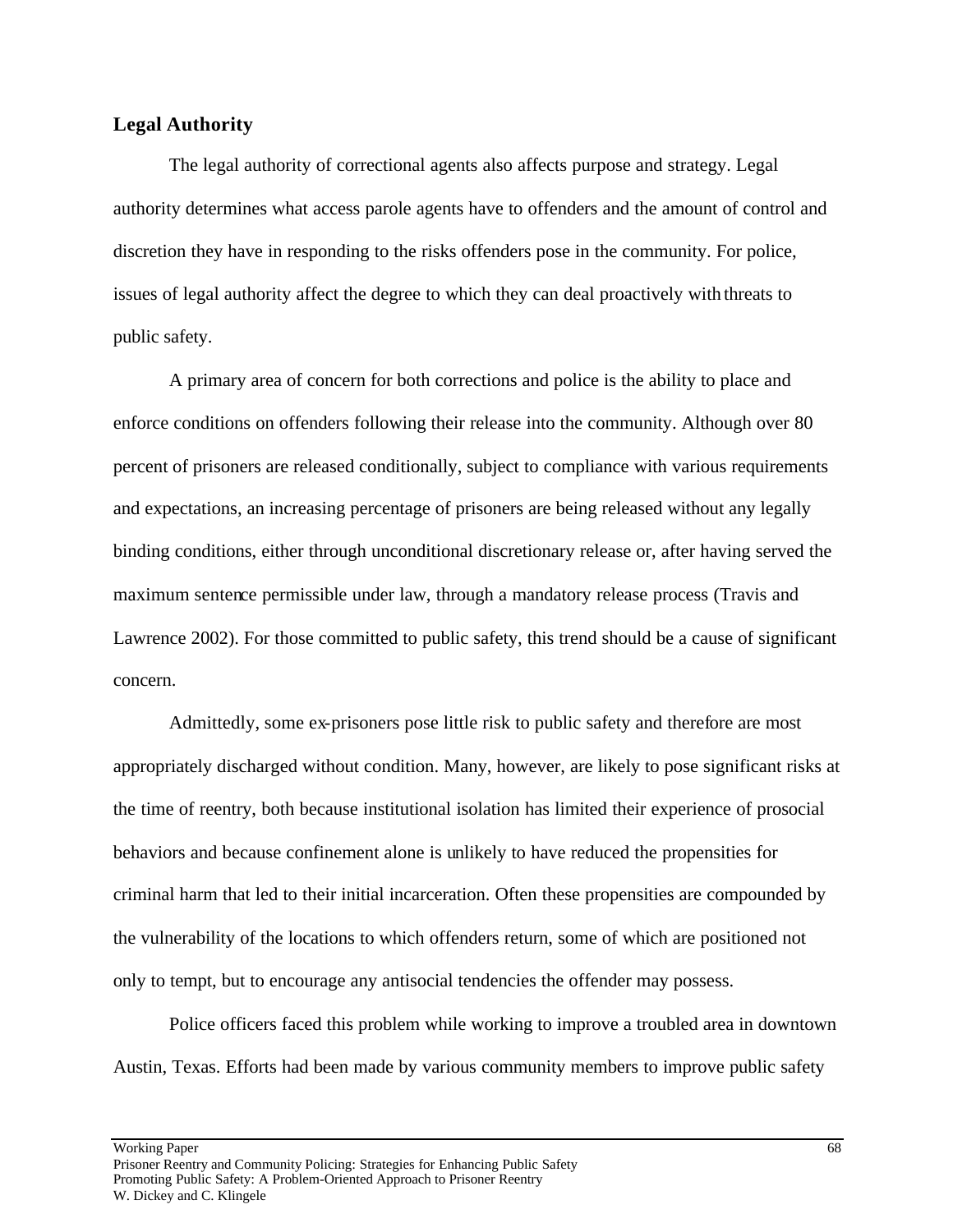along 6th Street, an area plagued by drug-dealing, aggressive panhandling, and auto theft. Success was limited in part by the constant influx of recently released prisoners into the area.

Returning prisoners were being dumped into the downtown neighborhood without parole supervision or support of any kind. Upon inquiring, the community-based prosecutor discovered that other prosecutors from his own office, eager to obtain plea agreements, were agreeing to sentences without periods of postrelease supervision, at the request of defendants. Although parole agents operating in the area were successful in limiting the access of parolees under supervision to the particularly vulnerable 6th Street region, they lacked legal authority over these fully discharged prisoners. Ultimately, prosecution practices were changed to ensure postrelease supervision, but the problem was not solved without difficulty.

Although unconditionally released offenders are not subject to formal supervision, public safety requires that individuals not be permitted to fade into anonymity upon release from prison or jail. The burden of supervising these offenders therefore falls largely on police officers to monitor the public safety risks posed by these individuals in the places they go. In order for police to perform this supervisory function successfully, they require a means of discovering the identities, propensities, and locations of unconditionally released prisoners. Prisons or parole agents should routinely provide police with this information.

It is in precisely such situations, when offender cooperation with risk-reducing conditions cannot be legally required, that the advantages of a problem-oriented approach to public safety become most evident. Without changing the behavior of former offenders, police agencies can work to reduce opportunities for crime within the community. Even so, the additional challenges posed by unconditional release argue in favor of sentencing systems, whether determinate or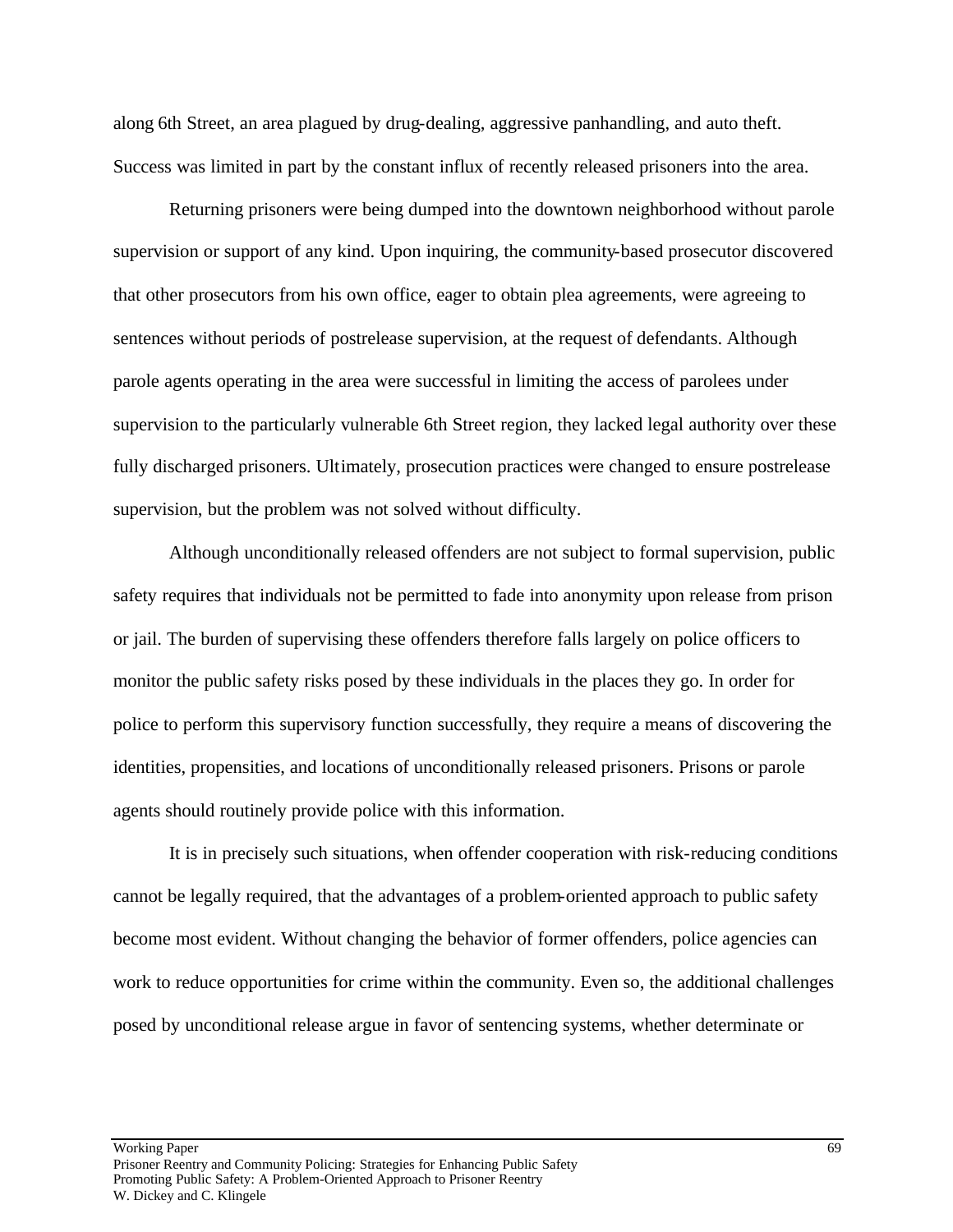indeterminate, that build in periods of noncustodial supervision, providing correctional agents with the legal authority to supervise and guide prisoners reentering their communities.<sup>8</sup>

Like organizational structure, legal authority can constrain or expand the strategic choices available to parole agents. The degree to which agents are permitted to sanction and reward those under their supervision has an important effect on an agency's ability to effectively promote public safety. This is most evident in agent responses to violations of parole conditions. In jurisdictions where the only permissible sanction for a parolee is revocation and incarceration, correctional resources will be deployed differently than in jurisdictions where parole agents have more complex authority to provide sanctions corresponding to risks the offender poses and the people and places vulnerable to those risks.

In terms of public safety, not all violations are of equal concern. There is a difference in the safety impact of an ex-forger who violates a curfew requirement by an hour (especially if it is an hour for which he or she can legitimately account) and an ex-stalker who violates a restraining order against his or her former victim. In order to advance public safety through the enforcement of parole conditions, it is necessary for agents to (1) understand the purpose for which the conditions at issue were imposed (see Smith 1998) and (2) possess the necessary authority to respond proportionately to violations of those conditions. The ability to respond with appropriate sanctions is essential for the agent who sees public safety—and not mere compliance with orders and conditions—as the purpose of the supervision he provides.

Furthermore, similar violations may affect public safety to differing degrees, depending on the underlying connection between the violation and the risk posed by a particular offender. A

 $\overline{a}$ 

 $8$  Although the keystone of determinate sentencing structures is their insistence on service of the majority (if not all) of the custodial sentence imposed on an offender, some truth-in-sentencing systems have included postrelease supervision as a mandatory requirement for all determinate sentences. See, for example, Wis. Stat. § 973.01 (mandating a period of extended supervision following all custodial sentences of one year or more in length).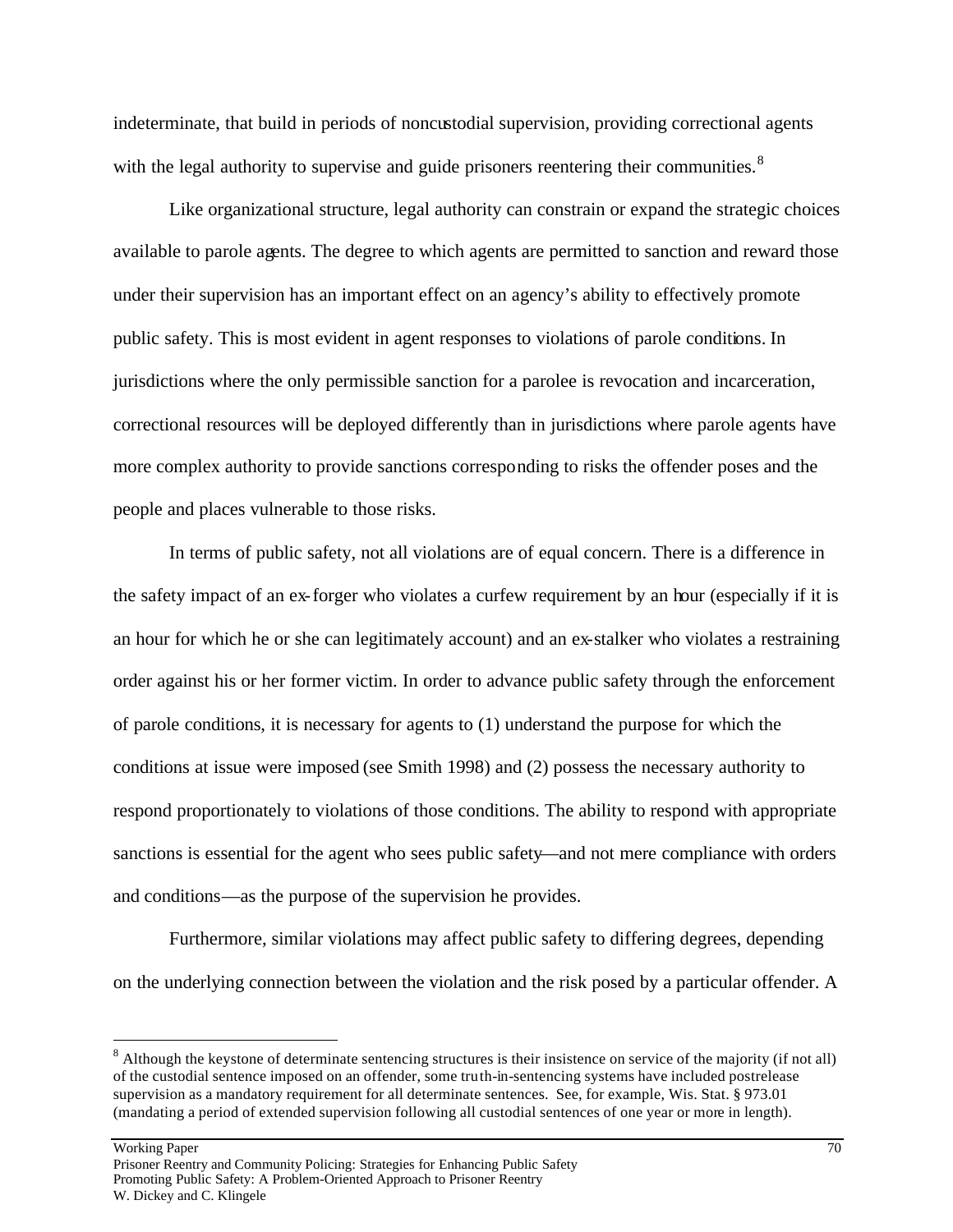brief relapse into alcohol abuse may be an anticipated and manageable step in one offender's recovery process, while for another, whose periods of intoxication are linked to acts of domestic violence, it may be a violation that cannot be tolerated. Again, without legal authority to provide specific, purposeful sanctions, correctional agents may be forced to choose between ignoring the violation or revoking the offender—neither of which may advance public safety in a particular case.

The Minneapolis probation and parole officer mentioned above provides a good example of the way in which courts can confer on agents the ability to reward clients for success and not merely punish them for failure. Over time, the agent established a relationship with the community court judge in the area to which he was assigned. As a result of the trust that had been established, the judge would routinely order that the agent had the power to furlough courtordered work requirements at his discretion, effectively making release contingent on the agent and not on the judge himself.

This practice, which essentially provides the parole agent with the key to the county jail, risks abuse of authority. It permits the agent to incarcerate (through revocation of the furlough) and to release (through exercise of the furlough). Since these decisions occur outside the transparent authority of the courtroom, they run the risk of being made capriciously. However, granting parole agents the ability to make these decisions has significant advantages. Allowing the authority closest to the offender and the places he may go to determine the proper moment for safe release and the conditions into which such release should occur provides a way of safeguarding the community and the offender from unnecessary risk. By increasing the agent's arsenal of rewards and sanctions, the court assists the agent in his efforts to motivate and control the offenders under his supervision. Since the agent's ability to provide effective control is an

Working Paper 71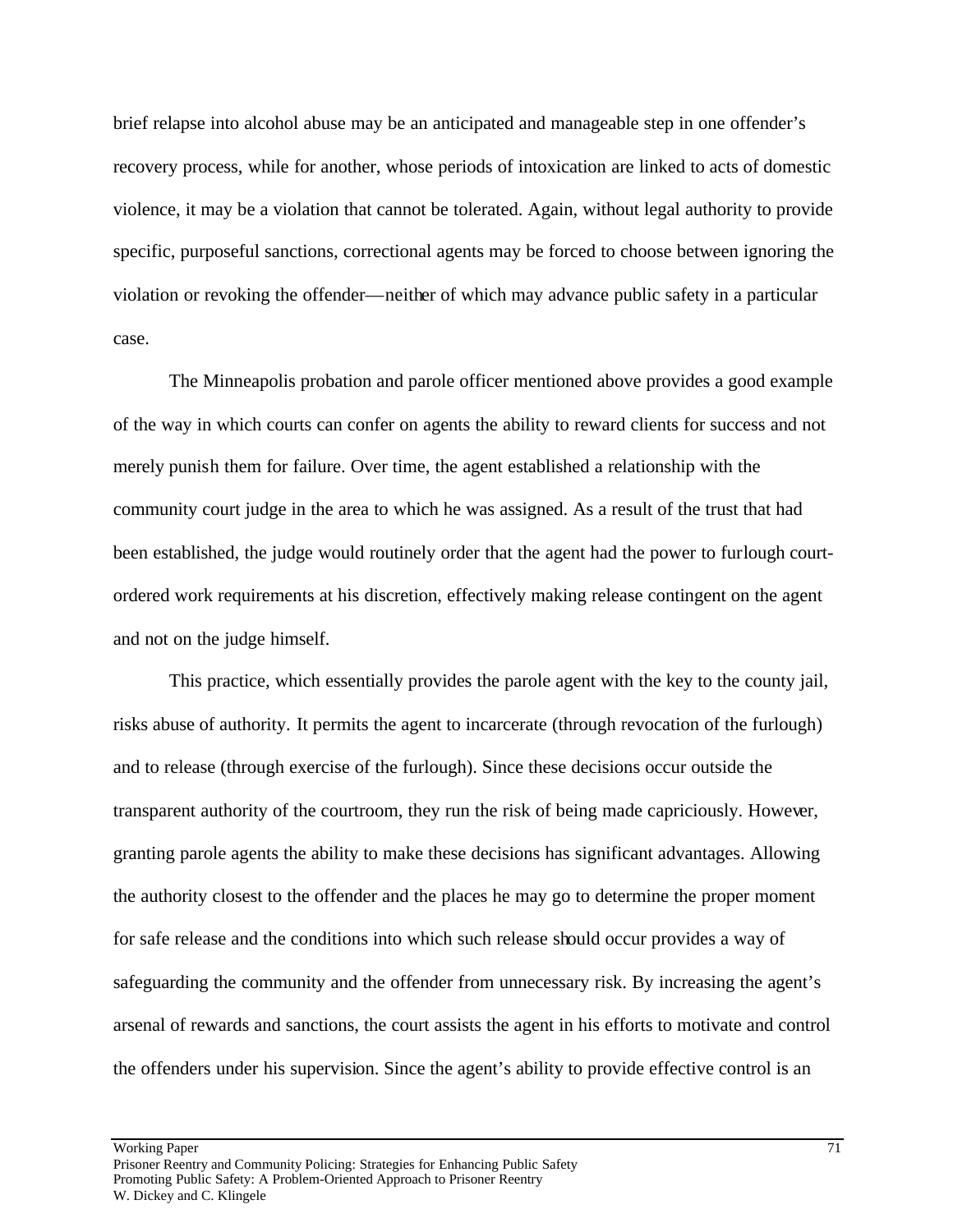important (though not determinative) contribution to the success of any public safety effort involving former offenders, the flexible use of court orders is an option that should not be too quickly dismissed.

While in general the legal authority accorded to police is broad, it is not as great as that accorded to many correctional agents engaged in the supervision of offenders. For police officers wanting to promote public safety, and not just respond to breaches of it, closer relationships with correctional agents are highly desirable. Parole agents are likely to possess legal authority the police lack, and such collaboration will foster the type of problem-oriented information gathering that leads to enhanced public safety. Partnerships between police and parole agents, such as those formed in Minneapolis around the problem of Chicago and Lake, assist both agencies in better promoting public safety.

### **Conclusion**

We all share the inclination to define problems in terms of the solutions at hand for solving them. It is daunting, after all, in personal and professional life, to define problems in terms for which solutions are yet unknown. When it comes to promoting public safety through prisoner reentry, we are not practiced at developing strategies centered on places and people, instead of just offenders. Furthermore, we think we already know how to successfully control offenders returning to our communities from jails and prisons. As a result, we all too often limit our reentry efforts to establishing, enforcing, and measuring control of those offenders.

Promoting public safety in the places we inhabit is a more complicated challenge. It requires us to adopt new methods of organizing agencies, gathering information, and allocating authority throughout the criminal justice system. However difficult, facing that challenge and broadening our approach to managing risk permits us to seize the opportunity reentry affords to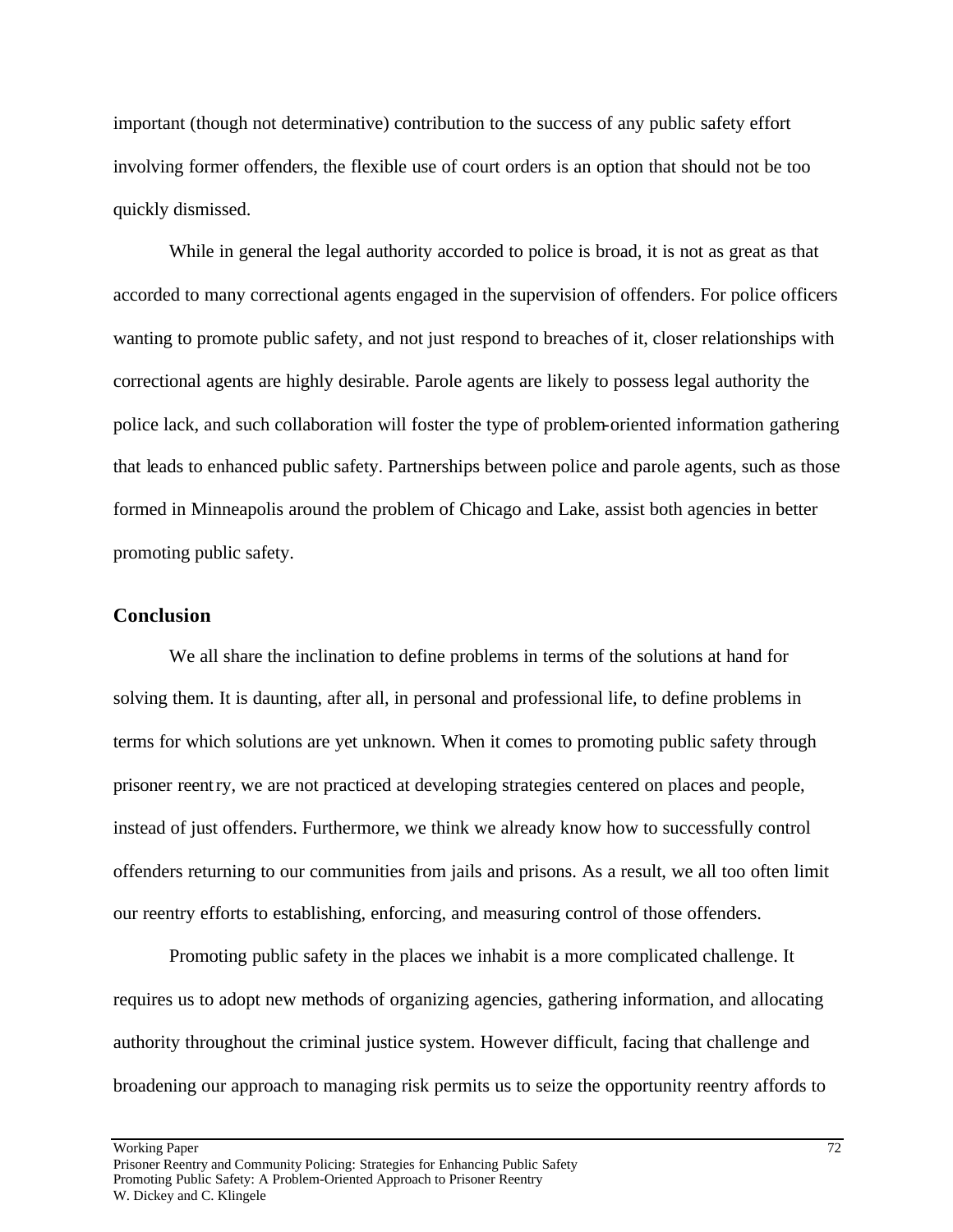create and enjoy, for ourselves and others, safe neighborhoods and communities—the objective to which we ultimately aspire.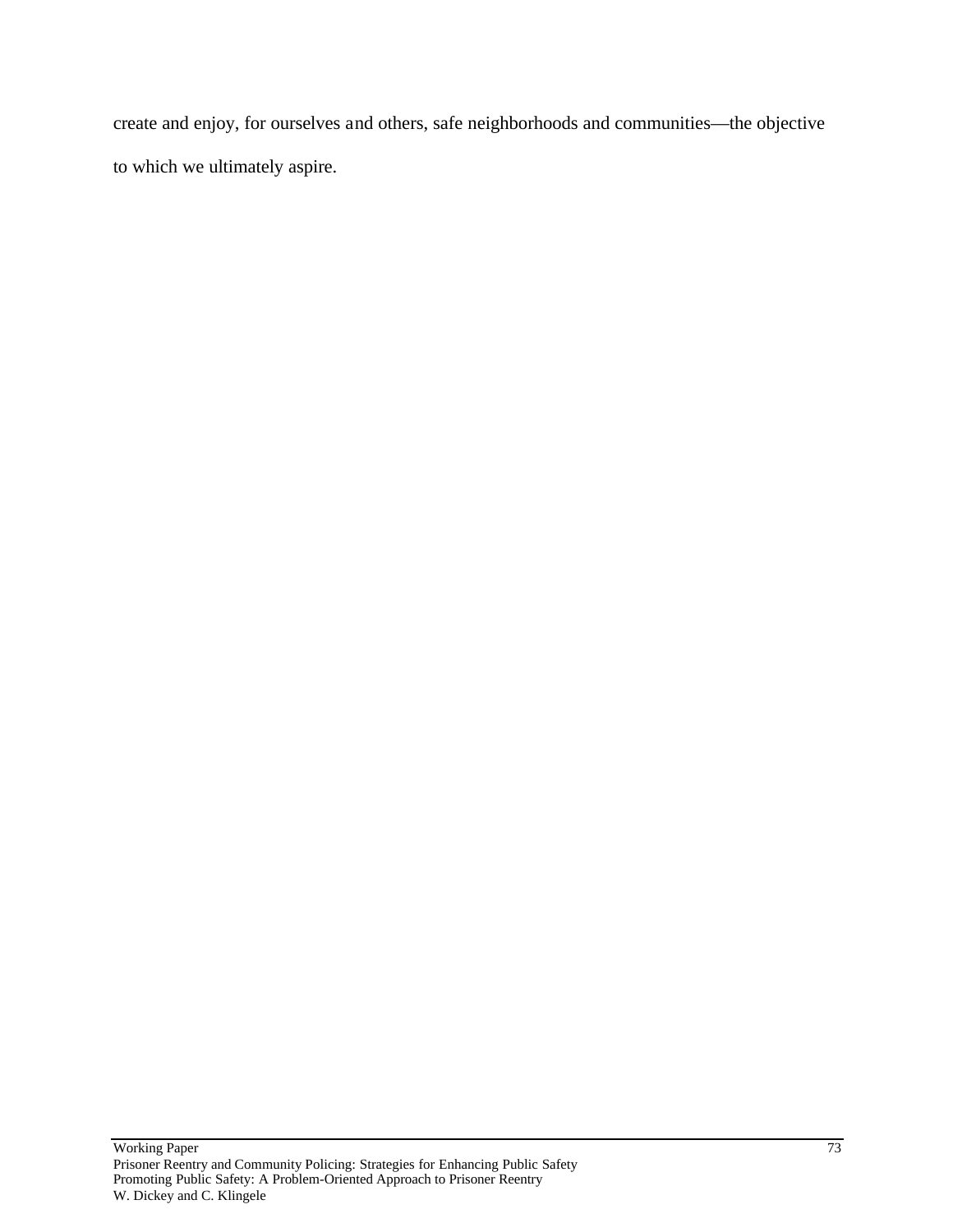### **References**

- Cullen, Francis T., John E. Eck, and Christopher T. Lowenkamp. 2002. "Environmental Corrections: A New Paradigm for Effective Probation and Parole Supervision." *Federal Probation* 66(2): 28–37.
- Dickey, Walter J. et al. 1996. "Governor's Task Force on Sentencing and Corrections Final Report." *Overcrowded Times* 7(6): 5–17.
- Dickey, Walter J., and Michael E. Smith. 1999. "Dangerous Opportunity: Five Futures for Community Corrections." Washington, DC: U.S. Department of Justice, Office of Justice Programs.
- Felson, Marcus, and Ronald V. Clarke. 1998. "Opportunity Makes the Thief: Practical Theory for Crime Prevention." London: Home Office.
- Goldstein, Herman. 1990. *Problem-Oriented Policing*. Philadelphia: Temple Hill University Press.
- Kleiman, Mark A. R. 1999. "Community Corrections as the Front Line in Crime Control." *UCLA Law Review* 46:1909–25.
- McGarrell, Edmund F., Natalie Hipple, and Duren Banks. 2003. "Applying Problem Solving Approaches to Issues of Inmate Reentry: The Indianapolis Pilot Project, Summary Report." Final Report Submitted to the National Institute of Justice.
- Morris, Norval. 1997. "Task Force Report A Breath of Fresh Air." *Overcrowded Times* 8(1): 3, 13.

Petersilia, Joan. 2003. *When Prisoners Come Home*. Oxford: Oxford University Press.

- Robinson, Laurie, and Jeremy Travis. 2000. "Managing Prisoner Reentry for Public Safety." *Federal Sentencing Reporter* 12(5): 258–65.
- Rodriguez, Nino, and Brenner Brown. 2003. "Preventing Homelessness among People Leaving Prison." New York: Vera Institute of Justice.
- Taxman, Faye S. et al. 2002. "From Prison Safety to Public Safety: Innovations in Offender Reentry." Final Report Submitted to the U.S. Department of Justice.
- Travis, Jeremy. 2000. "But They All Come Back: Rethinking Prisoner Reentry." Washington, DC: U.S. Department of Justice.
- Travis, Jeremy, and Sarah Lawrence. 2002. "Beyond the Prison Gates: The State of Parole in America." Washington, DC: The Urban Institute.

Working Paper 74

Prisoner Reentry and Community Policing: Strategies for Enhancing Public Safety Promoting Public Safety: A Problem-Oriented Approach to Prisoner Reentry W. Dickey and C. Klingele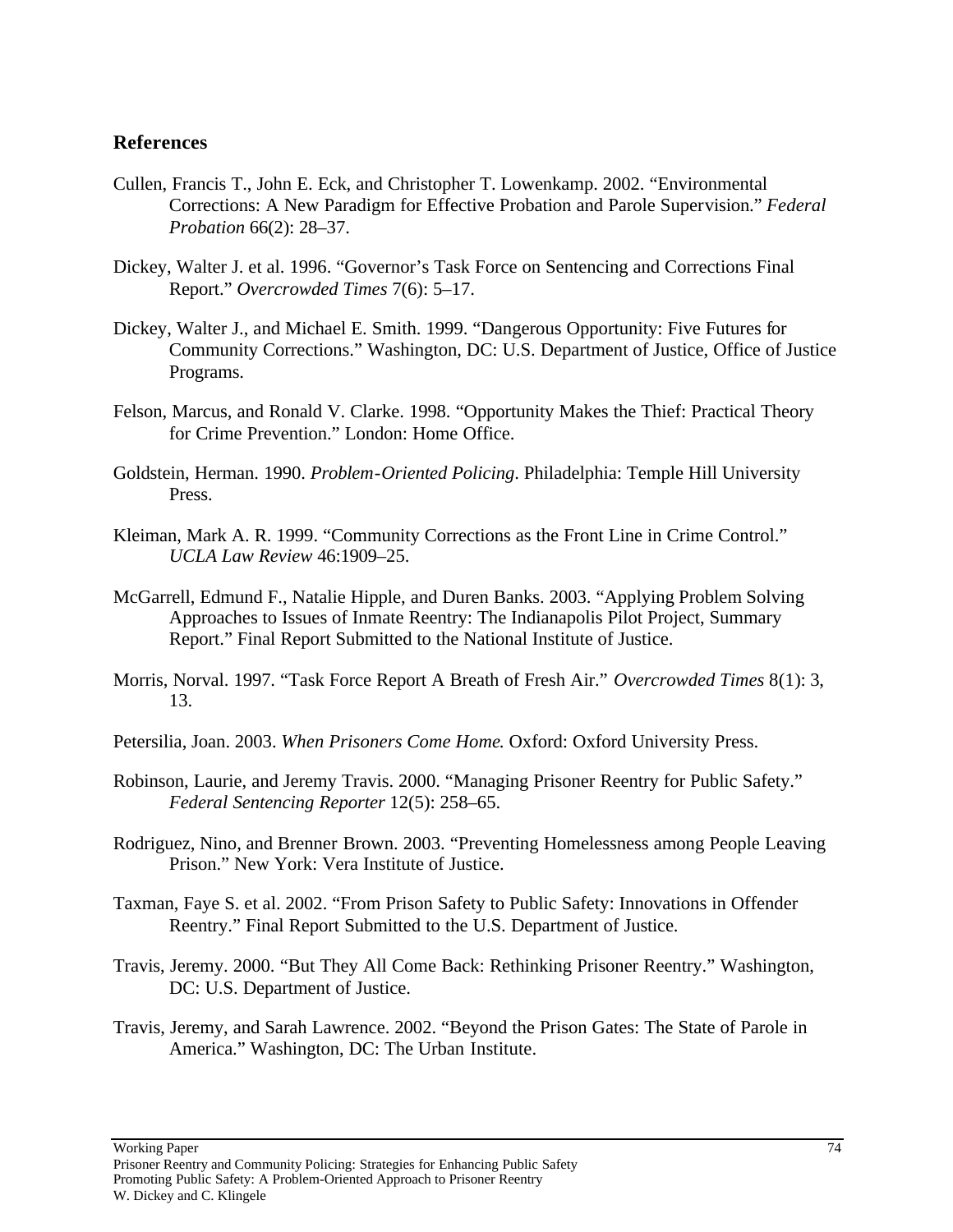- Scott, Michael S. 2003. *Problem Oriented Policing: Reflections on the First Twenty Years*, Washington, DC: U.S. Department of Justice, Office of Community Oriented Policing Services.
- Seiter, Richard P. 2002. "Prisoner Reentry and the Role of Parole Officers." *Federal Probation* 66(3): 50–54.
- Smith, Michael E. 1998. "Let Specificity, Clarity, and Parsimony of Purpose Be Our Guide." *Law and Policy* 20(4): 491–525.
- -. 2001. "What Future for 'Public Safety' and 'Restorative Justice' in a System of Community Penalties." In *Community Penalties: Change and Challenges*, edited by Anthony Bottoms et al. Devon: Willan Publishing.
- Smith, Michael E., and Walter J. Dickey. 1998. "What If Corrections Were Serious about Public Safety?" *Corrections Management Quarterly* 2(3): 12–30.
- ———. 1999. "Reforming Sentencing and Corrections for Just Punishment and Public Safety." Washington, DC: U.S. Department of Justice, Office of Justice Programs.
- Visher, Christy, and Jeremy Travis. 2003. "Transitions from Prison to Community: Understanding Individual Pathways." *Annual Review of Sociology* 29: 89–113.
- Von Hirsch, Andrew. 1997. "Why Return to the Indeterminate Sentence?" *Overcrowded Times* 8(1): 3, 20–21.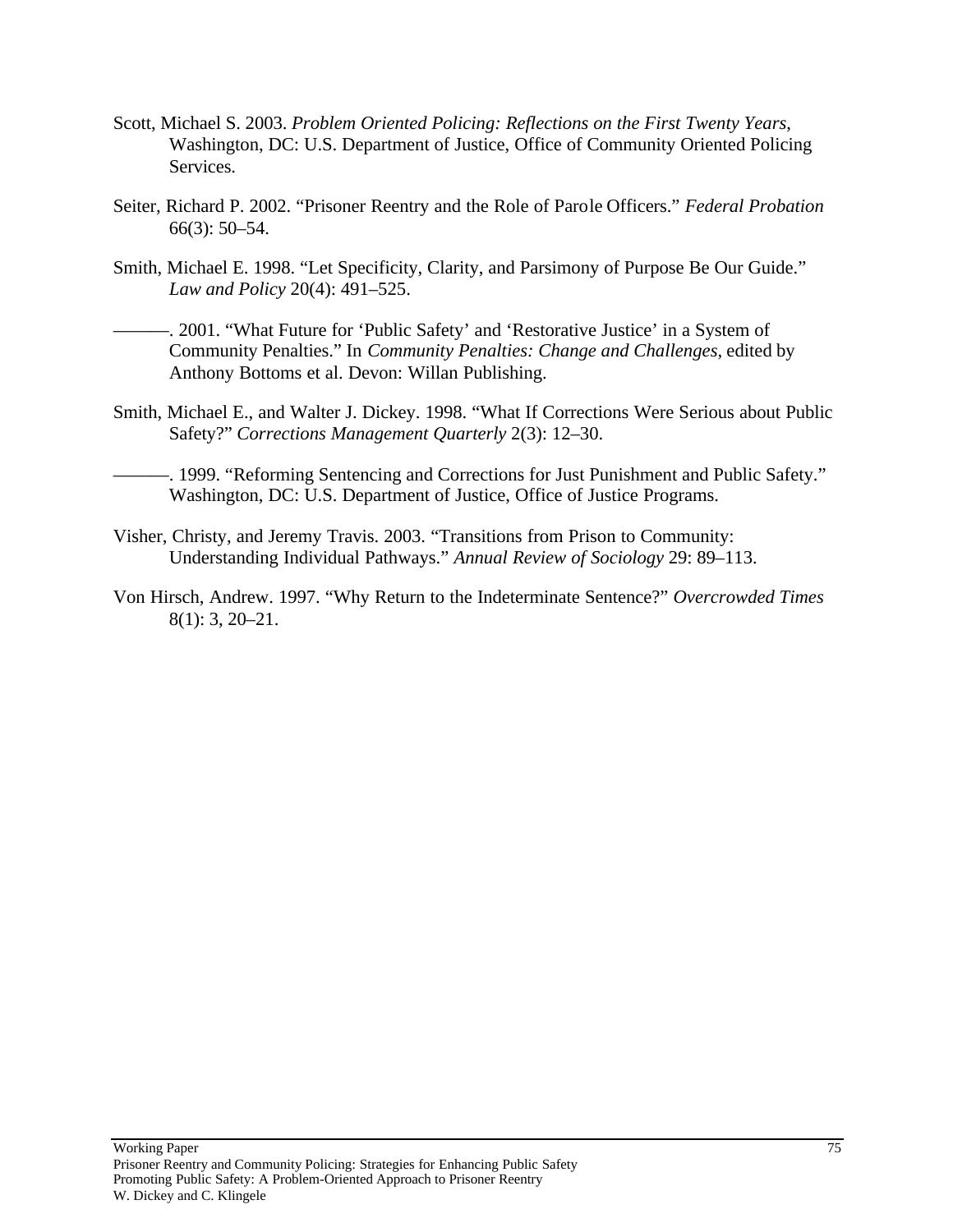## **TURNING "WEEDS" INTO "SEEDS"**

**Alan Mobley University of California, Irvine**

*Abstract: The literature on community policing makes one thing plain: there is no clear definition of what community policing actually is. The identity of "criminals" and "exoffenders" is similarly uncertain. This paper takes advantage of this confusion and offers some contextual data regarding former prisoners and how they have been led to view the world. This rendering does not leave community policing out of the picture—far from it. By and large, former prisoners live in the persistent embrace of police agencies. For "ex-offenders," escaping from the corrections sphere is as unlikely, and in some instances, as unappealing, as escaping from oneself. This paper forgoes all but a few anecdotal accounts of former prisoners who peacefully coexist (and sometimes thrive) in association with progressive policing. Instead of dwelling on some of the attendant details of their personal stories, this paper moves up one level of abstraction to describe aspects of a perceptual schema common to persons subjected to punitive incarceration and reentry.* 

This paper, unfortunately, is not the how-to guide that may be implied by the title. What it intends to be is a discussion of both what is and of what might be in the world of criminal justice and prisoner reentry. I justify this broad, ambitious statement of purpose by saying simply that there is no "crime" without "criminals," and this working paper is a piece of their story: a story of weeds who might be seeds.

The literature on community policing makes one thing plain: there is no one clear definition of what community policing actually is. The identity of "criminals" and "exoffenders" is similarly uncertain. In this paper I have decided to take advantage of this confusion to offer some contextual data regarding former prisoners and how they have been led to view the world. This rendering does not leave community policing out of the picture—far from it. By and large, former prisoners live in the persistent embrace of police agencies. For "ex-offenders,"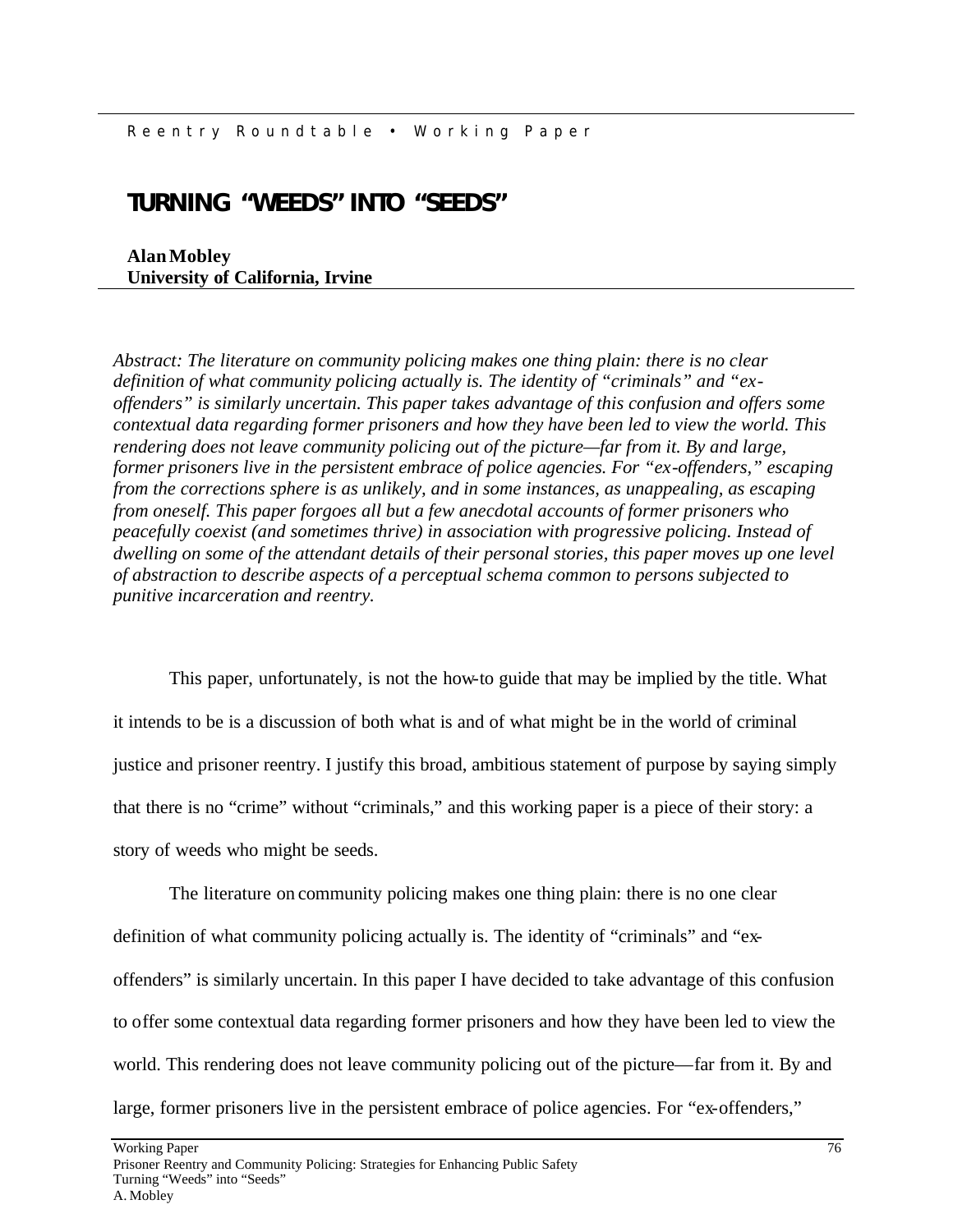escaping from the corrections sphere is as unlikely, and in some instances, as unappealing, as escaping from oneself. The following accounts will forego all but a few anecdotal accounts of former prisoners who peacefully coexist (and sometimes thrive) in association with (or perhaps even as an element of) progressive policing. Instead of dwelling on some of the attendant details of their personal stories, I will move up one level of abstraction and describe aspects of a perceptual schema common to persons subjected to punitive incarceration and reentry.

Similarly, selected aspects of the perceptual world common to criminal justice practitioners and researchers will be detailed. Interestingly, attentive readers may even notice some overlap in the perspectives of persons who otherwise gaze at one another (and the world) from across the custodial divide.

A disclaimer: what follows is, by design, not the whole story of the souls who populate our "ex-offender nation." Sadly, neither you nor I can handle their whole story. This, then, is a palatable bite, an introductory meditation on getting to know your delinquent neighbor. It is also an empathic look into what it might be like to be branded a weed and plucked from the garden to make way for seed.

### **Discussion Question: How Should the Police and Ex-Offenders Work Together?**

I am honored to participate in this forum and to address such a wonderfully loaded question, one full of significant and implicit assumptions. I convened a series of focus groups with former prisoners so that I might compile some impressions, if not reach an informal consensus, on the issues at hand. The information obtained from these cyber, telephonic, and actual physical meetings, is condensed below.

Getting right to definitions, it seems that the discussion question itself requires a bit of unpacking before we can continue. Such clarification exercises can be quite helpful, yet they still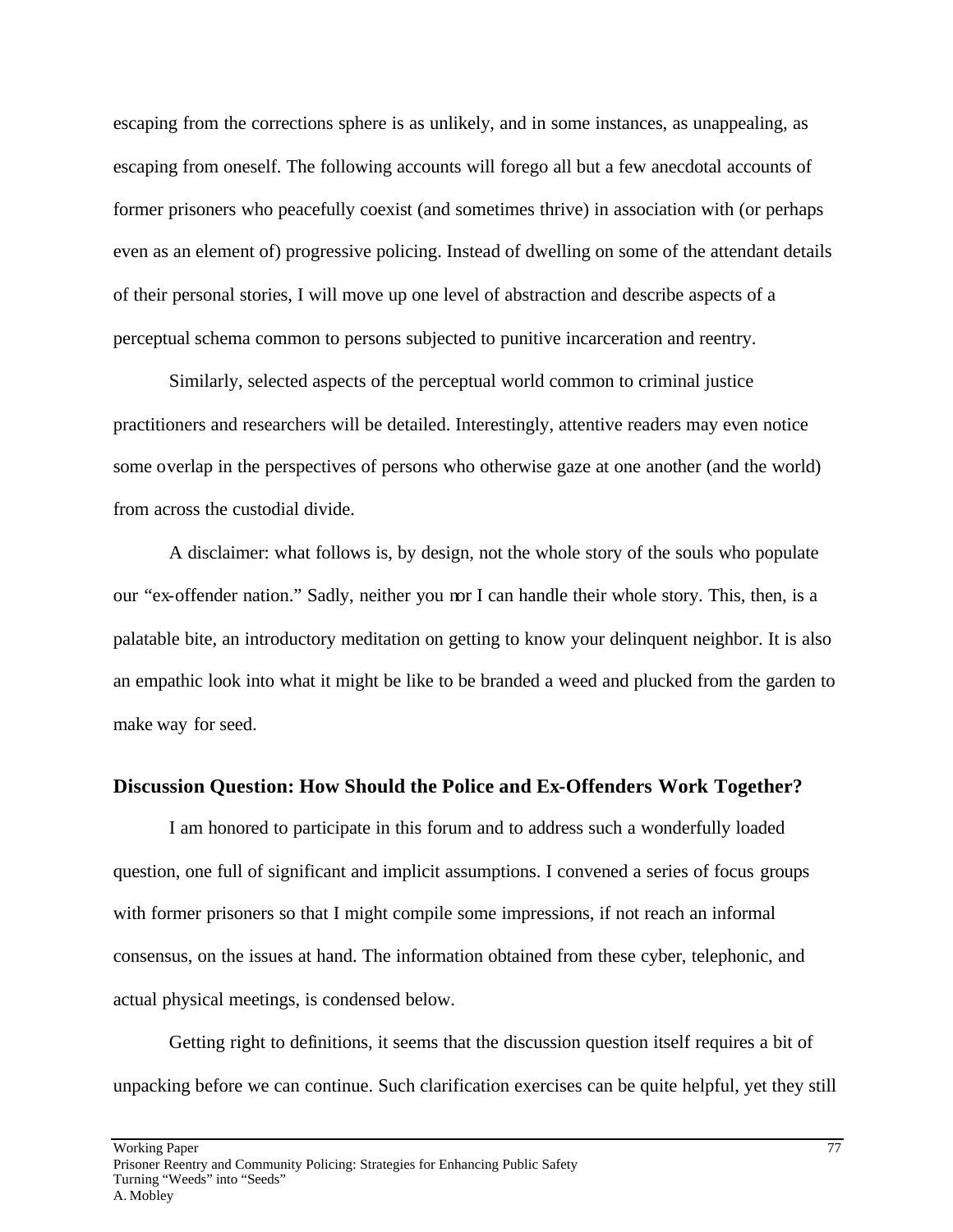should be approached with caution lest they replace the substantive discussion itself. Indeed, deconstruction can be risky business. It can devolve into hotly contested, destructive debates and semantic confusion. But deconstruction can also provide conceptual openings into the nature and theoretical underpinnings of the inquiry. Then (if required), the discussion can go on to the "real" substantive issues.

Rereading the title query: *How Should the Police and Ex-Offenders Work Together?* It would seem prudent that, at a minimum, we ask the following:

- 1. Who are "the police"?
- 2. Who are "ex-offenders"?
- 3. What sort of "work" are we talking about?
- 4. What does it mean to be or to act "together"?

For the purposes of this discussion I assume the vantage point of the former prisoner, a subject position with which I have some experience. Let me briefly list and comment upon *who* might be constituted by the above categories, and then go on to construct working definitions of the relevant terms.

*1. From the former prisoner perspective, who are "the police"?*

- If All sworn law enforcement officials: federal, state, county, and local police.
- If All court personnel: prosecutors, probation officers, diversion officials, judges.
- If All community corrections personnel with client supervision responsibilities, including parole officers.
- ß All social service providers forced by legislation or administrative policy to supervise and report on the affairs of justice system clients.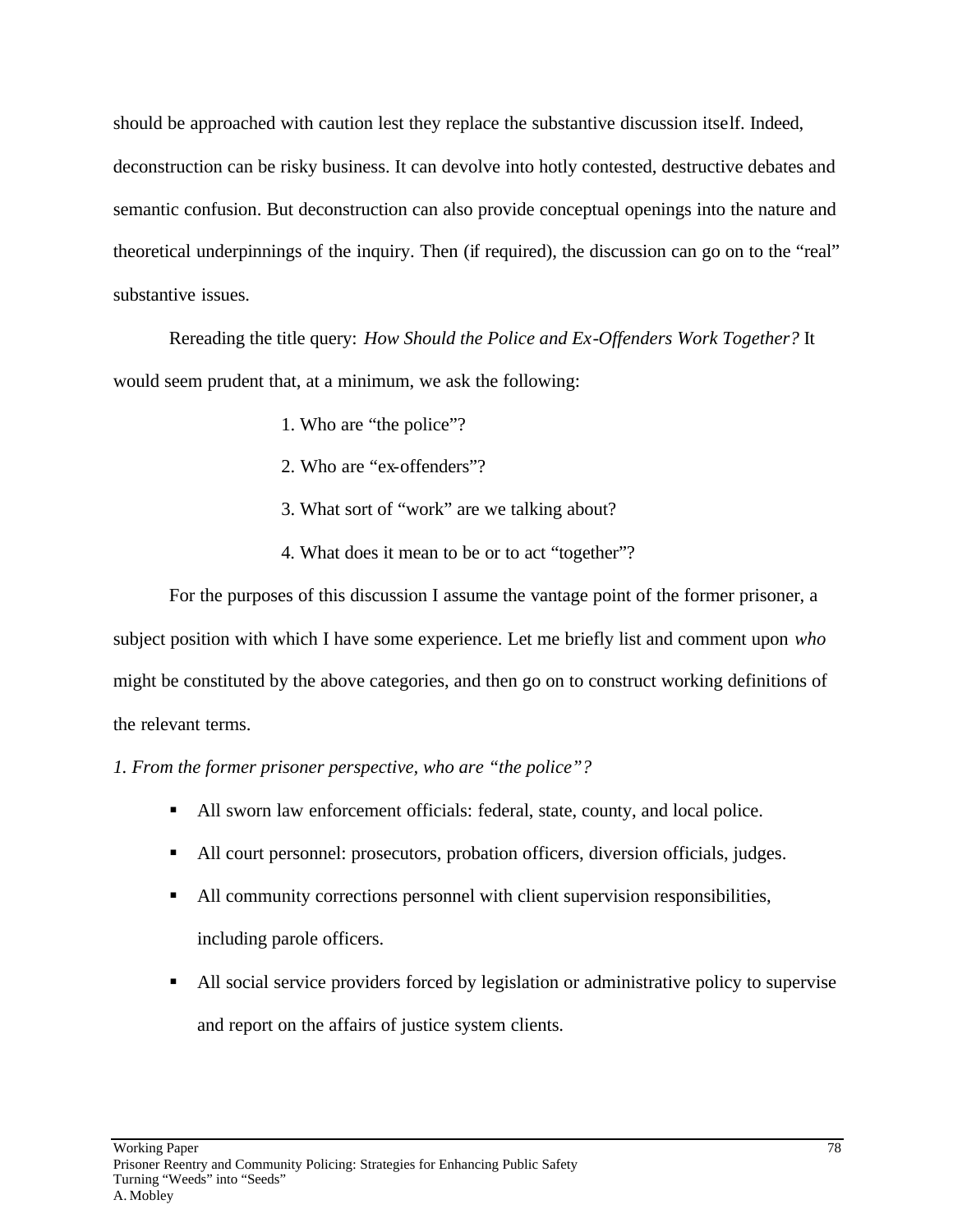Law enforcement collaborations under "community policing" plans expand the definition of "police" even more. "One Stop" reentry centers and reentry induction programs, such as California's "PACT" (Police and Corrections) Teams, add service providers to the accustomed custody and care squad. Finally, neighborhood watch, neighborhood councils, and other community policing partners expand the surveillance of "ex-offenders" to include all who serve as their monitors: drug testers, employers, concerned family members, and active informants (common in high-crime neighborhoods).

Others with potentially significant power to do harm to the lives of ex-offenders, include neighbors, teachers, romantic partners, or anyone else who might be asked for information relating to the ex-offender's conduct. Such persons would not be viewed by ex-offenders as analogous to police, but would be considered threatening, and sources of vulnerability, if only hypothetically and situationally.

### *2. From the former prisoner perspective, who are "ex-offenders"?*

Everyone who has a criminal record or is likely to acquire one in the foreseeable future is an ex-offender. Place matters. In certain neighborhoods, especially the urban, mostly minority areas most important to reentry policy planning, this means a high proportion of male residents, their friends, and associates. What they have in common is a certain set of experiences, but what may be more important is that they have a common identity among police agencies. They are lumped together, classified as high-risk suspects. In the suburbs, a former felon can hide fairly easily and do all right. In neighborhoods with heavy concentrations of felons and a high police presence, lying low and trying to maintain a semblance of dignity and social significance is more problematic. Finally, since so many prisoners of the past become prisoners again in the future,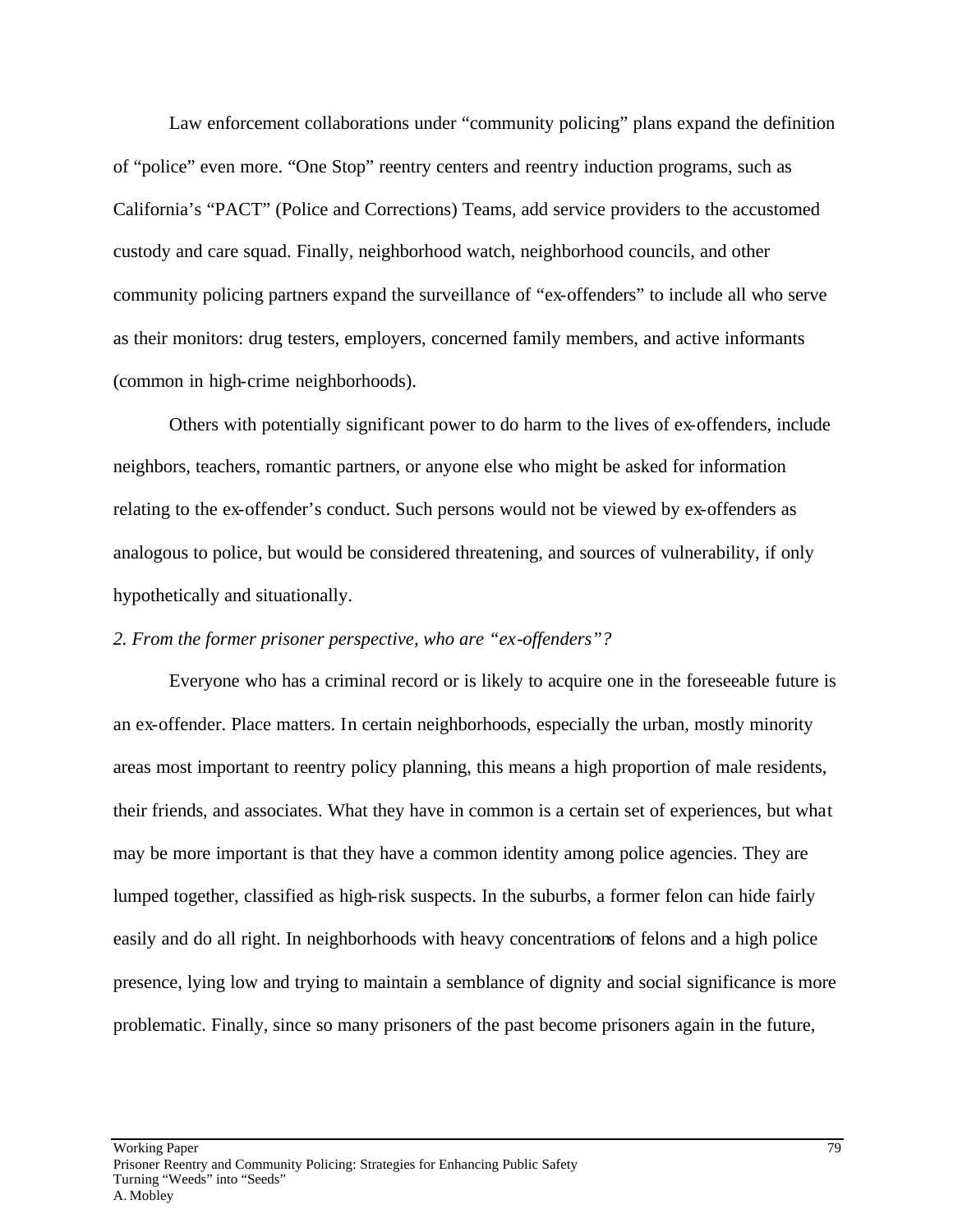the distinction between former, current, and future prisoner takes on something of a surreal, or even academic (i.e., irrelevant) character.

*3. From the former prisoner perspective, what sort of "work" are we talking about doing with police?*

Let's assume that the number one job assignment of both ex-offenders and police is keeping the former prisoner out of crime and prison. But no, that would be an absurd assumption, since it flies in the face of lived reality for a large number, if not the majority, of exoffenders. Of course, colloquially, "working" with the "police" equates with working against the interests of one's contemporaries. It means being a rat, snitch, or informant, or "acting like a cop."

The work of police seems to be ever expanding. In Los Angeles, a multiagency task force "cleans up" Skid Row by ridding it of its high concentration of parolees. Immigration agents are now commonly based in police stations, and jail deputies are assigned INS functions. Such mission creep adds a new layer to the law enforcement threat matrix.

National security concerns and depictions of urban gang suspects as domestic terrorists (police don't negotiate with terrorists) further militarize law enforcement and recreates suspected criminals as implacable enemies of the state. Reconfiguring the Drug War as a central aspect of the War on Terror links suspected urban drug dealers and users with terrorist groups supposedly bent on destroying the American Way of Life. Such a positioning by the police leaves little room for compromise or accommodation with the "enemy" (ex-offenders).

What then might we assume is the common work, task, or bond between ex-offenders and police in the context of facilitating reentry? Working to improve quality of life, perhaps?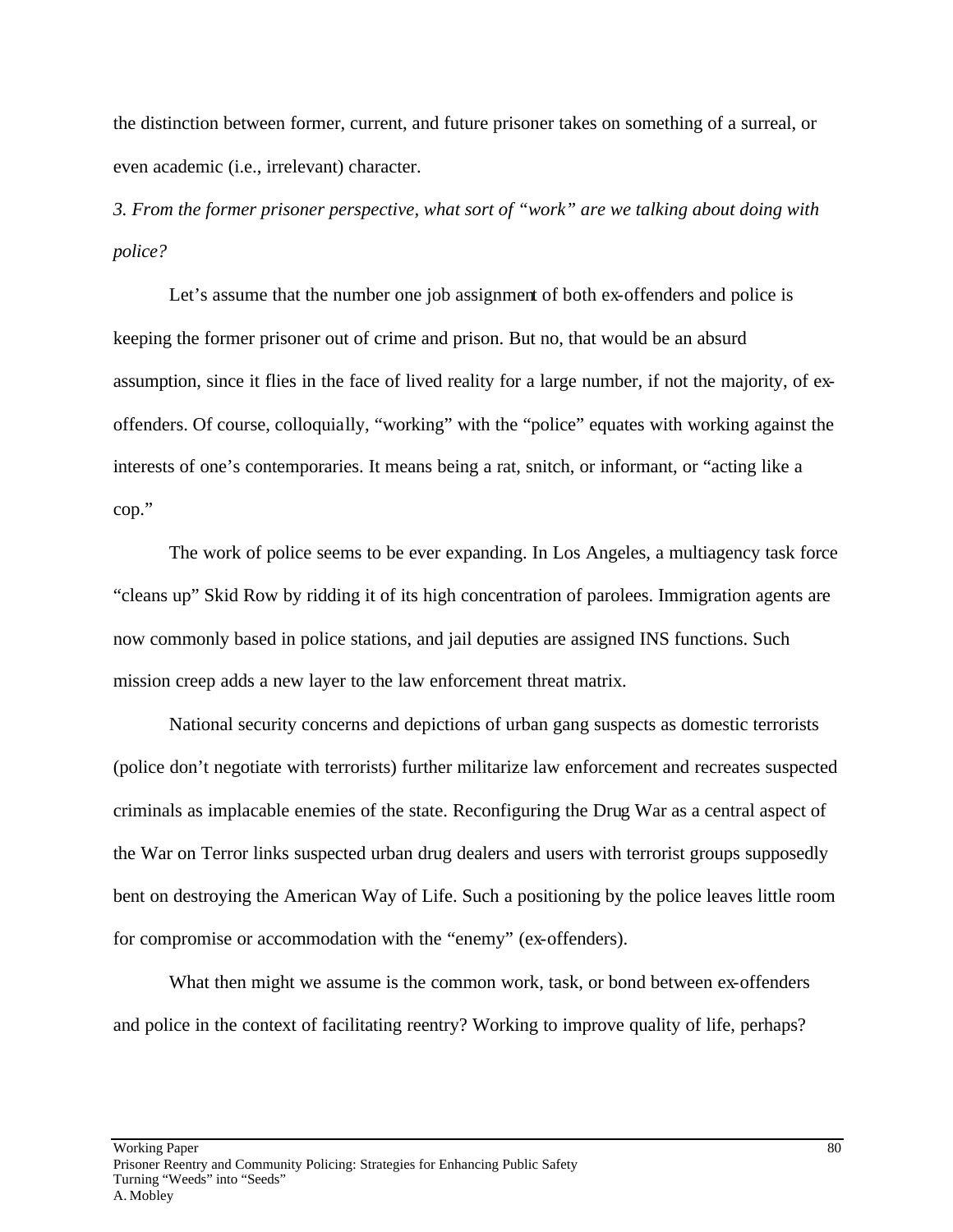Public safety? Maybe a cooperative attempt at lessening the sting or lightening the load of a disadvantaged existence? Hard to say, but we will return to this question and its attendant issues. *4. From the former prisoner perspective, what does it mean to be or to act "together" with police?*

How are we to interpret "together"? Would it necessitate trust? Does "together" suggest sharing a time and place while working toward a common goal? Would a "don't ask, don't tell" arrangement constitute "working together"?

Factually, police and ex-offenders work together on a regular basis to achieve a multitude of tasks. Such things as fingerprinting a suspect, attending a line up, stepping into or out of a cell, applying handcuffs and shackles, obtaining personal information and bodily fluids or physical (genetic) specimens; each of these tasks is usually performed collaboratively. Indeed, such tasks and the routine steps used to complete them denote the traditional, accustomed relationship norms for police and ex-offenders. Stepping outside these norms in furtherance of some more novel goal or assignment means treading on unfamiliar ground, if not uncharted territory.

### **Addendum to Unpacking the Discussion Question: Repulsion and Desire**

Psychologically, for ex-offenders the Man is everywhere there is a uniform or government desk. Judges, police, prosecutors, parole officers—all are suspect, all are perceived as seeing the ex-offender as a means to an end (with common ends being career advancement, positive press, political advantage). Once you have seen the inside of the system and know its reality: the hypocrisy, selective enforcement, disparities, perjuries, manipulation of evidence, racial preferences, class distinctions, influence peddling, conflicts of interest, etc., it is hard not to harbor an ever-ready attitude of distrust, resentment, and wariness.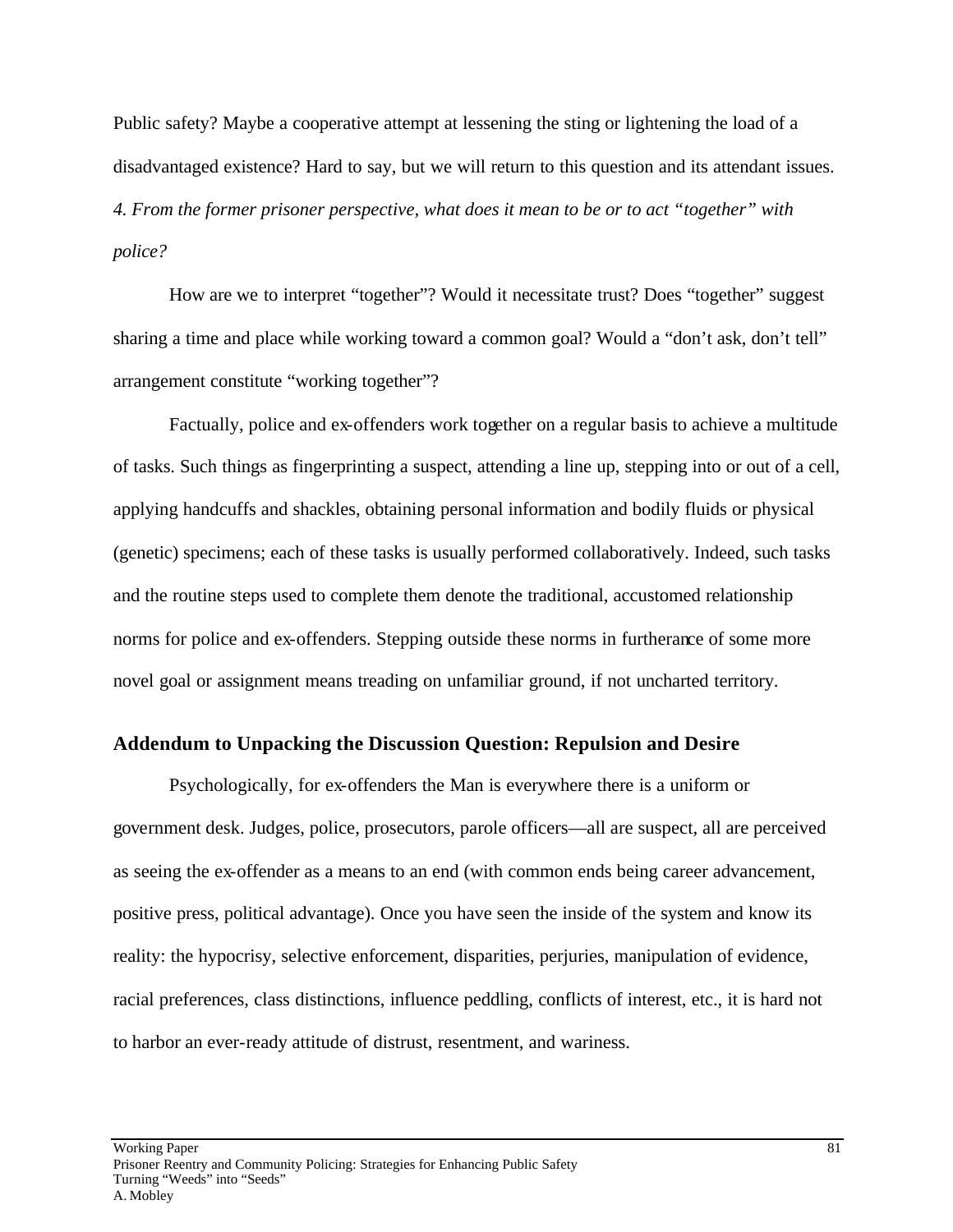In short, all police are perceived as having agendas that far outstrip their interest in public safety or cost control. Ex-offenders simply want to avoid becoming fodder for any aspect of this corrupt system.

But many former felons do find peace and success "working together with police." They do so by staying within the system in approved, supportive roles. Their positioning as drug counselors and gang intervention workers is usually defined by their motivation: to give back to their communities, to make a contribution where they can, and to use their experience and wisdom in productive, helping ways. But for some, their new roles are not so different from the old days when they were "model prisoners." Back then, experience or influence permitted them to find a niche or otherwise work the system to their relative advantage. In "the joint," for example, the smart con who worked as factory clerk responded to the factory's closing by obtaining a position that offered many of the same advantages. The substantive tasks of the respective jobs were not nearly as important as the perks he derived from them.

When the paramount goal is avoiding harm, all moves are pragmatic, all substantive interests negotiable. The prize is relative safety, comfort, and advantage, and dignity based on the currency of one's peers and social milieu. None of this is to say that the old prison roles were pleasurable, or that the new ex-offender opportunities are a "con." Just that the new system positioning isn't entirely new: it is the reaction of a severely traumatized being, one adapting to changing circumstances in order to survive. It is a form of accommodation, but it is a form of resistance as well.

#### **Resistance and Reentry**

It behooves us to know that ex-offenders have an agenda, and that first and foremost is always to live with dignity. Lower numbers on the list, such as shelter, food, love, and work,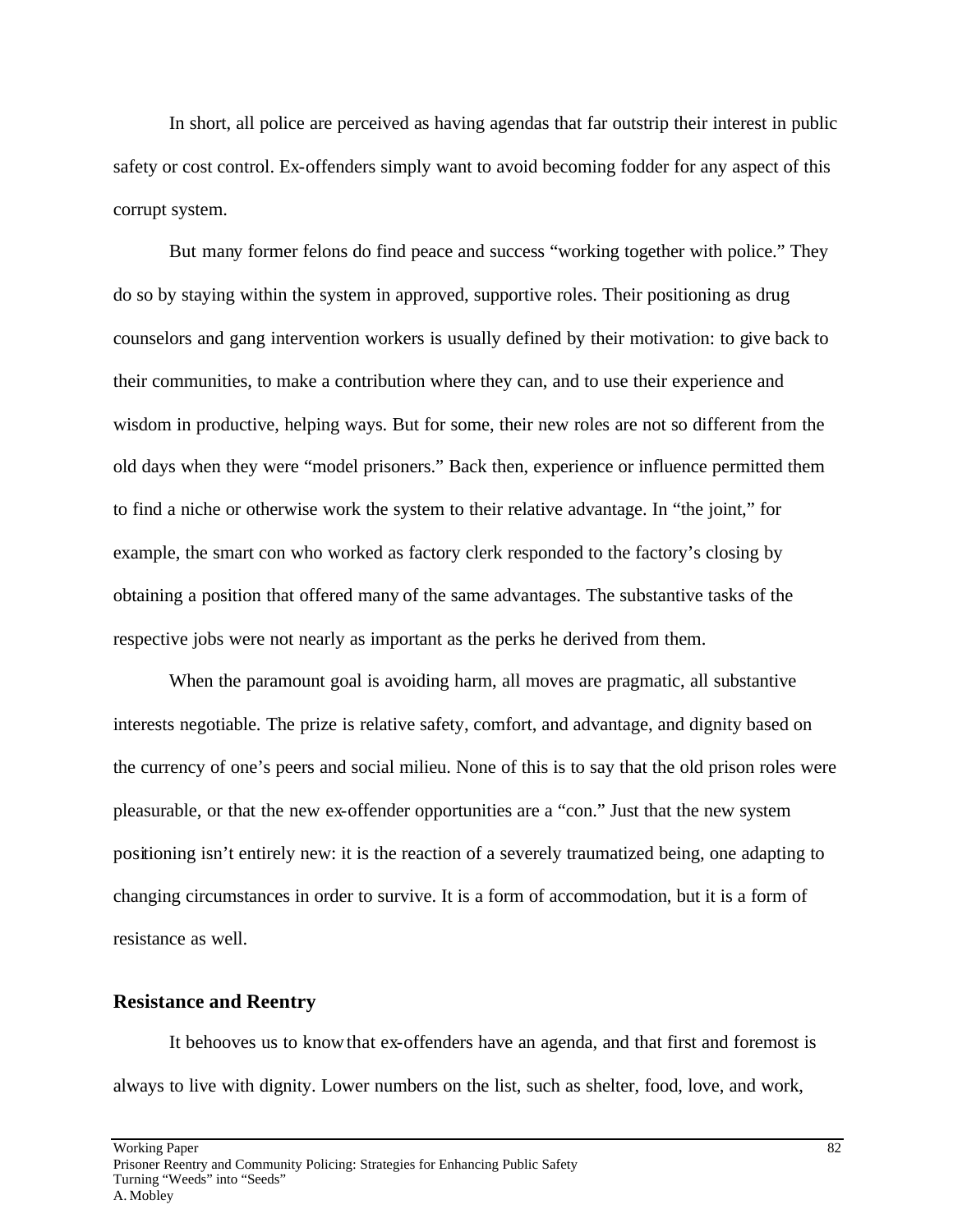may come into conflict with this primary goal, even subsume it at times, but that does not mean that goal number one goes away. When and if an ex-offender sets dignity aside it is no more than a tactical retreat, a maneuver to provide a more tenable position for the long run. Like the plantation slave who avoids a beating by giving deference to his master, or the street youth who avoids the same fate by cowering in mock subservience before an accosting law officer, downtrodden ex-offenders use what they have available to advance their goals. Luckily for them, an abundant and ever-ready resource is the arrogance and perceived omnipotence of their overseers.

Resistance from oppression is not a deviant offender characteristic to be overcome. It is an attribute to be recognized as perpetual, universal, and as having tangible effect. Perhaps most importantly, resistance deserves our respect. For without it, who would we be? Compliant drones? Lifeless functionaries who live, produce, and reproduce children who "know their place" and "accept their limitations?" If this is what we want and if this is what we achieve, where, then, would we be?

Parole and other reentry agents may implore clients to "work with me," but they still give ex-offenders plenty to resist. Agents consider it a duty to remind their clients that they are not free: that parole is a conditional release, and that they are still technically in custody. Sure, it doesn't *feel* that way to the parolee, but who is he to decipher reality? Skillful personal repression ensures that resistance will take many forms. In the case of reentry, loosening the shackles of bondage and allowing the restoration of "freedom" provides a vehicle for a resistant offender's vindication. The reentry scenario, in other words, can be an outlet for rage: "What? Yesterday you had me living under the gun, as a public menace, and today you feel safe to turn your back, to set me free? What changed? Not me."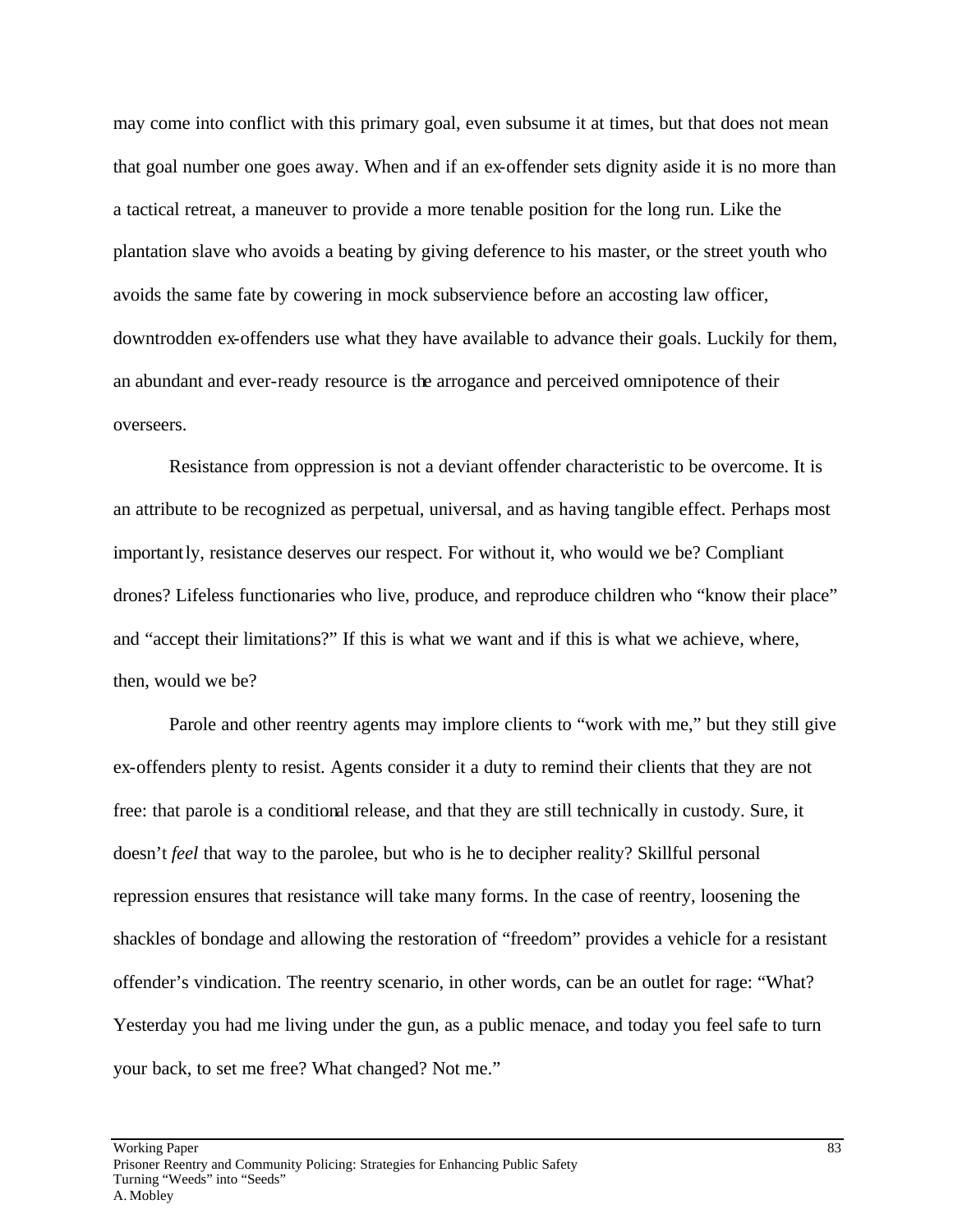Living in the free world provides former prisoners the chance (at long last) to engage in enhanced social expression. Now the ex-offender can distinguish herself in new ways. She can do more than wear her pants several sizes too big, leave her shoes untied, and scrawl provocative or enigmatic signs upon her skin. A new array of tools, a fresh and refurbished palette of skills, is available to her. Some are petty and benign, surely, but others are much less so. Circumstances will indicate which she will use. (In prison, her quiver of survival technologies included a pipe, a shank, the strength of her associations, and her wits. Some were used often; others she held in reserve. Events and her evaluation of them dictated her course of action, her fate.)

For the most part, those of us who comprise the unsuspecting public do not want to know what ex-offenders know. Now that they are out here, we want them to forget all that they learned "in there" and adopt our ways. Of course, we prefer that they start at the beginning, or to put it differently, at the bottom of the socioeconomic ladder—even if they are 40 or 50 years old!

### **Perspectives, Perceptions, and Objective Reality**

Since this working paper is so concerned with ostensibly subjective perceptions, I think it fruitful to explore the ex-offender perspective further. One way we can do this is by looking at a best case scenario: an example of ex-offenders who have chosen to work together with police.

Before we do, however, it should be noted that although the other papers at this meeting discuss organized groups and their possible relations with police, ex-offenders are not the same kind of group. Ex-offenders do not have any organizing body, profession, or source of institutional legitimacy in the way that parole, sentencing authorities, community groups, and others do. Nor are ex-offenders permitted one, for all practicable purposes. Ex-offenders are not an invading army or an advancing plague. They are relatively powerless (structurally speaking) *individuals* who are supposed to blend into the social fabric, to reintegrate themselves into the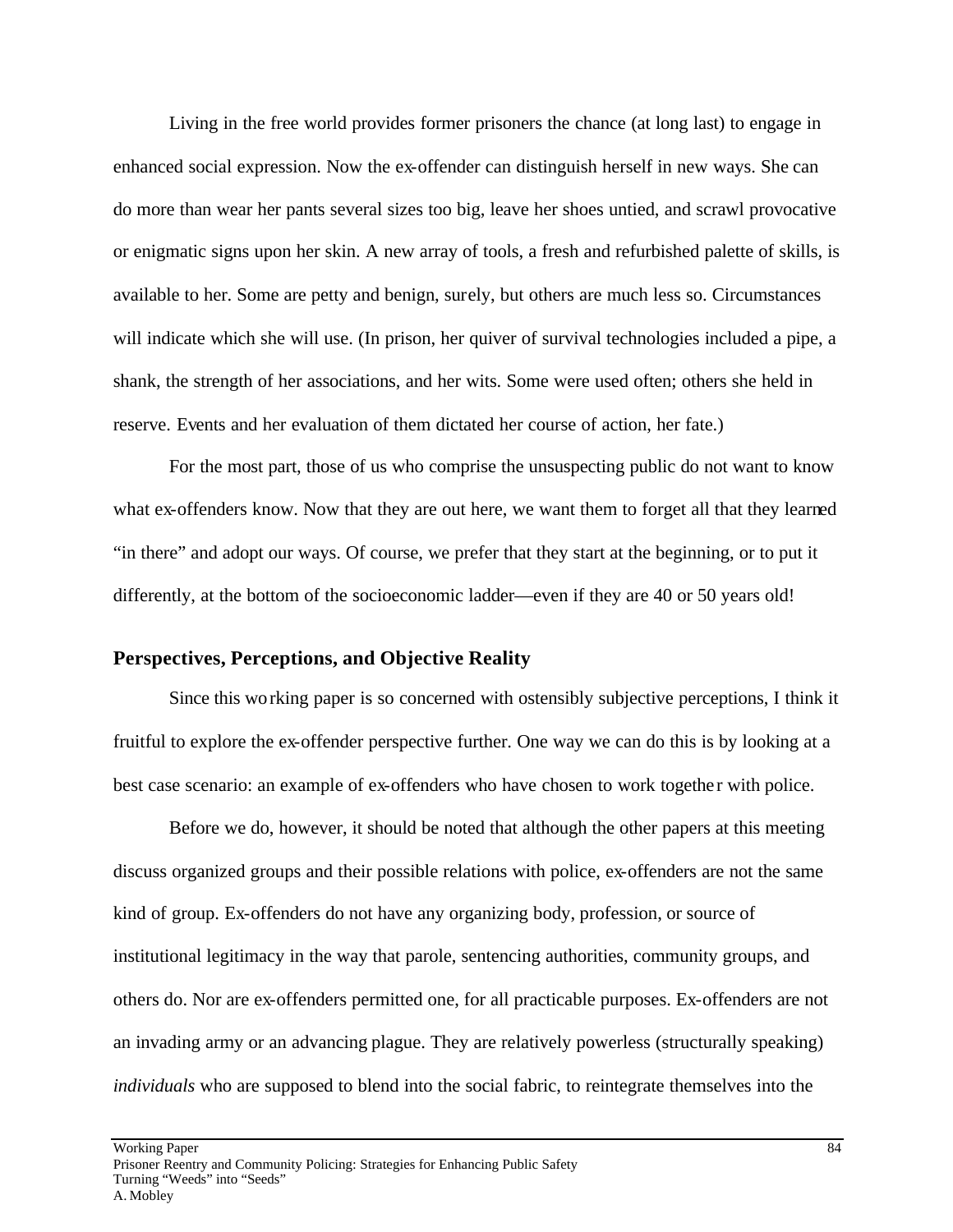societal mainstream. Legal, productive living, however, is obviously quite difficult for persons burdened with the stigma of a felony conviction. Most of the success stories that I know of are persons such as those mentioned above: people who are, for better and worse, caught in a neverending correctional relationship.

Although choosing to remain a cog in the criminal justice system is one way to postrelease "success," we need to be clear that there are many risks inherent in such a bold, unconventional undertaking. The psychological vulnerabilities assumed by the gang intervention worker or drug counselor—renegade former outlaws all—take a noticeable toll. The stresses and strains of actively working through the trauma of penal subjugation while "giving back" to others tempers my otherwise whole-hearted call for an organization dedicated to the welfare and political empowerment of ex-offenders. The costs borne by individuals partaking in these troubled relationships might be ably illustrated through reference to the recently emerged position of one of their ilk, the "(ex-)convict criminologist."

### **Two-Legged Data**

Criminology is a curious business, and it is not clear where, or if, the convict criminologist fits in. There are several difficulties.

The norms of academic discourse discourage the personal. Some scholars forbid their students use of the first person altogether, and permit themselves only the plural. "We," often referred to as "the royal We" is indicative of the traditional scholarly stance, which holds that the scholar is detached, yet never alone. He or she stands upon the shoulders of those who came before, writing not as an individual, but as a representative of a discipline and master conveyor of a body of knowledge. Individual scholars make personal contributions to this textual body, but personal advancement is not supposed to be the point. The point of scholarly work is not self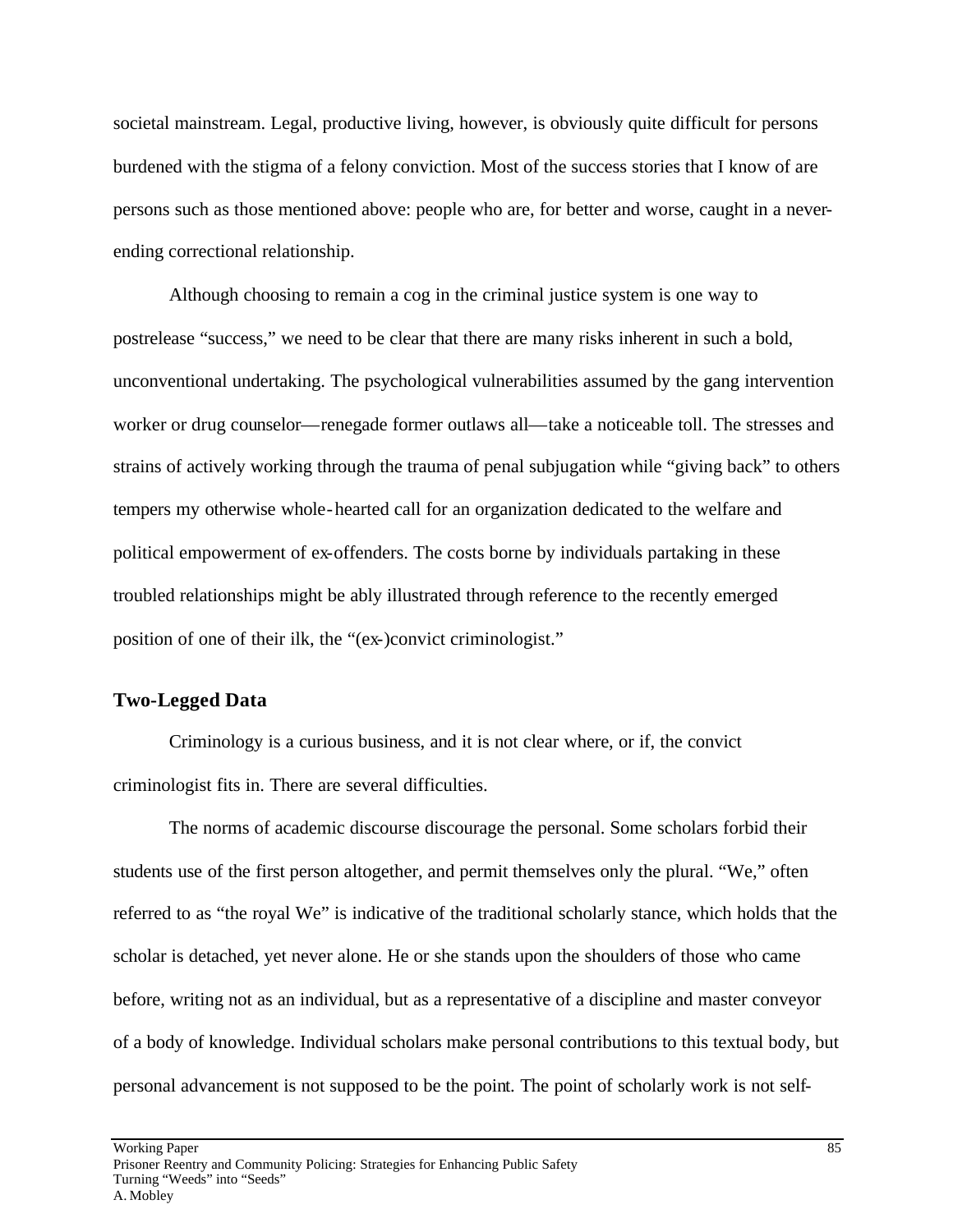fulfillment or self-expression, and certainly not self-knowledge. Consequently, throughout the decades and the various theoretical epochs, the subject matter of criminology has invariably remained something "out there."

The situation for the convict criminologist is much different, as he or she is both speaking subject and object of study. As subject, the authority of the convict criminologist is almost certainly called into question, as he or she clearly lacks credible objective detachment, having "gone native" as a convict long before succumbing to the lure of the academic fraternity. The convict criminologist's claim to the profession thus faces a perhaps insurmountable *a priori* challenge.

As a speaking subject, the convict criminologist is atypical of criminological objects of study. With rare exception, criminals' voices are muted not only by scholars, but by every aspect of the criminal justice encounter. Our American adversarial system of justice all but requires that defendants allow their representatives to speak for them. Following conviction, criminals are legally held incommunicado in a number of jurisdictions. Even when convictions are overturned after many years, such as in the justly celebrated case of "Hurricane" Carter, human subjects other than the accused are credited with principal agency.

The ability to speak and be heard is not the only problem with the convict criminologist construction. The ex-offender is no longer a convict, but an ex-convict. This point may seem of little consequence, as the main aim of convict criminology is to include in the conversation the voices of those experienced in the "customer end" of the criminal justice system. Yet I consider the distinction an important one. Those of us who emerge from prison after many years know the unsettling sensation of finding ourselves separated from our friends and concerns. People with whom I shared nearly everything lost their immediacy to me almost the moment I stepped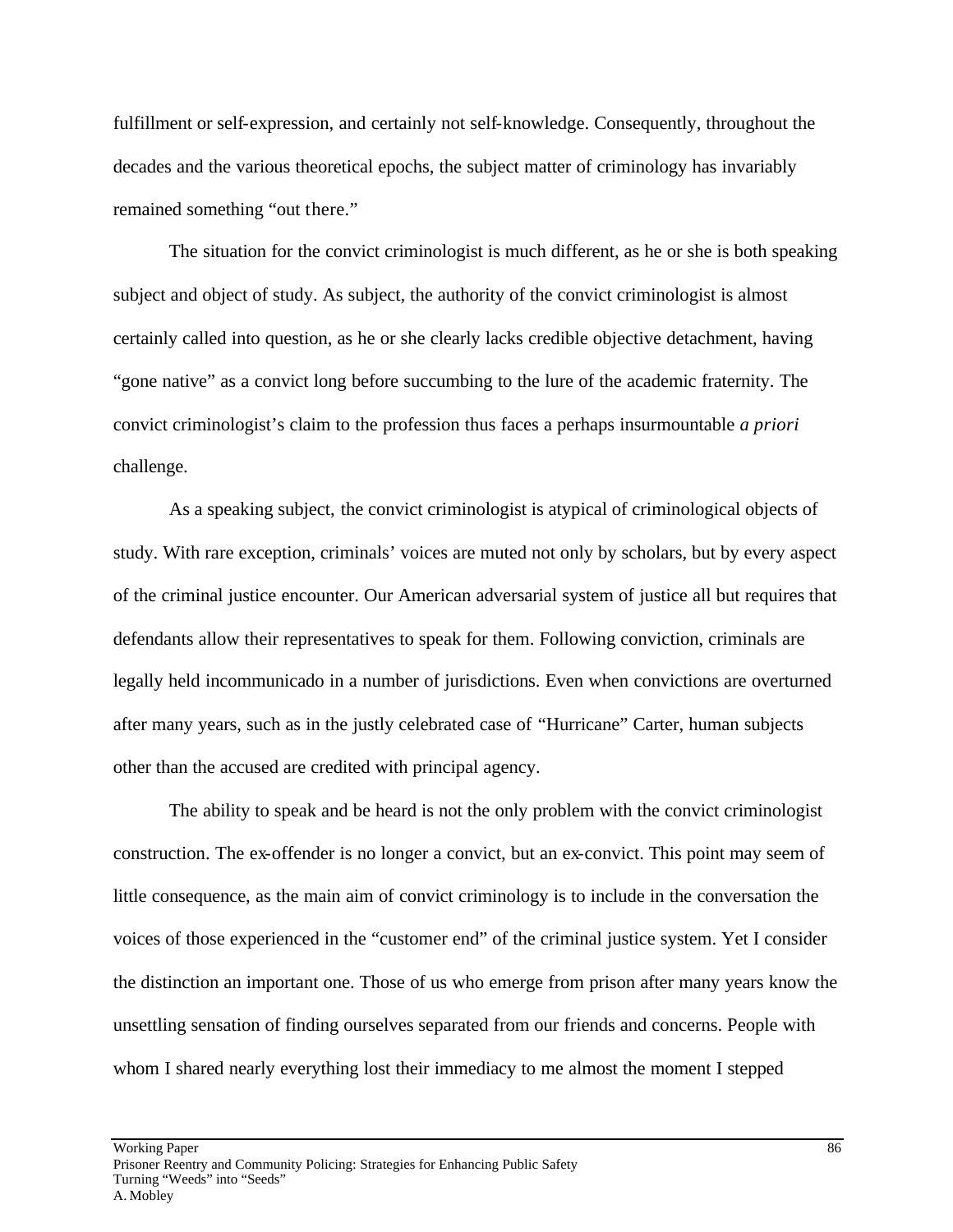outside prison walls. I was shocked by the sensation, but it was there, real, undeniable. Even as I knew in my innards that I was no free man, I was no convict either. Not anymore.

The legitimacy of the convict criminologist's claim to special knowledge is thus challenged on both ends. Inclusion within the profession is made only tentatively, at the margins. As for being a prisoner and possessing the insights of the imprisoned, well, the convict criminologist does not. The position is distinct, neither here nor there, nor is it likely that both subject positions can be fully assumed at once. The question of identity remains unanswered for convict criminologists and for others caught in the gravitational hold of the system.

### **Prison and Reentry: Separable Domains or Forever Entwined?**

Ex-offenders are not alone in suffering from a conflicted identity. Much of the discussion surrounding reentry and the corrections system itself dwells on just this point. A foundational article on reentry by Travis and Petersilia (2001), two of the foremost thinkers and writers on reentry, examines the possibility of establishing coherent, distinct system identities.

Travis and Petersilia (2001) tap into a deeply felt and longstanding difficulty with community custody when they state that prisoner reentry processes might best be viewed separately from the prison experience. A bifurcation, they suggest, might have the helpful effect of distancing the more punitive aspects of incarcerative penality from the (hopefully) more ameliorative community-based programs. Their idea is a sound one, albeit with a mixed history. Much debate has revolved around gauging the appropriate degree of separation between punitive custody, preventative supervision, and rehabilitative opportunities. This problem, moreover, has never been limited to community corrections and reentry issues. David Garland (1990), for example, has argued that a version of the "custody versus programs" conundrum troubles (as well as sustains) what he calls the "peno-welfare complex." Garland explains how subservience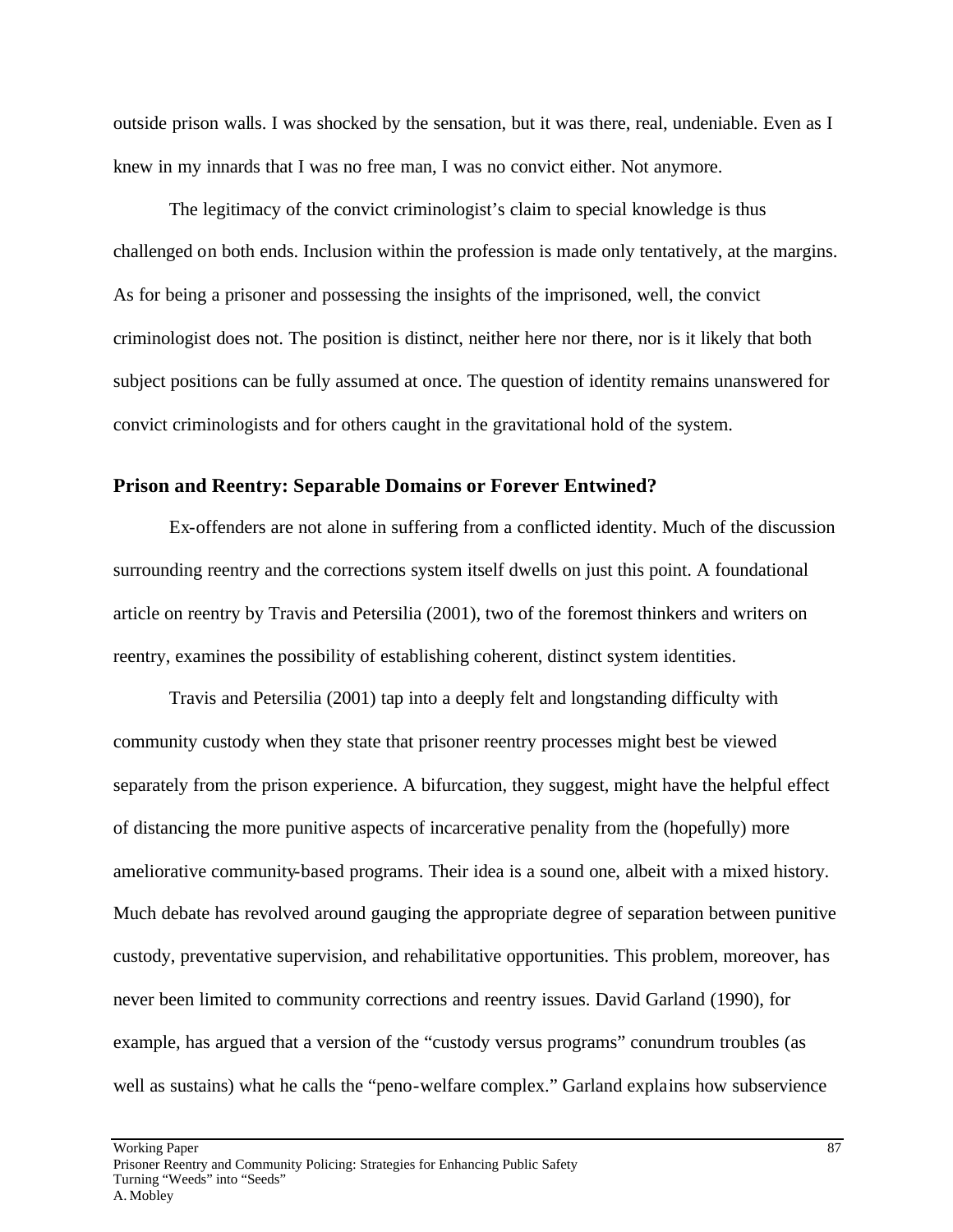to political considerations forces corrections officials to lower penal standards for the sake of administering social services. By the same token, welfare programs become compromised when case officers are compelled to perform police-like surveillance functions along with their more traditional roles as service providers.

A true bifurcation that pushes punishment-oriented, secure custody away from reintegration measures complicates commonly used schemes that use therapeutic and other programs as "carrots" intended to encourage offender cooperation. It also promises to thwart strategies that utilize programs as actual surveillance and control techniques. Penal plans employing such hybrid tactics may lessen the sting of submission and domination for some offenders, but the bald-faced client manipulation can also engender much enmity.

The implementation of Travis and Petersilia's bifurcation proposal would involve a repositioning or reframing of community reentry programs. This split could be extended by encouraging placement of reentry programs beyond the scope of the justice system. Taking social services out of the hands of police agencies would remove an internal contradiction that has long bedeviled corrections workers at all levels. Offenders, too, suffer from the mixed messages and muddled outcomes of a conflicted justice system. Their frustration, anger, and disgust with inconsistent attitudes and zero tolerance policies have the effect of promoting disrespect for the law and for its guardians. In addition, the "treat 'em and beat 'em" paradox certainly leads persons on both sides to develop fatalistic predispositions regarding the inevitability of parole revocation.

We should be clear that no one wants the separation of prison and parole more urgently than do prisoners. When offenders "get out" they want to *be out*. Any compromise or halfmeasure, any hoops or hassles placed in their path, breeds resentment. Certainly ex-offenders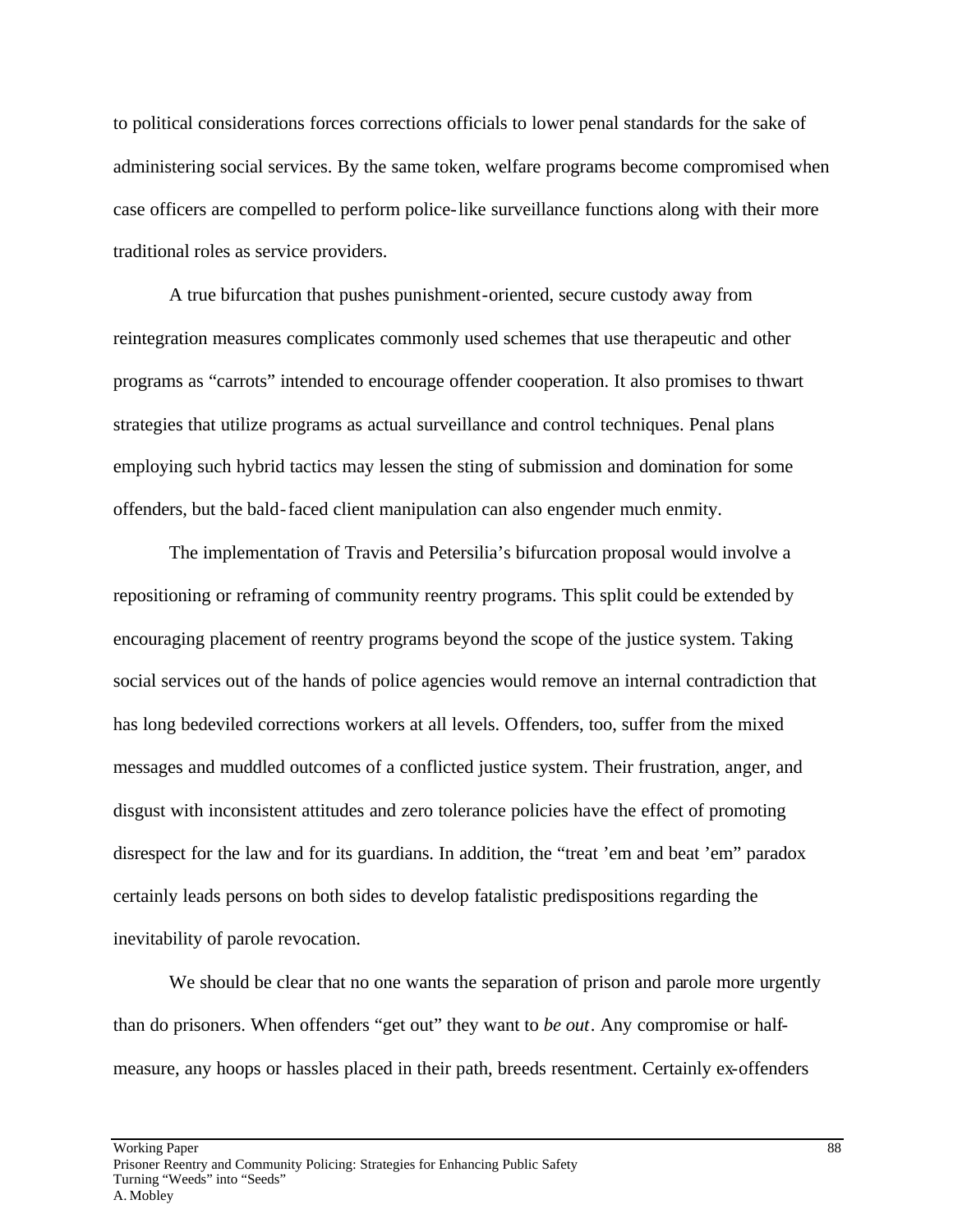need access to social services and community resources, but they should not have to engage with law officers to get them. After years of being thrown together, battling through a struggle that neither could win, the two sides should be allowed to drift apart. Each stands to benefit.

Travis's (2000) article on reentry courts is another useful recent publication in that it perpetuates two misconceptions that can be constructively addressed. The first concerns his notion that, until they prove their trustworthiness by remaining crime-free while on parole, reentering ex-offenders "have not yet earned a place at our table." Travis gives expression to what is no doubt a commonly felt sentiment and for that openness he has our thanks. The perspective he tacitly assumes, however—a subject position he generously extends to his readers through the use of the phrase "our table,"—is that of the law-abiding public. His characterization is made problematic, however, by generations of criminological research that casts doubt upon the existence of such a purified polity.

A more accurate representation of the social world into which ex-offenders return would include reference to disparate sources of violence, fraud, discrimination, and corruption, much of it emerging from the same social strata the authorial voice so ably represents. This more realistic portrayal is already ingrained by experience into the psyches of "offenders." The incarcerated often have more than a passing interest in news from the outside world. They know enough about politics and justice issues to suspect that those who so readily condemn them are not so clean themselves. Prison inmates are not cloistered academics, nor are they justice system practitioners whose vision is clouded by the veil of legal legitimacy and the thin blue line. Convicted and incarcerated felons have experienced life at ground zero, a place where the messiness of actual procedures meets the more hypothetical policy road. Prisoners are the possessors—whether they like it or not—of an arsenal of finely calibrated "bull" detectors. Any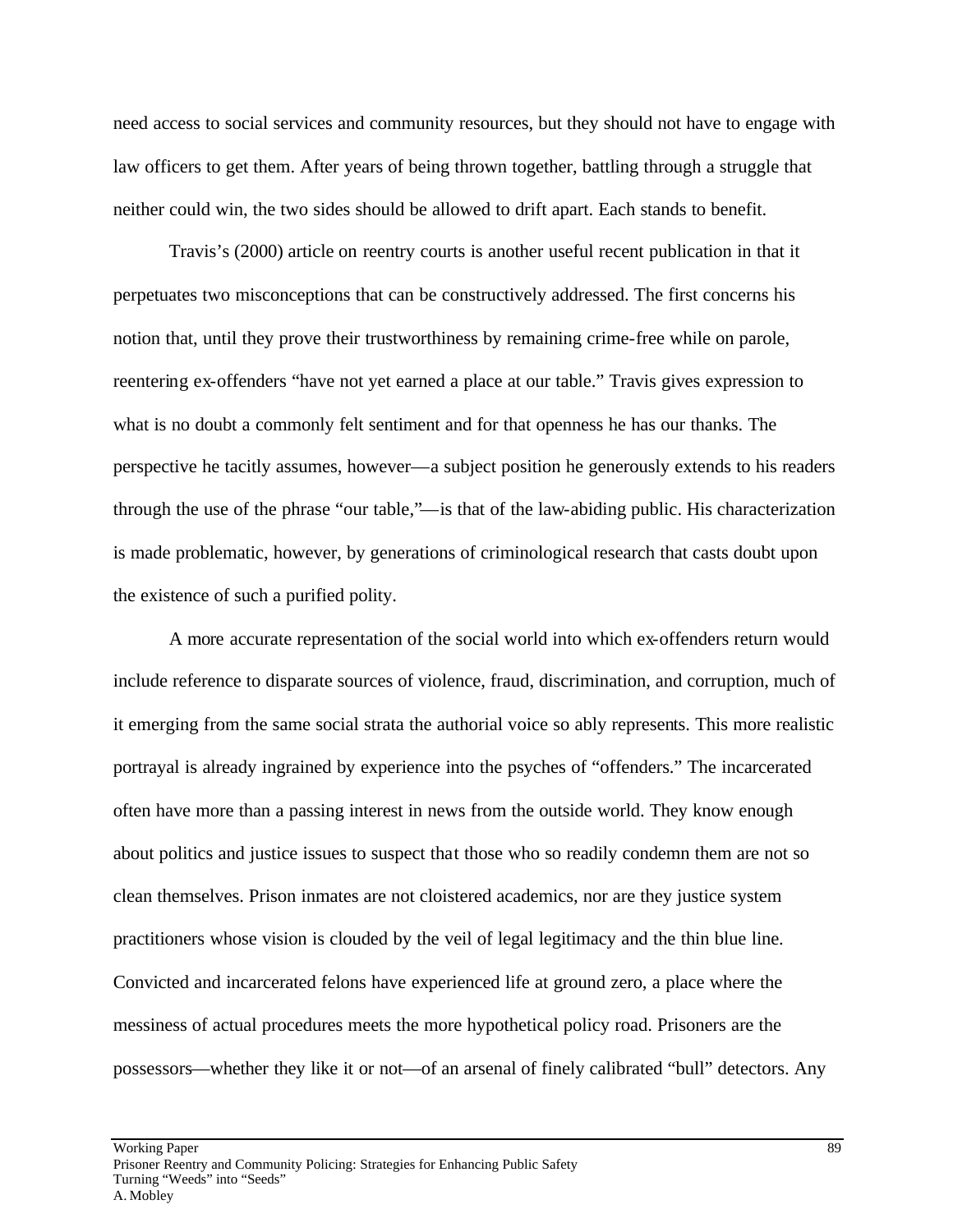idealized notion of society presented to them as real is discredited and rejected as quickly as their own demonized caricatures are often accepted and even embellished.

Consider the classic sociological literature on prisons. From Sykes to Clemmer, Irwin, and Jacobs, much is made of the divisions and distinctions forged by prisoners. Categories that play out in day-to-day prison relations divide inmates among themselves, separate prisoners from staff, and even cast distinctions among keepers. Such status hierarchies are taken very seriously by prisoners and do not magically melt away on the day of release. The value systems learned or reinforced in prison, whether by choice or as a survival skill, a necessary evil, makes an exoffender suspicious of new faces and absolutely distrustful of cops. If individual social service providers, including parole and police officers, are to have productive, mutually beneficial and reinforcing relationships with ex-offenders, it makes sense that authorities will have to make an effort to gain *their* trust. Representatives of the dominant societal faction, in other words, if they wish to engage with and actually serve ex-offenders, have to be willing to earn a place at *their* table.

The second point from the Travis article to be addressed concerns the comparability of reentry courts and drug courts. Travis maintains that a period of supervised release can be highly satisfying to the offender. To bolster his claim he points to drug courts and their famously emotional graduation ceremonies. What Travis fails to notice, and perhaps cannot know, is that the joy of drug court graduation comes precisely from the fact that prison was successfully averted. How could we expect people who have served lengthy prison terms and then faced additional sanctions on the outside to feel the same way as those people who served their time on community supervision alone? This fundamental misunderstanding of the subject positions of those sentenced to community custody versus those incarcerated expresses well our collective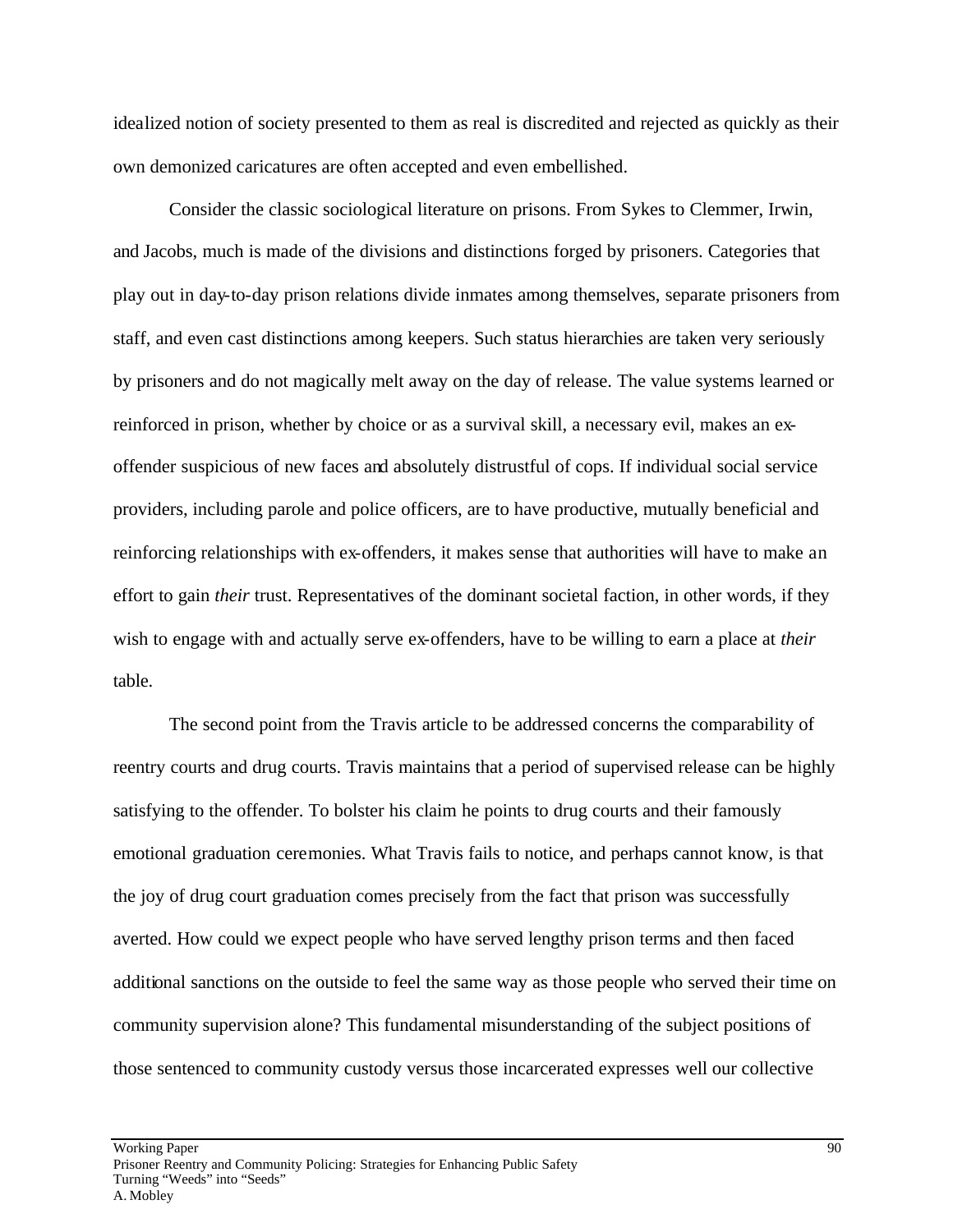failure to appreciate the gravity of prisonization. People tend to emerge from prison edgy, distrustful, frightened, and insecure, in addition to being broke, homeless, and without friends or acquaintances. That period of separation and brutalization known as prison has a profound effect on one's perceptions, and we are misled if we believe they will react to circumstances and events in ways similar to those folks who have not endured like hardships.

### **Soul in the Hole**

While researching reentry on the Internet, I received a note from a colleague alerting me to a web site containing a wealth of information. I visited the site and downloaded several articles to print. When I walked over to the printer to collect the hardcopies I noticed that text appeared on both sides of the paper, something I dislike and had not planned. A closer examination showed that the words on the topside of the discharging sheets derived from a different source than the text on the other side. I began to read the "mystery text" and discovered that it too concerned the experiences of penal subjects, past, present, and future. The narrative was part of a dissertation describing the culture of "pickup basketball" and the persons involved in creating it. Thoroughly provoked, I read on. I consumed the rollicking, thumping basketball piece as quickly as the paper passed from the machine. I then turned the pages over and read the comparatively dry, abstract, yet data-rich criminology literature. The contrast could not have been more striking. Here's an excerpt from the "right side":

> Accustomed to being told exactly what to do and how to do it, they [newly released inmates] often expect their supervision officers to forge a path for them—get them a job, find the right drug treatment program. Disappointed when their unrealistic expectations are not met, some people never form trusting relationships with those who supervise them. As for the officers, they begin the process with no information about how the people they have to supervise respond to authority figures and what they want to do with their lives (Nelson and Trone 2000, 2)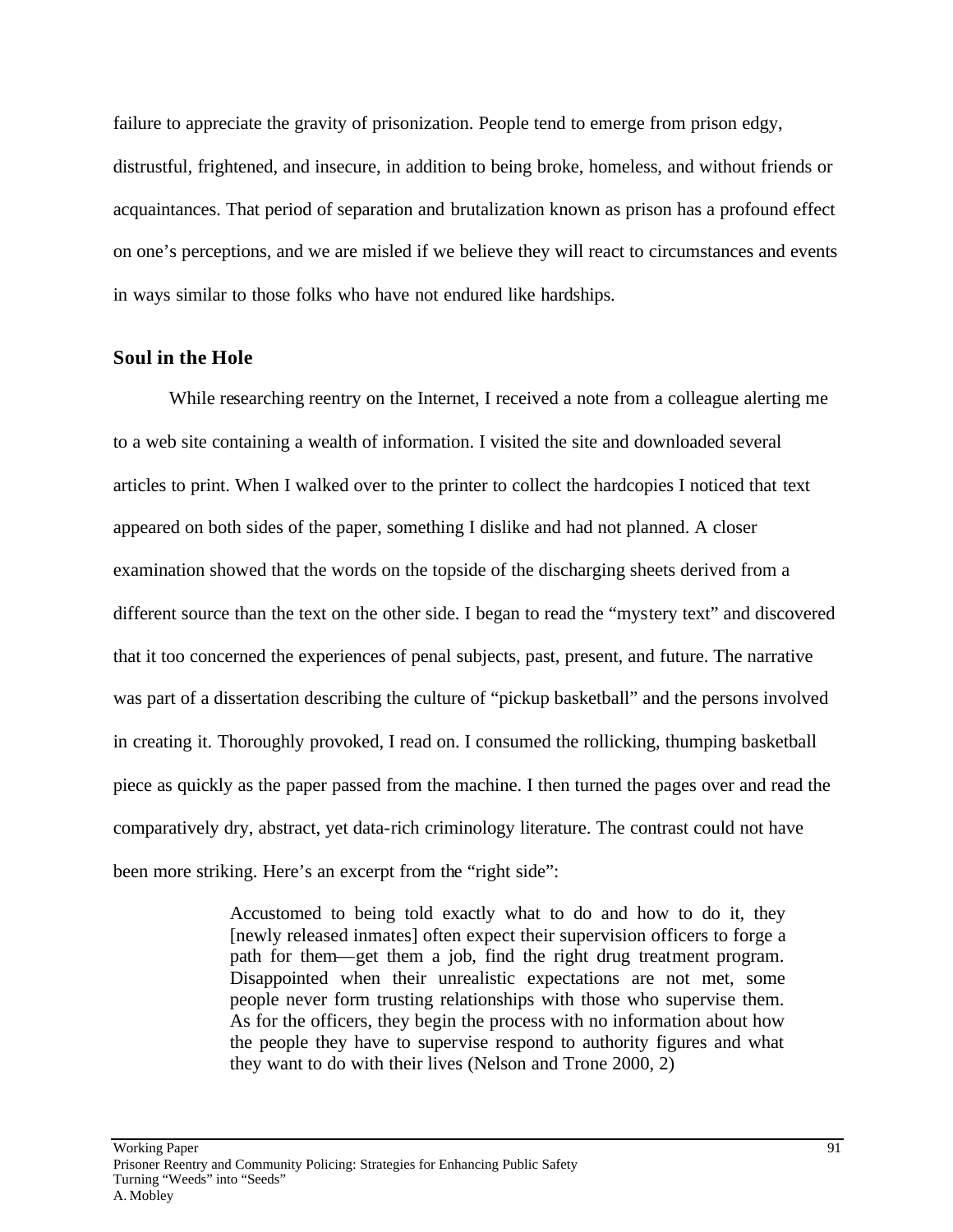Now here's something from the "wrong side":

To the brothers holding it down on blacktops across America, it ain't just about playing basketball. In fact, balling is only one instrument used by these street soldiers to carve a collective identity out of the unforgiving urban landscape. The blacktop merely serves as a semi-public platform for exhilarative expressions and statements of black masculinity for people who, due to structural opposition and a history of requisite deference to an unyielding dominant culture, frequently find it difficult to establish a meaningful identity in other ways (Mohammed 2001, 1)

It isn't just the style of writing that sets these pieces apart: a sense of flesh-and-bone

humanity pervades the "accidental article," and that same insider realism is utterly lacking from the research report. Reading the intended piece, I tried to digest such things as, "Accustomed to being told exactly what to do and how to do it," but the sentiment stuck in my throat. Common sense tells us that few prisoners are micromanaged this way. By all accounts, prison provides a (sometimes dangerous) plethora of activity options, from watching television to playing dominoes, to reading, sleeping, or shooting dope. Upon release, many felons do wait for their parole officers to make the first move, but that's because setting the terms of release, the official agenda, is *their job*.

Being in custody necessarily places one in the role of a counter-puncher. Officials act and prisoners react. So it's not one way: coercive custody is a dance, a creative tension between participants who are sometimes collaborators-in-action, sometimes antagonists, but always provisional partners, trapped together in time and space. To suggest that the prison scene is more akin to a puppet show—inert mannequins brought to life by omnipotent operators—is a distortion that does a disservice to all involved. Surely no puppet masters claim to walk "the toughest beat in the state," as do the corrections officers of California. Surely the Crips and the Bloods, the Aryan Brotherhood, Black Guerilla Family, Disciple Lords, Mexican Mafia, and all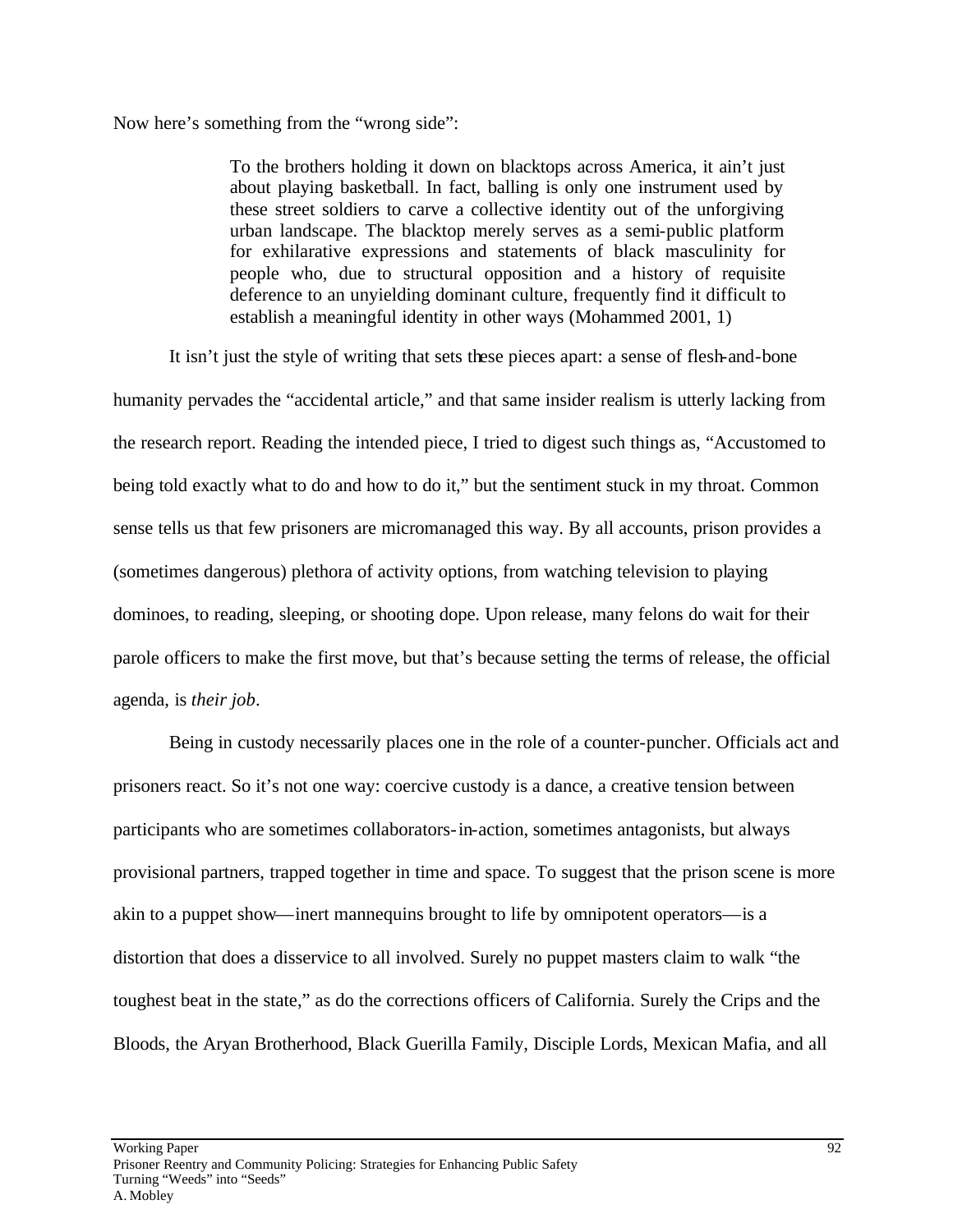the other prison *gangstas* respond with something of a deaf ear to "being told exactly what to do and how to do it."

The contrived and artificial tone of the reentry piece (Nelson and Trone 2000) continues as the passage skips past the complexity inherent in creating and maintaining "trusting relationships." I wish the authors would ask themselves how trusting they would be towards persons who literally hold the keys to their freedom and their futures. Do they really think that finding them a job and a program would establish trust? Get this: "Here's your job and your program. Don't screw it up or I'll send you back." How's that for laying a rock-solid foundation for trust? The only hacks we "trust" are those who willingly turn a blind eye, or are so lame they can't catch us when we "screw up," or drop the automaton routine and act human.

The paragraph I cite from the reentry article also vastly oversimplifies the process of discovering what parolees "might want to do with their lives." Again, I put it to the authors (and to all prospective writers on reentry): if you were to start from as near to scratch as is possible in American society, and if you were burdened with a felony conviction, mainstream social stigma, an antagonistic, "unyielding dominant culture," and minimal resources, what would *you* do with your life? Finally, if I were to ask myself how I "respond to authority figures," in all sincerity, I would have to answer, "It depends." I find that I often resent authority, especially when it is practiced arbitrarily or incompetently.

The second piece (Mohammed 2001) depicts its subjects not as fodder existing solely for the manipulation of authoritative others, but as active agents, creators in their own lives. Being young, black, poor, and male in America means many things, but basic to the profile is being "roustable": police see you and others like you as fair game for a shakedown. In other words, the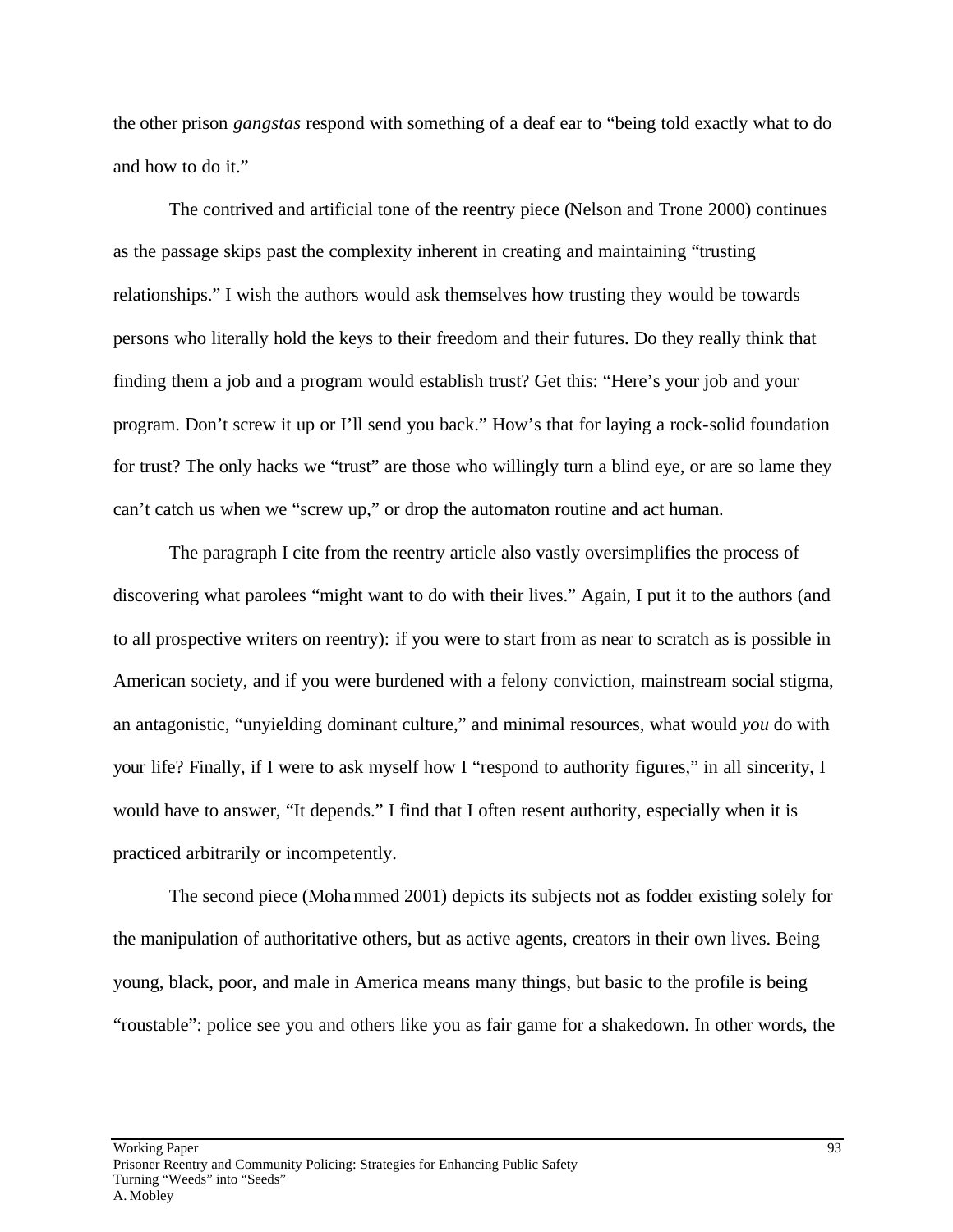police, guardians of mainstream American freedoms, perceive young black males as primary to *their mission*.

I contacted the writer of the basketball chronicle and obtained a copy of the completed project. It felt like discovering buried treasure. And then it dawned on me that used, discarded sheets of paper placed in the printer feeder (something that happens around the department when funds are low and fresh supplies exhausted) led to my find. I pondered the synchronicity of recycled rag turning out (for me) to be better than new. I was reminded of the "wounded healers" phenomenon discussed so much among prison volunteers (that is, those persons who have suffered great wounds often make the best healers). My remembrance of that concept brought me back to the assertion that trusting relationships are critical to the success of ex-offenders trying to make it on the outside. Of course trusting relationships are important! And who better to attend to parolees than their more experienced peers and colleagues—the wounded, returned healers? Do we really expect that most supervising officials will ever know what their clients "want to do with their lives"?

### **Getting Back On the Court**

Former prisoners who involve themselves in community justice (or justice studies) seem to have a visceral reaction to the common one-dimensional view of offenders. Their gut-churning frustration is a response to bearing witness to a "professional" conversation carried out in ignorance of the real people and lived realities behind the profiles. The exclusion from scholarly pages of the impassioned voices and no-frills analysis of people who are more than able, and very often willing, to speak for themselves, is especially grating to people of experience who deal for a living in the areas of prisoner reentry and rehabilitation.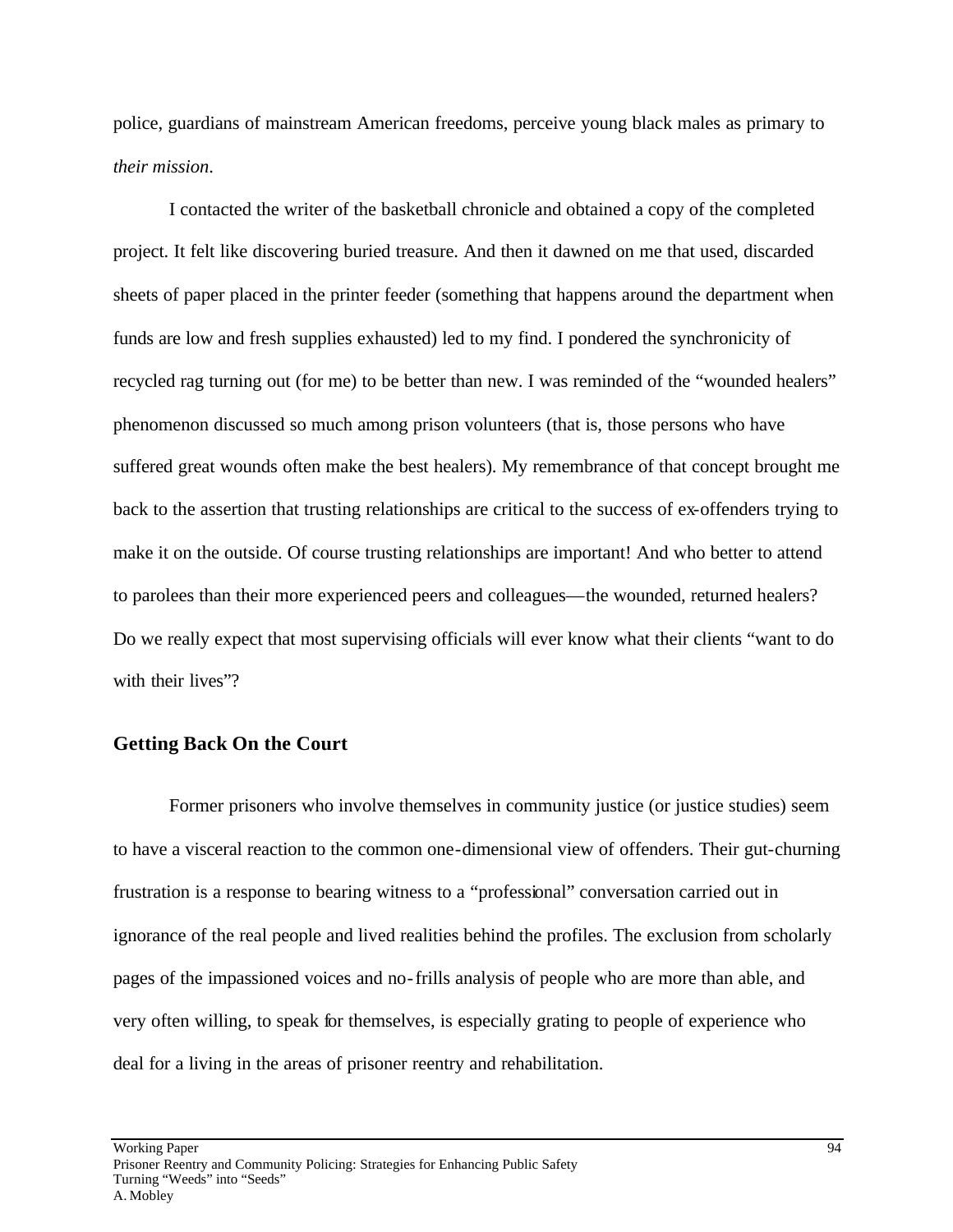The protestations that I hear typically go like this: "Here we are! Hey! We're right here! You're talking about us, right? So talk to us! Hey!"

Usually, traditionally, these pleas have fallen on deaf ears. It would seem that a solution for these frustrations would be for ex-offenders to be more proactive and not wait to be recognized and asked to comment or otherwise participate in penal policy strategizing. Former prisoners *can write themselves* right into reentry scholarship. And they have. Of course, the next questions must be: Is anybody listening? Can anybody hear?

## **Epilogue**

### *Lest we fool ourselves into thinking that any of this is new, I reproduce the following*

### *(provided by my friend and colleague, Chuck Terry):*

He is made to feel from the outset that he is a lower animal, incapable of thinking, acting, or doing rationally for himself. This blow struck at his manhood degrades his self-respect. Since those about him will not trust him, why should they seek to merit trust?

He knows himself to be a prisoner, immured for acts over which he knows he had no possible control, and resentment rankles in his breast. Revenge becomes a ruling spirit in his clouded soul. Why should he have faith that his keepers can cure him when he realizes that they so thoroughly misapprehend his condition (Keeley 1897, 89–90).

Can community policing make a difference in the reentry of "ex-offenders"? Perhaps.

Working to apprehend the *condition* (instead of the bodies) of current and former prisoners

would make for an excellent start.

**Authorial Note:** Chuck Terry, PhD, provided invaluable assistance in the preparation of this working paper.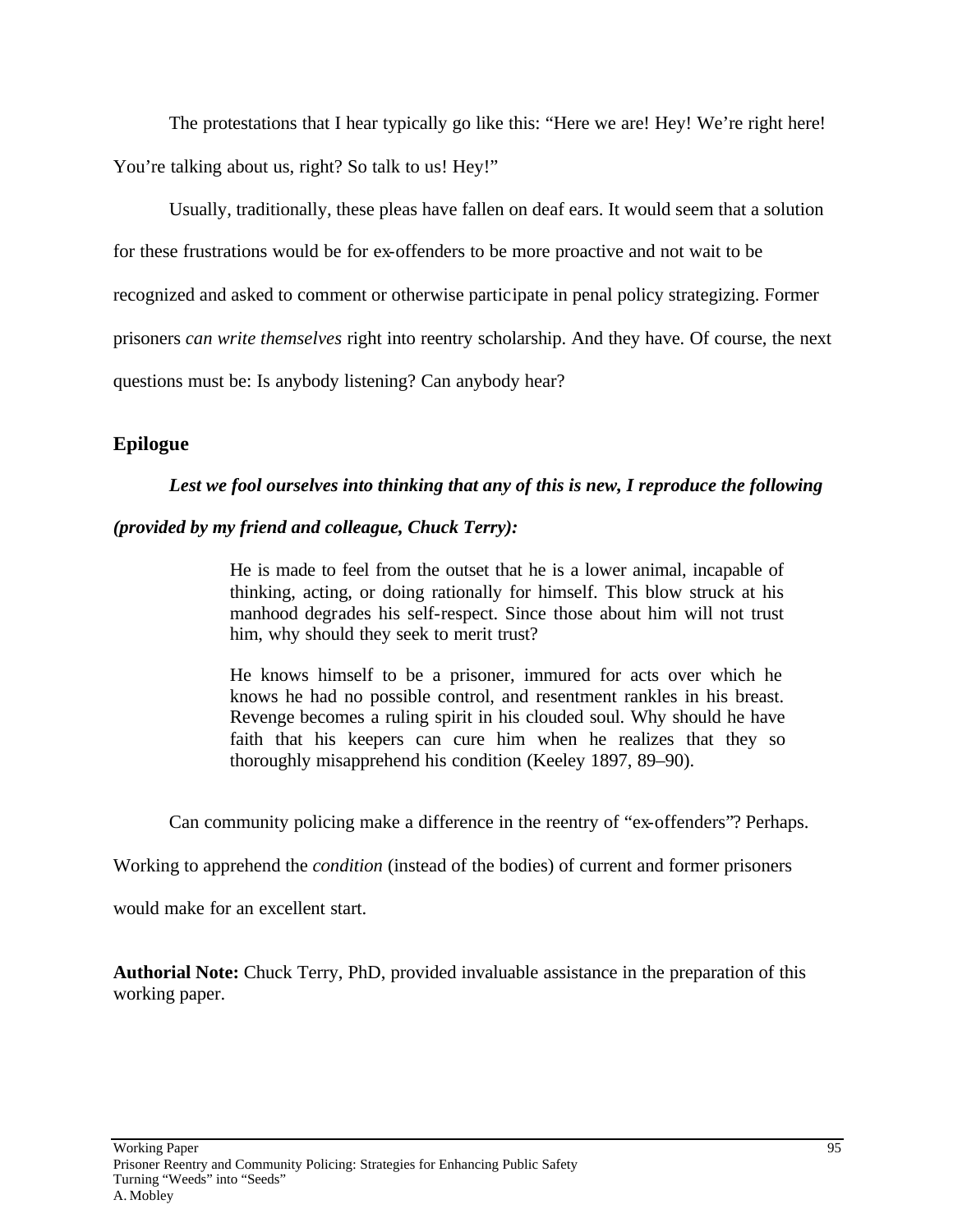### **References**

- Austin, James. 2001. "Prisoner Reentry: Current Trends, Practices, and Issues." *Crime and Delinquency* 47(3): 314–334.
- Garland, David. 1990. *Punishment and Modern Society: A Study in Social Theory*. Chicago: University of Chicago Press.
- Keeley, Leslie E. 1897. *Opium: Its Use, Abuse, and Cure: Or, From Bondage to Freedom*. Chicago: The Banner of Gold Co. Publishers.
- Mohamed, A. R. 1999. "Blacktop Basketball as Site of Resistance." Unpublished dissertation. University of California, Irvine.
- Nelson, Matt and Jennifer Trone. 2000. *Why Planning for Release Matters.* New York, NY: Vera Institute of Justice, State Sentencing and Corrections Program.
- Travis, Jeremy. 2000. "But They All Come Back: Rethinking Prisoner Reentry." *Sentencing and Corrections: Issues for the 21st Century*. Washington, DC: National Institute of Justice, Office of Justice Programs.
- Travis, Jeremy and Joan Petersilia. 2001. "Reentry Reconsidered: A New Look at an Old Question." *Crime and Delinquency* 47(3): 291–313.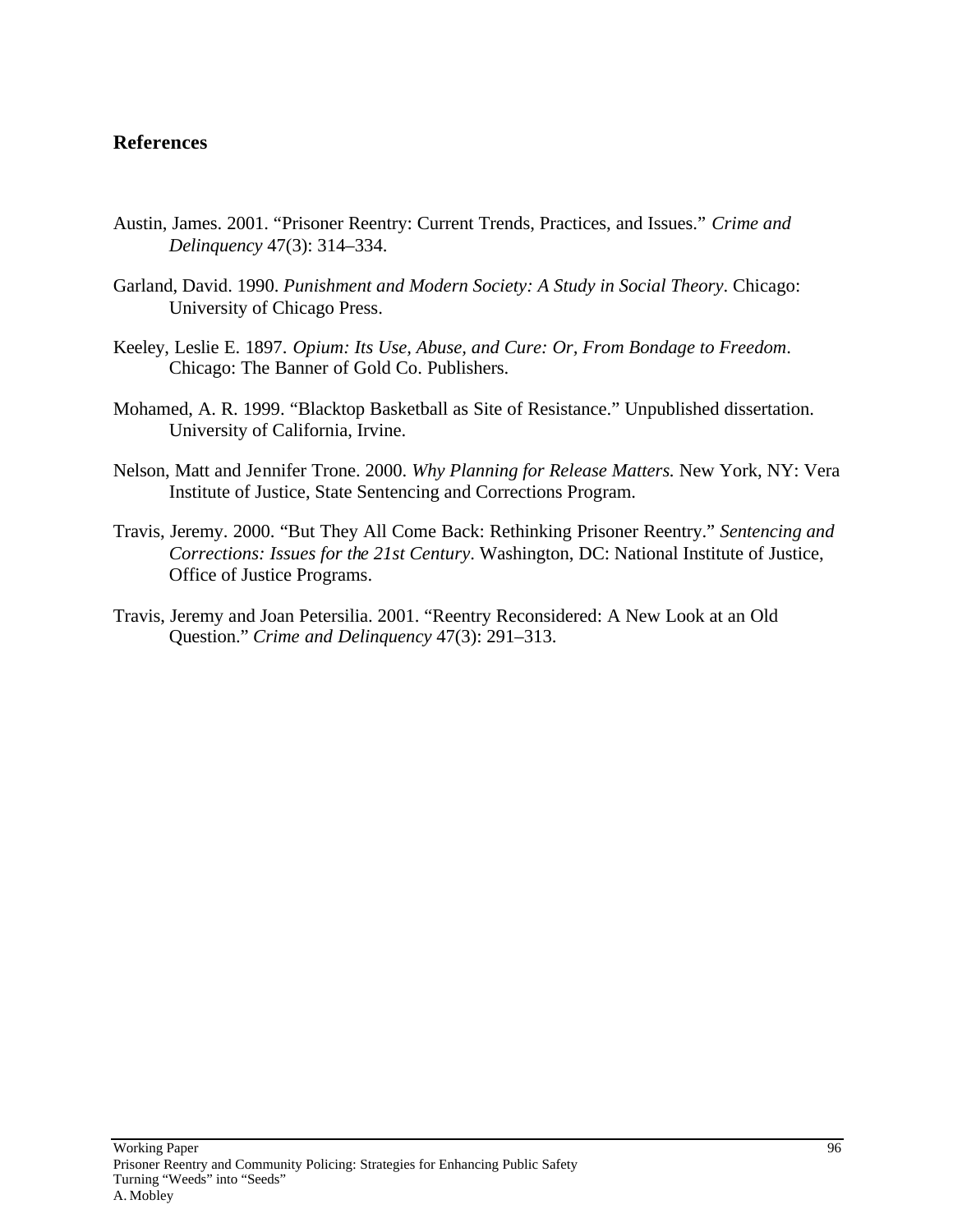# **THE REVOLVING DOOR: EXPLORING PUBLIC ATTITUDES TOWARD PRISONER REENTRY**

### **Jean Johnson and John Immerwahr, Public Agenda**

*Abstract: Current attitudes about crime and law enforcement are a backdrop to a more detailed discussion of attitudes about incarceration and prisoner reentry. The presentation draws on current polling from respected research organizations including Gallup, Harris, ABC News, and others. It will also include observations from a Public Agenda/Urban Institute Reentry Roundtable pilot study that looked specifically at attitudes about prisoner reentry. Designed to stimulate discussion and provide hypotheses for further research, the pilot study used focus groups to probe public awareness of prisoner reentry issues. The research examined existing public perceptions of what happens to prisoners after release and explored potential public support for reentry programs, along with possible concerns and barriers. While hardly any respondents in the pilot study had thought extensively about prisoner reentry issues, more were aware that prisoners often face daunting obstacles returning to the community and establishing a noncriminal life-style. In addition, most seemed to think that reentry is an important issue that deserves decisionmakers' attention. At the same time, nearly all the respondents voiced some level of concern about what kinds of prisoners might be included, how well reentry programs would be run, how effective they would be helping prisoners stay out of trouble, and precisely what kinds of services returning prisoners would be eligible for.* 

### **Introduction**

A typical day of TV programming offers a wide selection of news and entertainment

programs focusing on crime, police work, arrests, trials, and incarceration. The depictions may

not be accurate, but the overall process is constantly in the public eye. On that same day,

however, approximately 1,600 inmates (mostly men) will come out of prison to find their way

back into society, typically with little planning, counsel, or support.<sup>1</sup> Yet compared with other

aspects of the criminal justice system, there is almost no public discussion of prisoner reentry.

 $\overline{a}$ 

<sup>&</sup>lt;sup>1</sup> Travis, Jeremy. *Prisoner Reentry Seen Through a Community Lens*. The Urban Institute, 2001.

*The authors wish to thank Deborah Wadsworth and Steve Farkas at Public Agenda; Jeremy Travis and Amy Solomon at The Urban Institute; and Susan Tucker, Eric Cadora, and Eddie Ellis at Open Society Institute for the ideas they contributed to this project. We would also like to express our appreciation to Jennifer Tennant and Alex Trilling at Public Agenda for their invaluable assistance in the preparation of this paper. For more information, please contact Public Agenda at (212)686-6610 or info@publicagenda.org.*

Report 50 and 200 and 200 and 200 and 200 and 200 and 200 and 200 and 200 and 200 and 200 and 200 and 200 and 200 and 200 and 200 and 200 and 200 and 200 and 200 and 200 and 200 and 200 and 200 and 200 and 200 and 200 and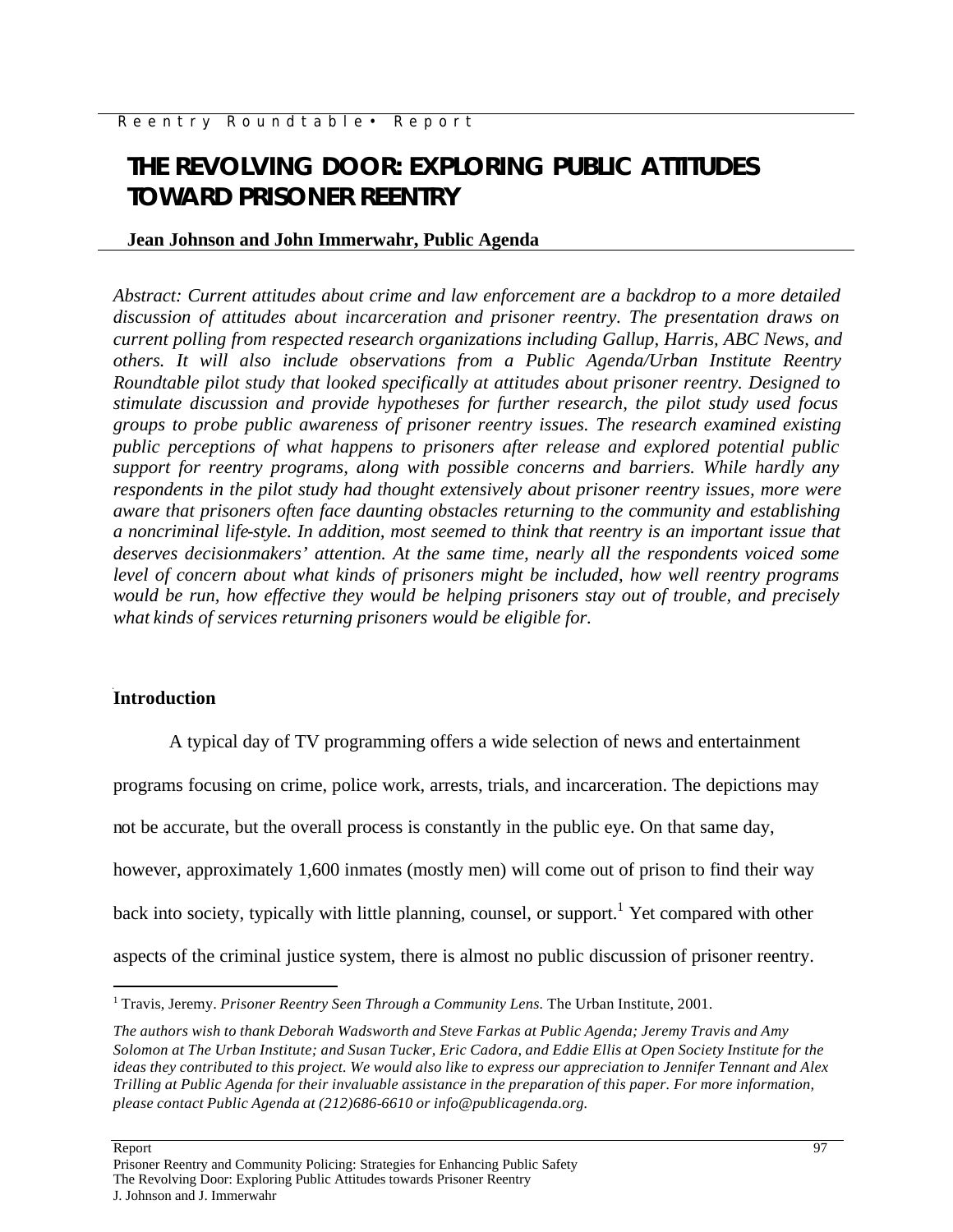The availability of public opinion research follows precisely the same pattern; there is considerable survey data on crime and punishment overall, but virtually none on prisoner reentry.

To gain a better perspective on public attitudes about this issue, The Urban Institute's Reentry Roundtable asked Public Agenda, a nonprofit organization dedicated to nonpartisan public opinion research, to develop a small-scale pilot project. In addition to support from The Urban Institute and Public Agenda itself, funding was provided by Open Society Institute, The George Gund Foundation, and Arthur White.

### **Focus Groups in Suburban and Urban Areas**

Designed to raise questions, stimulate discussion, and provide hypotheses for further research, the pilot project consisted of three focus groups conducted in March 2002 in the Philadelphia area. To offer some insight on how Americans in different demographic groups might think about prisoner reentry, Public Agenda organized the focus groups to reflect different population segments.

- One focus group consisted of residents of the Philadelphia suburb of Bensalem. The group was racially mixed, and respondents' income ranged from less than \$25,000 to more than \$60,000. The group included an advertising sales representative, a retiree, and an employee at Wal-Mart.
- A second focus group consisted of residents of Philadelphia's inner city, primarily from the West Philadelphia area. The group was entirely African-American or Hispanic, and respondents included a legal assistant, a truck driver, and a cook.
- The third focus group consisted of affluent Philadelphia residents. The group was racially mixed, and all earned more than \$30,000. Respondents included the owner of an art gallery, a retired attorney currently doing charitable work, and a therapist.

Report that the contract of the contract of the contract of the contract of the contract of the contract of the contract of the contract of the contract of the contract of the contract of the contract of the contract of th

Prisoner Reentry and Community Policing: Strategies for Enhancing Public Safety The Revolving Door: Exploring Public Attitudes towards Prisoner Reentry J. Johnson and J. Immerwahr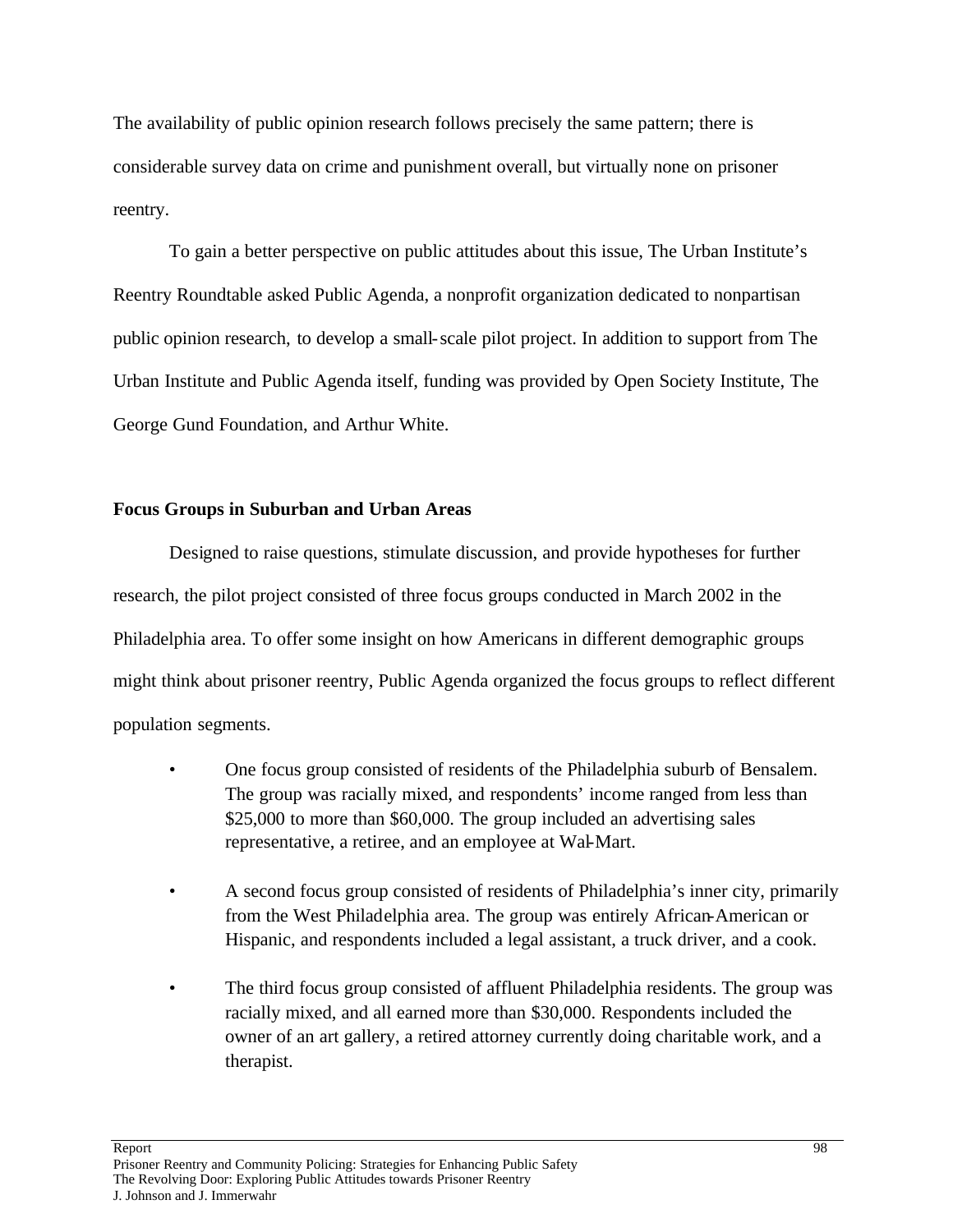### **Limitations of the Research**

The responses captured in the Public Agenda focus groups are intriguing, but it is vital to underscore the limitations of this research. Focus groups can be useful tools for observing how people talk about issues and for generating hypotheses for further research. However, they are not reliable predictors of how many people hold a particular viewpoint, or even whether the majority of Americans actually share views that predominate in a focus group discussion. What's more, this particular project includes a small number of focus groups confined to a limited geographic location. It is possible, and perhaps even likely, that the same research conducted among suburban, inner city, and upscale residents in Atlanta, Miami, Phoenix, Dallas or Portland, for example, could produce different results.

Nevertheless, some characteristic patterns of thinking seemed to emerge in all three of the focus groups we conducted, and many echo themes that are prevalent in the public's overall thinking about crime and punishment. In some instances, we are able to cite existing survey data to confirm—or at least buttress—the observations we report from the focus groups. We relied particularly on Public Agenda research from a series of studies on prison overcrowding and alternatives to incarceration conducted for the Edna McConnell Clark Foundation.<sup>2</sup> And since Public Agenda has conducted dozens of public opinion studies on diverse public issues, and since we have devoted over two decades of work to understanding how citizens typically learn about public issues, we have applied our own judgment and experience in interpreting the results. In the three sessions, we focused specifically on these topics:

#### • Public awareness of prisoner reentry issues

Report that the contract of the contract of the contract of the contract of the contract of the contract of the contract of the contract of the contract of the contract of the contract of the contract of the contract of th

 $\overline{a}$ 

<sup>2</sup> Farkas, Steve and Ethan Gutmann. *Punishing Criminals: Pennsylvanians Consider the Options.* Public Agenda, 1993; Doble, John, Stephen Immerwahr, and Amy Richardson. *Punishing Criminals: The People of Delaware Consider the Options.* Public Agenda, 1991; Doble, John, and Josh Klein. *Punishing Criminals: The Public's View. An Alabama Survey.* Public Agenda, 1989.

Prisoner Reentry and Community Policing: Strategies for Enhancing Public Safety The Revolving Door: Exploring Public Attitudes towards Prisoner Reentry J. Johnson and J. Immerwahr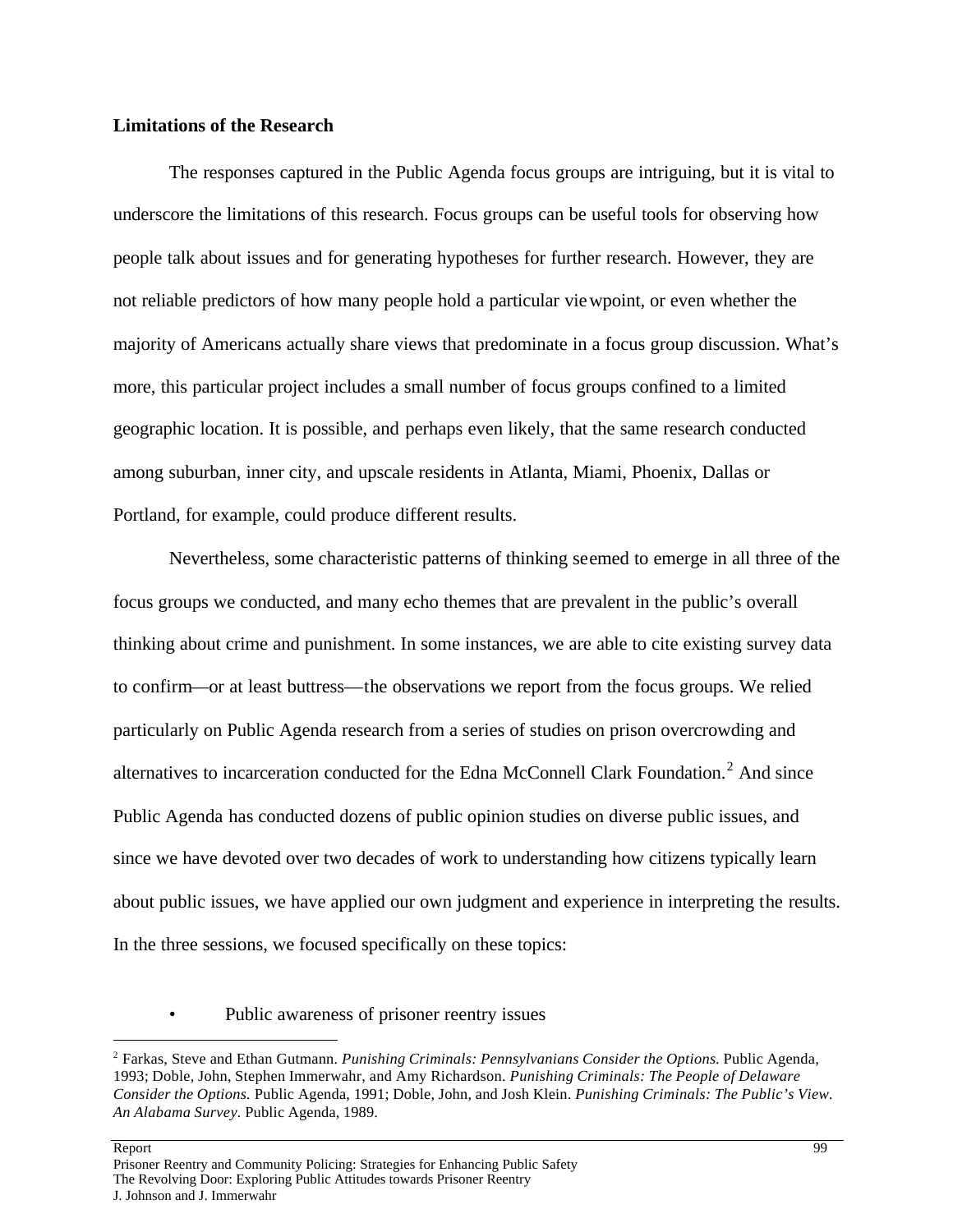- Perceptions of what happens to prisoners after release from prison
- Potential public support for programs to help former prisoners make the transition from prison to society
- Reactions to "barriers" regarding employment, housing, voting, etc., that former prisoners face in many states
- Potential concerns and conflicts about reentry programs
- Future directions for research

### **How Important Is This to Most People?**

Opinion researchers often look at two factors to determine how important and meaningful an issue is for the general public. One factor is whether people bring up an issue spontaneously or whether they only talk about it after it has been raised by researchers. The second factor is whether people appear to understand an issue when it is introduced or whether they need repeated explanations and clarifications in order to think about it. The answers to these two questions have vital implications for leaders who need to launch public discussion about an important issue and for journalists who need to cover it.

In many Public Agenda projects, for example, moderators open focus group sessions by giving respondents a "clean slate" and asking them to list their top community or national concerns. Typically, people bring up issues that have "been on their minds," and that they have already thought, read, and talked about. Issues that people bring up spontaneously have an immediacy and urgency that places them at the very top of the public's agenda. Issues that must be raised by the researchers are less salient to them.

It is also important to learn if an issue is easily grasped once it is introduced. It is just a fact of public policy life that some problems are easy for people to understand, while others although they may be equally or even more important to the country's future—are abstract and difficult for people to wrap their minds around. Several years ago, Public Agenda conducted an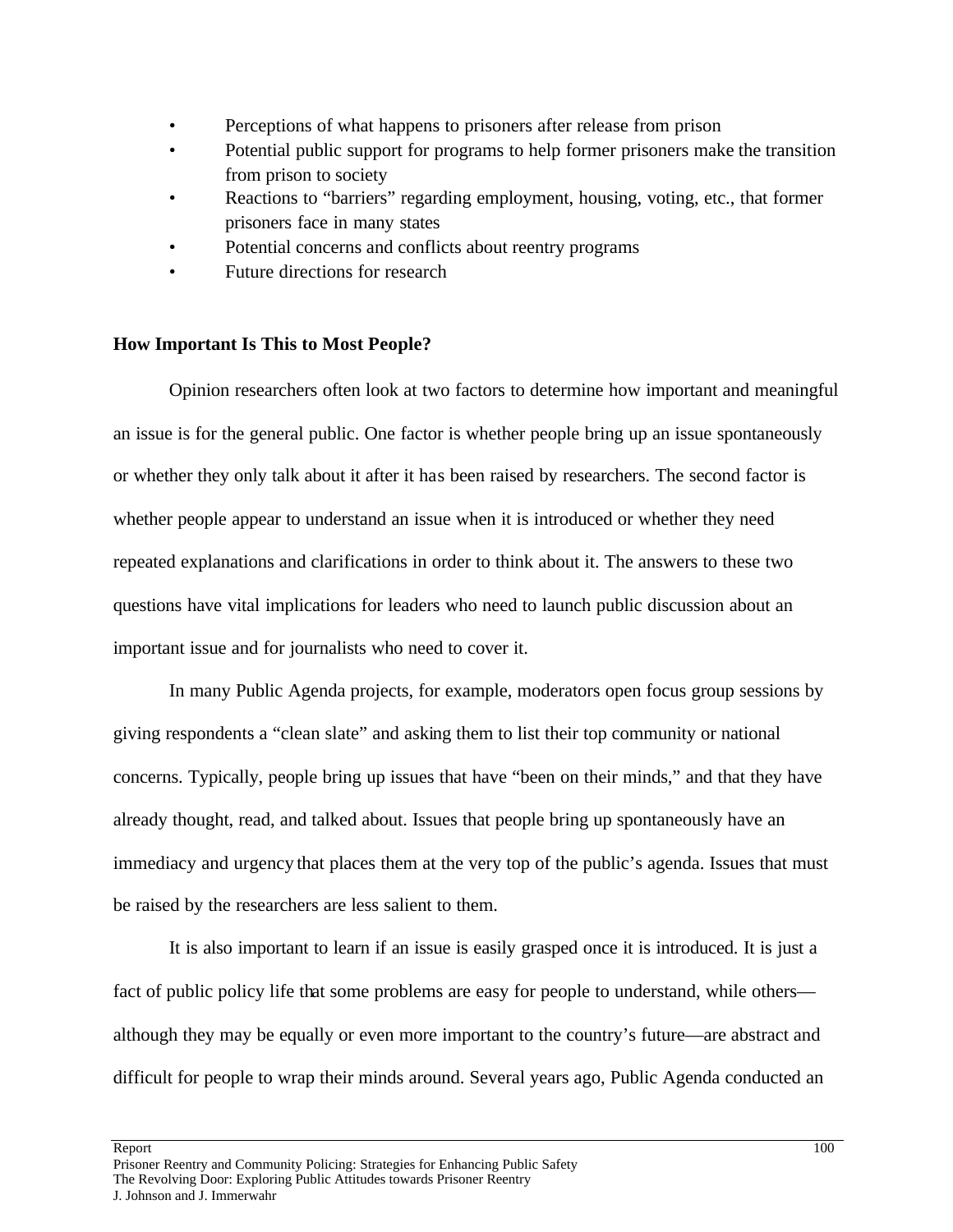in-depth study on "restructuring public schools"—a topic that attracts significant attention among experts and political leadership. The study explored public thinking about proposals such as vouchers, charter schools, and school privatization, but the focus groups proved to be rough sailing. Only a handful of participants spontaneously mentioned these topics or anything related to them. Virtually none understood how they would work, and the respondents' puzzlement continued even after moderators passed out printed sheets attempting to clarify the proposals. This is not to suggest that these ideas are necessarily bad or unworkable, but they are difficult for most people to get a handle on. Consequently, they present a complex communications challenge for leaders and advocates.

#### **Rarely Talked About but Easily Understood**

Based on this series of focus groups on prisoner reentry, this is an issue that people rarely raise spontaneously, but it is one that most seem to understand readily once it is introduced. In each session, we asked our respondents to tell us about some of the main issues or problems in their neighborhoods. Many people spoke of schools, sprawl, taxes, housing prices, and a variety of other issues. Not surprisingly, several people spontaneously mentioned crime and drugs, but their concerns seemed to focus more on broad social issues facing the neighborhood, rather than the explicitly personal fears of crime so prevalent in focus groups a decade ago. Respondents in these groups reflect what national polls have shown for the last several years—the public's fear of crime has declined, and most Americans name issues such as education and health care as higher priorities for national government.<sup>3</sup>

#### Report 101

 $\overline{a}$ 

 $3$  Gallup Organization Poll, a survey of 1,011 adults surveyed by telephone, Oct. 11–14, 2001. The public's perception of whether there was more crime in the United States than there was the year prior dropped from 89 percent in 1992 to 41 percent in 2001; Princeton Survey Research Associates Poll, sponsored by the Pew Center for People and the Press, a survey of 1,202 adults surveyed by telephone, April 18–22, 2001. Fifty-five percent of

Prisoner Reentry and Community Policing: Strategies for Enhancing Public Safety The Revolving Door: Exploring Public Attitudes towards Prisoner Reentry J. Johnson and J. Immerwahr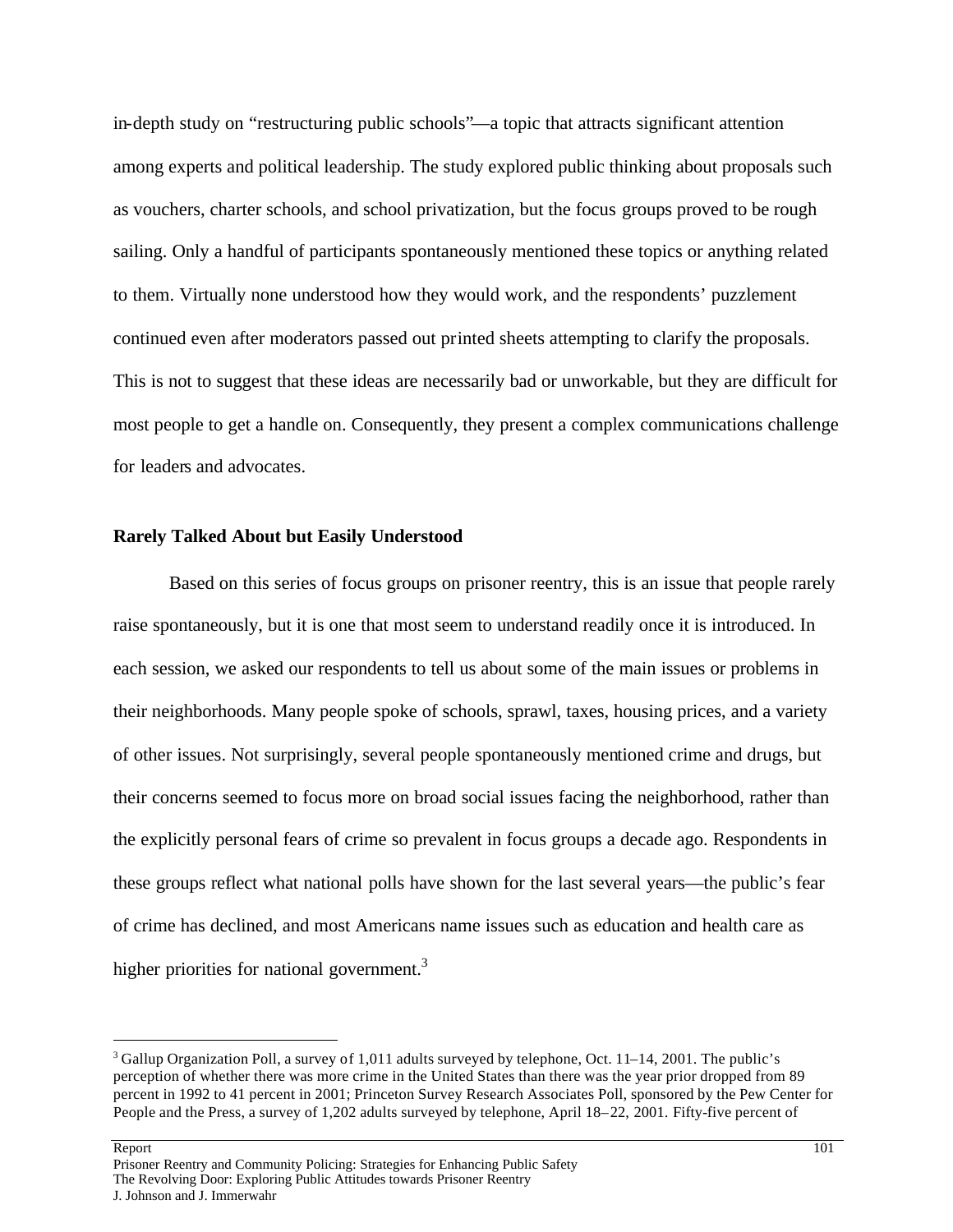In this project, some suburban respondents talked about drugs and vandalism among local teens. Urban residents voiced concerns about people hanging out near convenience stores where, the respondents believed, they bought and sold drugs. Several inner-city residents spoke bitterly about open drug selling and the disastrous effects of drugs on their communities. One upscale urban man put it this way:

> The neighborhood popped up in my mind. Basically, in my neighborhood right now there's a lot of drug activity going on compared to when I was growing up. I'm only 25 now, and the kids that are in high school now are going out there now, and there's drugs on every street corner now. That bothers me a lot, and there's nothing being done about it. They do it right in the open. You're driving down the street, and you actually see them handing each other money and drugs.

# **"Just Throwing Them Out . . ."**

Even when the discussion turned to crime directly—including some fairly extended conversations about courts, sentencing, and the local police—none of the respondents specifically mentioned problems that society or their community might face concerning recentlyreleased prisoners, nor did they spontaneously voice concerns about how returning prisoners were treated or whether they would be able to rebuild their lives.

However, as soon we asked about the topic directly, we saw that nearly everyone in the

groups understood the issue and its possible implications. Most immediately had some concrete

observations to make about it. A suburban man responded this way:

What we're saying is, [there are] people that have done their time and want to better themselves, [and there should be programs to help them reenter society] instead of just throwing them out there with no kind of guide rope or no kind of help.

respondents said they would increase spending used to combat crime, while 76 percent said they would increase spending on education and 71 percent said they would increase spending on health care.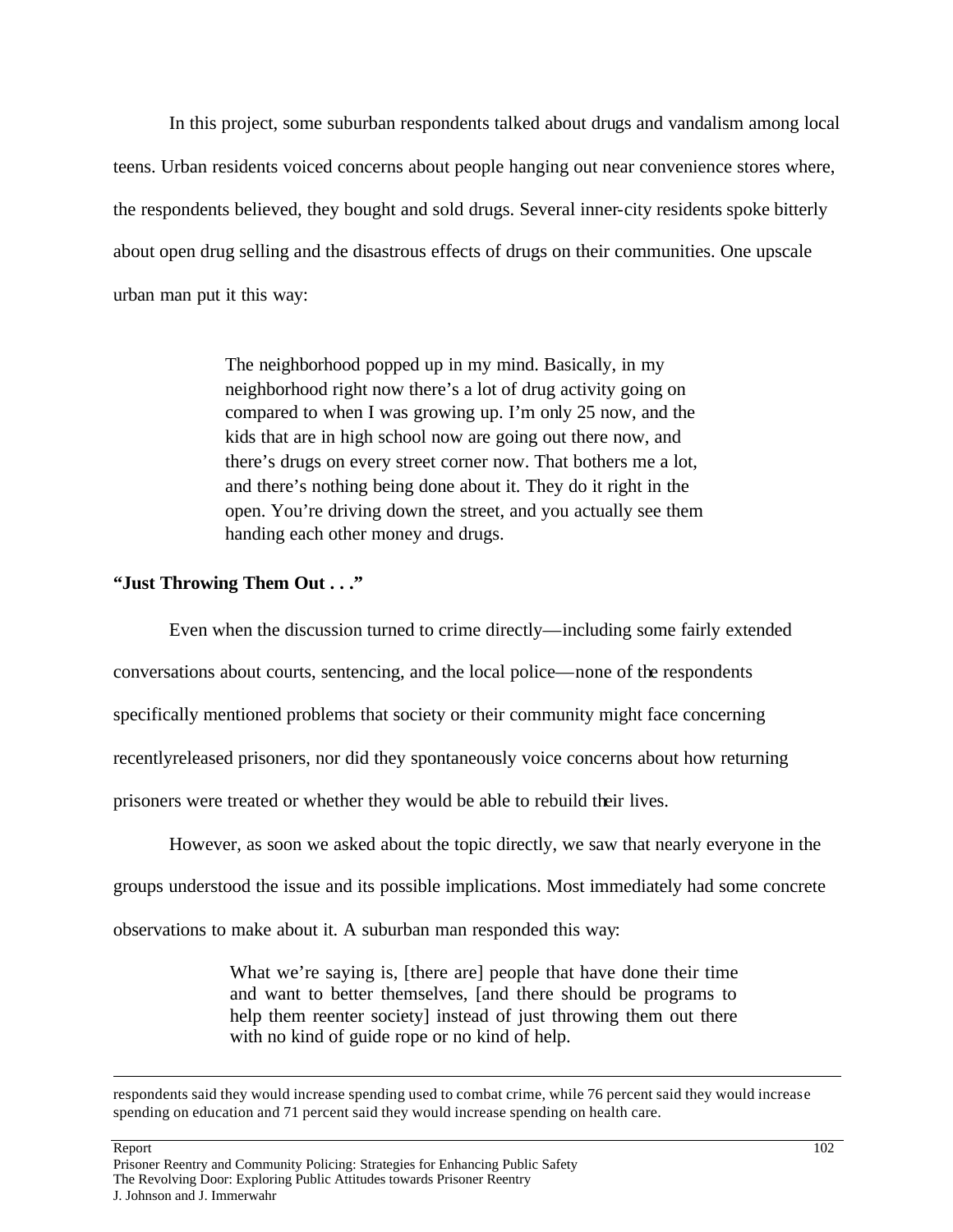# **Daunting Obstacles, Ineffective Programs**

As we discovered, although most respondents had not thought much about prisoner reentry specifically, most were aware that prisoners face daunting obstacles returning to the community and establishing a noncriminal lifestyle. Among the urban respondents especially, both inner city and upscale, there was a virtually instantaneous ability to understand the situation a former prisoner is likely to face—no job, minimal education, few marketable skills, no particular place to go, and very little support or monitoring.

In all three groups, respondents had fairly consistent views about the experience a prisoner has both in prison and upon release. While some of our respondents mentioned hearing about some programs in prisons designed to help people change and lead a better life after prison, virtually no one believed these programs were widespread or particularly effective.

Many thought that an individual might, as a result of being sent to prison, reform himself or herself, but almost all tended to think of this as an individual achievement and not the result of prison programs and policies. Those who become stronger, people seem to be saying, do so in spite of what they find in prison, not because of it. Nearly all the respondents saw the efforts of prisons to rehabilitate and educate people as poorly designed, poorly executed, and ineffective. One upscale urban woman said:

> There are not job opportunities; you're not taught trades. I think they can make license plates or some menial types of things. But I don't believe there [are] programs that help with education and help somebody make better of themselves while they're in for X number of years. So if someone comes in with really low self-esteem and a lot of social problems, they're not going to get any stronger and feel better about themselves while they're in jail for three to six years.

Another man commented:

Report that the contract of the contract of the contract of the contract of the contract of the contract of the contract of the contract of the contract of the contract of the contract of the contract of the contract of th Prisoner Reentry and Community Policing: Strategies for Enhancing Public Safety The Revolving Door: Exploring Public Attitudes towards Prisoner Reentry J. Johnson and J. Immerwahr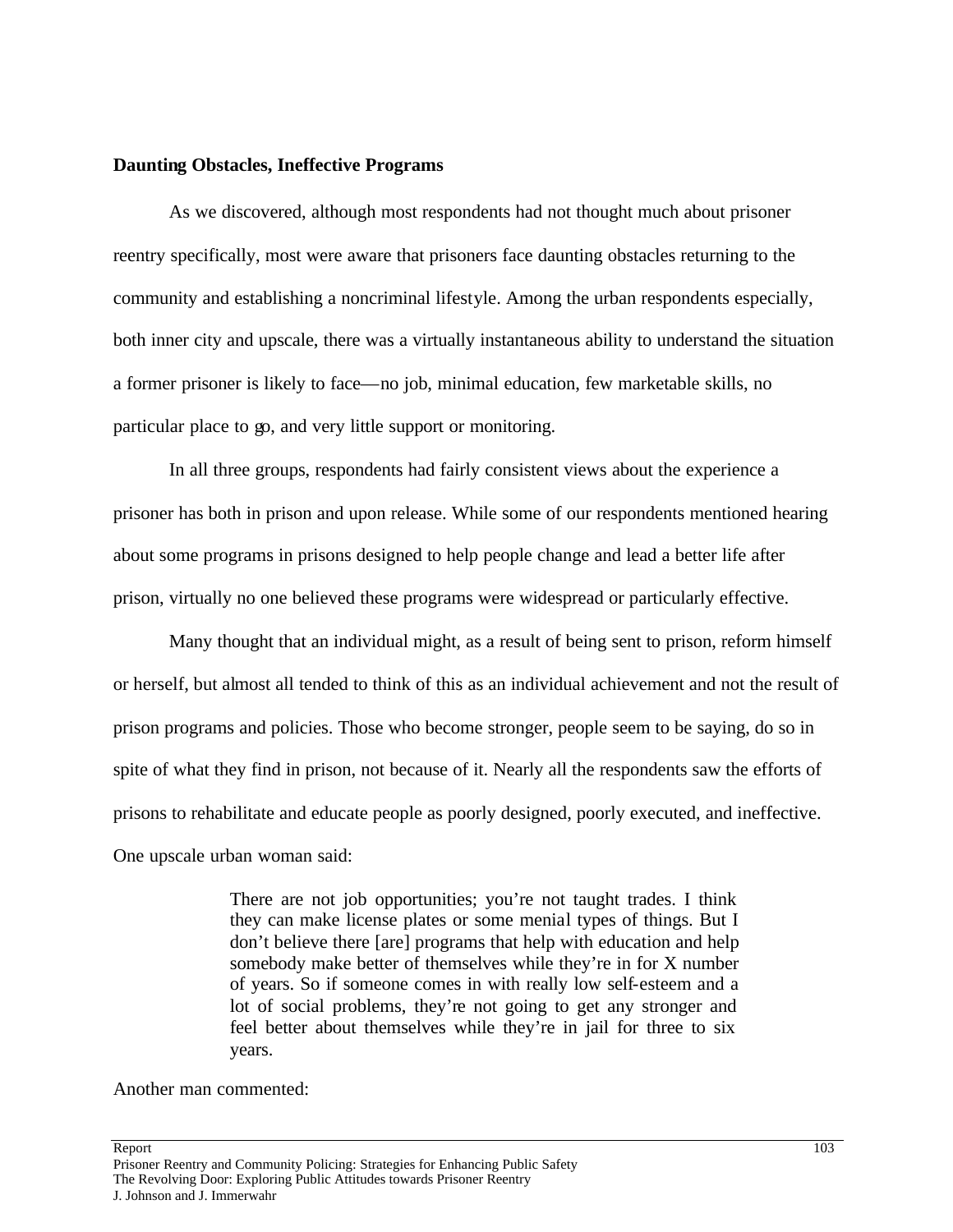They used to have some educational programs in prison. I think up until about three to four years ago they took them out, and that's been the problem. I don't know if it was because of funding and stuff like that. That's why, when prisoners come out now, they have nothing. They have nothing education-wise…. So I think that's the problem. If they start putting some programs back in there, that will probably alleviate the situation of people coming back out and recommitting the crimes.

# **Creating Criminals**

The respondents also believed that while prisoners had very little chance to learn useful skills in prison, they have ample opportunity to acquire and reinforce negative behaviors. Several commented on the wide availability of drugs in the prison (often, they believed, supplied by the guards themselves), and others stressed the degree to which prison can be a "school for crime." One suburban male said:

> I think prison creates criminals too. If you send a kid [who] stole a car maybe six or seven times and he was just joyriding with his friends but other than that he wasn't a bad kid. Then he goes in the system. If he goes to a major prison you are going to turn that kid into a career criminal if you leave him in there long enough and don't give him any help.

So what did our respondents think happens to prisoners once they are released? We found very

little confidence in, or respect for, the supervision that released prisoners receive from the parole

system. Several respondents said that parole officers have huge caseloads and do very little

follow up, while others merely regarded them as lackadaisical and gullible. One suburban

woman said:

I don't think they're really on them, parole officers. You meet them once a month, every two months. You get a urine test; you have stuff to clean your system out if you're doing drugs… Some people hook them up and say they're working for them, but they're not really not. They're not really on them, parole officers. They don't check and find out. People lie and say they live at this place and don't really live at that place. But they know they have to meet their parole officer [so] at a certain time they go the house and act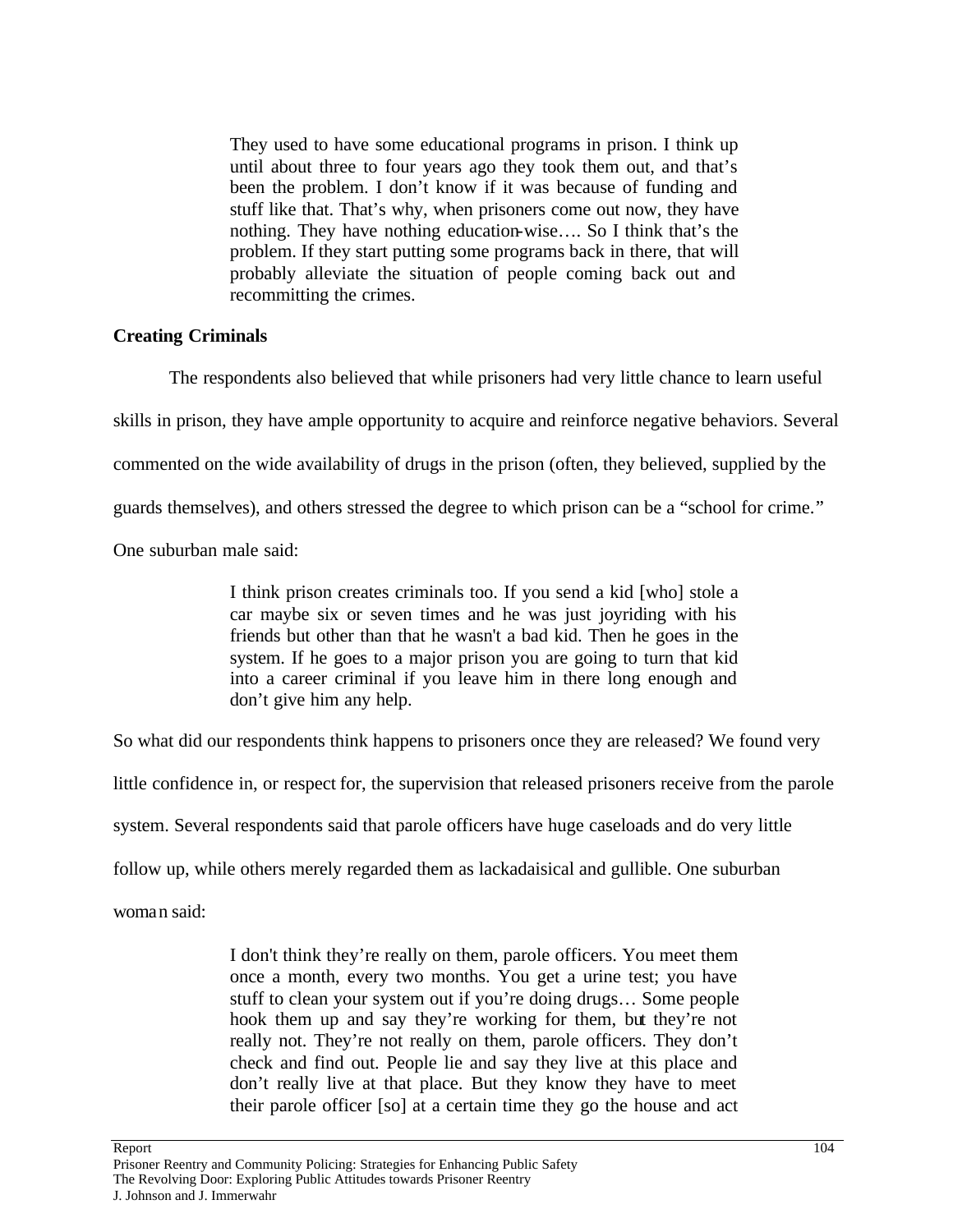like they've been there and lived there and stuff like that. That's how it really is.

# **Jobs at Chuck E. Cheese**

The respondents' negative views about prisons and the parole system echo precisely what Public Agenda found in its earlier work on prison overcrowding and alternatives to incarceration. These studies, conducted in Alabama, Delaware, and Pennsylvania, revealed deep skepticism about the ability of the prison system to rehabilitate and the ability of parole boards to monitor those under their supervision. National surveys have routinely shown lows levels of confidence in the justice system overall. In 2000, the Gallup Organization reported that just 24 percent of Americans said they had "a great deal" or "quite a lot" of confidence in the criminal justice system.<sup>4</sup>

Nearly everyone in the focus groups believed that released prisoners face enormous

obstacles, especially in finding meaningful work. One man from Philadelphia's inner city said:

And if they do get a job it's like Chuck E. Cheese or McDonald's, nothing they can put time or effort into trying to better themselves. Even then you still won't be able to get a job because there's 100,000 people that went to college and came straight out and did what they were supposed to do. They get the job, not the convicted felon. He's going to have to sit home and wait or work at Chuck E. Cheese or McDonald's and make a \$250 check every two weeks and then go out and decide to go sell drugs again and get locked up. That's how it goes.

And for nearly all the focus group respondents—whether they were in the suburban, inner-city, or upscale group—the picture was as predictable as it was distressing. Prisoners leave prison with few new positive or marketable skills and many bad habits. They have little supervision and

<sup>4</sup> Gallup Organization Poll, a survey of 1,021 adults surveyed by telephone, June 22–25, 2000. "I am going to read you a list of institutions in American society. Please tell me how much confidence you, yourself, have in each one a great deal, quite a lot, some, or very little… The criminal justice system." A great deal, 8 percent; Quite a lot, 16 percent; Some, 42 percent; Very little, 30 percent; None (vol.), 3 percent; No opinion, 1 percent.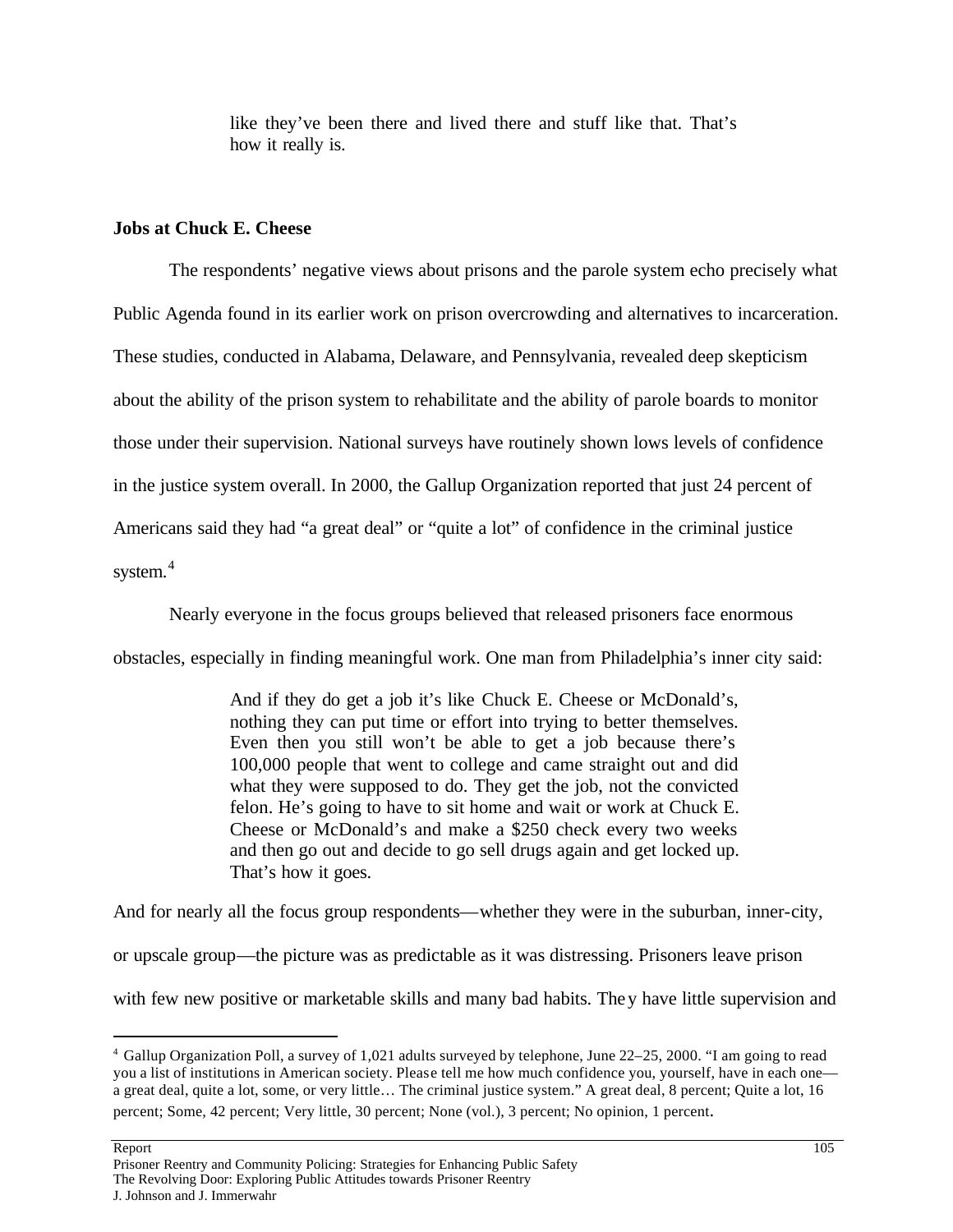have a hard time finding a job. As a result, they fall back into the same behavior patterns that sent them to prison the first place. All of this, most our respondents believed, leads to high rates of recidivism and a virtual revolving door, with people going back into prison almost as fast as they leave it. Here is a sampling of what respondents had to say on this score:

> They go in there and get whatever they do, go to school or whatever, but they still come out, and then they can't get no job because of what they did. Then they see other people; there's fast money, so they want to do the same thing again. Then they're back in there, they may still sit a little longer, but they still come out doing the same thing.

> > *—Suburban female*

But the perception is if 100 come out, 80 go back. Eighty got out and maybe 60 of those 80 go back in. Percentage shrinks, but it's still not a successful program. They're not even batting .500.

*—Suburban male*

# **Not Aware of Many Barriers**

The focus groups also suggested that even though nearly all the respondents had a negative view of what happens, or does not happen, to prisoners when they are released into the community, many were surprised, even dumbfounded, to learn about some of the barriers and constraints existing in some states. Most of our respondents, for example, seemed surprised to learn that many prisoners cannot vote, and very few saw any point to this kind of limitation. Others thought provisions that bar former prisoners from driving (given the importance of driving to many jobs) or from entering a field such as hairdressing were both foolish and counter-productive. Here's what some of the respondents had to say:

> I feel you're taking a person's right away now. They did the time for the crime. Why should you take their right to vote? You're taking their freedom away.

> > *—Upscale urban male*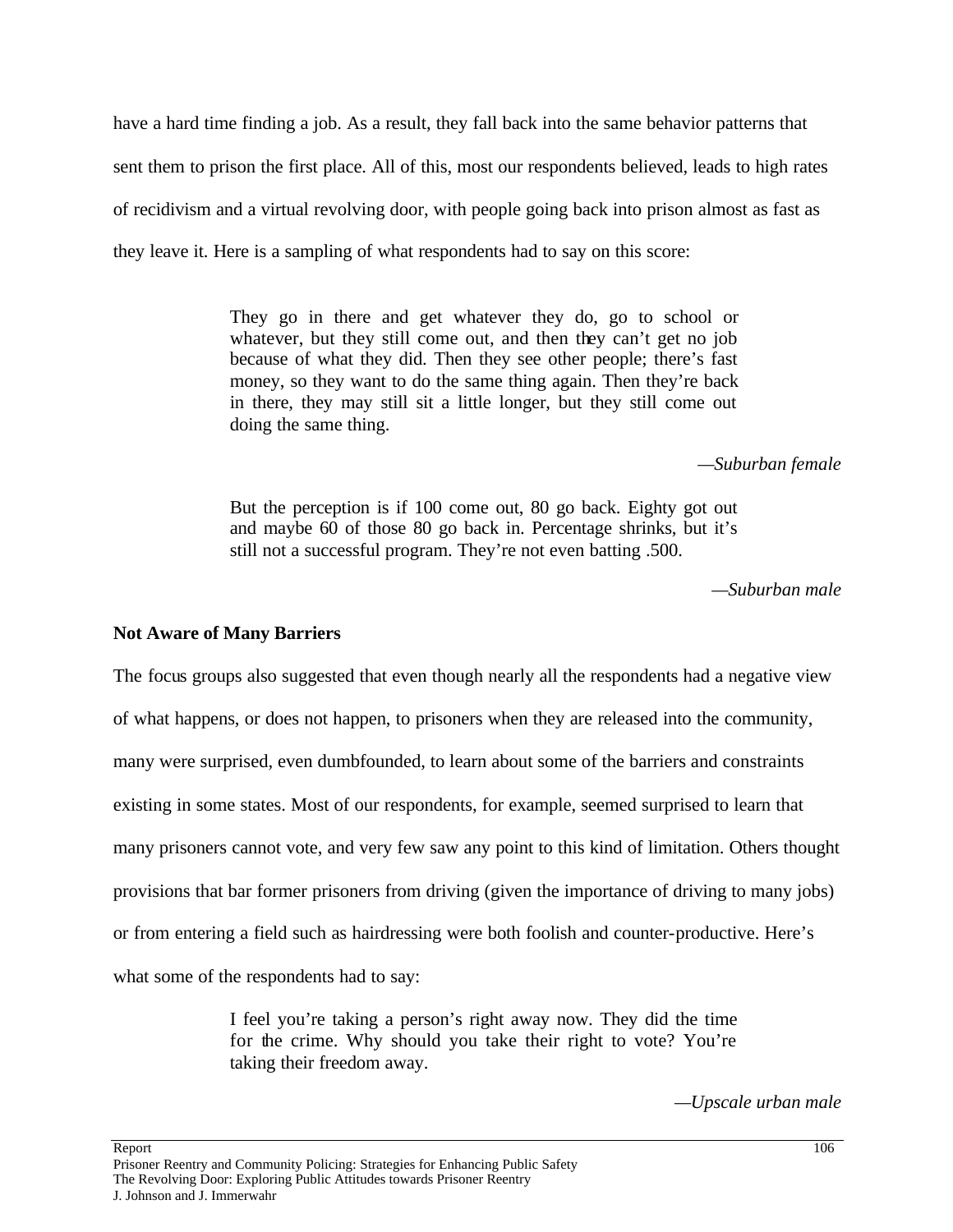You should give them a driver's license; I believe they should have one.

*—Inner-city male* 

[You should be allowed to vote from jail] because you're still a citizen whether you get locked up or not. You still are a registered voter. So I don't understand why you can't vote from prison. I just don't understand it.

*—Inner-city female*

They should vote; it's America. They're going to be living in the community.

*—Suburban male*

They can't get a job with a felony conviction. You put on there, "Yes, I've been convicted." You're not going to get an answer to that, not unless they want you in the basement somewhere.

*—Inner-city male*

# **Support for Possible Solutions**

Given this rather bleak perception of the problems both prisoners and communities face

in this situation, it is not surprising that most respondents were receptive to a variety of solutions.

Many responded very favorably to the idea of postrelease planning while people are still in

prison, as well as for more effective supervision and support after a prisoner is released.

A suburban male commented:

I think [postrelease planning should begin] close to the beginning [of the prison term] because it creates an atmosphere of at least constant recognition [that] you are going to get out and what are you going to do.

Report the contract of the contract of the contract of the contract of the contract of the contract of the contract of the contract of the contract of the contract of the contract of the contract of the contract of the con Prisoner Reentry and Community Policing: Strategies for Enhancing Public Safety The Revolving Door: Exploring Public Attitudes towards Prisoner Reentry J. Johnson and J. Immerwahr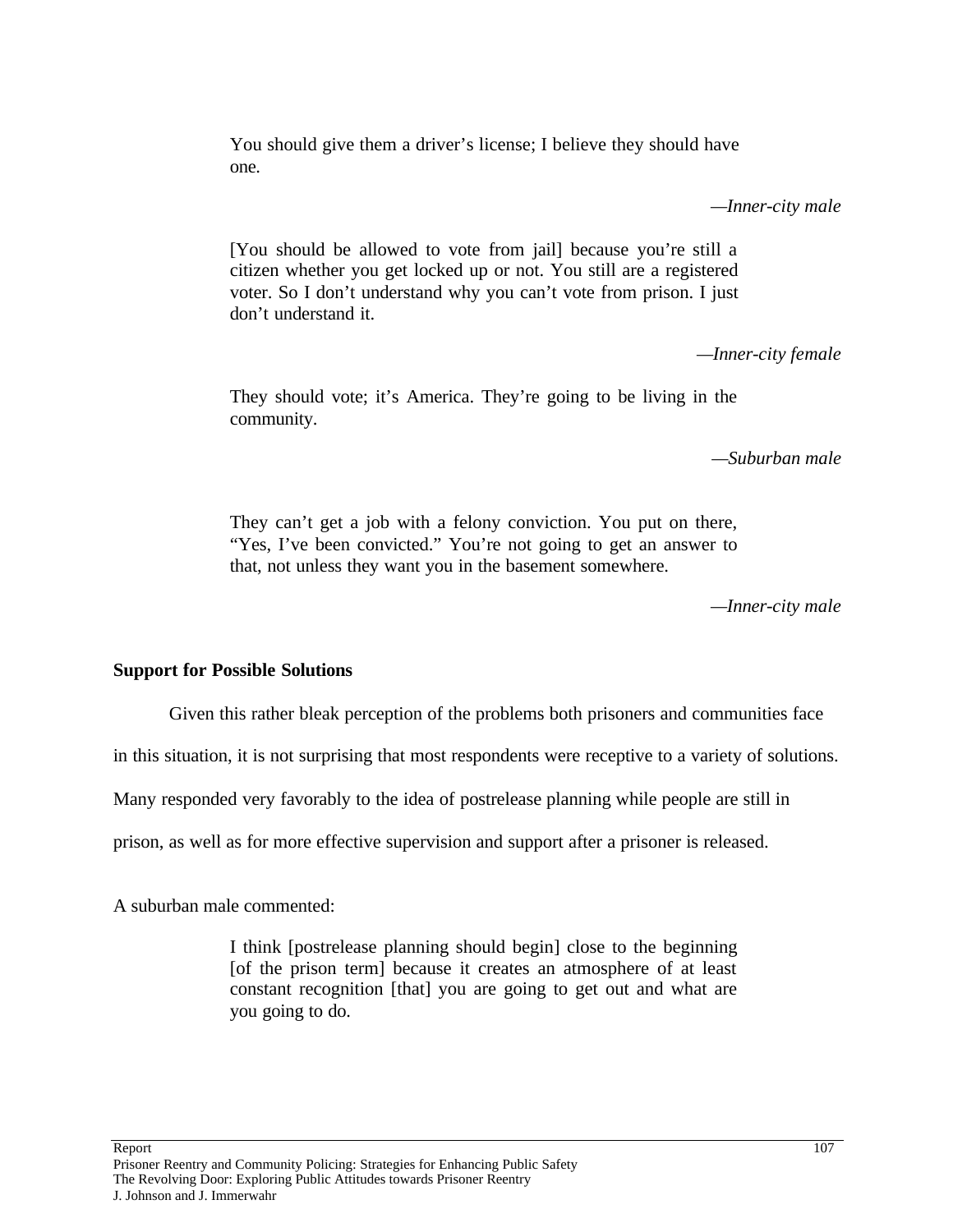There was also substantial support for ideas such as halfway houses, where prisoners could have additional supervision while they actually start to work on a job. One inner city woman said it this way:

> Put him in a halfway house for two years, let him get back into society and try to work and get a job. That's what the houses are for…. When he gets out meet him halfway. We're going to put you in a halfway setting to see how you make it from here.

# **The Preeminent Value of Work**

For nearly all the respondents, whether they were in the suburban, inner-city, or upscale group, helping former prisoners find meaningful work was the most crucial and urgent step. Respondents seem convinced that getting former prisoners into solid jobs would both help them as individuals and protect the community from crime.

The strong emphasis on jobs and work is not surprising. The value of work to the American public has emerged strongly in opinion research about welfare and poverty, education, and even the central values of the country itself. One Public Agenda study looked at what U.S. and foreign-born parents believe public schools should teach children about American values. Roughly 7 in 10 of those surveyed said that an essential part of what makes the United States a special place is that people are expected to work hard and earn their living, not rely on government.<sup>5</sup>

For most Americans, work offers a number of important benefits. It provides income, of course, but also it provides structure, meaning, identity, and self-esteem. For many Americans,

Report the contract of the contract of the contract of the contract of the contract of the contract of the contract of the contract of the contract of the contract of the contract of the contract of the contract of the con Prisoner Reentry and Community Policing: Strategies for Enhancing Public Safety The Revolving Door: Exploring Public Attitudes towards Prisoner Reentry J. Johnson and J. Immerwahr

<sup>5</sup> Farkas, Steve, Jean Johnson, Ann Duffett, and Joanna McHugh. *A Lot to be Thankful For: What Parents Want Children to Learn about America.* Public Agenda, 1998. A survey of 801 parents of public school students by telephone, September 3–16, 1998. Additional interviews of 200 foreign-born, 203 Hispanic, and 198 African-American parents were also conducted. "Now I'm going to read you a list of American ideals. For each, please tell me if it is absolutely essential to you personally, important but not essential, or not that important.… People should work and earn their living—they should not rely on the government." Percentage responding "absolutely essential": Parents overall, 76 percent; White parents, 80 percent; African-American parents, 69 percent; Hispanic parents, 70 percent; Foreign-born parents, 70 percent.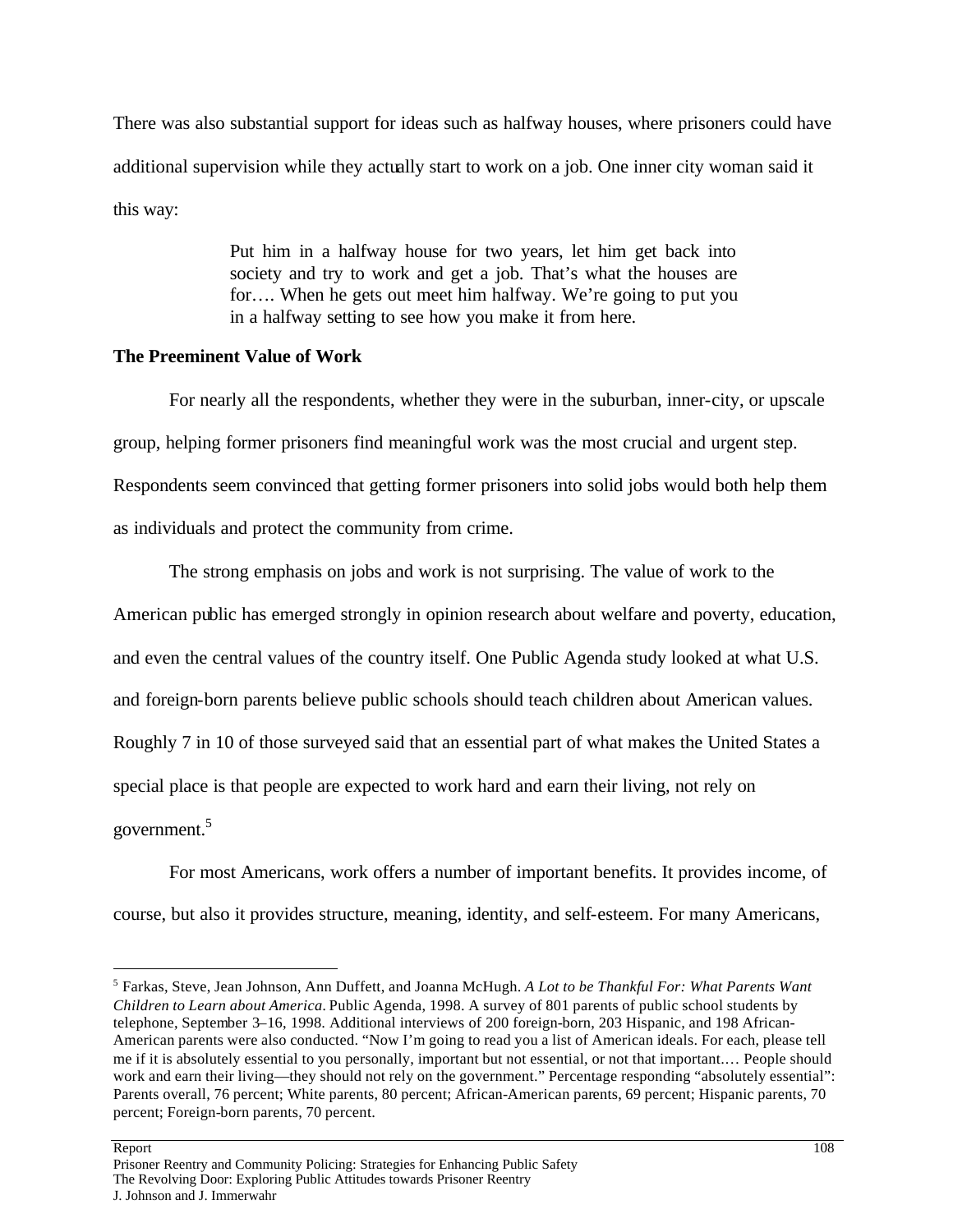work is seen as redemptive. Our focus group respondents applied this same line of thinking to the issue of released prisoners trying to establish new lives after leaving prison. Two women put it this way:

> I support helping them find jobs and training. Everyone needs money to survive in this world, and it would get them on track. If you set them up with a job, hopefully they'd have a mentor or some sort of manager that would sort of keep them in line, who would give them the work and give them the structure they need. They need somewhere to be during the day, instead of being on the streets or whatever.

# *—Suburban female*

…they can't get jobs. You put programs out there or funding for programs or even funding for companies to hire these guys when they get out or provide some training to them, it will keep them out and maybe some of them will become productive members of society. Meanwhile you can always apply for grants and scholarships for college.

*—Inner-city female*

The focus group respondents also supported other programs such as counseling and drug

rehabilitation, but they often appeared to assign these a lower priority than anything related to

preparing for or holding a job. The general view is that other programs are useful if a person is

ready for them, but they rarely work unless a person is truly motivated and persistent, and often,

they too can be "revolving doors." Two male respondents remarked:

No one is going to take treatment if they don't want it; treatment isn't going to be no big help. The big thing, when you do go to jail for drugs, you have to stop. Drugs are in there, too. But what I'm saying, there's a lot of people who stopped in prison cold turkey compared to where you go to a treatment center where, if you're not going to want to stop, you're going to wind up doing it again anyway.

*—Upscale urban male*

I think they've got a real good program now called Treatment Corps Program, like say you get locked up for drug possession or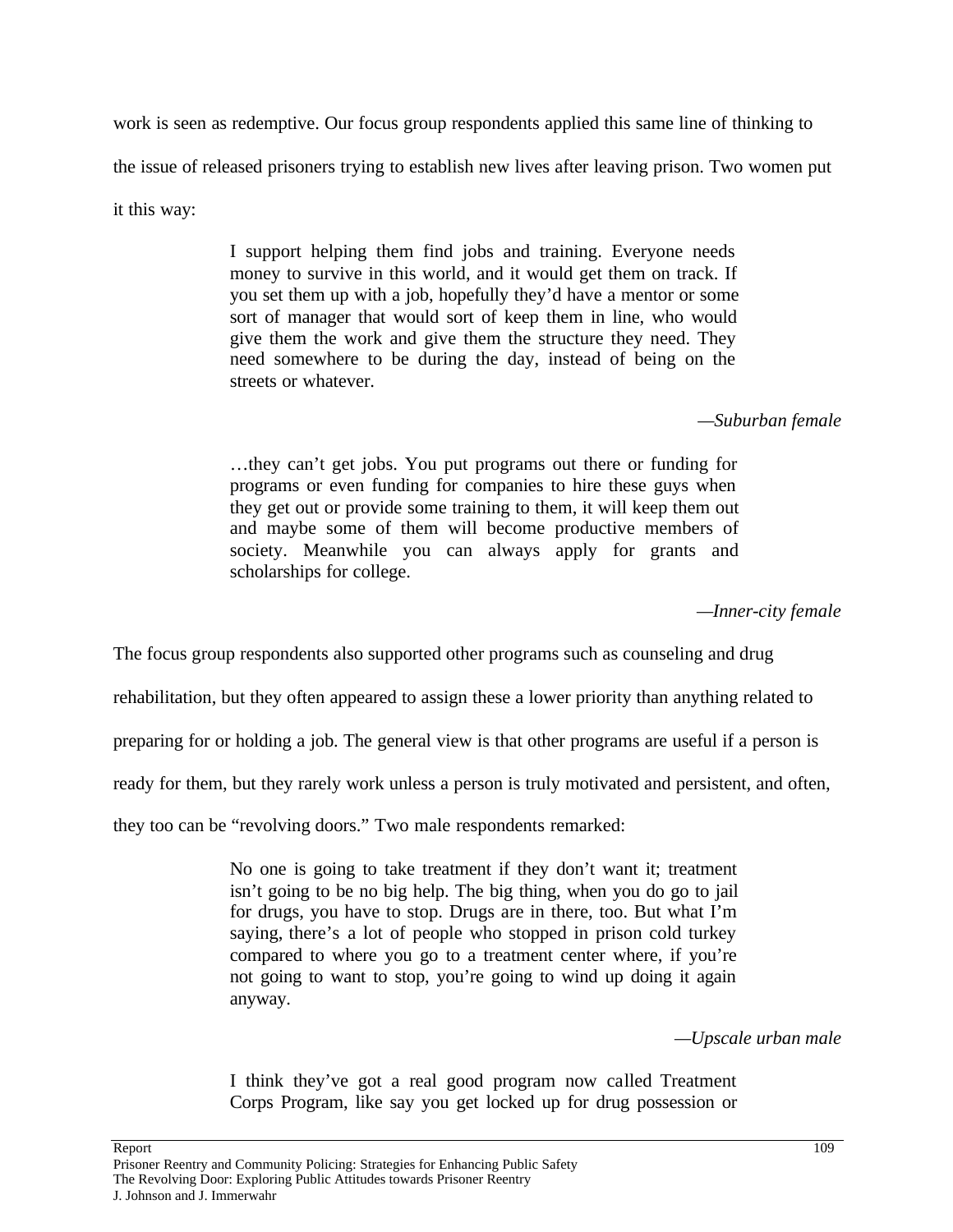something like that, they put you in a treatment program for a yearand-a-half, 18 months. They monitor your urine and you have to go in two or three times a week. My brother was on that and that took him like right out of the state that he was in and he got himself together.

*—Inner-city male*

#### **How to Divide a Dollar**

Most respondents in the focus groups indicated that spending more money on these kinds of programs would be useful, and we used their preferences about spending to gauge the relative importance they assigned to the different ideas under discussion. We asked our respondents to allocate an imaginary dollar of state revenue and tell us how much of it should be spent on prison versus how much should be spent on postrelease programs. Even though many of our respondents had already described existing prisons as overcrowded and lacking in good rehabilitation programs, many wanted to spend most of the money (often 80 percent) on postrelease programs.

As we suggest below, this does not necessarily mean that voters will readily agree to pay more for prisoner reentry programs, or that the majority of citizens will automatically support shorter sentences for many crimes. Nor does it mean, in any literal sense, that funding could easily be taken from other criminal justice purposes and devoted to this cause. In real life, that would likely require considerable consensus building. What it does suggest is that most of our respondents saw prisoner reentry programs as meeting an important need. And many seemed to think that these programs—compared to prison—might offer a better way to help prisoners and protect communities from crime.

Report that the contract of the contract of the contract of the contract of the contract of the contract of the contract of the contract of the contract of the contract of the contract of the contract of the contract of th Prisoner Reentry and Community Policing: Strategies for Enhancing Public Safety The Revolving Door: Exploring Public Attitudes towards Prisoner Reentry J. Johnson and J. Immerwahr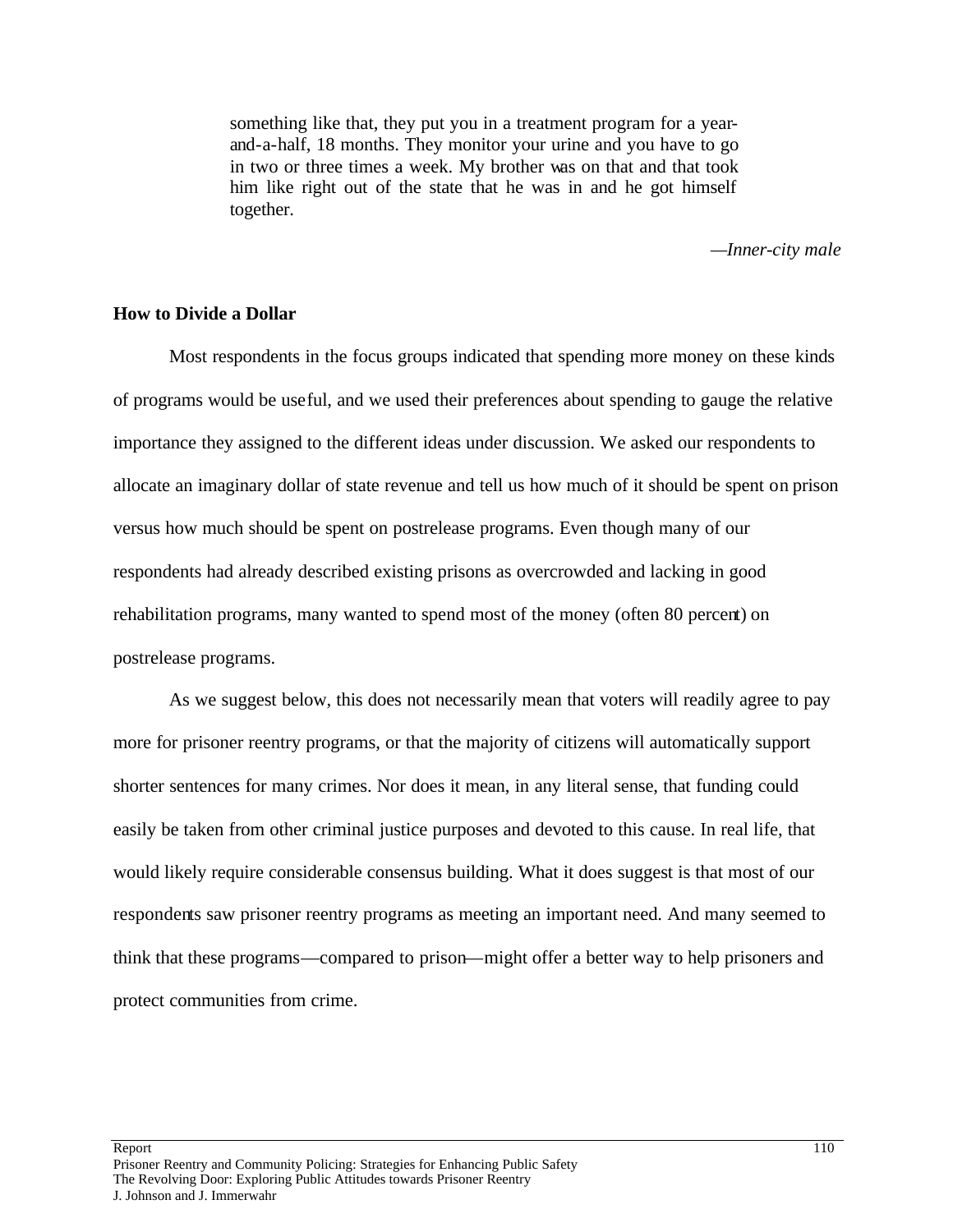# **Concerns and Limitations**

The views expressed by most respondents in this series of focus groups should be heartening to criminal justice professionals who see prisoner reentry as a weak link in the system and for advocates working to enhance services for prisoners returning to the community. Most respondents seemed to believe that this issue is important and deserves attention. Most seem to consider the ideas we discussed as sound, practical ways to help prisoners and community residents alike. Indeed, many respondents appeared to think that not having such programs is a recipe for more crime. And finally, very few of the respondents seemed ready to write off all prisoners as hopeless causes, or to believe that it is really possible to "lock them up and throw away the key."

Still, almost all respondents in all three groups voiced some doubts and reservations about what kinds of prisoners we were talking about; how well the programs would be run; how effective they would be in helping prisoners stay out of trouble; and exactly what kinds of services prisoners would be eligible for. Here are the most important caveats, questions, and reservations we heard during the discussions.

#### *The belief in punishment*

In the focus groups for this project, nearly all the respondents reacted favorably to the idea of helping former prisoners get back on track. Yet, based on what we observed, this interest in prisoner reentry did not seem to be part and parcel of a broader indictment of the criminal justice system overall. Many professionals and experts working on prisoner reentry also raise important questions about whether American society places too much emphasis on punishment; whether far too many people are incarcerated; and whether the "get tough on crime" political movement of the 1980s and 1990s was misguided, damaging communities and often devastating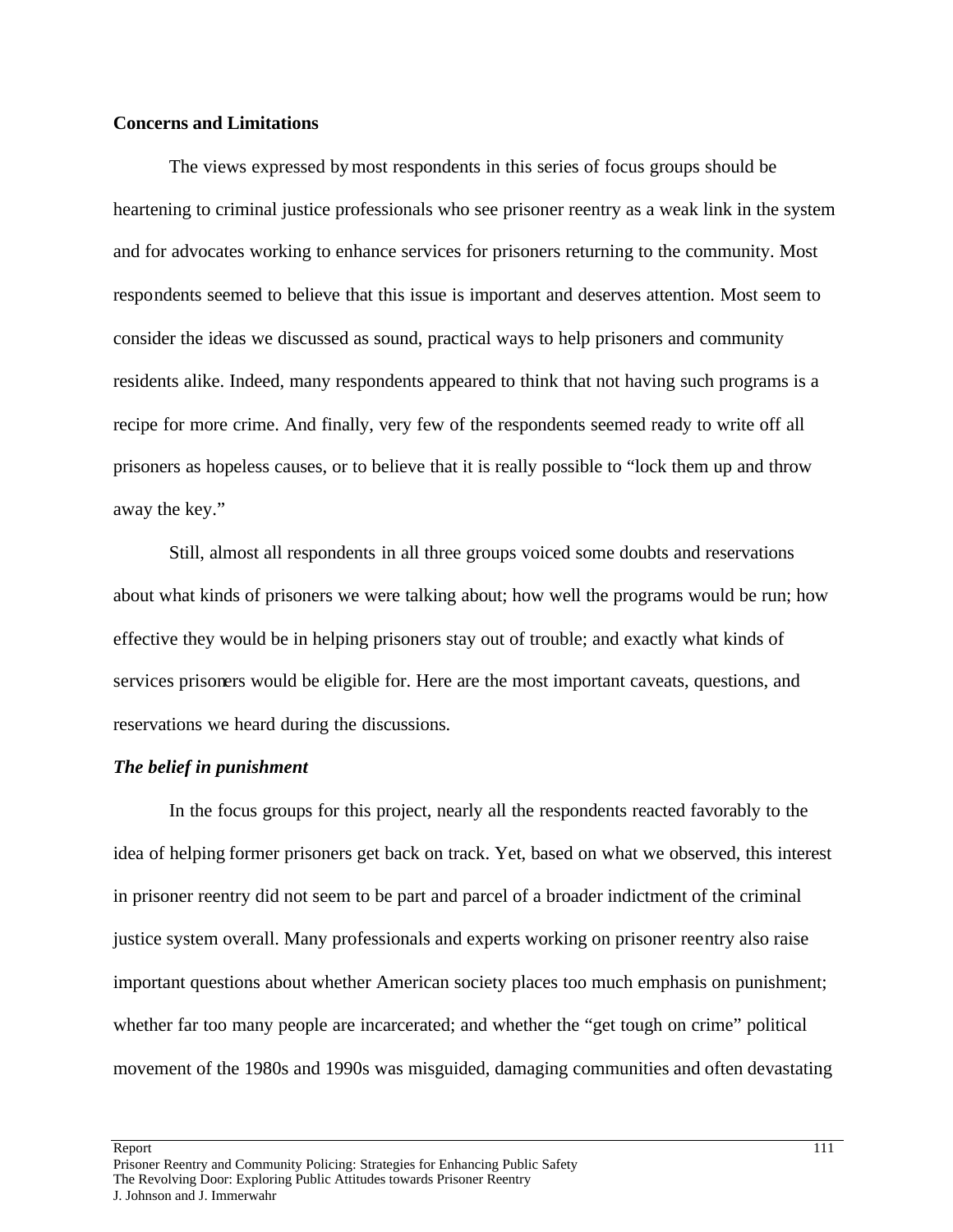families and individual lives. Many question whether "getting tough on crime" has actually reduced crime at all, or whether falling crime rates are instead attributable to a better economy, more jobs, and changing demographics.

But in the three focus groups conducted for this project, virtually no one spontaneously voiced these kinds of concerns. A number of respondents did object to what they saw as an ineffective use of prison space—putting low-level offenders in prison and at the same time releasing much more dangerous people into the community—and many raised questions about drug sentencing in particular. Still, no one seemed especially outraged about the numbers of people being sent to prison. No one complained that the general trends in the criminal justice system over the last few decades have been particularly unfair. National surveys have shown a declining fear of crime, and there is some evidence from polling that Americans are more open to approaches such as prevention and rehabilitation than they were a decade ago.<sup>6</sup> Responses in these focus groups and survey data suggest that a number of Americans also have questions about current drug sentencing practices. Yet surveys also show very high levels of public support for long prison sentences for those convicted of violent crimes. A 2002 survey by ABC News, for example, found 82 percent of Americans favor a law requiring mandatory life imprisonment for anyone convicted of a third violent felony.<sup>7</sup>

#### Report that the contract of the contract of the contract of the contract of the contract of the contract of the contract of the contract of the contract of the contract of the contract of the contract of the contract of th

<sup>&</sup>lt;sup>6</sup> Peter D. Hart Research Associates Poll, sponsored by the Open Society Institute, a survey of 1,056 adults surveyed by telephone, September 6–17, 2001. "Preferred approach to crime: we need a tougher approach to crime with an emphasis on stricter sentencing, capital punishment for more crimes, and fewer paroles for convicted felons, or we need a tougher approach to dealing with the causes of crime with an emphasis on improving job and vocational training, providing family counseling, and increasing the number of neighborhood activity centers for young people." Stricter punishment, 32 percent; Deal with causes of crime, 65 percent. In 1994, the findings were: Stricter punishment, 42 percent; Deal with causes of crime, 48 percent.

<sup>7</sup> ABC News.com Poll, a survey of 1,025 adults surveyed by telephone, February 27–March 3, 2002. "Would you favor or oppose a law requiring mandatory life imprisonment for anyone convicted of a violent felony for the third time?" Favor, 82 percent; Oppose, 14 percent; No opinion, 4 percent. The ABC survey did find much lower levels of support (17 percent) for applying "three strikes" provisions to those convicted of nonviolent crimes. However, this suggests that while Americans might support modifications in the way these laws are applied, they have not backed away from the concept entirely.

Prisoner Reentry and Community Policing: Strategies for Enhancing Public Safety The Revolving Door: Exploring Public Attitudes towards Prisoner Reentry J. Johnson and J. Immerwahr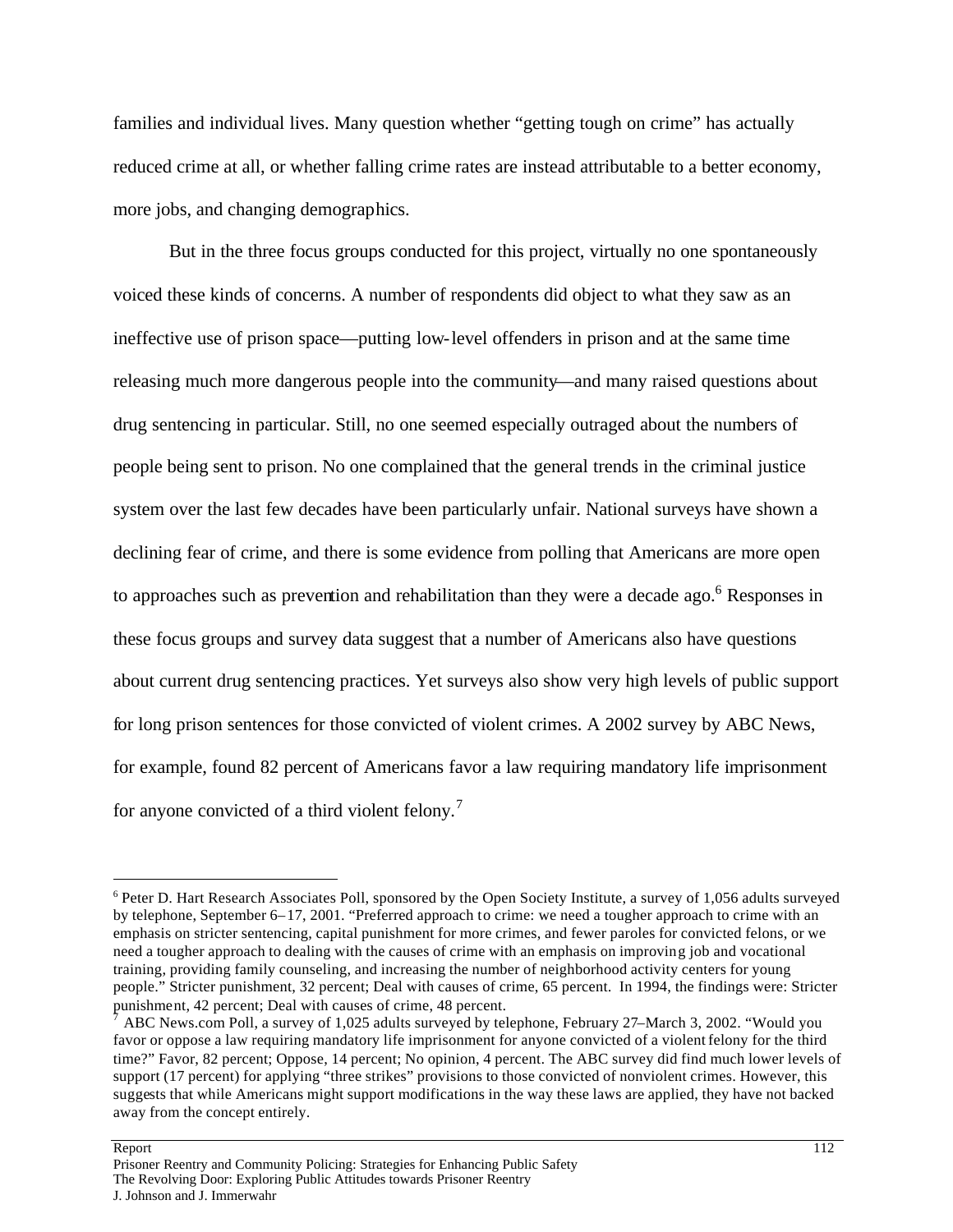## *The suburban perspective*

In these three focus groups, we saw a pronounced difference between the views expressed by suburban respondents in contrast with what we heard from either of the urban groups. Given the topic of prisons and released prisoners, it is perhaps not surprising that suburban residents typically spoke about what they had heard from the media rather than what they had learned from their own circle of acquaintances. In contrast, a number of respondents in the inner-city group had family members or acquaintances who had been in prison, and they spoke from this more personal perspective. The upscale urbanites did not mention any first-hand knowledge, but they were well read, and most seemed fairly liberal in outlook. Reflecting perhaps the political make-up of the urban northeast, every one of the upscale Philadelphia respondents told us (by confidential note) that they had voted for Vice President Al Gore in the 2000 Presidential election.

Generally, the suburbanites voiced much less sympathy for the plight of prisoners, and they seemed more likely to support a tough law-and-order view of crime and punishment. A number of these respondents talked about prisoners as being "coddled" while they were in prison. As one suburban man said, prison is an easy lifestyle: "three hots and a cot." In contrast to the urban residents who reflected an awareness that more people are serving longer sentences, the suburban residents tended to stress the idea that people weren't spending enough time in prison. One of our suburban respondents complained about prisoners who got out of prison too soon, and several other members voiced complaints about lack of "truth in sentencing":

> I think that the thing that gets frustrating is the judge hands down a sentence; you have five years in prison. In 14 months that person is out. Four or five years should be four or five years, and then you let them [out]. They should do the time.

> > *—Suburban female*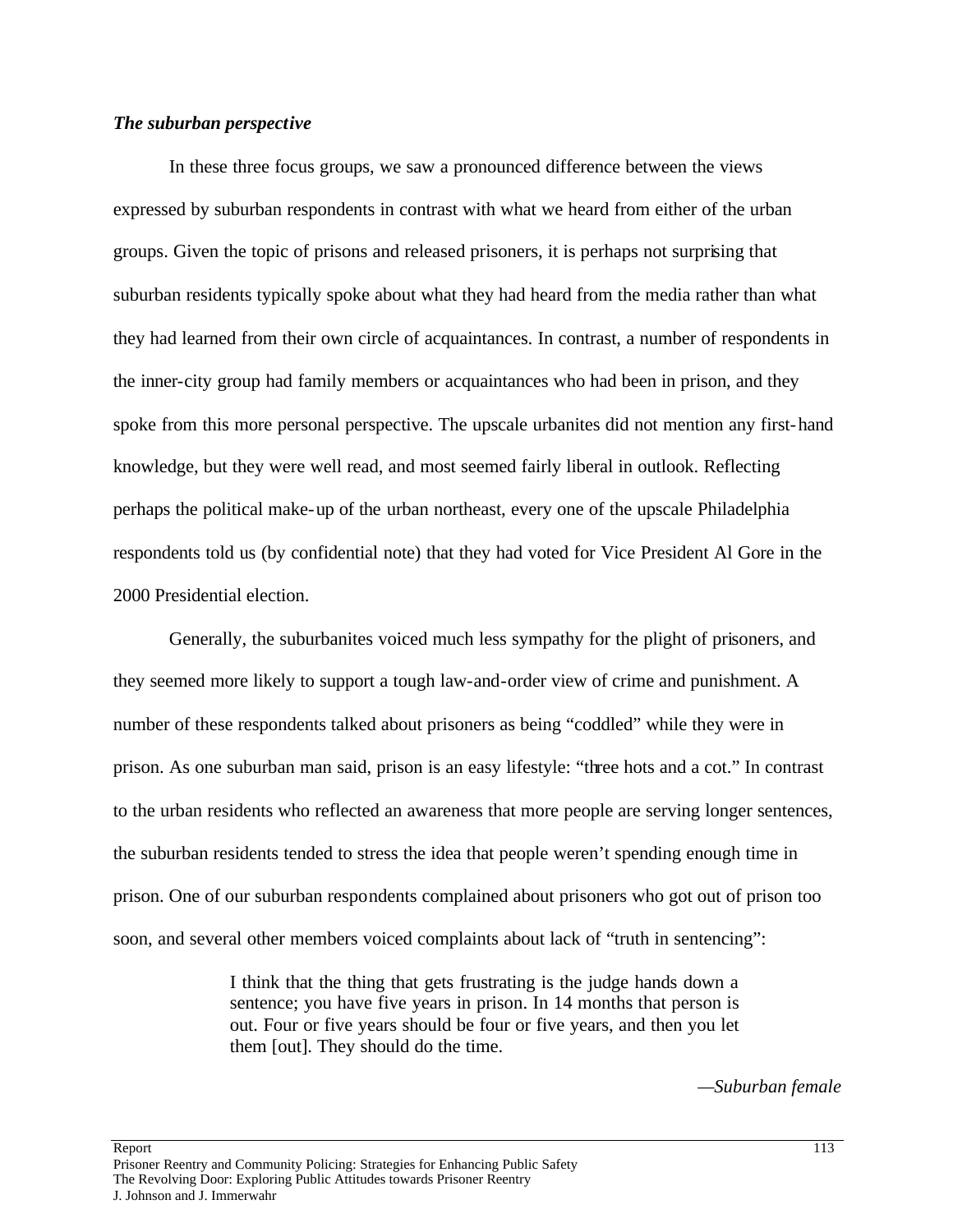Several suburban residents also spontaneously said that they wanted to see prisoners doing more work while they were in prison, in the "road gang" tradition:

> I think they should be out more… cleaning up the highways or the trains. I take the train every day down to the city, and along the tracks, it's disgusting, especially when you go up to New York, like the New Jersey side of it, it's horrible. Meanwhile, the prisoners are probably rotting away in prison.

# *—Suburban male*

Although the suburban group voiced enthusiasm for redirecting efforts toward prisoner reentry programs, nearly all of their comments conveyed a much harsher attitude toward criminals and prisons. For example, most of our respondents—urban or suburban—supported halfway houses. The urban respondents, however, seemed more likely to believe that halfway houses should be substituted for some jail time. The suburbanites seemed more likely to believe that the halfway house time should be added to the sentence, as part of the transition back into society, rather than substitute for some of it.

The question, of course, arising from this pilot project is how widespread this harderedged take on this issue is. National polling data over a number of years suggests that the public tends to support a mix of what might be considered "liberal" and "conservative" approaches to crime. As we mentioned earlier, recent surveys suggest that more Americans are more open to prevention and rehabilitation strategies than they have been in the past. But the data also continue to show low confidence in the criminal justice system, very high support for mandatory life sentences for repeated violent crimes, and majority support for the death penalty.<sup>8</sup>

#### Report that the contract of the contract of the contract of the contract of the contract of the contract of the contract of the contract of the contract of the contract of the contract of the contract of the contract of th

<sup>8</sup> [[Author: this footnotes repeats text from footnote 4 and 7 above. Delete?]]Gallup Organization, a survey of 1,021 adults surveyed by telephone, June 22–25, 2000. "I am going to read you a list of institutions in American society. Please tell me how much confidence you, yourself, have in each one—a great deal, quite a lot, some, or very little. … The criminal justice system." A great deal, 8 percent; Quite a lot, 16 percent; Some, 42 percent; Very little, 30 percent; None (vol.), 3 percent; No opinion, 1 percent. ABC News.com Poll, a survey of 1,025 adults surveyed by telephone, Feb. 27–March 3, 2002. "Would you favor or oppose a law requiring mandatory life imprisonment for

Prisoner Reentry and Community Policing: Strategies for Enhancing Public Safety The Revolving Door: Exploring Public Attitudes towards Prisoner Reentry J. Johnson and J. Immerwahr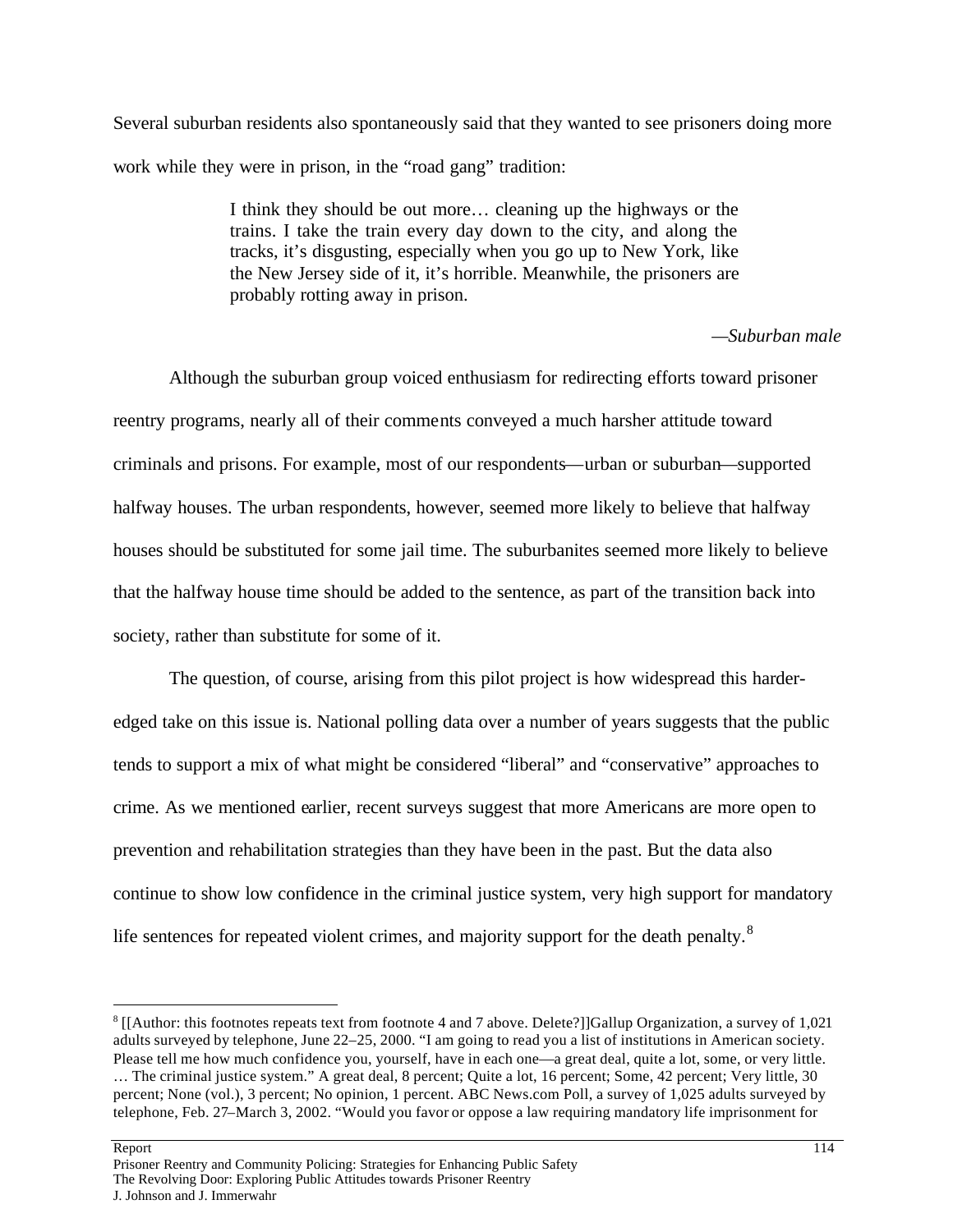# *Don't reward prisoners*

The most striking reservation—and the one voiced with the most vehemence—was a concern about fairness to those who have not violated the law. Although our respondents agreed that it made sense to help released prisoners finding their way back into a productive role, it was definitely not appropriate, in their view, to give these individuals advantages over law-abiding citizens. One of the clearest examples concerned whether prisoners and released prisoners should receive financial support to get a college education. Our respondents appeared to agree that most meaningful jobs today require more than a GED. But as soon as we discussed the idea of helping prisoners get college courses, we heard a strong negative reaction from a number of our respondents. One of our suburban respondents was outraged when someone in the group mentioned that the University of Pennsylvania was teaching classes in one of the prisons.

> It's terrible because Penn is a great school that is recognized. Most people can't afford to go there or aren't smart enough to go there. But people that hurt people or stole from people can go there? That doesn't go with me. Community college, somewhere that anyone can go, fine…. but to get Penn credits? No, I think that's terrible.

> > *—Suburban female*

We heard much the same response from some of our urban respondents:

I'm not so thrilled about that idea of a college education. It almost sounds like you're rewarding him. If a prisoner is getting something that a youngster who tows the line and behaves himself and can't afford… we're giving special [privileges]…

*—Upscale urban male*

You're working hard for your money to send your kids to college. Here you have a person just coming out of prison for whatever type

anyone convicted of a violent felony for the third time?" Favor, 82 percent; Oppose, 14 percent; No opinion, 4 percent.

ABC News poll, sponsored by *The Washington Post*, a survey of 1,003 adults surveyed by telephone, April 20–24, 2001. "Do you favor or oppose the death penalty for persons convicted of murder?" Favor, 63 percent; Oppose, 28 percent; No opinion, 9 percent.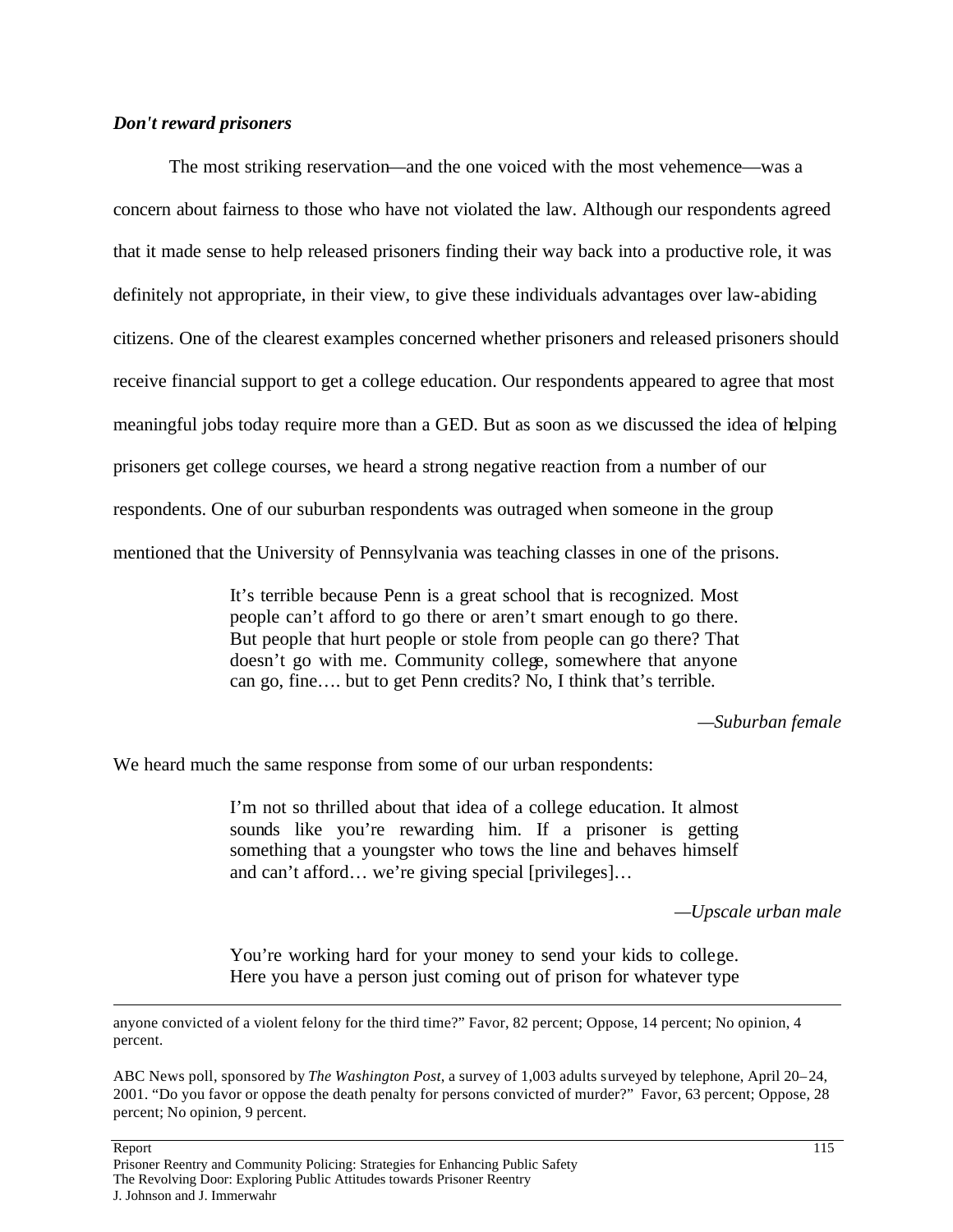of crime, and all of a sudden they can get free education for four years when you're struggling, trying to put your kids through college and getting scholarships and everything.

*—Upscale urban male*

A few respondents also voiced similar reservations about helping prisoners get a really desirable job, suggesting that some job programs for former prisoners might be vulnerable, especially when jobs are scarce or particularly desirable:

> I think it sucks that people out here trying to get a better job, and then there are these guys coming out of prison who say, yes, I'm going to be a lawyer, cool. You know? Send me for four years to college, make me a lawyer.

# *—Suburban male*

Clearly these respondents are making a distinction that is very important to them. They support the idea of helping prisoners get meaningful postrelease work. At the same time, they react negatively to the idea that a released prisoner will have an easier time than someone who has not violated the law.

# *Violent vs. nonviolent crimes*

Criminal justice professionals involved in sentencing, probation, and parole often wrestle with questions about which individuals "pose a danger to society," which crimes are "violent" or "nonviolent" and which crimes could be considered "victimless," since they only affect individuals who chose to participate, such as buying drugs or sexual favors, for example. Yet, there is one important caveat from this series of preliminary focus groups—if our respondents are representative of the population at large, many Americans may be using somewhat different definitions of what constitutes "violence" or "danger to the community."

In these focus groups, we asked respondents to define what they meant by violent versus nonviolent crimes, and many tended to talk about the potential for violence or damage to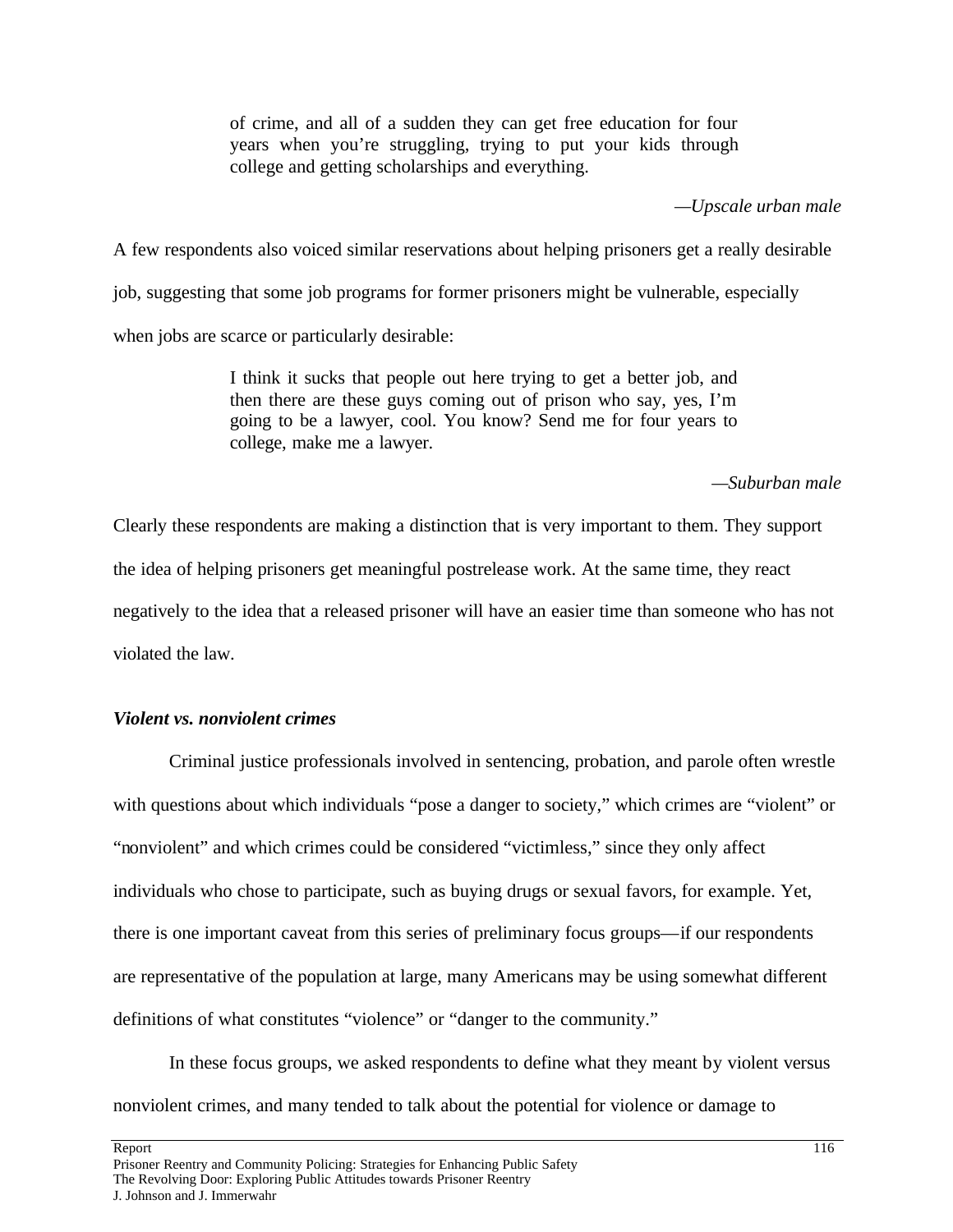people's lives, rather than outright violence. Many, for example, talked about drug crimes as violent, even if no one was explicitly hurt. One upscale urban male said, "Drugs kill people, too, just like guns do." Others saw drugs in terms of the violent lifestyle that goes with them: "If he is selling drugs, he probably has a gun, and he has probably used it."

A woman from the inner city said the following about the connection between drug use and crime:

> I'm just about sure two years ago when I was robbed in my apartment, somebody feeding for drugs probably broke in. I always feel like somewhere along the line drugs have some underlying criminal issue that just keeps on going.

Our respondents were particularly concerned about crimes that were sexual or that dealt with

children. For several respondents, the very first association to the thought of a released prisoner

was "Megan's Law." Some representative quotes:

Depends on what the crime is. I don't want a [halfway] house full of rapists and child pedophiles. But a couple of kids that were on drugs, robbery, whatever, and they kind of rehabilitated them, that's different. See, that's where the community comes in differently. America goes nuts if you mess with kids or rape. They just hate that. I wouldn't want that in my community, period.

*—Suburban male*

I don't know if easing him back into society really works for rapists. It's a crime of anger against women…. But when you can pound some woman like that, you have a problem with dealing with women. You can't talk to women to get what you want; you have to hurt her, almost forever. I have a real problem with that.

*—Inner-city male*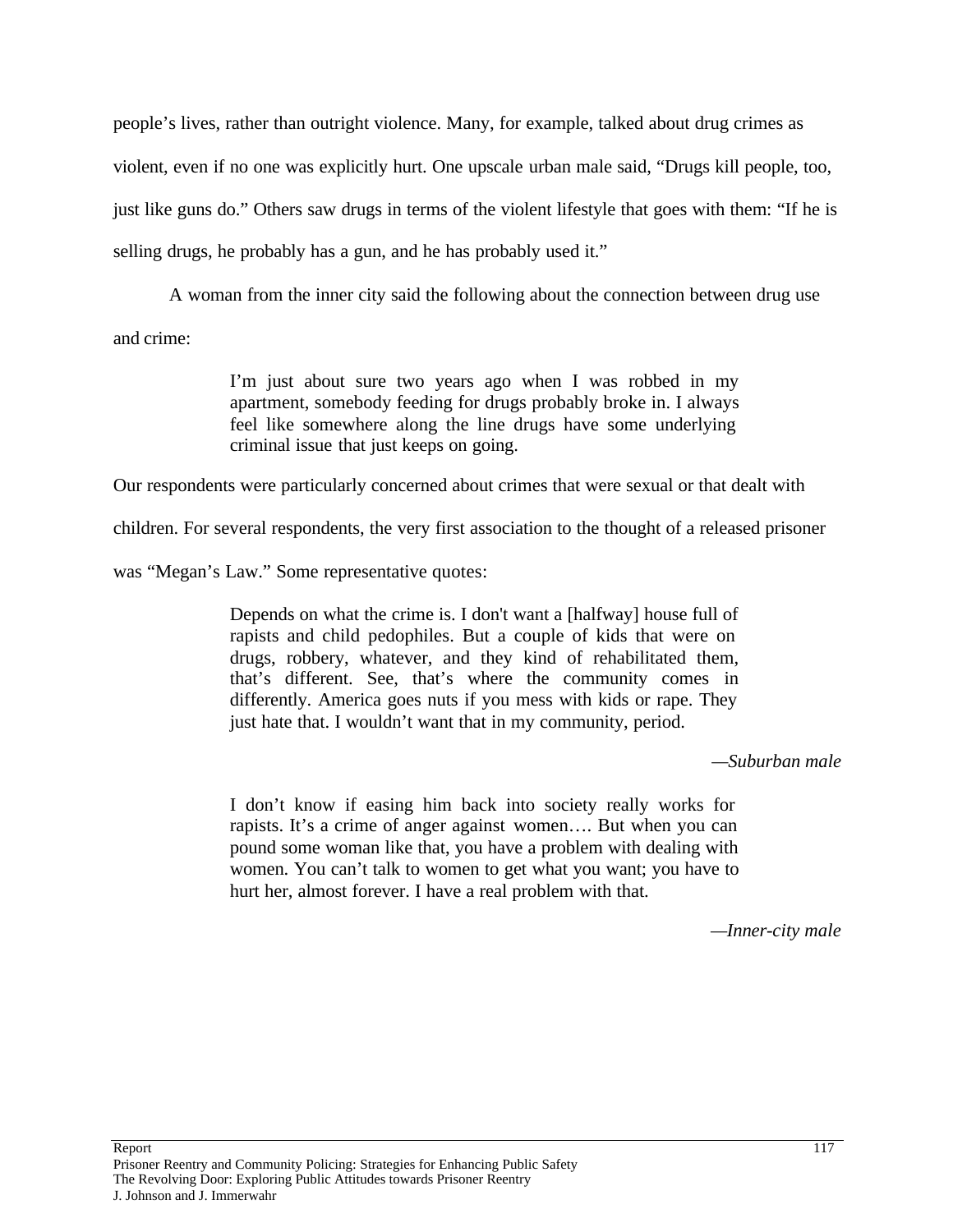If I found out my neighbor went to jail for beating his wife, yes, I'd be a little leery of getting him upset and getting too close to him. But if he went because when he was 21, he walked in and stole something from the store, you chalk it up to "he served the time, and hopefully he's a better person. Now… I think it really depends on what it is.

#### *—Suburban female*

#### *Not at the expense of other good purposes*

We mentioned that many respondents said that they thought it might be a good idea to reallocate criminal justice funding away from increased spending on prisons toward increased spending on release programs. But in the groups we also asked respondents how they would feel about taking money from other social programs, such as welfare, child care, or higher education and directing it to providing better programs for prisoner reentry. We found very little support for this idea, even among the respondents most interested in addressing prisoner reentry problems.

The respondents readily conceded that released prisoners are a high-risk group, and that intervention might pay off in reduced crime. But they simply did not leap from this premise to the notion that the public good might be served by spending the money here rather than in other areas. Many simply did not want society to focus on this at the expense of other social priorities. Just as many respondents were adamant that they didn't want to reward prisoners by giving them better treatment or advantages not available to other groups, people in the focus groups seemed very reluctant to penalize noncriminal groups by taking their funding to spend it on former prisoners. As we noted earlier, asked to divide a hypothetical dollar between investing more in prison versus doing more on prisoner reentry, respondents would immediately say they wanted 70 or 80 percent to go for released prisoners. Yet asked to divide the dollar between prisoner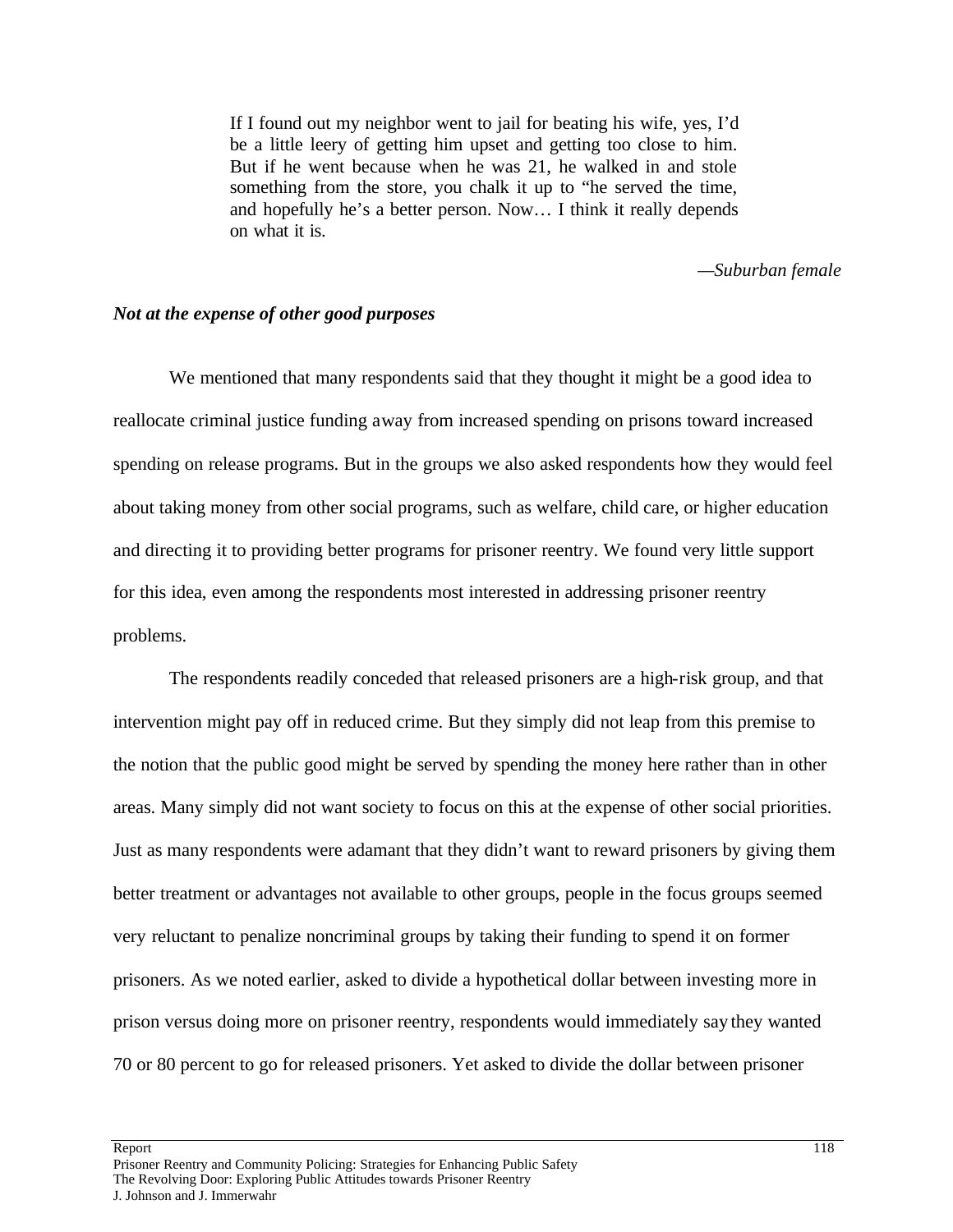reentry and more child care for people trying to get off welfare, most respondents immediately wanted the lion's share of the money to go to child care.

# **Conflicting Patterns of Thought**

When our respondents talked about these issues, they often voiced ideas and opinions that were in conflict with one another in important ways. In part, this may reflect some unfamiliarity with this issue and a lack of time to wrestle with the complexities involved. Public Agenda has often observed that when people have thought a lot about an issue and discussed and debated it with their friends and families, their views tend become more internally consistent and stable. Typically, if people have a firm grasp of an issue and have thought about it for some time, they will stick to their guns, even when survey questions are asked in different ways or when tradeoffs are posed. Prisoner reentry is, as we have said already, not one of those issues. People may be immediately attracted to many aspects of it, but they have not spent much time thinking about it.

On the other hand, not all conflicts in public thinking resolve themselves with added exposure and deliberation. In some cases, people actually have two ideas in mind that are equally important to them, and they will continually attempt to balance and accommodate both principles as they think about a problem. This is not dissimilar to the problem judges and constitutional thinkers face attempting to balance, for example, protecting the rights of the accused with protecting the rights of a free press. It's never actually resolved; it's a delicate balance. On this issue, we observed several interesting patterns of conflicted thinking, and it is not clear from this limited research exactly how widespread these are. Regardless of whether these conflicts occur in the thinking of many Americans or only a few, or whether they turn out to be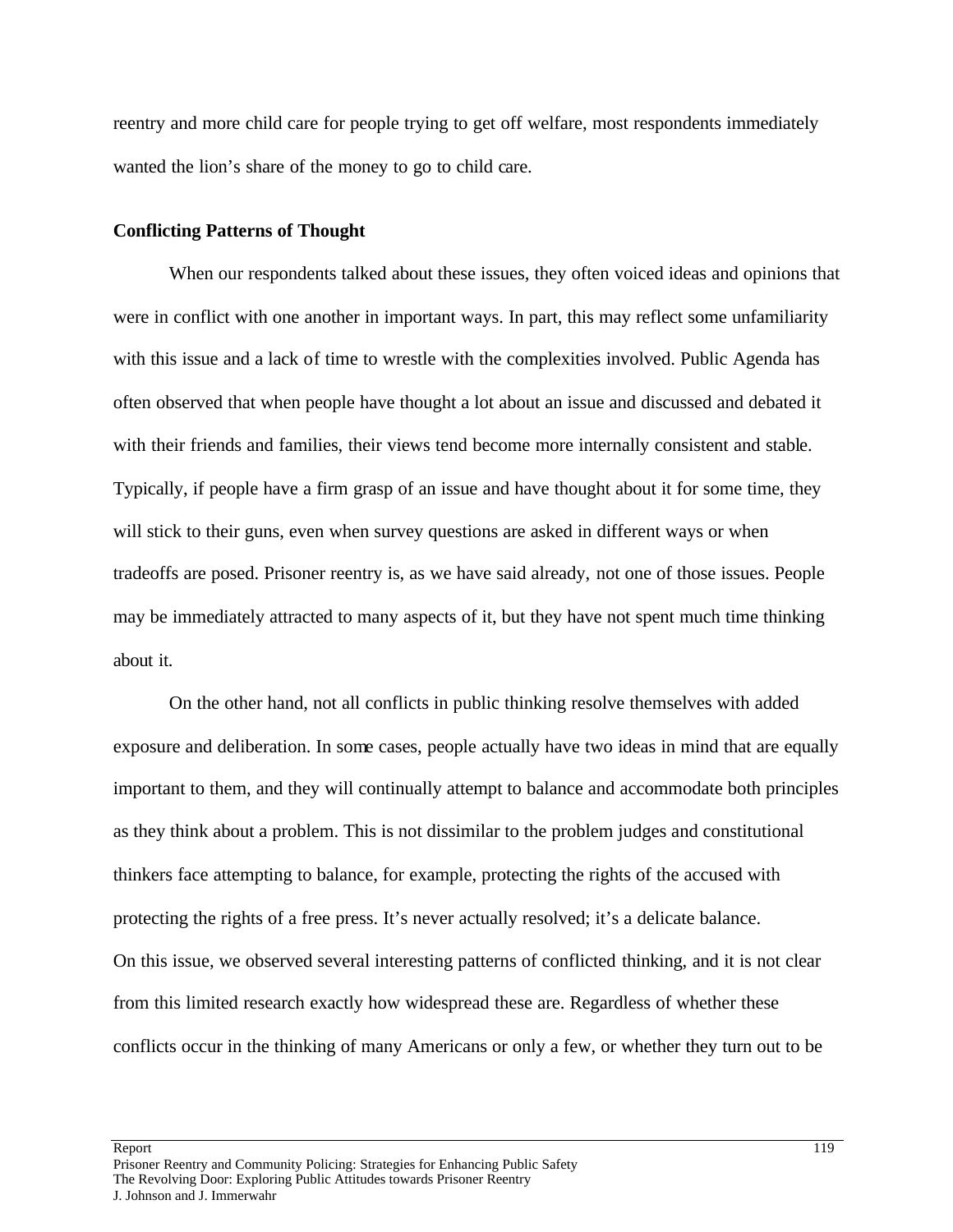short-lived or persistent, professionals and advocates working on prisoner reentry in the field are very likely to run into them.

# *The desire to help versus the belief in punishment*

There was, as we have noted, a genuine desire on the part of many of our respondents to provide more support for reentering prisoners. As we saw in our earlier work on alternatives to incarceration, many Americans believe that people can change their lives, and that they deserve a chance to do so. At the same time, most of our respondents also expressed a strong conviction that prisoners have violated basic social norms and deserve to be punished. These two views sometimes, as we have seen, came into conflict, as for example, when people stressed that prisoners should be aided in getting meaningful jobs while, at the same time, expressing concern that prisoners should not receive advantages that those who have not violated the law do not get.

#### *A belief that people can change versus a desire to limit risk to the community*

As we note above, most of the respondents believed that many prisoners have the capacity to become constructive, law-abiding citizens even after they have gone astray, and they often voiced a seemingly sincere desire to help those who are trying to choose the right path. At the same time, there was also wide recognition that if a former prisoner is not successful in turning his or her life around, it is the community and innocent people who are likely to pay the price. This tension between giving people a chance and protecting the community from danger emerged in these focus groups and in our earlier work on alternatives to incarceration. For many respondents, drug crimes seemed to offer a particularly troubling case in point.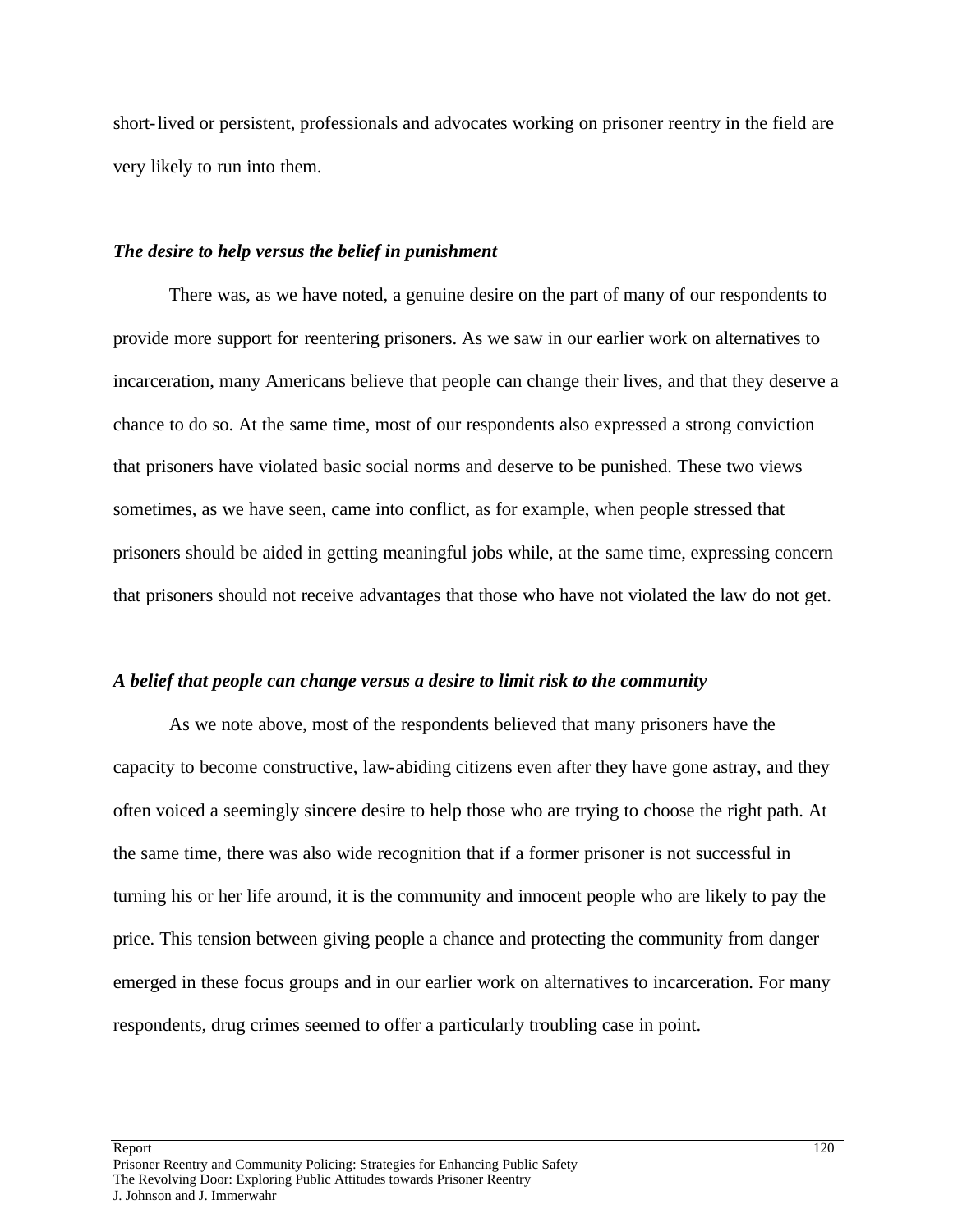# *Awareness of the difficulties prisoners face versus little tolerance for failure*

In these focus groups, respondents noted how difficult a task it is for people to go straight after being in prison. Many talked, in particular, about the tough challenge prisoners may face to give up the drug or alcohol habits that often propelled them into their current circumstances. Experts in rehabilitation often see failure as a customary phase in a person's attempt to move away from drug and alcohol abuse. Still, Public Agenda's earlier work on alternatives to incarceration, along with national polling on sentencing for drug offenders, suggests that the public's tolerance for failure is quite limited. An ABC News poll shows that while less than one in 10 people approve of jail time for a first-time drug offender, almost 7 in 10 support jail time for repeat users.<sup>9</sup>

# *The desire for case-by-case decisions versus skepticism about the judgment of criminal justice professionals*

In the focus groups, respondents repeatedly resisted the idea of blanket solutions to reentry issues. Most clearly wanted released prisoners to be treated on a case-by-case basis, and they were particularly concerned about the nature of the crime. On one hand, we heard clearly that not all criminals should be treated the same. When we asked our respondents how they felt about a convicted criminal not being allowed to become a hairdresser, a security guard, or even to carry a gun, respondents immediately pressed us for more details about the individuals. These judgments, they seemed to feel, should be made on an individual basis. At the same time, many

#### Report 221

Prisoner Reentry and Community Policing: Strategies for Enhancing Public Safety The Revolving Door: Exploring Public Attitudes towards Prisoner Reentry J. Johnson and J. Immerwahr

<sup>9</sup> ABC News.com Poll, a survey of 1,025 adults surveyed by telephone, February 27–March 3, 2002. "When a person is convicted for using drugs there can be a choice between sending them to jail or having them go to a drug treatment program instead. What do you think is the best way to deal with a drug user convicted for the first time jail or treatment?" Jail, 8 percent; Treatment, 89 percent; Depends (vol.), 2 percent; No opinion, 1 percent. "What do you think is the best way to deal with a drug user convicted several times—jail or treatment?" Jail, 66 percent; Treatment, 24 percent; Depends (vol.), 9 percent; No opinion, 1 percent.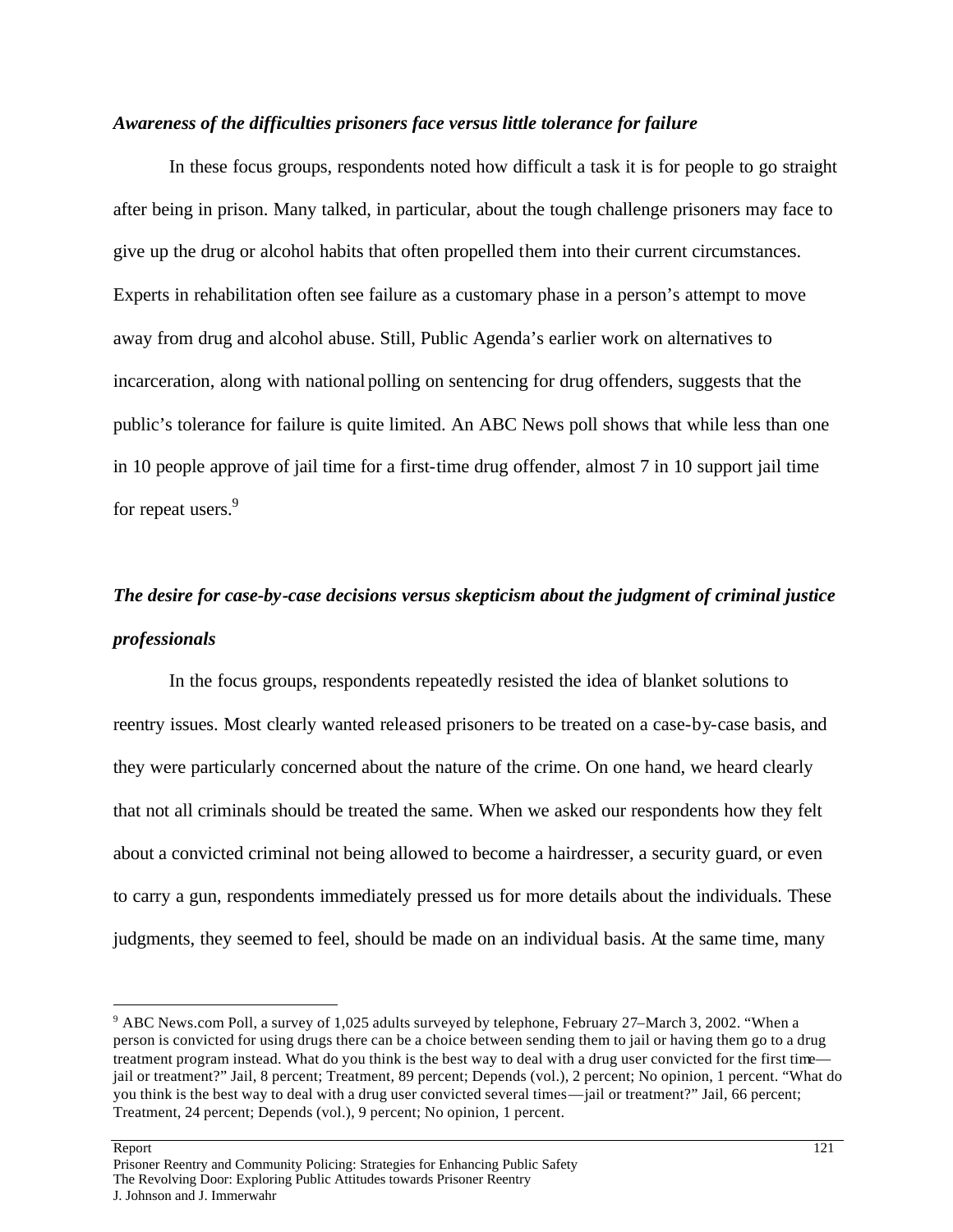of the respondents voiced relatively little confidence that criminal justice professionals adequately supervise prisoners or make valid predictions about their behavior.

## **What Else Do We Need to Know?**

For public opinion researchers, focus groups are typically the first step in a more detailed survey project that confirms, disproves, amplifies, and quantifies observations from the sessions. As we note earlier, focus groups are notoriously poor predictors of precisely how many people hold particular points of view, and they generally provide limited guidance on how different demographic groups can be expected to respond. Focus groups can help seasoned researchers make educated guesses, and they provide a remarkable window on how people learn and think about issues, but they are generally considered formative, not conclusive, research. So, in this closing section, we offer some ideas about subsequent research steps and comment briefly on their benefits and possible uses.

## *More focus groups*

A natural next step would be to conduct similar rounds of focus groups in different parts of the country. Replicating these discussions would provide added confidence that the educated guesses we make in this paper are worth pursuing. Conducting focus groups in different parts of the country could suggest whether regional differences and local political culture are particularly pivotal for prisoner reentry issues. One particular advantage of focus groups is that they can be observed by professionals and advocates now working on plans and programs, giving them a first-hand feel for how community residents talk and think about this issue. However—and we underscore this caveat strongly—even dozens of additional focus groups across the country will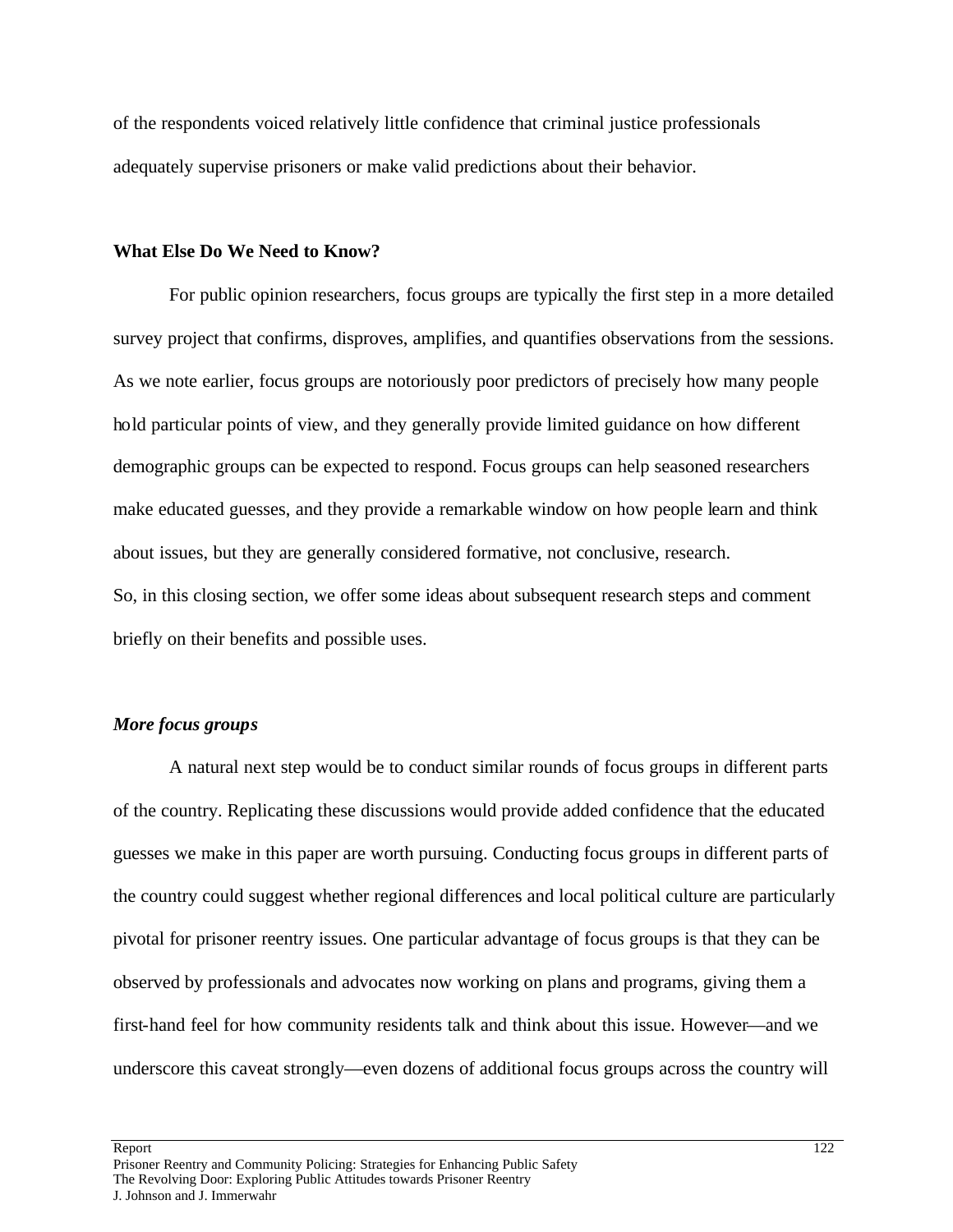not provide the quantitative results that can withstand scrutiny from the press and political leaders. Additional focus groups will not provide results that can be projected with confidence to the American public as a whole.

### *A national random sample telephone survey*

In pragmatic terms, the random sample national telephone survey is the gold standard for determining what Americans nationwide think about an issue. A national survey provides reliable predictions of how many Americans hold particular points of view and how various demographic categories differ in their thinking about a topic. A well-done survey can attract the attention of press and elected officials, and surveys are a methodology that most find believable and useful. In short, a well-done national survey can help move an issue onto the national agenda. For professionals and advocates working in the field, having good, reliable survey data available can be extraordinarily useful in countering those who sometimes "take the public's name in vain." Public discussions on controversial topics are frequently derailed or distorted by those who claim that "Americans will never accept…" or that "the public demands" something without really having the facts in hand.

#### *Panel studies to pretest different plans and approaches*

The focus group research completed here suggests that most people can readily understand many questions about prisoner reentry, and consequently we are confident that the issue can be addressed quite well in a survey format. However, there may be specific plans or sets of programs that, because they require explanation, would be difficult to test through a telephone survey. Public Agenda and other research organizations sometimes use panel studies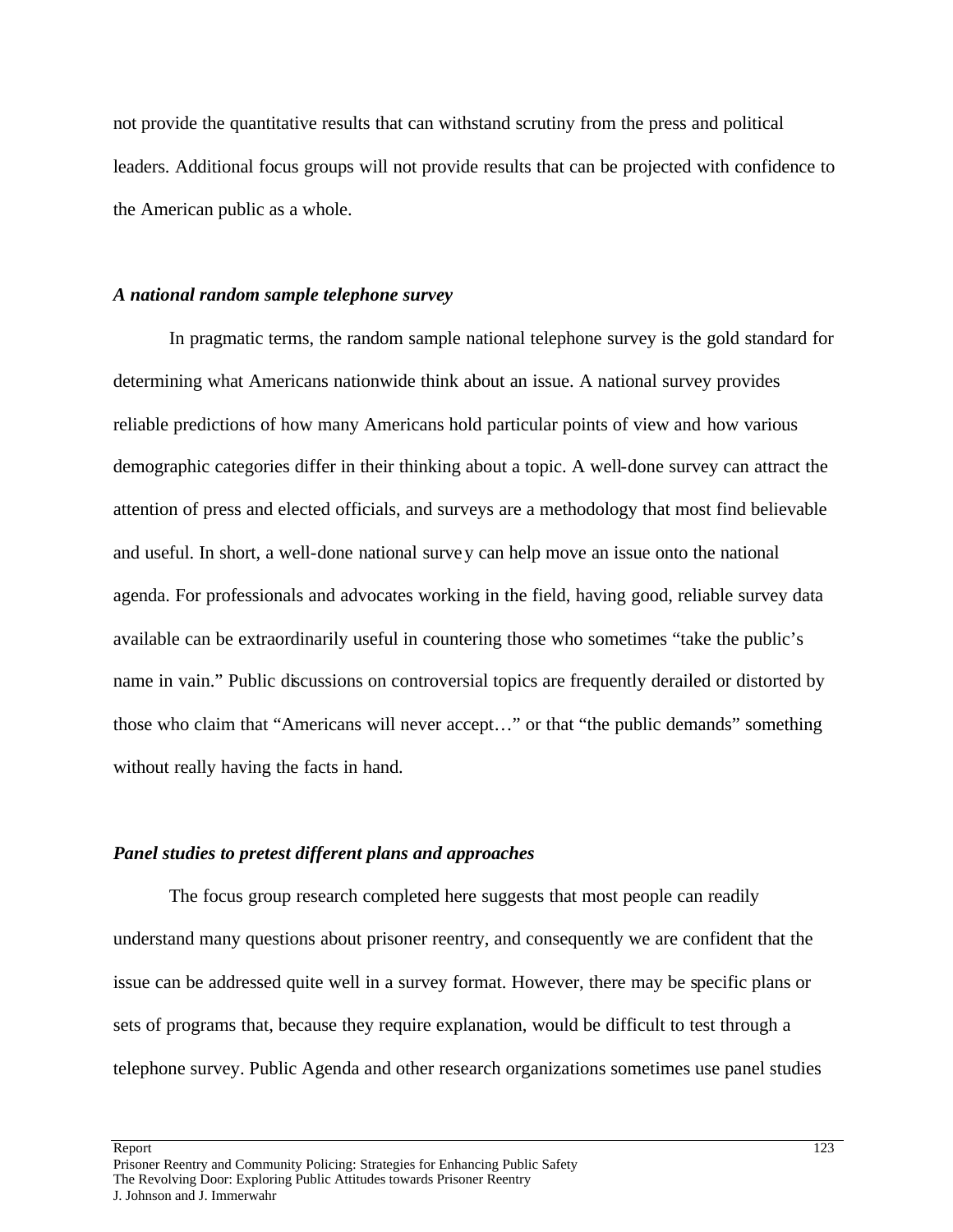for this kind of research. Panels of respondents are gathered in various locations. They complete a pretest gauging their views on a given issue, and then they watch a videotape or read specially designed written materials that give more information and set out various options to consider. Then, panel respondents are retested to determine how they respond to the ideas that are presented and to see if their views shift as they receive new information. Public Agenda used this panel methodology in its research on alternatives to incarceration because we believed that we needed the chance to explain how various alternatives work in some detail. In this case, respondents saw a short videotape that described six different alternatives to incarceration, including restitution, intensive parole, and community service. Panels can help policymakers predict how communities will respond to specific sets of ideas and programs and can help finetune the planning process to achieve broader community buy-in.

#### *Communication research*

Advertisers, advocates, and candidates for elective office often benefit from research designed specifically to help them present their ideas in the most persuasive and compelling fashion. The research itself might include both focus group and survey components, but the distinctive quality to communications research is that it focuses on just what it says—how to communicate effectively. Communications research often tests alternative messages to determine which are most attention getting and compelling; it often tests the reliability and persuasiveness of different messengers or advocates. Sometimes communications research attempts to identify specific segments of the population that are likely to be supportive and, therefore, should be considered the first target in efforts to build a local or nationa l movement. This kind of research is typically conducted by commercial firms on a proprietary basis.